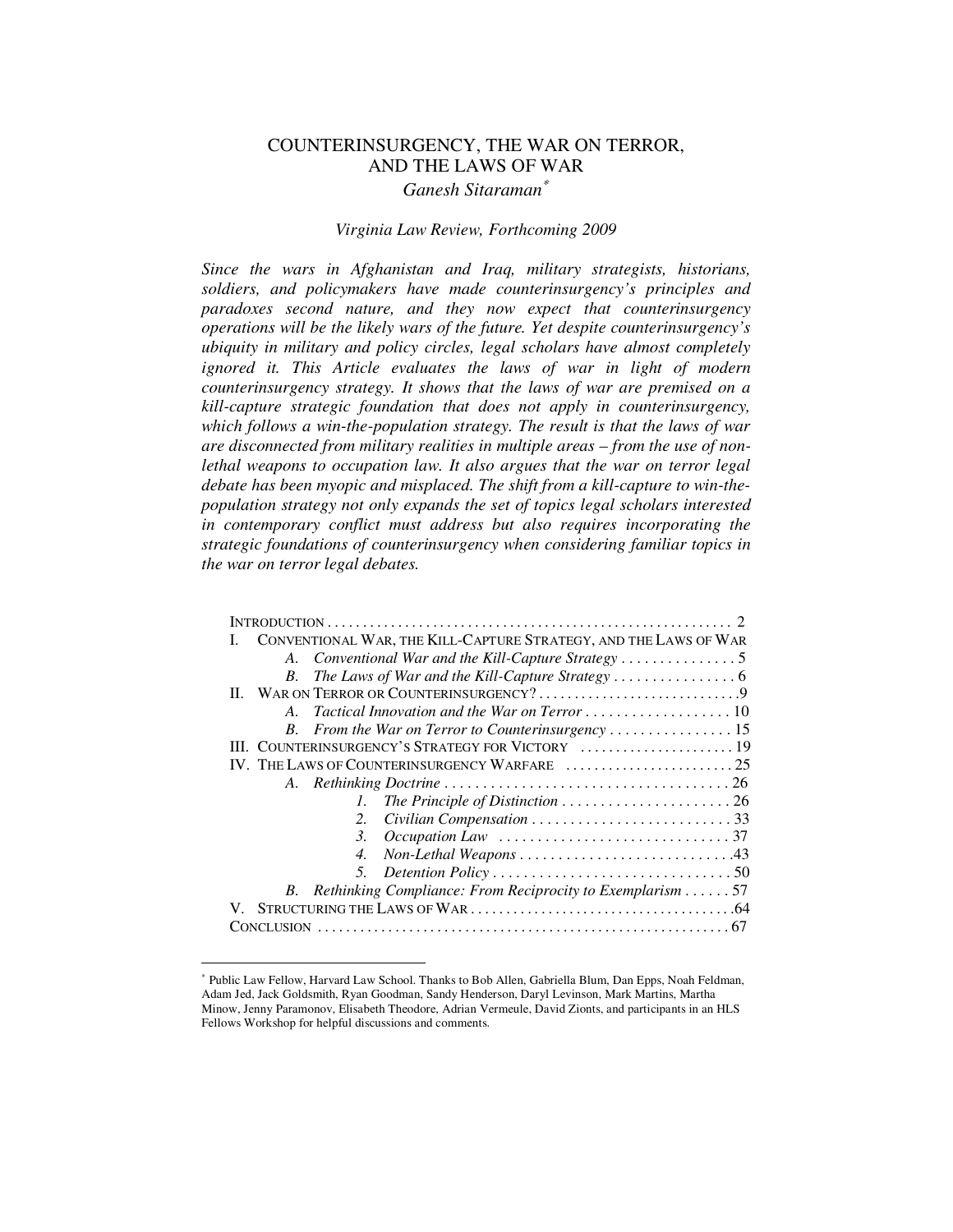### **INTRODUCTION**

Counterinsurgency is the warfare of the age. Past eras have had their own forms of warfare and their own theories of war.<sup>1</sup> In the  $18<sup>th</sup>$  century armies lined up on expansive battlefields in rigid formation. In the  $20<sup>th</sup>$  century, the age of total war, entire populations mobilized and contributed to the war effort – and at the same time were made vulnerable to devastating attack. Today, it has become common, even trite, to announce that the nature of warfare is changing. Insurgents do not look like the soldiers and warriors of the past. They are not amassed in great armies; they do not confront their enemy on the battlefield; they may not even be affiliated with a state. To be sure, insurgency is not a new form of warfare. America has been fighting wars against insurgents for well over a century.<sup>2</sup> But never before has insurgency been so central to national and international security. Today military strategists believe that contemporary national security threats are best described as a global insurgency, and they expect that counterinsurgency operations will be the likely wars of the future. $3$ 

Yet despite counterinsurgency's ubiquity in military and policy circles, legal scholars have almost completely ignored it.<sup>4</sup> The only exceptions are in the peripheral fields of constitution-making<sup>5</sup> and tort compensation.<sup>6</sup> This is a serious mistake. The laws of war<sup>7</sup> were created with an assumption that conventional war's strategy – kill or capture the enemy – was the route to victory. The war on terror, despite tactical innovations such as the absence of uniforms and a networked enemy structure, retains the same strategy: to win, simply kill or capture all the terrorists. Counterinsurgency emphatically rejects the kill-capture strategy. Instead, counterinsurgents follow a win-the-population strategy that is directed at building a stable and legitimate political order.<sup>8</sup> Winning the population involves securing the population, providing essential

<sup>1</sup> *See* MAKERS OF MODERN STRATEGY: FROM MACHIAVELLI TO THE NUCLEAR AGE (Peter Paret ed., 1986).

<sup>2</sup> *See* MAX BOOT, THE SAVAGE WARS OF PEACE (2002).

<sup>3</sup> *See infra* TAN xx – xx.

<sup>4</sup> David P. Fidler's brief article merely summarizes the Army's counterinsurgency field manual and rule of law handbook. David P. Fidler, *Counterinsurgency, Rule of Law Operations, and International Law*, 11 ASIL Insights (Sept. 19, 2007), available at www.asil.org/insights070919.cfm.

<sup>5</sup> *See* Note, *Counterinsurgency and Constitutional Design*, 121 HARV. L. REV. 1622 (2008).

<sup>&</sup>lt;sup>6</sup> John Fabian Witt, Form and Substance in the Law of Counterinsurgency Damages (forthcoming). 7 The terms laws of war, laws of armed conflict, and international humanitarian law (IHL) are now often used synonymously, though they have different emphases. Historically, "war" implied conflict between states. "Armed conflict" expands the scope to lesser hostilities. IHL emphasizes a particular purpose of law. *See* David Wippman, *Introduction* 1, in NEW WARS, NEW LAWS? (eds. David Wippman & Matthew Evangelista, 2005).

 $8$  I proceed using the counterinsurgency strategy that the U.S. Military has recently adopted, U.S. ARMY/MARINE CORPS COUNTERINSURGENCY FIELD MANUAL (2007) [hereinafter FIELD MANUAL], in addition to works by contemporary strategists whose thought can be taken as doctrine because they either wrote the Field Manual or worked as counterinsurgency strategists in Iraq and Afghanistan. Some disagree with the strategy and prefer kill-capture operations. *See* Edward N. Luttwak, *Dead End: Counterinsurgency Warfare as Military Malpractice*, HARPER'S MAG., Feb 2007, at 33. But the mainstream view – and more importantly, the official military doctrine – embraces the Field Manual's approach.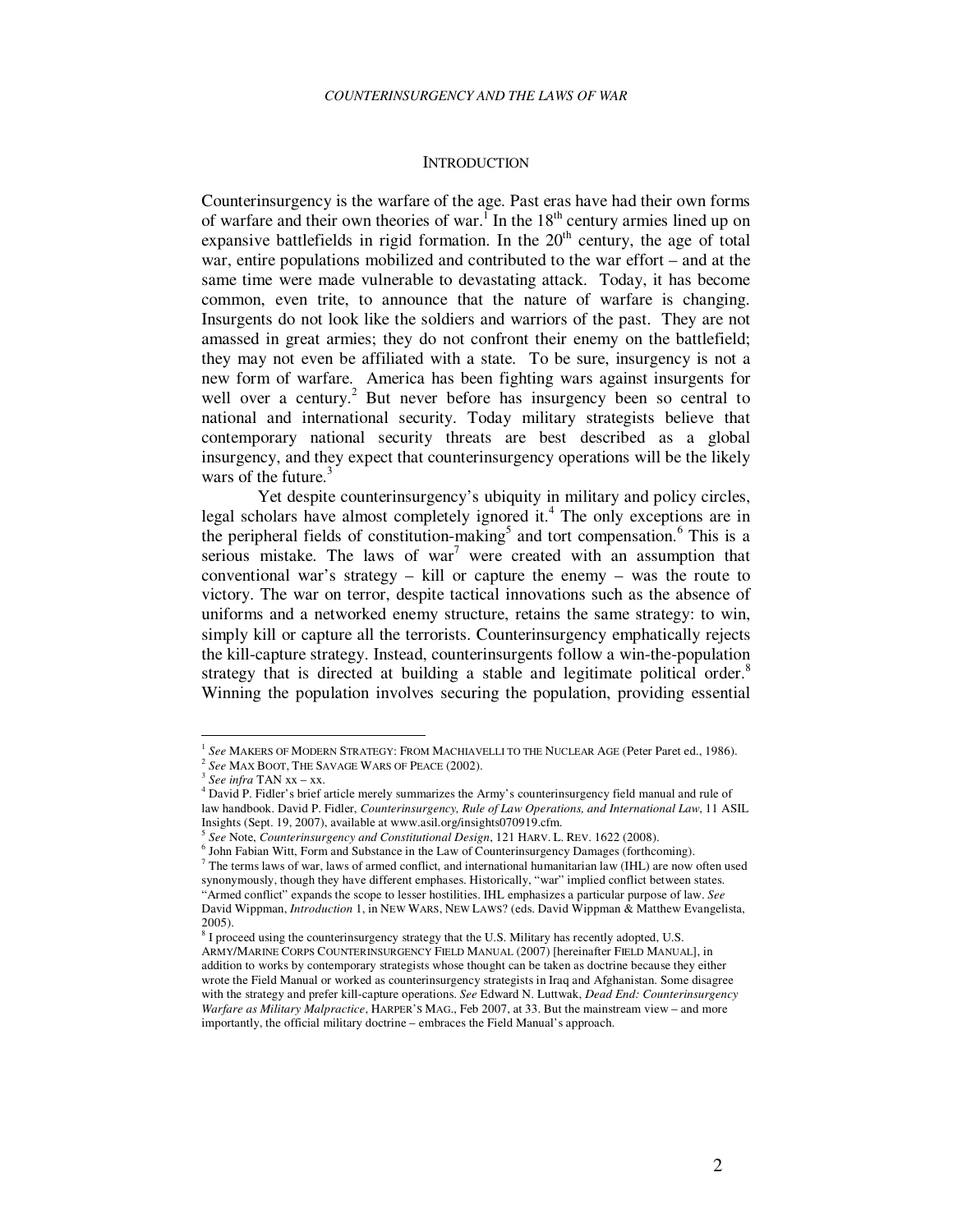services, building political and legal institutions, and fostering economic development. Killing and capturing the insurgents is not the primary goal, and it may often be counterproductive, causing destruction that creates backlash among the population and fuels their support for the insurgency. Counterinsurgency's strategy is thus starkly different from the strategy that undergirds the laws of war and the debates on legal issues in the war on terror.

This Article evaluates the laws of war in light of modern counterinsurgency strategy. It takes seriously the win-the-population strategy as the primary driver of military operations, rather than the kill-capture strategy that defines conventional warfare and the war on terror. In doing so, the Article has two aims. The first is to examine the relationship between counterinsurgency and the laws of war. In particular, it demonstrates a significant disconnect between counterinsurgency and the laws of war and roots that disconnect in the strategic differences between counterinsurgency and conventional warfare. In short, the laws of war are premised on a strategic foundation that no longer applies, rendering many of its rules problematic for the age of counterinsurgency. Second, it argues that the debate on legal issues related to the war on terror has been myopic and misplaced. Legal scholars have missed a tectonic shift in military circles: military strategists have rejected the war on terror approach and now interpret global threats as an insurgency that requires a win-the-population strategy for success. This shift in framing not only expands the set of topics legal scholars interested in contemporary conflict must address but also requires incorporating the strategic foundations of counterinsurgency when considering familiar topics in the war on terror legal debates.

The results of this investigation are significant. First, the considerable attention paid to war on terror legal issues, such as detention and interrogation, is somewhat misplaced. These issues are important, but as important are occupation law and targeting under the principle of distinction, which get comparatively little attention. Moreover, the laws of war are poorly tailored to the realities of counterinsurgency. In some cases, such as the use of non-lethal weapons, the laws of war are unduly constraining to the point of preventing strategically helpful actions that align with humanitarian goals. In other cases, such as civilian compensation, the laws of war could perhaps place greater humanitarian constraints on military forces. Finally, the standard story of compliance with the laws of war – reciprocity between parties – completely fails in counterinsurgency because the prerequisites are absent. Yet counterinsurgency strategy may itself suggest an alternative: Strategic selfinterest, a principle of exemplarism, may enable a self-enforcing foundation for compliance with the laws of war, even for legal provisions that are commonly justified as humanitarian.

Highlighting the disconnect between the laws of war and military necessity may seem instrumental rather than humanitarian. But every age has its own laws of war, based on the warfare dominant at the time. The positivists of the  $19<sup>th</sup>$  century saw war as an extension of national policy and therefore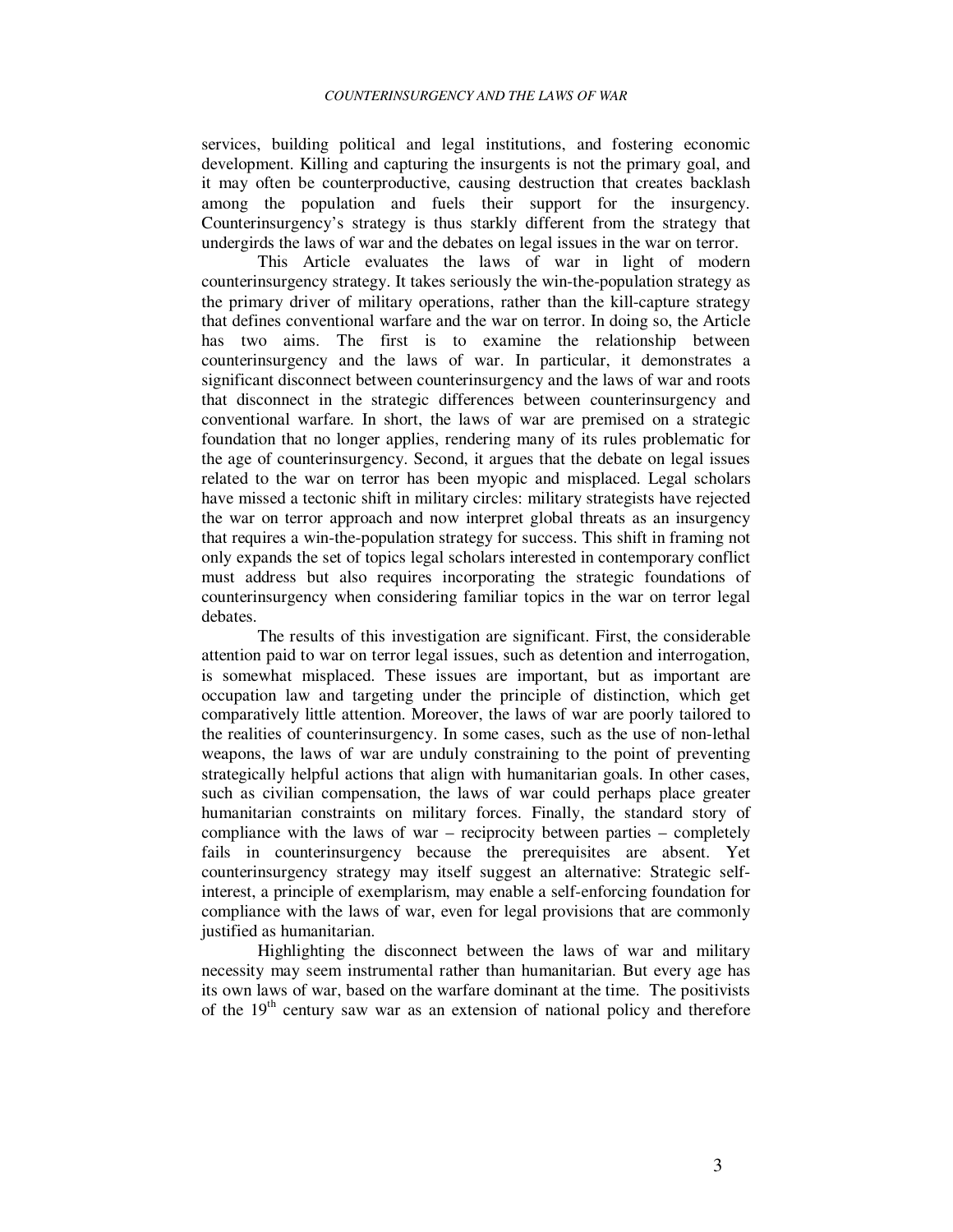conceived the laws of war in contractual terms. In the wake of the total wars of the  $20<sup>th</sup>$  century, international lawyers envisioned war as human tragedy, and in the process reshaped the laws of war to protect civilians and innocent populations. In the face of today's challenges – in this age of counterinsurgency – the laws of war must continue to keep up with the realities of war or else find itself increasingly irrelevant and potentially ignored.

To show the disconnect between the laws of war, the war on terror, and counterinsurgency, this Article proceeds in five parts. Part I briefly reviews the foundations of conventional warfare, the kill-capture strategy. It then traces the history of the modern laws of war from the Lieber code in the  $19<sup>th</sup>$  century to the Geneva Conventions of 1949 to demonstrate that the laws of war are built on the assumption that warfare involves a kill-capture strategy. It demonstrates that the central principles and most important provisions of the laws of war – military necessity, discrimination, reciprocity, and inviolability – are all based on the kill-capture strategy.

Part II argues that the war on terror assumes, like the laws of war, that national security policy requires a kill-capture strategy. Although many have noted the tactical innovations of terrorists and have responded with different legal interpretations, it demonstrates that all three of the main camps in the war on terror legal debates nonetheless assume a kill-capture strategy. Part II then shows that the war on terror framework has been rejected in military circles for strategic and operational purposes, and that insurgency and counterinsurgency have taken center stage instead.

Part III outlines counterinsurgency's strategy for victory: winning over the population. It discusses how this strategy manifests itself, including securing the population, building the rule of law, establishing economic capacity, and supporting political institutions. It also shows that counterinsurgents reject some of the principal tenets of conventional warfare, such as the centrality of military means.

Part IV shows the disconnect between the laws of war and counterinsurgency. It first addresses some specific areas within the laws of war: the principle of distinction, occupation law, detention policy, non-lethal weapons, and compensatory norms. The areas of law discussed by no means exhaust the laws of war; rather they provide examples of the significant legal consequences that follow from the strategic shift from kill-capture to win-thepopulation. In each case, the Article describes the current law, the disconnect between the law and counterinsurgency's theory of victory, and potential revision that would better fit the realities of counterinsurgency. Part IV then considers the nature of compliance with the laws of war – the principle of reciprocity – and shows that the prerequisites for reciprocity do not apply in counterinsurgency, requiring a new way of thinking about compliance. It suggests that strategic self-interest, a principle of exemplarism, might provide that mechanism.

The disconnect between the laws of war and counterinsurgency strategy raises important practical and conceptual questions: Should the laws of war be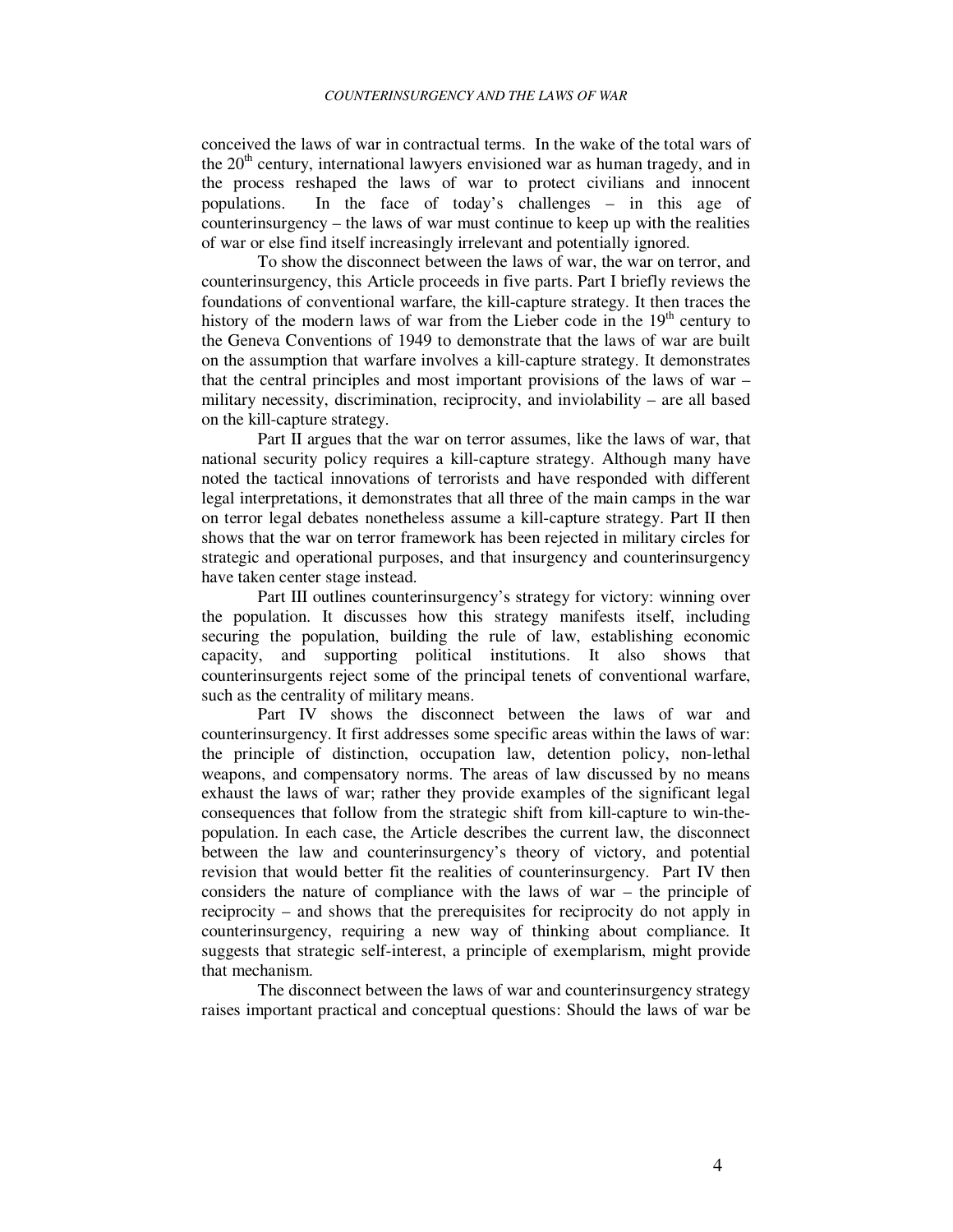#### *COUNTERINSURGENCY AND THE LAWS OF WAR*

revised and if so how? What is the relationship between law and strategy? It is far beyond the scope of this Article to provide a comprehensive proposal for revising the laws of war or to provide a theory of the relationship between law and strategy, but Part V identifies some of the more important factors for future scholarship in this area.

## I. CONVENTIONAL WAR, THE KILL-CAPTURE STRATEGY, AND THE LAWS OF WAR

The laws of war have not been developed in the abstract, absent connection to the realities of warfare and strategy. $9$  For over a century, the laws of war have assumed that the central strategy for victory in war is destroying the opponent and therefore that warriors seek to kill and capture their enemies. After outlining conventional warfare's strategy as the kill-capture model, this Part shows how the kill-capture approach has inspired the framework of the laws of war from its modern origins in the Lieber Code through the Geneva Conventions. Kill-capture is manifested in the central principles of the laws of war: military necessity, discrimination, reciprocity, and inviolability. Conventional war's influence on the laws of war is necessary for understanding the divergence between the laws of war and counterinsurgency.

## *A. Conventional War and the Kill-Capture Strategy*

The central focus of conventional warfare is the destruction of the enemy. This framework can be termed the "kill-capture" approach to victory because in a specific battle, destruction of the enemy is defined by killing or capturing the enemy's forces until the enemy is vanquished or gives up.<sup>10</sup> Not surprisingly, this approach was common to the military strategists of the era immediately preceding the codification of the laws of war. Frederick the Great argued that the objective of war was the "entire destruction of your enemies,"<sup>11</sup> and the Swiss theorist Antoine-Henri Jomini, who contribution to military strategy was linking territorial conquest and victory, argued that "[t]he destruction of the enemy's field armies was the new military aim."<sup>12</sup>

The most famous modern strategist, Carl von Clausewitz, also envisioned a strategy for victory based on a kill-capture approach. For Clausewitz, the "overriding principle of war" was the "[d]estruction of the enemy forces,"<sup>13</sup> which can be accomplished by "death, injury, or any other

<sup>9</sup> Strategy can exist at many levels, from technical details and operations to political goals. *See* EDWARD N. LUTTWAK, STRATEGY (2002). I use strategy to indicate an overall approach, encompassing particular operations.

<sup>10</sup> Indeed, even when the enemy gives up, it does so from fear of destruction. *See* CARL VON CLAUSEWITZ, ON WAR 227 (eds. Michael Howard & Peter Paret, 1984).

 $11$  Frederick the Great, Article XXII: Of Combats and Battles, in Military Instructions, the King of Prussia's Military Instructions to His Generals, *available at:* www.sonshi.com/frederickthegreat1-22.html.

<sup>12</sup> AZAR GAT, THE ORIGINS OF MILITARY THOUGHT FROM THE ENLIGHTENMENT TO CLAUSEWITZ 115 (1989). <sup>13</sup> CLAUSEWITZ, *supra* note 10, at 90; *see also id.* at 577 ("[T]he grand objective of all military action is to overthrow the enemy – which means destroying his armed forces.").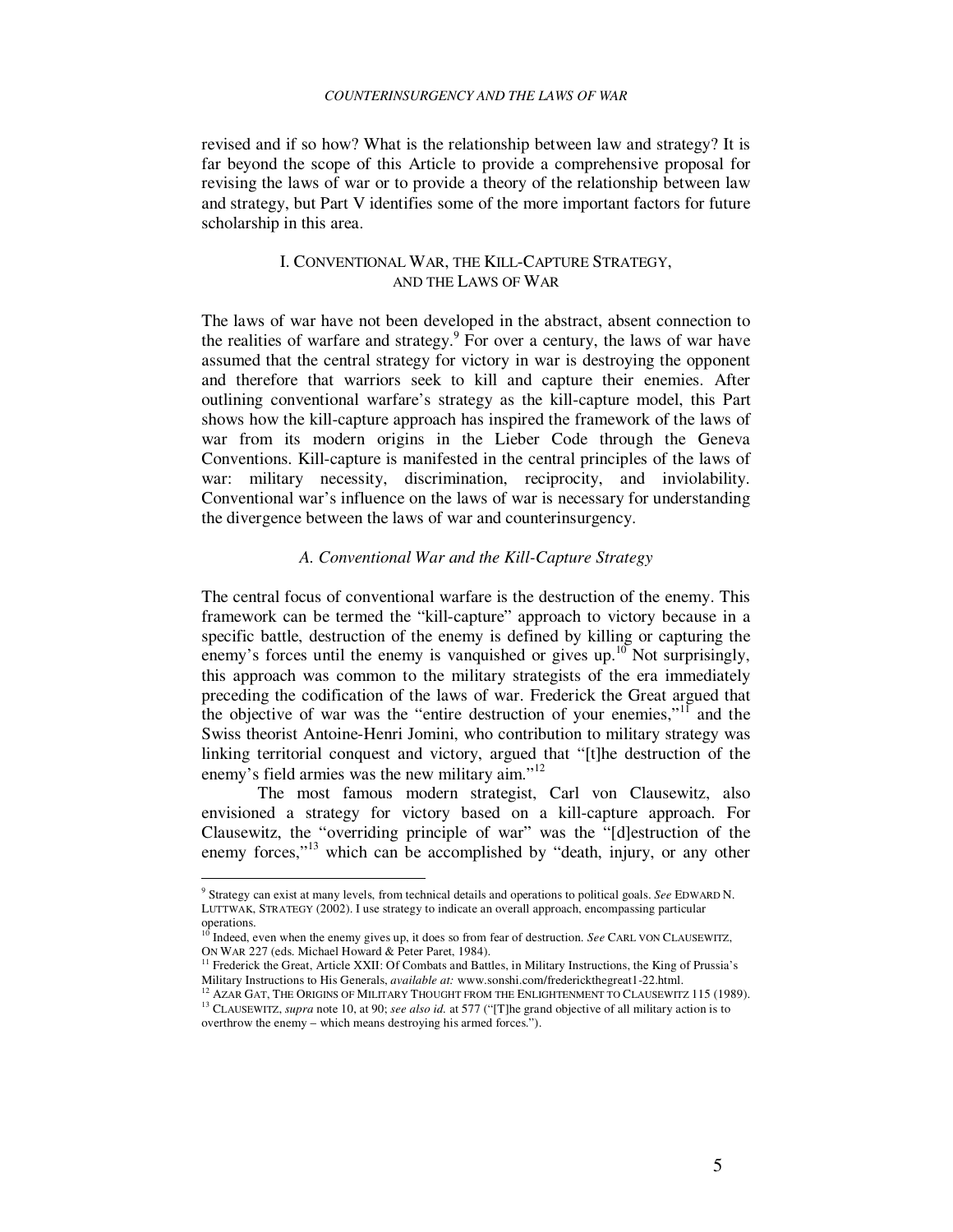means."<sup>14</sup> Clausewitz coined the term "center of gravity" to define the "hub of all power and movement, on which everything depends."<sup>15</sup> The center of gravity in war was the source of strength for the opponent, and it was the central objective against which force should be directed. <sup>16</sup> For Alexander the Great, Gustavus Adolphus, and Frederick the Great, Clausewitz argued, the center of gravity was the army, $17$  and therefore central feature of warfare was battle against the army.<sup>18</sup> That the battle would be defined by killing and capturing was obvious, for the character of battles, he said, was "slaughter."<sup>19</sup>

Beyond the centrality of battle, Clausewitz also provided the groundwork for the total war theories of the  $20<sup>th</sup>$  century in which kill-capture expanded beyond soldiers to the broader population. Clausewitz argued that war involved the interplay of three actors: the people, the military, and the government.<sup>20</sup> The strength of each side would be determined by the will and power of this trinity. In the early  $20<sup>th</sup>$  century, strategists realized that a state's economic and military power were linked. That fact, coupled with development of devastating technologies and air power, refocused military strategy from the enemy's military to its population and government.<sup>21</sup> Total war required mobilization of the entire society and its resources.<sup>22</sup> Giulio Douhet, an Italian military strategist, perhaps put it best, total war required "smashing the material and moral resources of a people…until the final collapse of all social organization."<sup>23</sup>

## *B. The Laws of War and the Kill-Capture Strategy*

The conventional war model focused its attention on the destruction of the enemy – on killing and capturing enemy forces, and in the age of total war, on destroying the population's will to support the national war machine. This approach to warfare inspired the laws of war.<sup>24</sup> Significantly, the centrality of

<sup>14</sup> *Id.* at 227.

 $\frac{15 \text{ }\mu\text{m}}{1d. \text{ at } 595 - 96.}$ 

<sup>&</sup>lt;sup>16</sup> The military's definition of center of gravity is "source of power that provides moral or physical strength, freedom

of action, or will to act." Dept. of Defense, Dictionary of Military and Associated Terms, Joint Publication 1- 02, 2008.

<sup>17</sup> CLAUSEWITZ, *supra* note 10, at 596.

<sup>18</sup> *Id.* at 258.

<sup>19</sup> *Id.* at 159; see also *id.* at 260 <sup>20</sup> *Id.* at 89.

<sup>21</sup> WILLIAM C. MARTEL, VICTORY IN WAR 52 (2007).

<sup>&</sup>lt;sup>22</sup> The German strategist Erich Ludendorff described total war as involving the entire territory, requiring the population to mobilize the economic power of the state, supporting their morale, preparing before the war, and having a single leader. *See id.* at 53.

<sup>23</sup> *Id.* at 71.

<sup>&</sup>lt;sup>24</sup> Some international law scholars have noted the kill-capture nature of warfare. Professor Megret argues that the laws of war are necessarily based on "war," which is a social construction "beyond which humanitarian lawyers feel they cannot go." Frederic Megret, Non-Lethal Weapons and the Possibility of Radical New Horizons for the Laws of War at 9, 18-19 (on file with author). *See also* Mark Weisburd, *Al-Qaeda and the Law of War*, 11 LEWIS & CLARK L. REV. 1163, 1171 (2007) (noting that "belligerent states attempt to prevent their adversaries from causing future harm by destroying their military forces; obviously, killing or capturing the members of an adversary's forces will destroy those forces. If one could not kill members of the opposing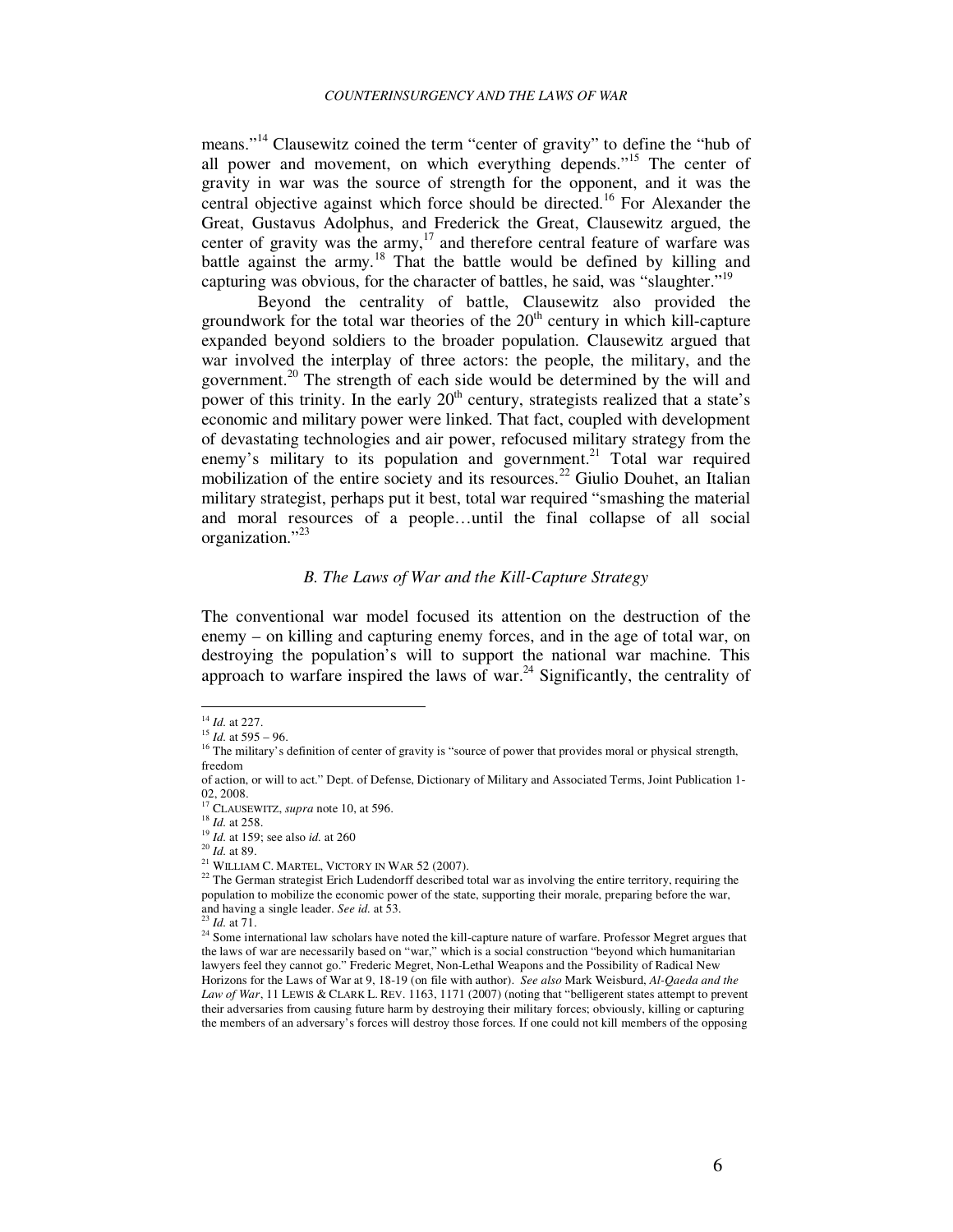the kill-capture approach to warfighting has resulted in the laws of war taking two inextricably linked trajectories: the laws of war have limited violence in light of humanitarian necessity, and at the same time, they have enabled violence.<sup>25</sup> In essence, the laws of war are a blueprint for the architecture of legitimate warfare, $^{26}$  whose design assumes a kill-capture military strategy.

The modern laws of war can be traced back to the Lieber Code, promulgated by Abraham Lincoln as Army General Orders No. 100 in  $1863$ <sup>27</sup> Lieber's contribution was the doctrine of military necessity as a limitation on violence, $^{28}$  though necessity enabled violence as much as it curtailed it. Under the Code, military necessity comprised "those measures which are indispensable for securing the ends of the war, and which are lawful according to the modern law and usages of war."<sup>29</sup> Military necessity did not allow cruelty, $30$  but it permitted expansive kill-capture operations, including

> all direct destruction of life and limb of armed enemies, and of other persons whose destruction is incidentally unavoidable …. it allows of the capturing of every armed enemy, and every enemy of importance to the hostile government, or of particular danger to the captor; it allows of all destruction of property and obstruction of the ways and channels of traffic, travel, or communication, and of all withholding of sustenance or means of life from the enemy... $^{31}$

Military necessity even permitted starvation.<sup>32</sup> Lieber himself thought harsh and violent tactics would lead to shorter wars.<sup>33</sup>

Another significant early codification likewise recognized the killcapture nature of warfare. In the early 1860s, Czar Alexander II called an

 $\overline{a}$ 

military on sight, or capture members of enemy armed forces without going through time-consuming procedural steps, the delay imposed on military operations could be significant and the risks of defeat greatly increased.").

<sup>&</sup>lt;sup>25</sup> This is the conventional approach; international humanitarian law is a "compromise between humanitarian and military necessity." *See, e.g.*, Marco Sassoli, *Targeting: The Scope and Utility of the Concept of Military Objectives for the Protection of Civilians in Contemporary Armed Conflict*, in WIPPMAN & EVANGELISTA, *supra* note 7, at 183 – 84. However, the foundational importance of kill-capture applies even if other approaches are followed. Eric Posner has argued that the laws of war seek to limit costly military technologies, thus freeing resources for production and consumption. Eric A. Posner, *A Theory of the Laws of War*, 70 U. CHI. L. REV. 297 (2003). Given the primacy of military technology to Posner's theory, his approach also grounds the laws of war in the kill-capture strategy.

<sup>26</sup> *See* Nathaniel Berman, *Privileging Combat? Contemporary Conflict and the Legal Construction of War*, 43 COLUM. J. TRANSNAT'L L. 1, 4 - 5 (2004).

<sup>27</sup> General Orders No. 100, in RICHARD SHELLY HARTIGAN, LIEBER'S CODE AND THE LAW OF WAR 45 (1983). With volunteers filling the ranks of the Civil War Army, ignorance about the laws and customs of war was widespread; the Lieber Code was a way to professionalize the Army and spread both legal and warfighting principles. Burruss M. Carnahan, *Lincoln, Lieber, and the Laws of War: The Origins and Limits of the Principle of Military Necessity*, 92 AM. J. INT'L L. 213, 214 (1998) The code inspired similar codes over the next three decades, Grant R. Doty, *The United States and the Development of the Laws of Land Warfare*, 156 MIL. L. REV. 224, 230 (1998), and influenced the 1874 Brussels Declaration and Hague Law starting in 1899. Theodor Meron, *Francis Lieber's Code and the Principles of Humanity*, 36 COLUM. J. TRANSNAT'L L. 269, 279 (1998); HARTIGAN, *supra* at 28.

<sup>&</sup>lt;sup>8</sup> Carnahan, *supra* note 27, at 213.

<sup>29</sup> General Orders No. 100, *supra* note 27, at Art. 14.

<sup>30</sup> *Id.* at Art. 16.

 $^{31}$  *Id.* at Art. 15.

<sup>32</sup> *Id.* at Art. 17.

<sup>33</sup> Meron, *supra* note 27, at 271.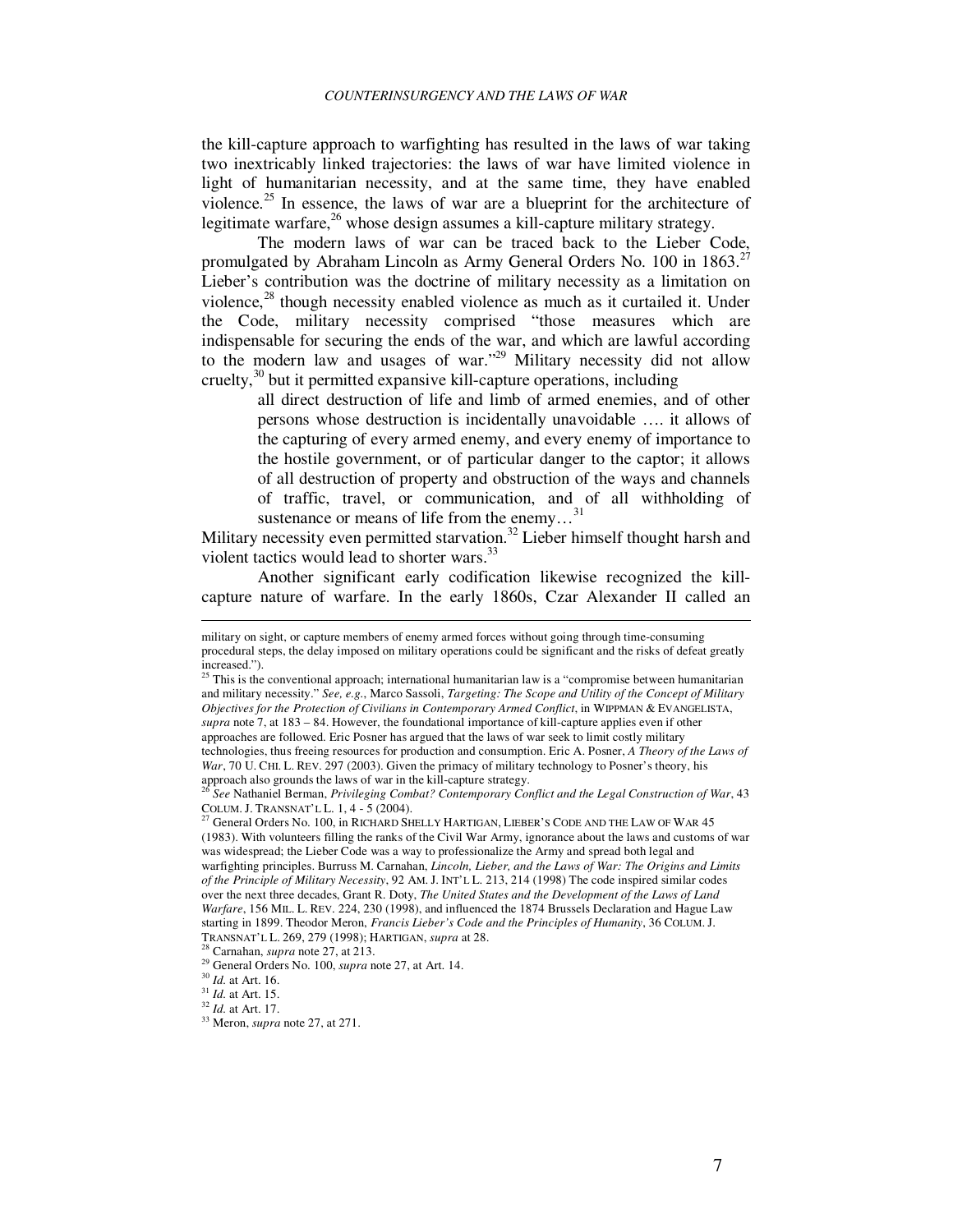international meeting in St. Petersburg to address the recent invention of exploding bullets. The 1868 St. Petersburg Declaration<sup>34</sup> prohibited use of these projectiles, but is notable for its description of the relationship between strategy and the law. The Declaration stated its goal as "fix[ing] the technical limits at which the necessities of war ought to yield to the requirements of humanity."<sup>35</sup> It then went further: "the only legitimate object which States should endeavor to accomplish during war is to weaken the military forces of the enemy; that for this purpose it is sufficient to disable the greatest possible number of men." $36$ The St. Petersburg Declaration thus acknowledged that killing is necessary in war even as it established the principle of unnecessary suffering. The Declaration thus both empowered and restrained killing and capturing.

In 1899 and 1907, the international community codified laws of war during two conferences at The Hague.<sup>37</sup> A review of even a few provisions demonstrates the importance of the kill-capture approach. Article 1 of the Regulations appended to Hague Convention IV of 1907, for example, establishes one of the central principles in the laws of war, $38$  the principle of distinction between combatants and civilians.<sup>39</sup> As one commentator has noted, "[t]o allow attacks on persons other than combatants would violate the principle of necessity, because victory can be achieved by overcoming only the combatants of a country."<sup>40</sup> The principle therefore establishes that battle against combatants is central feature of warfare and justifies killing and capturing the enemy.

Other provisions in the fourth Hague Convention's regulations follow. Under Article 20, prisoners of war must be repatriated to their home countries, the consequence of which is that captured enemy forces can be held by a belligerent for the duration of hostilities. $41$  Regulations announce that the means of warfare are not unlimited; $42$  that poison, actions that result in unnecessary suffering, and assaults on unarmed and surrendered persons are forbidden;<sup>4</sup> and that armies shall not attack undefended towns, under the assumption that they can be occupied without bloodshed.<sup>44</sup> The common thread throughout these regulations is that warfare necessitates killing and capturing, and that the laws of war can humanize that process, preventing extreme suffering. Hague

<sup>34</sup> Declaration of St. Petersburg, 1868, *available at:* http://avalon.law.yale.edu/19th\_century/decpeter.asp.

<sup>35</sup> St. Petersburg Declaration, *supra* note 34.

<sup>36</sup> *Id.*

<sup>37</sup> Adam Roberts & Richard Guelff, *Introduction* 5, in DOCUMENTS ON THE LAWS OF WAR (eds. Adam Roberts & Richard Guelff, 3d. ed. 2000).

<sup>38</sup> *Id.* at 10; *see also* L.C. GREEN, THE CONTEMPORARY LAW OF ARMED CONFLICT 47, 113, 192 (2nd ed. 2000).

<sup>&</sup>lt;sup>39</sup> Under Article 1, the "laws, rights, and duties of war" apply to armies, militia, and volunteer corps that are commanded by a person responsible to subordinates, that show a distinctive emblem, that carry arms openly, and that follow the laws and customs of war. Convention No. IV on the Laws and Customs of War on Land, with annex of Regulations, Oct. 18, 1907 [hereinafter Hague IV].

<sup>40</sup> Sassoli, *supra* note 25, at 202.

<sup>41</sup> Hague IV, at Art. 20.

<sup>42</sup> *Id.* at Art. 22.

<sup>43</sup> *Id.* at Art. 23.

<sup>44</sup> *Id.* at Art. 25.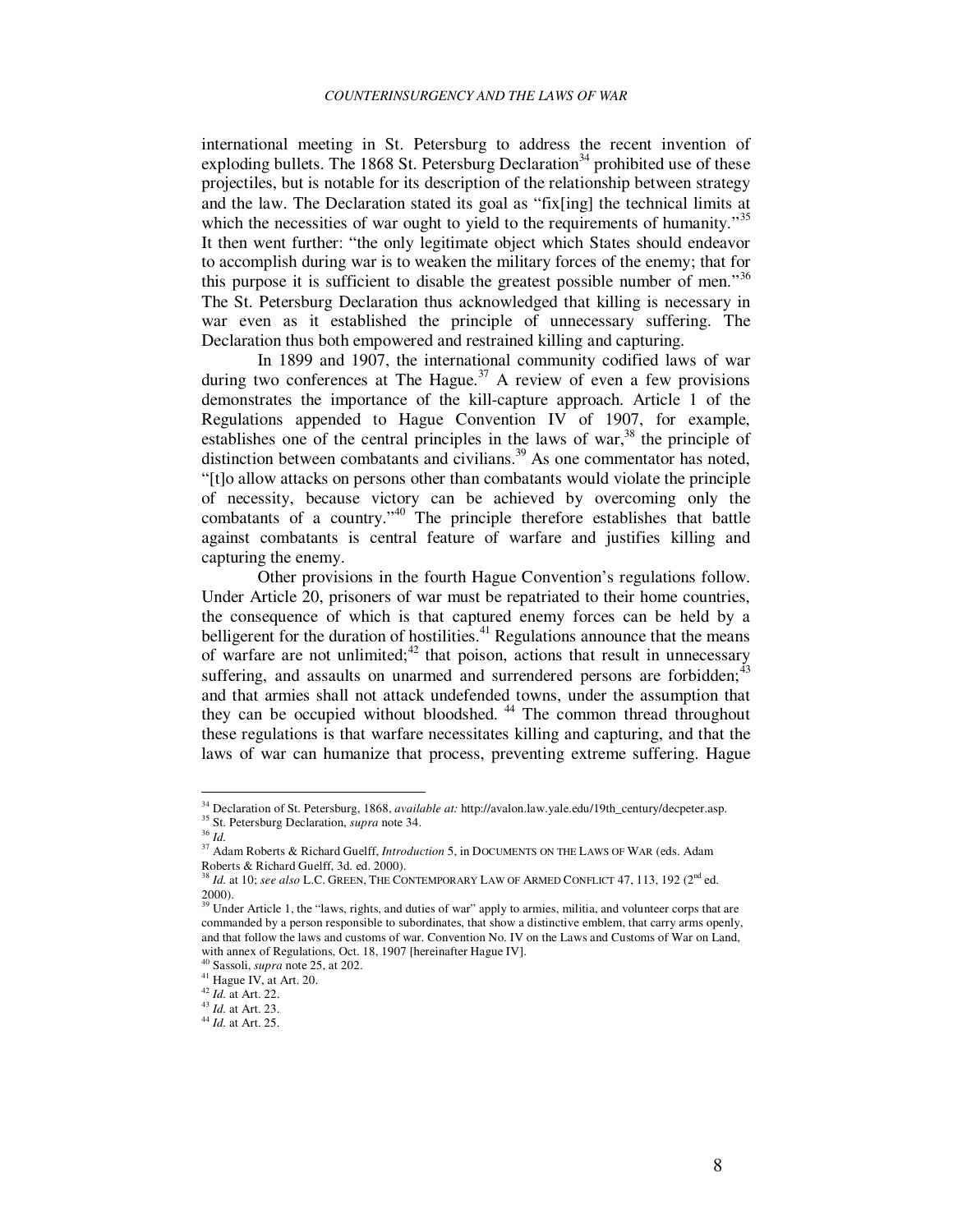law also features the principles of symmetry and reciprocity.<sup>45</sup> Symmetry makes a rule self-enforcing because neither party gets a relative gain from the regulated practice.<sup>46</sup> A related feature is reciprocity – if a belligerent violates the rule, the other side can retaliate in kind. $47$  Fundamentally, the hope of symmetry and reciprocity is that neither side will have an advantage in the battle by using more destructive means.

After the slaughter of World War II, nations saw war less as a matter of national interest and more as "human tragedy" and gathered to protect the victims of war.<sup>48</sup> The four Geneva Conventions of 1949 each protect people from the destructive violence that a kill-capture strategy requires: they protect wounded and sick in the field,<sup>49</sup> wounded, sick, and shipwrecked at sea.<sup>50</sup> prisoners of war,<sup>51</sup> and civilians.<sup>52</sup> Yet even as the Geneva Conventions protect, they also enable violence. As the ICRC commentary puts it, "it is only the solider who is himself seeking to kill who may be killed."  $53$  The Geneva Conventions, inspired by humanitarian aims, thus also illustrate the core assumption that war's central feature and strategy is killing and capturing the enemy.

What this brief history of the laws of war shows is that the central principles underlying the laws of war – military necessity, distinction, reciprocity, and inviolability – and the most important provisions of the conventions and declarations themselves assume that war is defined by a killcapture strategy. As a result, the laws of war have sought both to enable and to constrain violence in light of humanitarian goals.

#### II. WAR ON TERROR OR COUNTERINSURGENCY?

Since September 11 and the wars in Afghanistan and Iraq, lawyers and scholars have worked to determine how the laws of war apply in the war on terror. Terrorism has allowed legal scholars to see significant divergences between contemporary conflict and the conventional mode of war: terrorists do not wear uniforms, they do not fight in pitched battles on defined battlefields, and they operate globally. Despite this substantial step forward, legal scholars have not

<sup>&</sup>lt;sup>45</sup> For example, Declaration No. 2 Concerning Asphyxiating Gases, July 29, 1899, banning the use of projectiles to spread asphyxiating gases, states that the Declaration is "only binding to the contracting Powers." Such rules were derived from the contractual approach to the laws of war that emerged in the 17<sup>th</sup> century. *See* STEPHEN C. NEFF, WAR AND THE LAW OF NATIONS 147 – 51 (2005). *See also* Eric Posner, *Terrorism and the Laws of War*, 5 Chi. J. Int'l L. 423, 427 – 30 (2005).

<sup>46</sup> *See* Posner, *supra* note 45, at 428.

<sup>47</sup> *Id.* at 429.

<sup>48</sup> NEFF, *supra* note 45, at 340; *see also* Roberts & Guelff, *supra* note 37, at 195 ("The central concern of all four 1949 Geneva Conventions is thus the protection of victims of war").

<sup>&</sup>lt;sup>49</sup> Geneva Convention for the Amelioration of the Condition of the Wounded and Sick in Armed Forces in the Field, Aug. 12, 1949 [hereinafter GC I].

<sup>50</sup> Geneva Convention for the Amelioration of the Condition of the Wounded, Sick, and Shipwrecked Members of Armed Forces at Sea, Aug. 12, 1949 [hereinafter GC II].

<sup>&</sup>lt;sup>1</sup> Geneva Convention Relative to the Treatment of Prisoners of War, Aug. 12, 1949 [hereinafter GC III].

 $52$  Geneva Convention Relative to the Protection of Civilian Persons in Time of War, Aug. 12, 1949 [hereinafter GC IV].

<sup>53</sup> ICRC Commentary to GC I at 136.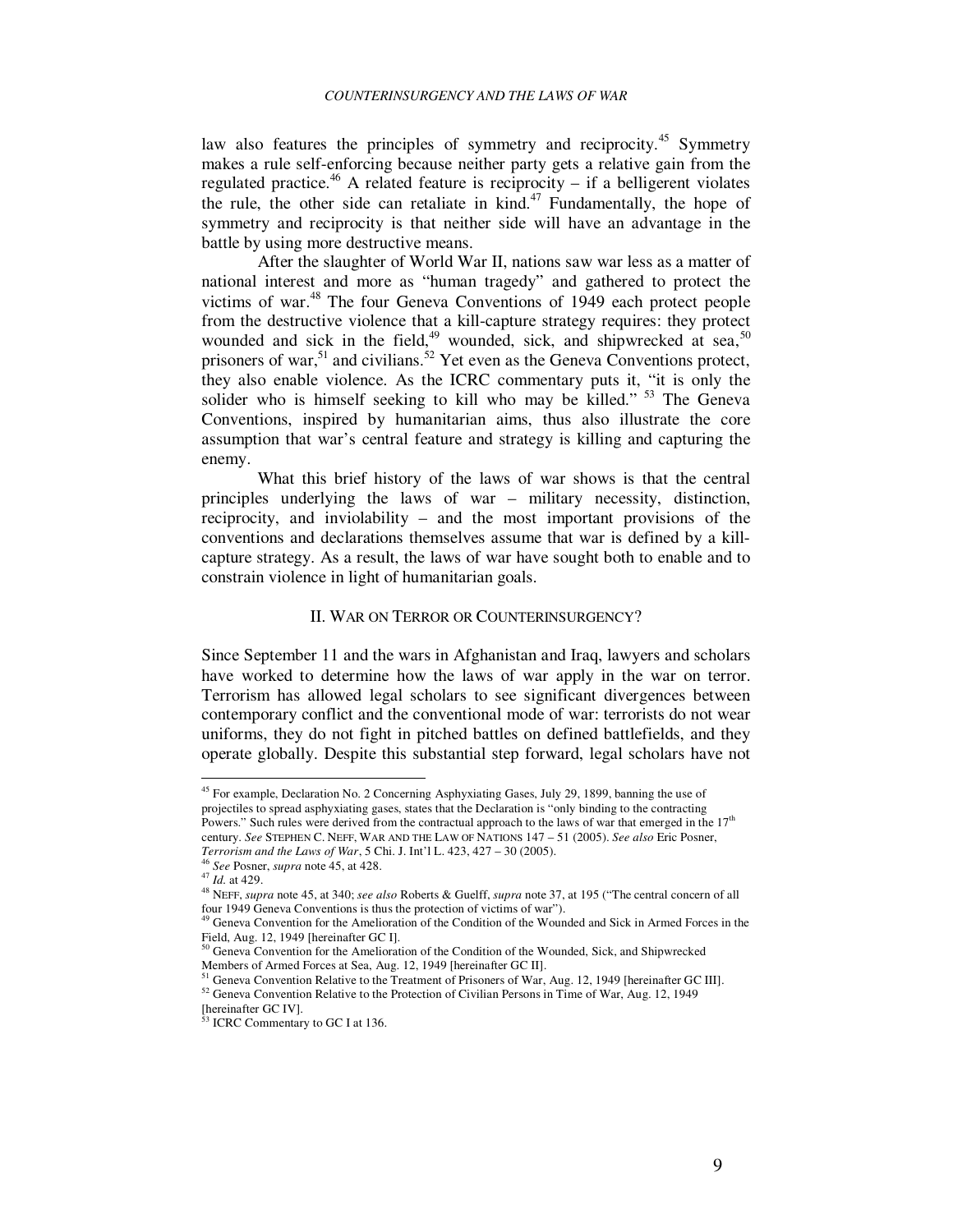gone far enough. Debates on the laws of war in war on terror consider these tactical shifts seriously, but they still work within the kill-capture strategy.

What the legal debates on the war on terror have missed is a shift in military strategy – one with significant implications for law. As early as 2003, military strategists started shifting away from the war on terror framework, instead characterizing contemporary security challenges as counterinsurgency. The shift is more than semantic. The war on terror framework assumes the primacy of a kill-capture strategy for victory. The counterinsurgency framework instead insists on a win-the-population strategy for victory. The win-the-population strategy for victory changes the center of gravity of military operations from the enemy's military prowess to the civilian population, and expands the field of operations from kill-capture operations to security, political, legal, economic, and social operations. Recognizing this shift is necessary for thinking through the laws of war in the modern era.

### *A. Tactical Innovation and the War on Terror*

To understand the nature of modern conflict, many have described the disconnect between the war on terror and conventional war. Rosa Ehrenreich Brooks's work provides a representative example.<sup>54</sup> Brooks outlines the breakdown of boundaries that the laws of war rely upon: The categories of international and internal armed conflict does not precisely apply to global terrorist networks, which are neither states that can be party to inter*national* conflict nor solely internal actors in one country.<sup>55</sup> The paradigms of crime and conflict are challenged by acts defined as crimes under law but having the scope of violence common to war.<sup>56</sup> Geographical limitations to a single battlefield are rendered meaningless by global actions.<sup>57</sup> The temporal boundary of war and peace is undermined, because "by its nature, the war on terrorism is unlikely ever to end."<sup>58</sup> The distinction between civilians and combatants is blurred by the obsolescence of pitched battles and the roles of supporters and sympathizers.<sup>59</sup> As a result, the line between national security and domestic affairs is obscured, as greater intrusion into the lives of individuals is necessary to identify terrorists.<sup>60</sup> Notably, the war on terror's innovations share a common feature: they are developments in the tactics and operations of the opponents.<sup>61</sup>

<sup>54</sup> *See* Rosa Ehrenreich Brooks, *War Everywhere: Rights, National Security Law, and the Law of Armed Conflict in the Age of Terror,* 153 U. PA. L. REV. 675, 711 – 43 (2004); *see also* Adam Roberts, *The Laws of War in the War on Terror*, in INTERNATIONAL LAW AND THE WAR ON TERROR 182 – 84 (eds. Fred L. Borch

<sup>&</sup>amp; Paul S. Wilson, 2003). <sup>55</sup> Brooks, *supra* note 54, at 714; *but see* Derek Jinks, *September 11 and the Laws of War*, 28 YALE J. INT'L L. 1, 39 – 41 (2003) (arguing that non-international armed conflicts extend not just to internal conflicts but to transnational conflicts "on a fortiori" grounds of creating a comprehensive system).

<sup>56</sup> Brooks, *supra* note 54, at 715 – 20.

 $\frac{157 \text{ Jd}}{1 \text{ d}}$ . at 720 – 25.

<sup>58</sup> *Id.* at 726 (emphasis omitted)

<sup>59</sup> *Id.* at 729 – 36.

<sup>60</sup> *Id.* at 736 – 43.

<sup>61</sup> One challenge Brooks does not discuss – the absence of reciprocity from terrorist groups – does not have this feature. For a discussion of reciprocity in the war on terror, see Derek Jinks, *The Applicability of the*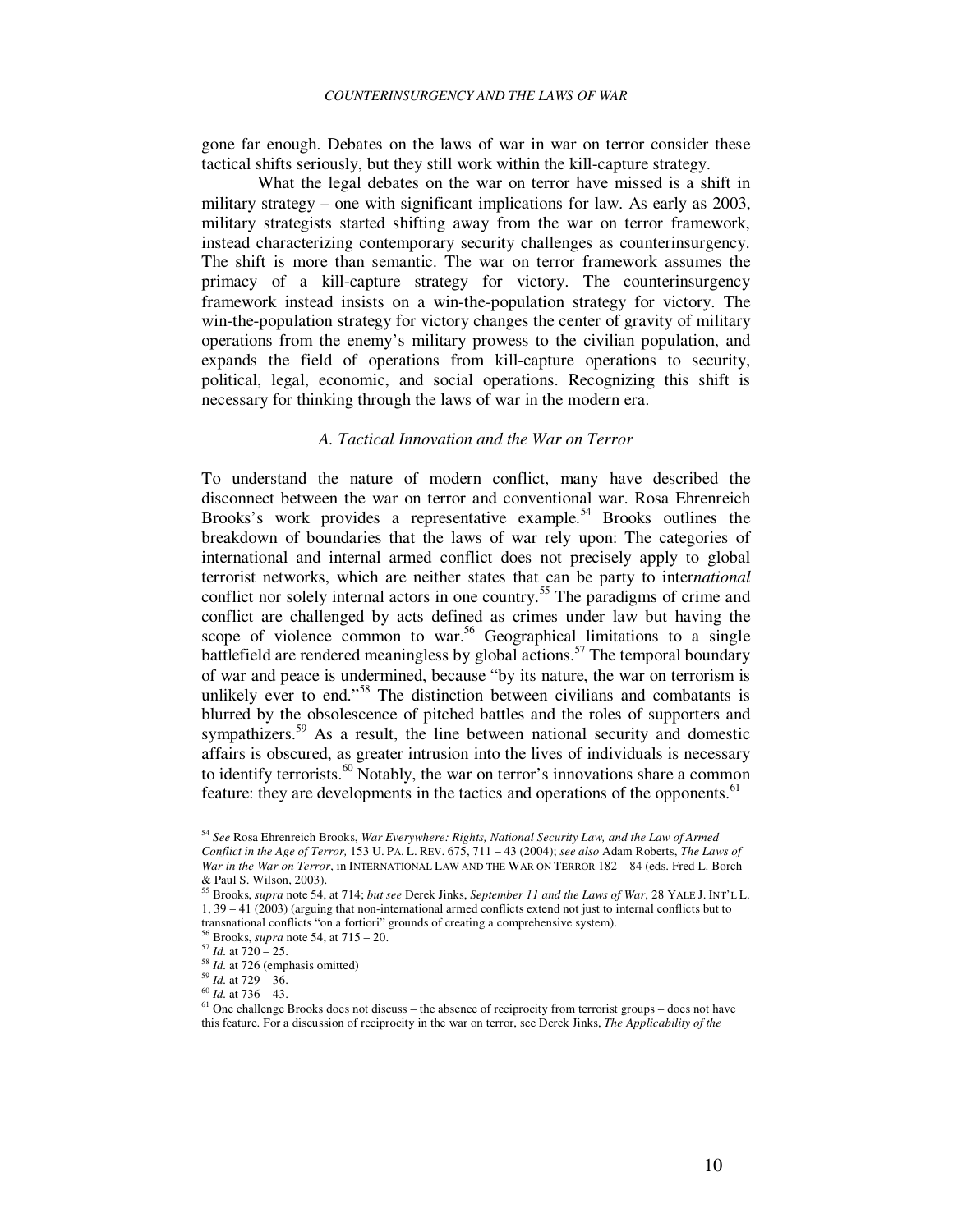### *COUNTERINSURGENCY AND THE LAWS OF WAR*

These changes have sparked extensive debate as to what extent the laws of war apply in the war on terror, and commentators can be divided into three groups. The first group believes that the laws of war do not apply in the war on terror. For simplicity, call this the Bush Administration approach. In a 2002 memo, President Bush linked the nature of the war to the legal regime structuring warfare: "[o]ur Nation recognizes that this new paradigm – ushered in not by us but by terrorists – requires new thinking in the law of war.<sup> $52$ </sup> For the Administration, the law of war was less relevant than this declaration perhaps suggested. John Yoo believed the nation was at war with Al Qaeda but he was imprecise as to whether it was an international armed conflict described in Common Article 2 of the Geneva Conventions or a non-international armed conflict, described in Common Article  $3<sup>63</sup>$ . The Bybee Memo declared that the war on terror fit neither category because international armed conflicts were limited to states, and non-international armed conflicts had to occur within one state.<sup>64</sup> Thus, only customary international law applied. The new paradigm of a global war on terror, in Alberto Gonzales's view, "renders obsolete Geneva's strict limitations…and renders quaint some of its provisions."<sup>65</sup> As William Taft, another legal advisor, announced, "nothing in the law of war requires a country to charge enemy combatants with crimes, provide access to counsel in the absence of such charges, or allow them to challenge their detention in court."<sup>66</sup>

The Bush Administration approach clearly expresses the kill-capture strategy. In their vision, the war on terror will continue until terrorists around the globe are captured or killed, thus ending the threat. As President Bush declared, "[o]ur war on terror begins with al Qaeda, but it does not end there. It will not end until every terrorist group of global reach has been found, stopped and defeated."<sup>67</sup> Government must therefore "maximize its own ability to mobilize lethal force against terrorists."<sup>68</sup> That the laws of war, do not explicitly cover the global nature of terrorism is, on this reading, fortunate, because it enables the kill-capture strategy to go forward unhindered.

The second group in the debate argues that the laws of war and criminal law are each adequate to handle contemporary global terrorism. Call this the legal doctrine approach. Gabor Rona, for instance, notes that "[h]umanitarian law is basically fine," and that "[t]here is little evidence that domestic and

 $\overline{a}$ 

*Geneva Conventions to the "Global War on Terrorism,"* 46 VA. J. INT'L L. 165, 190. Reciprocity is addressed in more detail *infra* TAN 385 – 423.

<sup>62</sup> *See* Stephen P. Marks, *Branding the "War on Terrorism": Is There a "New Paradigm" of International Law?*, 14 MICH. ST. J. INT'L L. 71, 89 (2006). <sup>63</sup> *See generally* John C. Yoo & James C. Ho, *The Status of Terrorists*, 44 VA. J. INT'L L. 207 (2003).

<sup>&</sup>lt;sup>64</sup> Memorandum from Jay Bybee, Assistant Attorney General, to Alberto R. Gonzales, Counsel to the President, and William J. Haynes, General Counsel of the Department of Defense (Jan. 22, 2002), *available* 

*at*: http://www.washingtonpost.com/wp-srv/nation/documents/012202bybee.pdf. <sup>65</sup> *See* Marks *supra* note 62, at 89.

<sup>66</sup> William Taft, *Guantanamo Detention is Legal and Essential*, FIN. TIMES, Jan. 12, 2004, at 19.

<sup>67</sup> Marks, *supra* note 62, at 71; George W. Bush, Address to Congress, Sept. 20, 2001, *available at:* http://archives.cnn.com/2001/US/09/20/gen.bush.transcript/.

<sup>68</sup> David Luban, *The War on Terrorism and the End of Human Rights*, 22 PHIL. & PUB. POL'Y Q. 9, 10 (2002).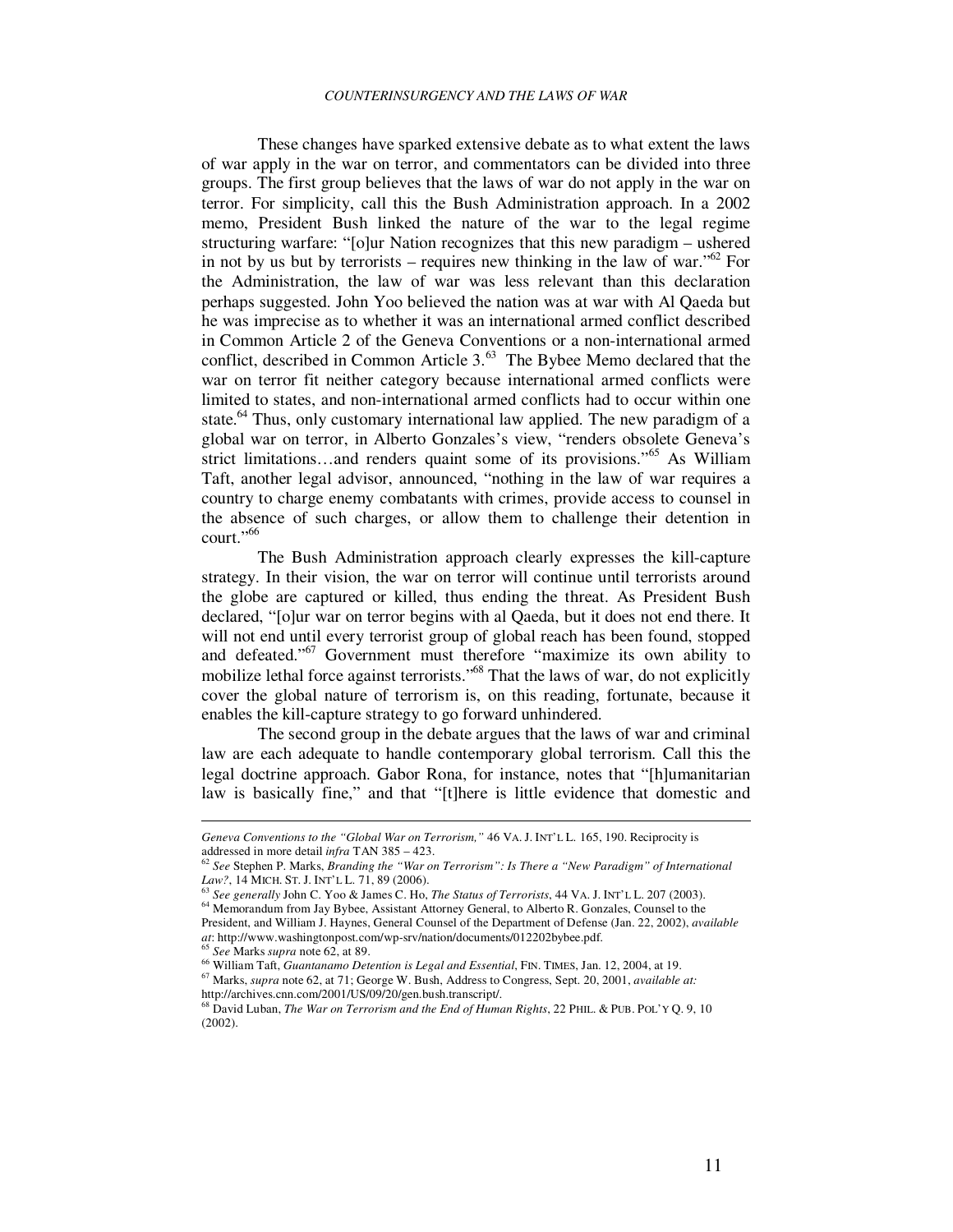international laws and institutions of crime and punishment are not up to the task when terrorism and the War on Terror do not rise to the level of armed conflict."<sup>69</sup> Thus, if each package of laws is coherent and effective,<sup>70</sup> then the only question is determining which laws to apply. One set of analysts suggest that terrorism must be treated as a crime because terrorists are not a state and thus cannot be belligerents under the laws of war.<sup>71</sup> A second set of scholars understand the laws of war as applying in the war on terror; they argue that Al Qaeda and other terrorist groups could be understood as triggering either a noninternational armed conflict as described in Common Article 3 of the Geneva Conventions, $72$  or if they are working with a state, an international armed conflict under Common Article  $2<sup>73</sup>$  For this group, the laws of war as currently written are applicable, and there is nothing quaint or obsolete about Geneva. A third set of commentators have acknowledged placing terrorism is a challenge, but have seen no need to revise the substantive laws; rather, they hope to clarify the threshold determination of which law applies.<sup>74</sup> At least some adherents to the legal doctrine approach have adopted this position partially due to fear of conceding ground to the Bush Administration approach. Recognizing any gaps or holes in the framework of relevant laws would enable exploitation, and ultimately legal violations.<sup>75</sup> Others are concerned that a hybrid form of law, merging elements of the laws of war and criminal law, would be unprincipled and thus undermine human rights.<sup>76</sup>

Like the Bush Administration approach, the legal doctrine approach sees the kill-capture strategy as central to the war on terror. The difference is fear that the terrorists' tactical innovations will provide governments with the opportunity to undermine the laws of war's constraints. Adherents to this approach follow directly in the tradition of the laws of war – acknowledging the kill capture nature of warfare and seeking to restrain war's horrors. Professor Luban expresses the more fearful side of this group. He worries that "the real aim of the war [on terror] is, quite simply, to kill or capture all of the

<sup>&</sup>lt;sup>69</sup> Gabor Rona, *Interesting Times for International Humanitarian Law: Challenges from the "War on Terror,"* 27 FLETCH. F. WORLD. AFF. 55, 69 (Summer/Fall 2003).

Luban, *supra* note 68, at 12.

<sup>71</sup> *See* Jordan J. Paust, *War and Enemy Status After 9/11: Attacks on the Laws of War*, 28 YALE J. INT'L L. 325, 326 (2003) (arguing AQ is not a state, so war is impossible); Jordan J. Paust, *Post-9/11 Overreaction and Fallacies Regarding War and Defense, Guantanamo, The Status of Persons, Treatment, Judicial Review of Detention, and Due Process in Military Commissions*, 79 NOTRE DAME L. REV. 1335 (2004); Jordan J. Paust, *There is No Need to Revise the Laws of War in Light of September 11th*, ASIL Task Force Paper, Nov. 2002; CHRISTOPHER GREENWOOD, ESSAYS ON WAR IN INTERNATIONAL LAW 431 – 32 (2006) ("In the language of international law there is no basis for speaking of a war on Al-Qaeda or any other terrorist group, for such a group cannot be a belligerent, it is merely a band of ciminals."); Mark A. Drumbl, *Judging the 11 September Terrorist Attack*, 24 HUM. RTS. Q. 323 (2002) (arguing that terrorism is a criminal act and should be addressed via international criminal law).

<sup>72</sup> Jinks, *supra* note 55; *see also* Anthony Dworkin, *Military Necessity and Due Process: The Place of Human Rights in the War on Terror*, in WIPPMAN & EVANGELISTA, *supra* note 7, at 55.

<sup>73</sup> Jinks, *supra* note 61, at 177 – 78.

<sup>74</sup> Kenneth Roth, *The Law of War in the War on Terror*, FOR. AFF. (Jan/Feb 2004).

<sup>75</sup> Rona, *supra* note 69, at 58; *see* Wippman, *supra* note 7, at 8; Brooks, *supra* note 54, at 681; Roth, *supra* note 74.

<sup>76</sup> Luban, *supra* note 68, at 12.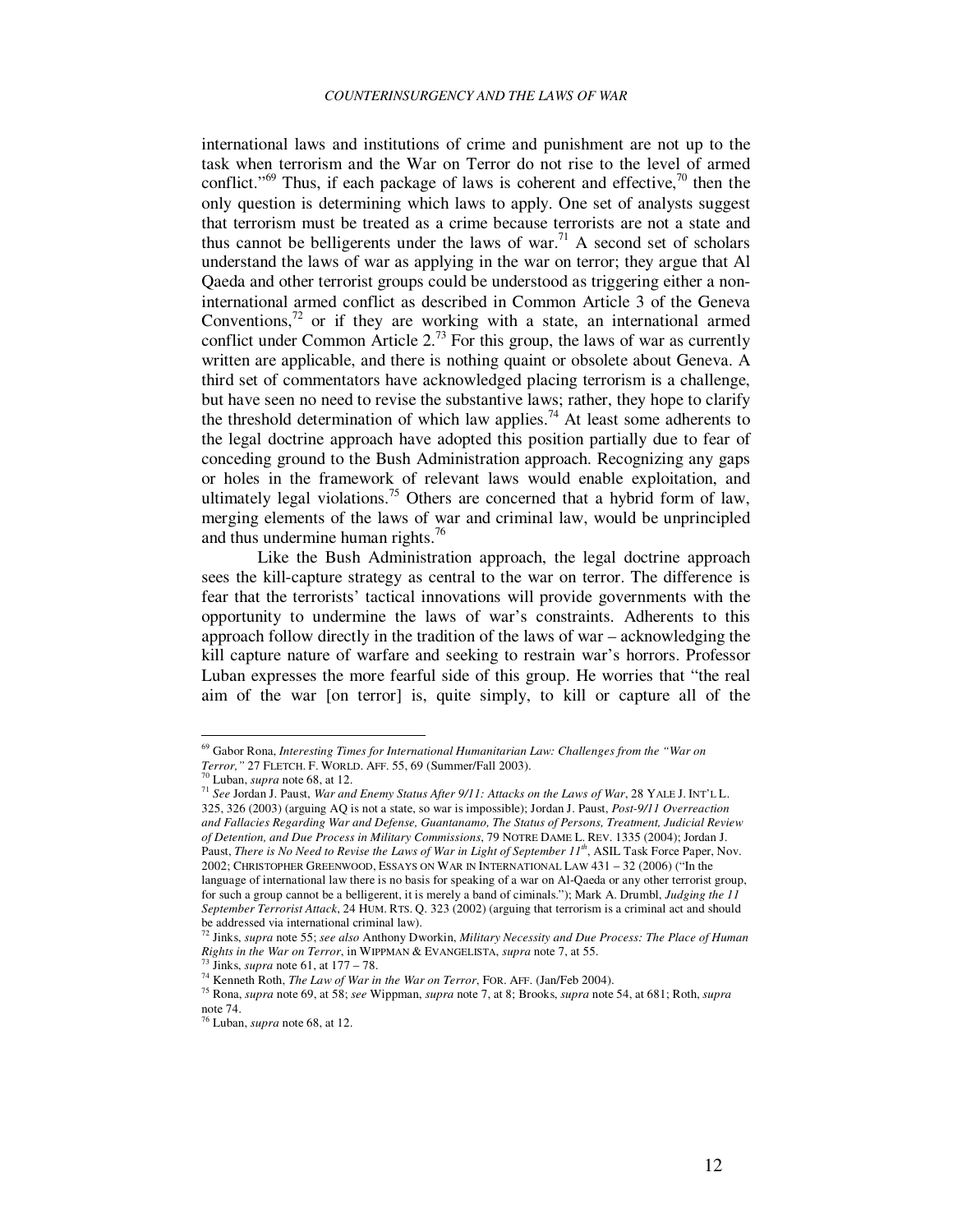terrorists—to keep on killing and killing, capturing and capturing, until they are all gone."<sup>77</sup> For Luban, the concern is that "even if al Qaeda is destroyed or decapitated, other groups, with other leaders, will arise in its place. It follows, then, that the War on Terrorism will be a war that can only be abandoned, never concluded. The War has no natural resting point, no moment of victory or finality. It requires a mission of killing and capturing, in territories all over the globe, that will go on in perpetuity.<sup> $\frac{7}{8}$ </sup> In a state of perpetual war, particularly one with the unconventional features of the war on terror, the threat to civil liberties and human rights is considerable.

The third group of scholars acknowledges that the war on terror challenges the laws of war, but instead of finding them inapplicable, the scholars seek to adapt the laws of war to better fit contemporary conflict. For shorthand, call this group the legal innovators. These scholars recognize that the laws of war were designed for a different kind of warfare – the conventional war model of massive armies waging war on distinct battlefields.<sup>79</sup> Applying the laws of war to the war on terror and assuming a perfect fit is "anachronistic" because of developments "never even imagined by the drafters of the Geneva Conventions."<sup>80</sup> Some in this group go even further, historicizing the laws of war as responding to their particular context. After all, they note, the laws of war have been revised every twenty-five to thirty years since their first codification in the  $1860s$ .<sup>81</sup> On that timeline, since the last major revision – the Additional Protocols of 1977 – another thirty years has passed and perhaps a revision is due.

The leading scholars in this camp have focused on the failure of the crime and war paradigms. $82$  For the legal innovators, the goal is to develop a hybrid model of law, between war and crime, that is better tailored to terrorist's tactics. Judge Richard Posner's approach is paradigmatic. Judge Posner believes that the threat of terrorism is different from traditional internal and external threats – criminals and foreign states.<sup>83</sup> Because terrorists neither fit the crime or war models, pragmatic judges and legislators must balance civil liberties and national security and evaluate the effect a particular safety measure

<sup>&</sup>lt;u>.</u> <sup>77</sup> *Id.* at 13.

<sup>78</sup> *Id.* at 13.

<sup>79</sup> Brooks, *supra* note 54, at 706.

<sup>80</sup> *Id.* at 745; *see also* Pierre-Richard Prosper, in Roberts, *supra* note 54, at 223 ("The war on terror is a new type of war not envisioned when the Geneva Conventions were negotiated and signed."); Sean D. Murphy, *Evolving Geneva Convention Paradigms in the "War on Terrorism": Applying the Core Rules to the Release of Persons Deemed "Unprivileged Combatants,"* 75 G.W. L. REV. 1105, 1106 (2007) (noting that the international / non-international armed conflict distinction does not fit the transnational nature of global terrorism).

<sup>81</sup> Wippman, *supra* note 7, at 6; *see also* Weisburd, *supra* note 24, at 1080, 1085.

<sup>82</sup> *See, e.g.*, Wippman, *supra* note 7, at 4; Ronald J. Sievert, *War on Terrorism or Global Law Enforcement?*, 78 NOTRE DAME L. REV. 307 (2003); Noah Feldman, *Choices of Law, Choices of War*, 25 HARV. J. L. & PUB. POL'Y 457 (2002). Feldman concludes that "terrorist attacks on the United States, planned from without, cannot definitively be categorized as either war or crime. They are crime from the perspective of provenance, war from the perspective of intentionality, probably crime from the perspective of identity, and very possibly war from the perspective of scale." *Id.* at 470.

<sup>83</sup> RICHARD A. POSNER, NOT A SUICIDE PACT 5 (2006).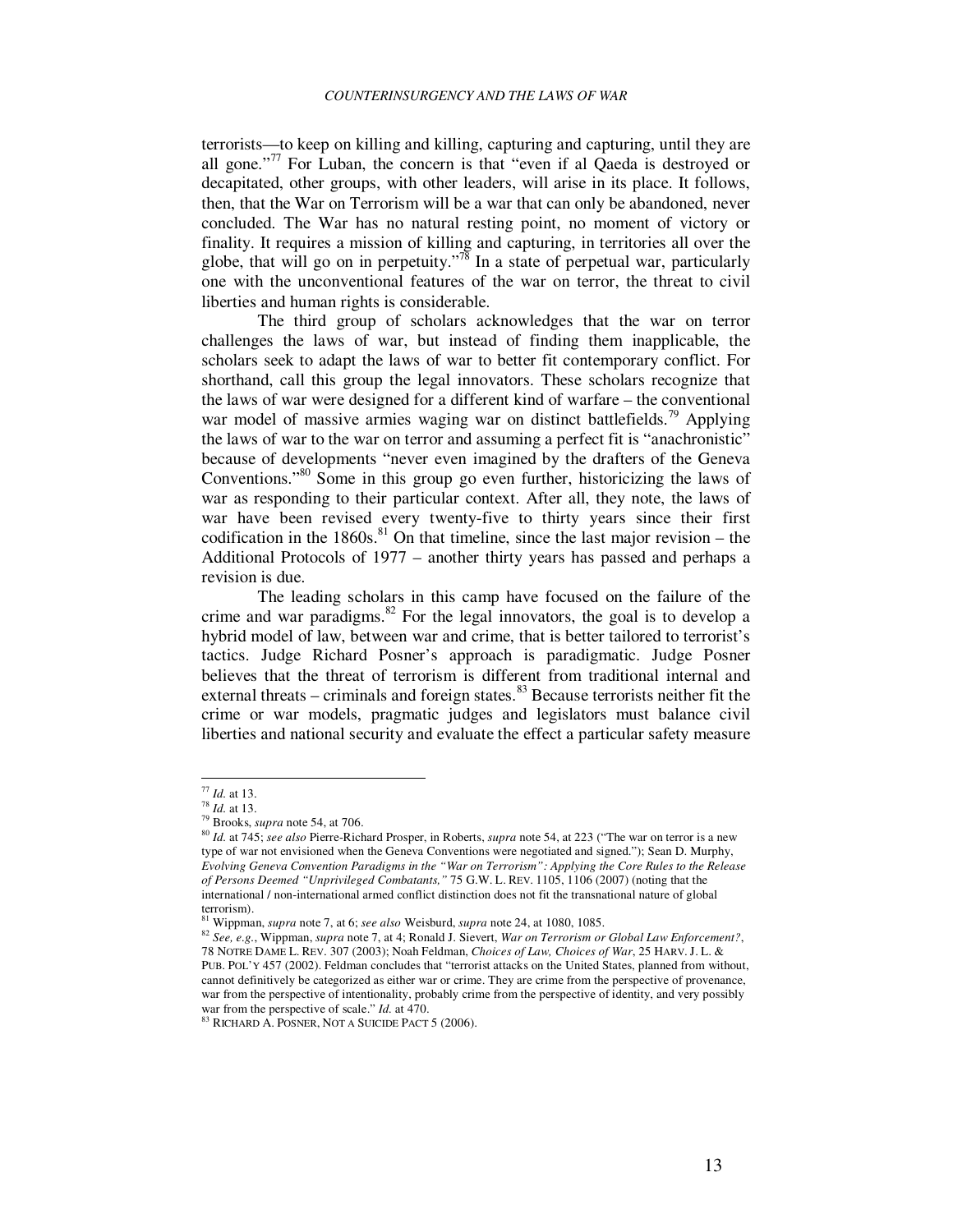has on the values of security and liberty. $84$  Although the conflict is not a conventional war, there is a strong enough security interest to modify criminal law, because the enemy leverages the scope and destructive capacities of total war.<sup>85</sup>

Professor Bruce Ackerman has also rejected war and crime as appropriate models, preferring instead "emergency" to describe terrorism's threat. Terrorism is a "product of the free market in a world of high technology,"<sup>86</sup> and even with peace and democracy in around the world, fringe groups would still have the capability to undertake acts of terrorism.<sup>87</sup> The war model is inaccurate because terrorism is not an existential threat<sup>88</sup> and because war allows presidents to use rhetoric to "batter down judicial resistance to their extreme efforts to strip suspects of their most fundamental rights."<sup>89</sup> The crime model is inaccurate because terrorism, unlike normal criminal operations, challenges the "effective sovereignty" of the state.<sup>90</sup> It does so only momentarily, as terrorists are not trying, on Ackerman's theory, to occupy or govern the state, only to destabilize it.<sup>91</sup> Professor Ackerman prescribes an Emergency Constitution – a statute that would provide for declaration of an emergency after a terrorist attack and would provide heightened security measures to protect against a second-strike. This statute would expire if not reauthorized frequently by escalating supermajorities.

Many others have sought to find the appropriate balance between civil liberties and national security. Brooks uses human rights law as inspiration for providing a baseline law to apply in the context of terrorism.<sup>92</sup> Monica Hakami suggests an administrative approach.<sup>93</sup> Allison Danner looks to tribunals.<sup>94</sup> Benjamin Wittes wants the proceduralism of Congressional and Presidential agreement to establish a balanced regime.<sup>95</sup> Others advocate for a category of extra-state hostilities.<sup>96</sup> And Noah Feldman notes that the absence of a clear hybrid model actually results in a flexible, ad hoc, model that incorporates components of each approach.<sup>97</sup>

Although the legal innovators recognize that terrorism differs from both crime and conventional war, they simply assume that the kill-capture strategy is the primary, or even only, way to increase security and defeat terrorism. Take

<sup>84</sup> *Id.* at 32.

<sup>85</sup> *Id.* at 72, 147 – 48.

<sup>86</sup> BRUCE ACKERMAN, BEFORE THE NEXT ATTACK 13 (2006).

 $87 \overline{Id}$ . at 14.

<sup>88</sup> *Id.* at 89, 171.

<sup>89</sup> *Id.* at 38. <sup>90</sup> *Id.* at 42.

 $^{91}$  *Id.* at 171 – 72. <sup>92</sup> *See* Brooks, *supra* note 54.

<sup>93</sup> Monica Hakimi, *International Standards for Detaining Terrorism Suspects: Moving Beyond the Armed Conflict-Criminal Divide*, 33 YALE J. INT'L L. 369 (2008).

<sup>94</sup> Allison Danner, *Beyond the Geneva Conventions: Lessons from the Tokyo Tribunal in Prosecuting War and Terrorism*, 46 VA. J. INT'L L. 83 (2005).

 $<sup>5</sup>$  BENJAMIN WITTES, LAW AND THE LONG WAR (2008).</sup>

<sup>96</sup> Roy S*.* Schöndorf*, Extra*-*State Armed Conflicts: Is There a Need for a New Legal Regime?*, 37 N.Y.U. J. INT'L L. & POL*.* 1 (2004).

<sup>97</sup> Feldman, *supra* note 82, at 477.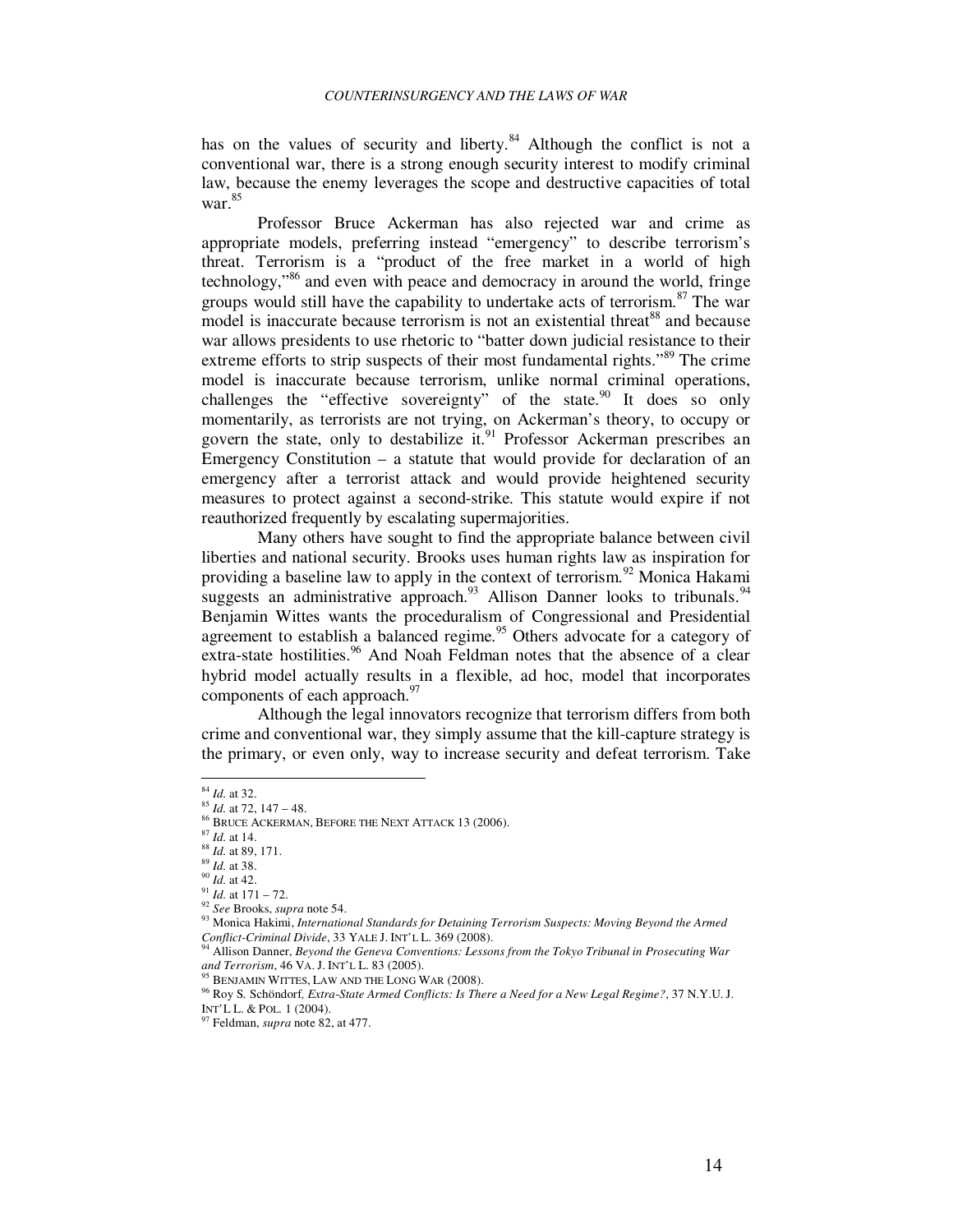Judge Posner. He assumes an unimpeded military could find, kill, and capture the terrorists, preventing terrorism and providing security. But he also acknowledges a conflicting value in constitutional rights and liberties. Law's role is to protect rights when the cost of protection outweighs the marginal security gains of a particular safety proposal. Professor Ackerman reaches a similar conclusion through different reasoning. Ackerman believes terrorists have no broad ideological or political agenda, so kill-capture is the only way to stop them. Yet kill-capture and liberty-protecting laws are in conflict. Instead of a balancing test, as Judge Posner suggests, Professor Ackerman advocates for a category of emergency that has a fixed set of provisions that balance security and liberty and would operate for a short period of time. The basic assumption in both cases is that the kill-capture strategy is the central feature of the war on terror and that law gets in its way.

In addition to assuming that the war on terror is defined by a killcapture strategy, the balancing approaches seem unsatisfying as a comprehensive way to think about law in the age of terrorism. The balancing approach merely tacks greater procedures onto the kill-capture approach. Moreover, when the legal innovators attempt to use a principled approach, the outcomes are often vague or one-sided. Human rights advocates, for example, admit their approach is incompetent to address difficult cases of military necessity.<sup>98</sup> Finally, the balancing approaches also seem narrow in scope. They have a tendency to focus on domestic law when the problem is global. They also focus inordinately on detention, interrogation, and similar issues. From a review of the literature on the war on terror, one would think that these are the primary, perhaps even only, places where law interacts with twenty-first century conflict.

If we are to devise a legal regime for contemporary conflict, it must be based on the right understanding of the strategic challenge. Although the war on terror model has enabled legal scholars to see the tactical shifts in modern conflict, attempts to address contemporary conflict have thus far assumed that the central strategy for victory is a kill-capture strategy. But, as the next section will show, the kill-capture strategy approach is not the predominant military strategy for addressing contemporary security challenges.

## *B. From the War on Terror to Counterinsurgency*

What the legal debates on the war on terror have missed is the fact that between 2002 and 2008, military strategists have reconceived the contemporary national security framework from a war on terror to counterinsurgency. The shift is significant because counterinsurgency rejects the kill-capture strategy for victory, instead embracing a win-the-population strategy for victory. The importance of the shift to a counterinsurgency strategy has been noted with

<sup>98</sup> Brooks, *supra* note 54, i*d.* at 751.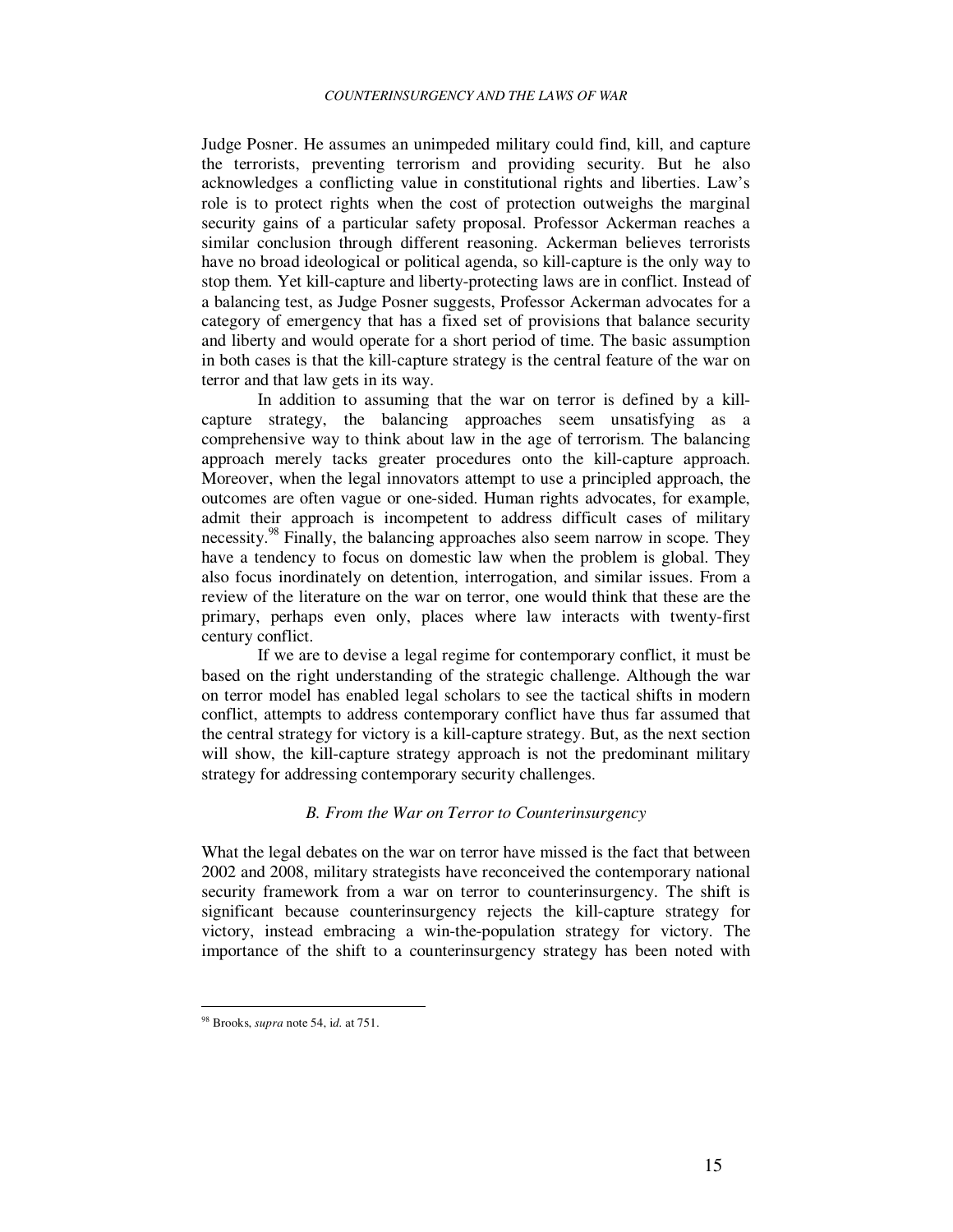sustained attention from popular commentators, $99$  with the most attention paid to the publication of The U.S. Army / Marine Corps Counterinsurgency Field Manual in 2007.<sup>100</sup> This focus on counterinsurgency in Iraq and Afghanistan, however, has not made a significant impact in the legal literature.<sup>101</sup>

There are stark differences between the terrorism and insurgency frameworks.<sup>102</sup> The terrorism framework sees terrorists as unrepresentative and abnormal outliers in society. Insurgency is the manifestation of deeper, widespread issues in society. Terrorism isolates terrorists from negotiation or constructive engagement. Insurgency is premised on winning hearts and minds. Terrorists' methods and objectives are condemned. Insurgents' methods are condemned but their objectives might be reasonable if pursued through political means. Terrorists are seen as psychologically defective – seeking violence for its own sake. Insurgents see violence as part of a broader political-military strategy. Terrorism is seen as either a law enforcement or military problem, rooting out a few bad apples. Insurgency is a social problem, requiring mobilization of all elements of government power. Counterterrorism is tactical, focusing on catching particular terrorists. Counterinsurgency is strategic, seeking to undermine the insurgent's strategy and envisioning capture as secondary.<sup>103</sup> In essence, terrorism is subordinate to insurgency. Terrorism is a particular tactic. Insurgency is the rejection of a political order.<sup>104</sup>

The shift from the war on terror framework to the counterinsurgency framework proceeded roughly in three phases, as military strategists shifted focus from tactical innovations to the strategic goal of political order. During the first few years after September 11, national strategy envisioned the security challenge as the war on terror and focused on killing and capturing terrorists. In his address to Congress on September 20, 2001, President Bush announced that the September 11 attacks were an "act of war" and declared that the "war on terror begins with al Qaeda," but will not end until "every terrorist group of

<sup>99</sup> *See, e.g.*, Spencer Ackerman, *The Rise of the Counterinsurgents*, WASH. IND., *available at*:

http://washingtonindependent.com/426/series-the-rise-of-the-counterinsurgents. Prominent counterinsurgent

John Nagl even appeared on Comedy Central's Daily Show with Jon Stewart. <sup>100</sup> *See, e.g.*, Douglas Jehl & Thom Shanker, *For the First Time Since Vietnam, the Army Prints a Guide to Fighting Insurgents*, NY TIMES, Nov. 13, 2004.

<sup>101</sup> The only significant articles on the topic are Note, *supra* note 5, and Witt, *supra* note 6.

<sup>&</sup>lt;sup>102</sup> Professor Sloane has argued that terrorism is different in kind from traditional insurgency but for different reasons, namely, terrorists reject noncombatant immunity and are structured in networks instead of hierarchies. Robert D. Sloane, *Prologue to a Voluntarist War Convention*, 106 MICH. L. REV. 443, 450 (2007). Military strategists more precisely see terrorism as largely fitting *within* the concept of insurgency –

as a tactic used by insurgents. <sup>103</sup> David Kilcullen, *Countering Global Insurgency*, at 17 – 18 & 18 fig. 2, *available at:*

http://smallwarsjournal.com/documents/kilcullen.pdf (2004).

<sup>&</sup>lt;sup>104</sup> Professor Bobbitt makes this point, but curiously prefers to refer to "terrorists" and "states of terror." What defines terrorists, he says, is that they attack civilians and that they are opposed to the constitutional order of the era. *See* PHILLIP BOBBITT, TERROR AND CONSENT 27 (2008). Precision suggests distinguishing between these elements and referring to insurgents as those who oppose the constitutional order by violent means – whether as terrorists, guerrillas, or counterstates. This distinction also suggests terrorism can exist apart from insurgency. Where insurgency and terror overlap, political claims of insurgents can often be channeled into political mechanisms. The residual cases of pure terrorism will be few and can be addressed through conventional means.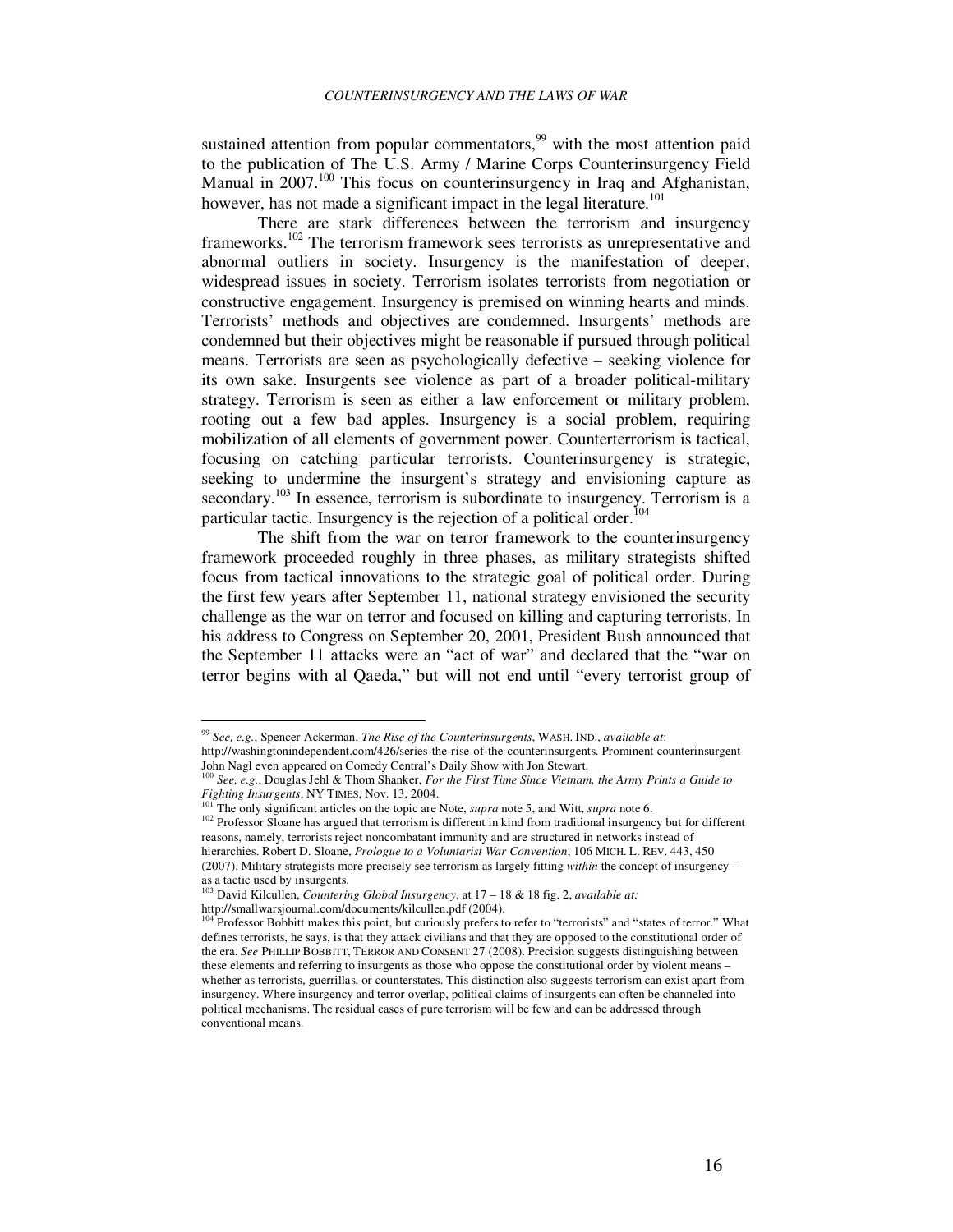global reach has been found, stopped, and defeated."<sup>105</sup> In eradicating the world of terrorists, the United States would "drive them from place to place, until there is no refuge or rest." $106$ 

Between 2004 and 2006, there was significant flux in how to describe the global conflict. David J. Kilcullen, one of the world's leading counterinsurgency strategists, wrote in a far-ranging article in 2004 that the "present conflict is actually a campaign to counter a globalized Islamist insurgency," and offered counterinsurgency as a superior alternative to counterterrorism.<sup>107</sup> Kilcullen sharply distinguished between insurgency and terrorism: insurgency is "a popular movement that seeks to change the *status quo* through violence and subversion, while terrorism is one of its key tactics."<sup>108</sup> Stephen Hadley, the National Security Advisor, seemed to agree in 2005, writing in the *New York Times* that "military action is only one piece of the war on terrorism" and that while terrorists must be "hunted, captured or killed," "all of the tools of statecraft" would be necessary for victory."<sup>109</sup>

At the time, President Bush rejected the defense establishment's wavering and reiterated that the "war on terror" continued.<sup>110</sup> But by 2007 and 2008, a momentous shift had taken place.<sup>111</sup> In 2007, the Counterinsurgency Field Manual was published and became official Army and Marine Corps doctrine for operations in Iraq and Afghanistan. In Britain, the government decided to stop using the phrase "war on terror."<sup>112</sup> Army Lt. General William Boykin, serving as undersecretary of defense for intelligence and warfighting support commented: "If we look at is as terrorism, we have a tendency to think that the solution is to kill or capture all the terrorists. That's a never-ending process." "We'll never be successful, we'll never get there, if we think that's the primary solution," he said. "But if we approach it from the perspective of an insurgency, we use the seven elements of national power" -- diplomacy, military, economy, finance, law enforcement, information and intelligence.<sup>1</sup> Other officials agreed. Secretary of State Rice stated that "[l]eading security experts are increasingly thinking about the war on terrorism as a kind of global insurgency,"<sup>114</sup> and Secretary of Defense Gates argued that "[w]hat is dubbed the war on terror is, in grim reality, a prolonged, world-wide irregular campaign

<sup>105</sup> Bush, *supra* note 67.

<sup>106</sup> *Id.*

<sup>107</sup> Kilcullen, *supra* note 103, at 1; *see also* ROBERT M. CASSIDY, COUNTERINSURGENCY AND THE GLOBAL WAR ON TERROR (2006).

<sup>108</sup> Kilcullen, *supra* note 103, at 15.

<sup>109</sup> Stephen J. Hadley & Frances Fragos Townsend, *What We Saw in London*, NY TIMES, July 23, 2005.

<sup>110</sup> Richard W. Stevenson, *President Makes it Clear: Phrase is 'War on Terror,'* NY TIMES, Aug. 4, 2005.

<sup>111</sup> *See, e.g.*, JAMES CORUM, FIGHTING THE WAR ON TERROR: A COUNTERINSURGENCY STRATEGY (2007).

<sup>112</sup> Philip Johnston, *Ministers Ditch the phrase 'War on Terror,'* DAILY TELEGRAPH, Jan. 19, 2008.

<sup>113</sup> John J. Kruzel, *U.S. Should Use Counterinsurgency Methods in War on Terror, General Says*, Armed Forces Press Service, Feb. 28, 2007.

<sup>114</sup> Condoleeza Rice, Remarks on Transformational Diplomacy, Feb. 12, 2008, *available at:*  http://www.state.gov/secretary/rm/2008/02/100703.htm.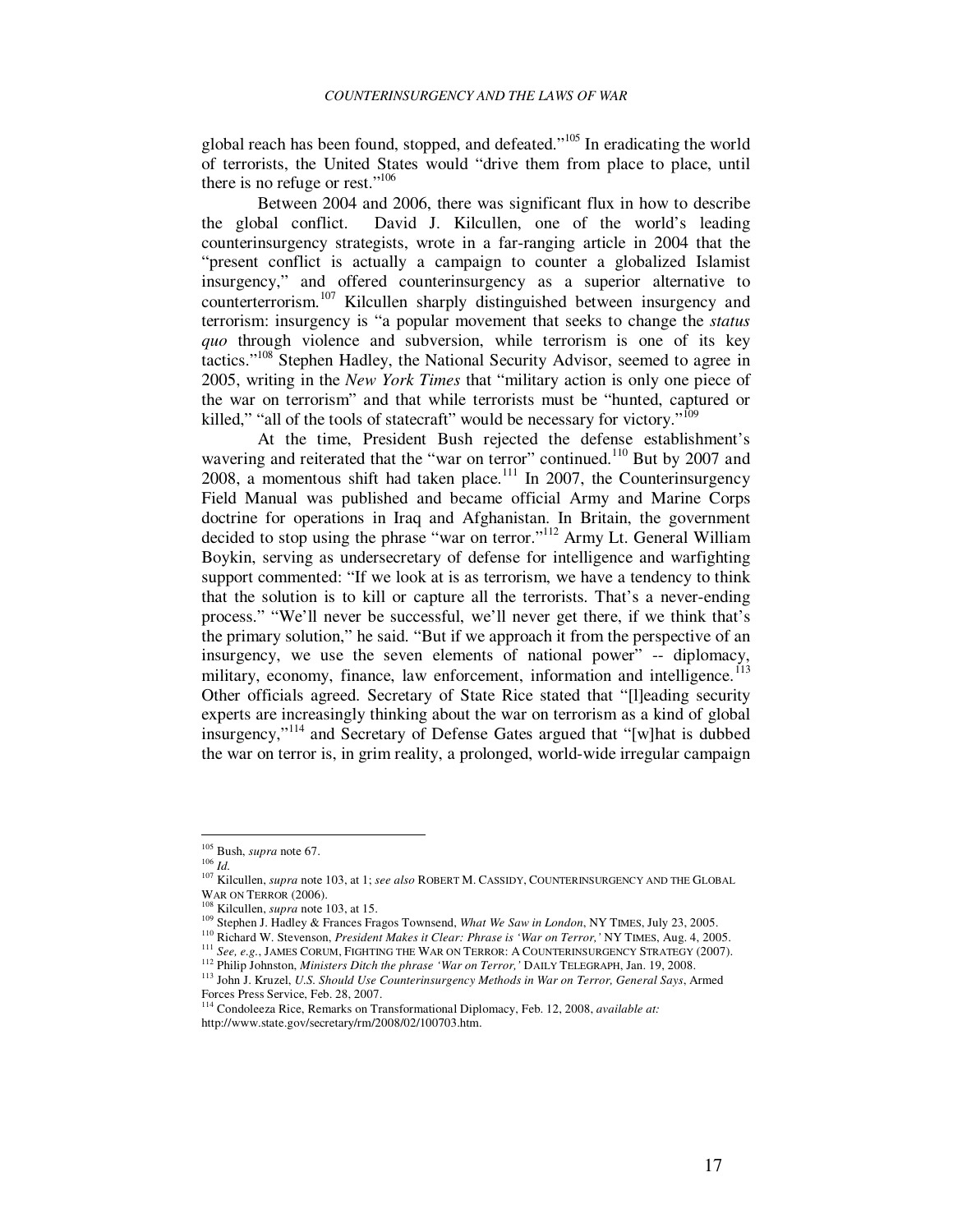– a struggle between the forces of violent extremism and moderation. … [O]ver the long term, we cannot kill or capture our way to victory."<sup>115</sup>

Perhaps most authoritatively, the National Defense Strategy of 2008 does not use the phrase "war on terror" once.<sup>116</sup> Instead, the National Defense Strategy names the conflict the Long  $War<sub>117</sub>$  and transforms the strategic imperative from kill-capture to broader, "full-spectrum" counterinsurgency operations. Instead of hunting, killing, and capturing terrorists, the conflict

> is a prolonged irregular campaign, a violent struggle for legitimacy and influence over the population. The use of force plays a role, yet military efforts to capture or kill terrorists are likely to be subordinate to measures to promote local participation in government and economic programs to spur development, as well as efforts to understand and address the grievances that often lie at the heart of insurgencies. For these reasons, arguably the most important military component of the struggle against violent extremists is not the fighting we do ourselves, but how well we help prepare our partners to defend and govern themselves. $118$

The strategy, in essence, is not limited to kill-capture or even primarily killcapture, as the war on terror framework implied. Rather, "essential ingredients of long-term success include economic development, institution building, and the rule of law, as well as promoting internal reconciliation, good governance, providing basic services to the people, training and equipping indigenous military and police forces, strategic communications."<sup>119</sup>

Counterinsurgency operations are not a new development of the 21<sup>st</sup> century, but they have never before seemed so central to the future of warfare. The national security establishment today believes counterinsurgency wars will be the likely wars of the future.<sup>120</sup> Secretary of Defense Gates has argued that enemies have realized they cannot challenge the military supremacy of the United States and therefore have turned to asymmetric insurgency. "Asymmetric warfare," he notes, "will remain the mainstay of the contemporary battlefield for some time."<sup>121</sup> Secretary of State Rice agrees and projects that America will remain in this conflict "for many years."<sup>122</sup> And the US Counterinsurgency Guide for Policymakers states forthrightly that "[i]nsurgency will be a large and growing element of the security challenges

<sup>115</sup> Robert M. Gates, Speech at National Defense University, Sept 29, 2008, *available at:*  http://www.defenselink.mil/speeches/speech.aspx?speechid=1279

<sup>116</sup> National Defense Strategy (June 2008), *available at:* 

http://www.defenselink.mil/news/2008%20national%20defense%20strategy.pdf.

*Id.* at 8.

 $\frac{118}{10}$  *Id.* at 8.

<sup>119</sup> *Id.* at 17.

<sup>&</sup>lt;sup>120</sup> I take the phrase "the likely war" from VINCENT DESPORTES, LA GUERRE PROBABLE (2007).

<sup>121</sup> Robert Gates, Remarks at the Association of the U.S. Army, Oct. 10, 2007, *available at:*

http://smallwarsjournal.com/blog/2007/10/secretary-of-defense-robert-m/.

<sup>122</sup> Rice, *supra* note 114.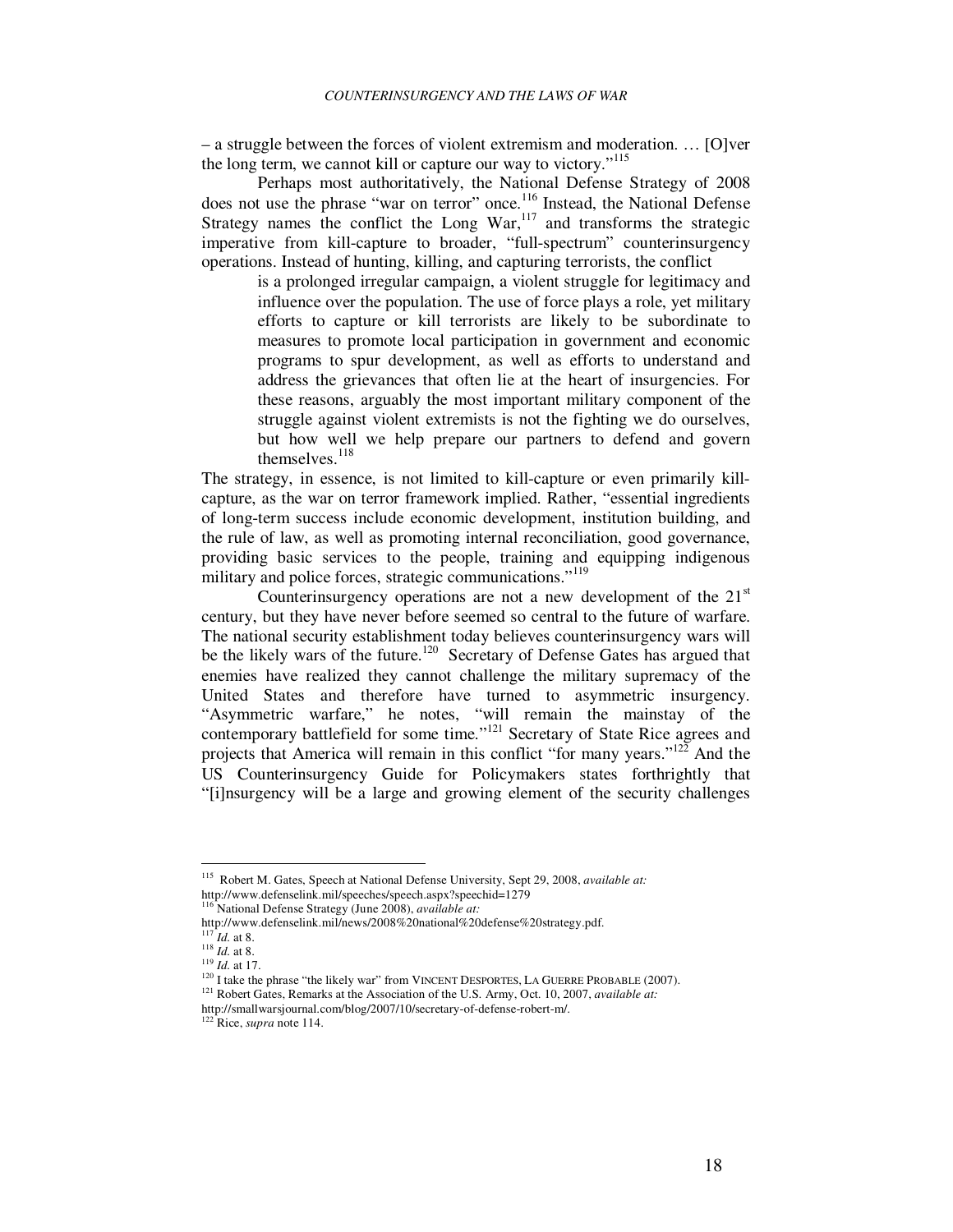faced by the United States in the  $21<sup>st</sup>$  century.<sup>"123</sup> To be sure, it is unlikely that the United States will invade another country, engage in regime change, and conduct a full-scale counterinsurgency operation. But as Secretary Gates has stated, insurgency is still the future of conflict. The American role may be indirect – "building the capacity of partner governments and their security forces" – but counterinsurgency operations will nonetheless take place.<sup>124</sup>

If the military is correct that the likely wars of the future will be insurgencies, local and global, then applying the wrong strategy would be disastrous. For international and national security lawyers, relying on an outmoded notion of strategy for constructing a legal regime might lead to substantial disconnects between military operations and law that are either underconstraining or overconstraining, potentially ignored, or if revised, are based on faulty premises. Rethinking the legal regime thus requires understanding the strategy with depth and precision.

### III. COUNTERINSURGENCY'S STRATEGY FOR VICTORY

The significance of the shift from the war on terror to counterinsurgency lies in a shift in strategy: from kill-capture to win-the-population as the strategy for victory. Counterinsurgency's win-the-population approach differs in two ways. First, although counterinsurgency has a place for killing and capturing enemies, kill-capture is not the primary focus. Because insurgents gain strength from the acquiescence of the population, the focus of counterinsurgency is building the population's goodwill toward and cooperation with the government. Second, counterinsurgency is not limited to military operations. It includes political, legal, economic, and social reconstruction in order to develop a stable, orderly society, in which the population itself prevents the emergence or success of the insurgency.

Insurgency is defined as a "protracted struggle conducted methodically, step by step, in order to attain specific intermediate objectives, leading finally to the overthrow of the existing order."<sup>125</sup> In the modern era, insurgency often "follows state failure, and is not directed at taking over a functioning body politic, but at dismembering or scavenging its carcass, or contesting an 'ungoverned space.'"<sup>126</sup> The central issue in an insurgency is political power because "each side aims to get the people to accept its governance or authority as legitimate."<sup>127</sup>

<sup>123</sup> U.S. Government Counterinsurgency Guide 1 (2009), *available at*:

http://smallwarsjournal.com/documents/usgcoinguide.pdf.

Gates, *supra* note 115.

<sup>125</sup> DAVID GALULA, COUNTERINSURGENCY WARFARE 4 (1964) (emphasis omitted). *See also* FIELD MANUAL, *supra* note 8, at 1-2, 2 ("an insurgency is an organized, protracted politico-military struggle designed to weaken the control and legitimacy of an established government, occupying power, or other political authority while increasing insurgent control.").

<sup>126</sup> David Kilcullen, *Counter-Insurgency* Redux, SURVIVAL, Winter 2006–07, at 2.

<sup>127</sup> FIELD MANUAL, *supra* note 8, 1-2 at 2.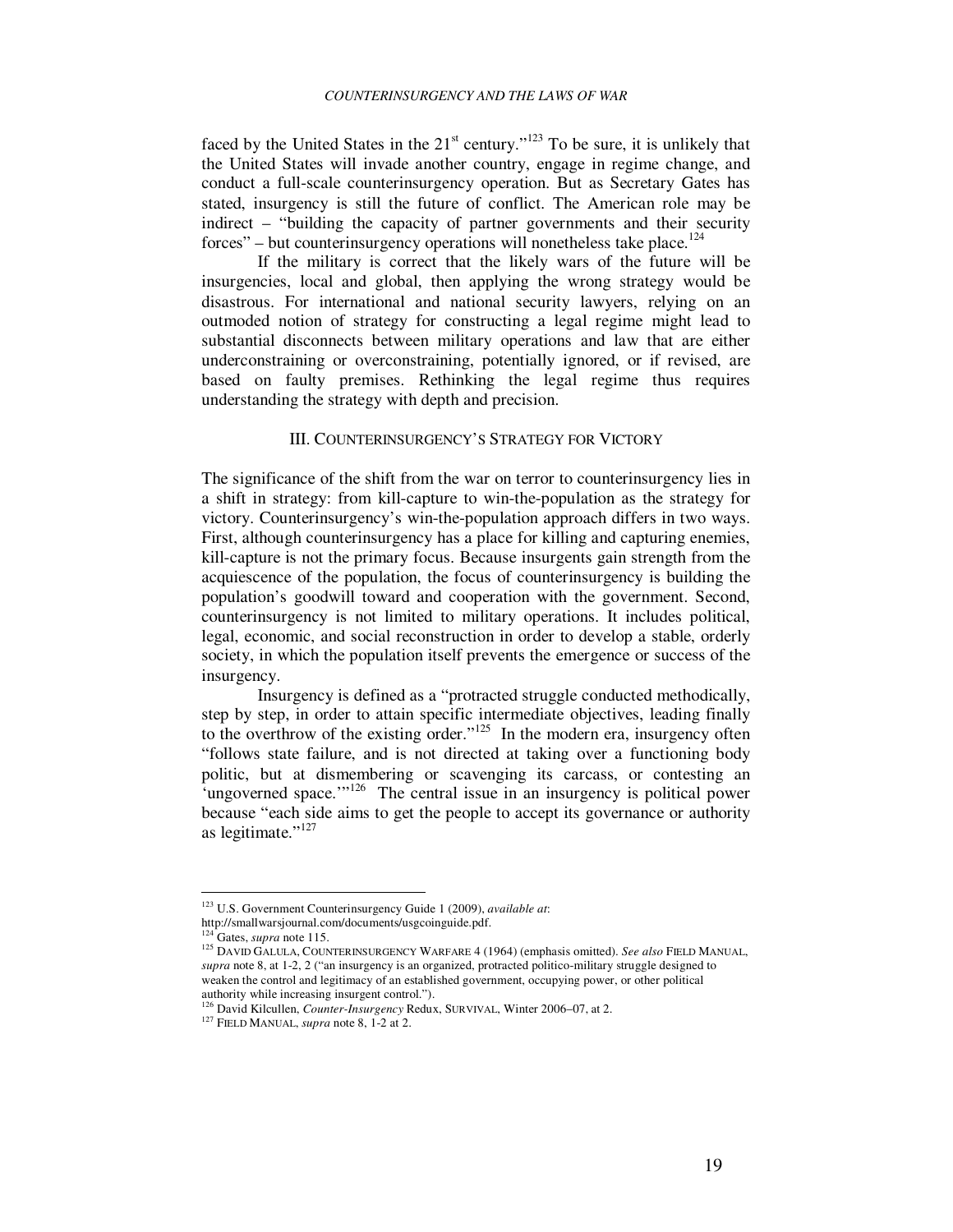Insurgencies are social systems that grow organically in local society but can link globally with other insurgencies.<sup>128</sup> Success in an insurgency depends on the support, or at least the acquiescence, of the population.<sup>129</sup> To win support or submission, insurgents employ disorder to undermine the counterinsurgent's power and legitimacy, $130 \text{ rad}$  they mobilize support locally and globally.<sup>131</sup> Among other things, insurgents advocate ideologies,<sup>132</sup> pay individuals to conduct operations,<sup>133</sup> employ disorder, violence, and intimidation, $134$  and exploit local grievances such as communal or sectarian conflicts.<sup>135</sup> Insurgents may have fewer resources than counterinsurgents, but success in the early stages of insurgency only requires "sowing chaos and disorder anywhere; the government fails unless it maintains a degree of order everywhere."<sup>136</sup> If successful in disrupting the counterinsurgent's ability to govern, some insurgents, like Hezbollah in Lebanon, may develop a "counterstate" that provides security and essential services.<sup>137</sup> The creation of a counterstate solidifies the insurgent's support amongst the population because the government is impotent and the insurgents can meet the population's needs.<sup>138</sup>

A counterinsurgent's task differs considerably from a conventional warrior's because the enemy is embedded in the local community, focused on developing popular support or submission, and committed to disrupting a legitimate, stable political order. Counterinsurgency can be defined as the "military, paramilitary, political, economic, psychological, and civic actions taken by a government to defeat insurgency."<sup>139</sup> Success in counterinsurgency operations "depends on the people taking charge of their own affairs and consenting to the government's rule."<sup>140</sup> Because insurgents derive their support from the local population, only when the local population turns against the insurgency and actively embraces a burgeoning order can the insurgency be defeated.

Even at this level of abstraction from operational details, it is immediately obvious that counterinsurgency is not centered on a kill-capture strategy. As the Counterinsurgency Field Manual states, "killing

<sup>128</sup> Kilcullen, *supra* note 103, at 22 – 23.

<sup>&</sup>lt;sup>129</sup> GALULA, *supra* note 125, at  $7 - 8$ .

<sup>130</sup> *Id.* at 11.

<sup>131</sup> Kilcullen, *supra* note 126, at 9.

<sup>&</sup>lt;sup>132</sup> FIELD MANUAL, *supra* note 8, 1-75 at 25.

<sup>133</sup> Kilcullen, *supra* note 126, at 7.

<sup>134</sup> FIELD MANUAL, *supra* note 8, 1-28, at 10.

<sup>&</sup>lt;sup>135</sup> Kilcullen, *supra* note 103, at 37. The word "grievance" is not used exclusively in this Article to connote, as it does in political science, a grievance created by ethnic or religious difference or lack of political rights. *See* James D. Fearon & David D. Laitin, *Ethnicity, Insurgency, and Civil War*, 97 AM. POL. SCI. REV. 75, 76, 79 (2003). Neither counterinsurgents nor these political scientists focus solely on these grievances, though they recognize that such grievances can be produced by wars and can challenge peaceful resolution. *Id.* at 88. <sup>136</sup> FIELD MANUAL, *supra* note 5, 1-9 at 4.

<sup>&</sup>lt;sup>137</sup> *Id.* at 1-33, 12.

<sup>138</sup> Peter R. Mansoor & Mark S. Ulrich, *A New COIN Center-of-Gravity Analysis*, MIL. REV. (Sept.-Oct. 2007) at 48.

<sup>139</sup> FIELD MANUAL, *supra* note 8, 1-2 at 2.

<sup>140</sup> *Id.* at 1-4 at 2.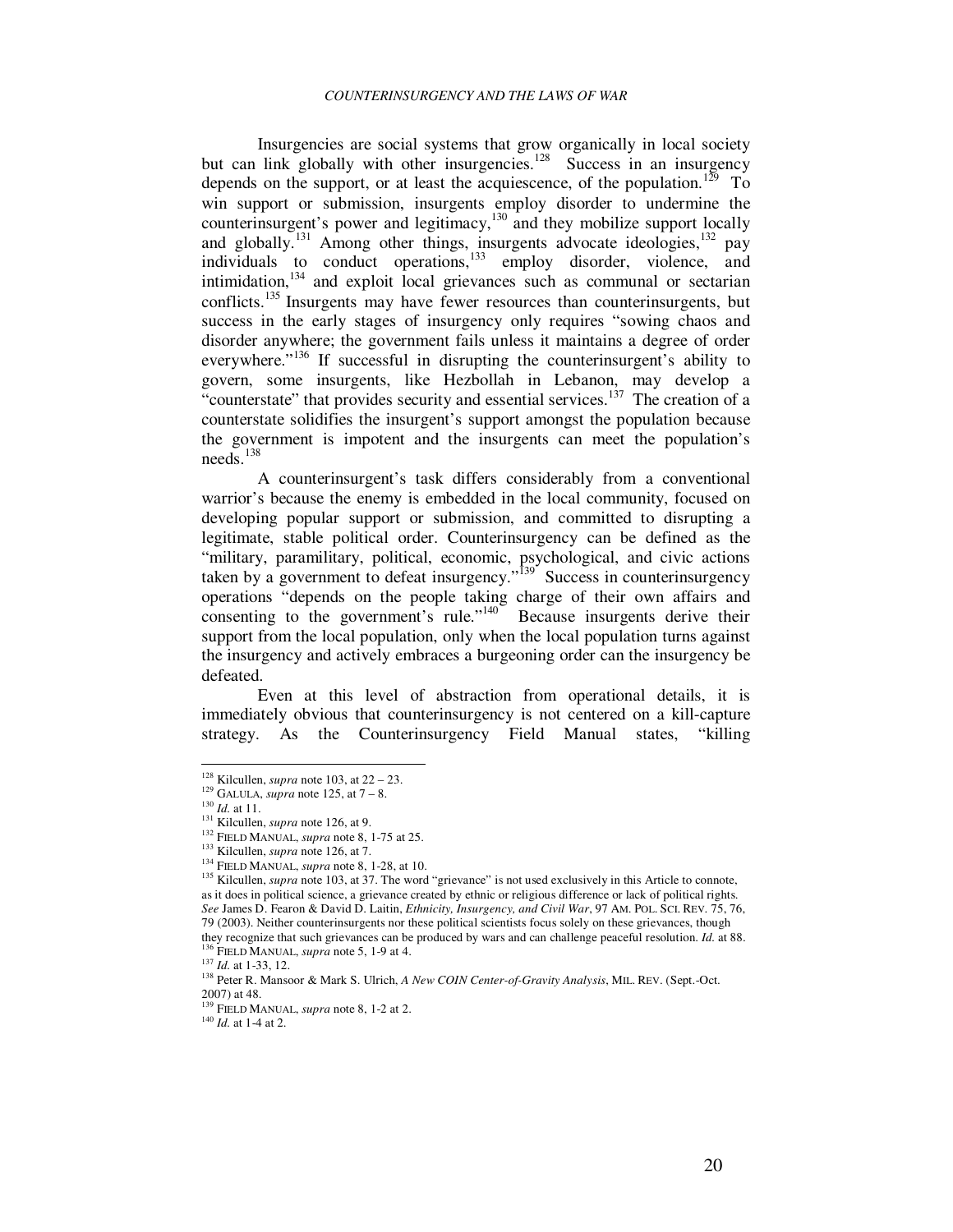insurgents...by itself cannot defeat an insurgency."<sup>141</sup> The first problem is that it is impossible to kill every insurgent.<sup>142</sup> Insurgents are embedded into the population, indistinguishable from civilians. And as importantly, an insurgency is made up not only of those who engage in combat, but also of active and passive supporters.<sup>143</sup> Seeking to kill or capture all insurgent supporters would require targeting much of the nation. Moreover, conducting kill-capture operations against insurgents – whether participants or supporters – may be counterproductive, resulting in negative feedback loops.<sup>144</sup> "[I]t risks generating popular resentment, creating martyrs that motivate new recruits, and producing cycles of revenge."<sup>145</sup> Instead, counterinsurgents focus on separating the insurgency from its resources and popular support.<sup>146</sup>

Counterinsurgency thus follows a win-the-population strategy. The people, not the enemy, are the center of gravity in counterinsurgency.<sup> $147$ </sup> They are the source of strength for both the insurgents and counterinsurgents. The central causes of the conflict – for example, local grievances, poor governance, insecurity – are sociopolitical.<sup>148</sup> Addressing the root causes removes the population's reasons for actively or passively supporting the insurgency, and will result in a withering insurgency. As a result, "all energies should be directed at gaining and maintaining control over the population and winning its support."<sup>149</sup> In other words, "[c]ounterinsurgency is armed social work, an attempt to redress basic social and political problems while being shot at."<sup>150</sup>

Counterinsurgency operations can be easily categorized: securing the population; ensuring essential services; establishing governance structures; developing the economy and infrastructure; and communicating with the population.<sup>151</sup> Securing the population involves ensuring civil security and training host nation security forces.<sup>152</sup> Ensuring civil security involves combat operations against insurgent fighters "who cannot be co-opted into operating inside the rule of law."<sup>153</sup> Operations are often small-scale and designed to avoid injuring innocent people both for humanitarian reasons and to win the population's support for the counterinsurgency.<sup>154</sup> Training host nation security forces gives the population a stake in counterinsurgency and develops their capacity for providing security. Ensuring essential services guarantees that the

-

<sup>149</sup> *Id.* at 46.

<sup>141</sup> *Id.* at 1-14 at 5.

<sup>142</sup> *Id.* at 1-128 at 41.

<sup>&</sup>lt;sup>143</sup> *Id.* at  $3-84-3-88$  at 104.

<sup>144</sup> *Id.* at 1-128 at 41

<sup>145</sup> *Id.* <sup>146</sup> *Id.*

<sup>147</sup> David W. Barno, *Fighting "The Other War": Counterinsurgency Strategy in Afghanistan, 2003–2005*, MIL. REV. Sept.–Oct. 2007, at 32, 34.

<sup>148</sup> *See* Mansoor & Ulrich, *supra* note 138, at 47 – 8.

<sup>150</sup> David Kilcullen, *"Twenty-Eight Articles": Fundamentals of Company-Level Counterinsurgency*, MIL. REV., May–June 2006, at 107.

<sup>&</sup>lt;sup>151</sup> See FIELD MANUAL, *supra* note 8, figure 5-1 at 155

<sup>152</sup> *See id.* at figure 5-2 at 156; 5-35 – 5-41 at 165 – 169.

<sup>153</sup> *Id.* at 5-38 at 167

 $^{154}$   $Id.\;$  at 5-38 – 5-39 at 167 - 68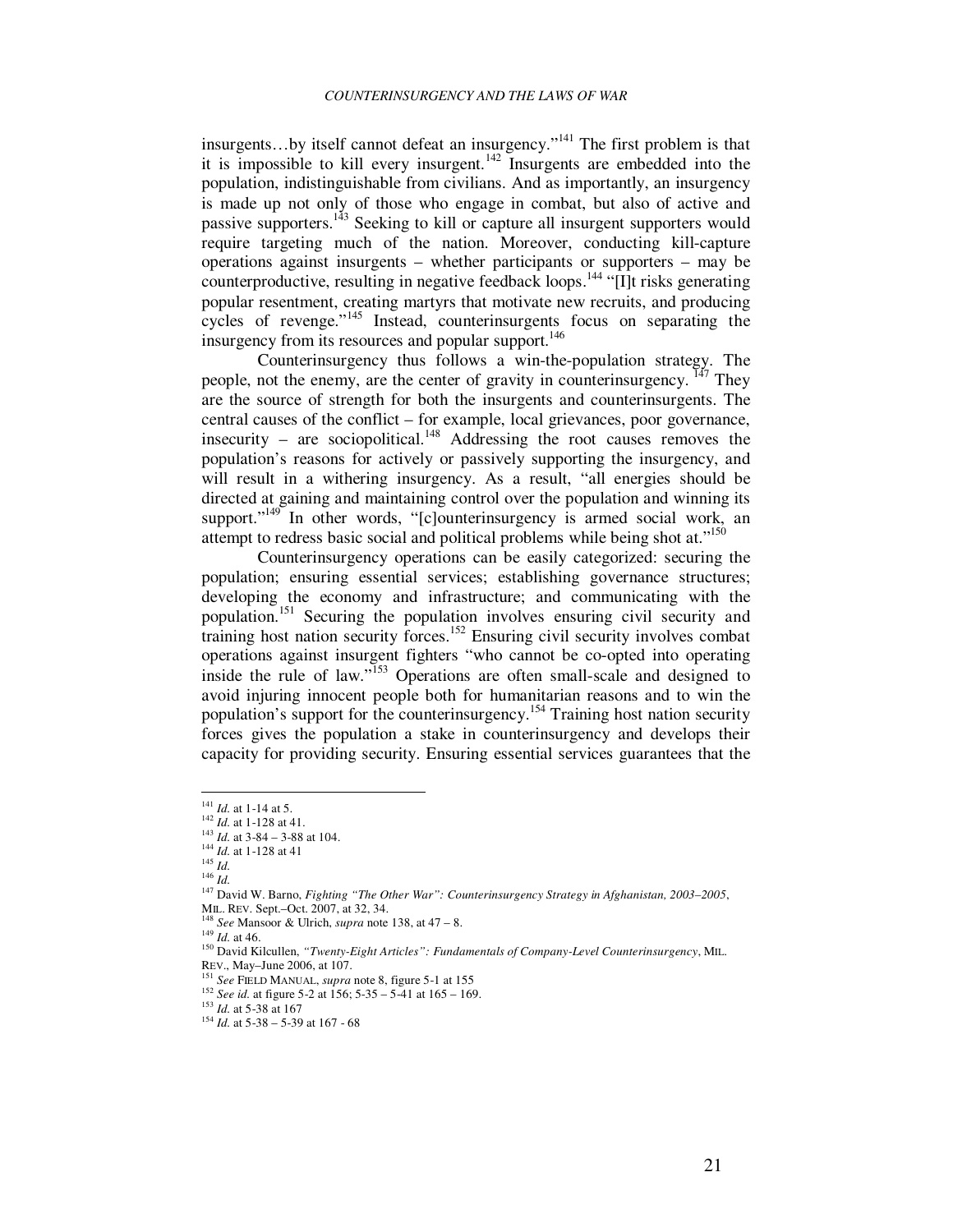population has the basic necessities of life: water, electricity, schools, transportation, medical care, and sanitation (trash and sewage).<sup>155</sup> The importance of essential services is not to be underestimated. One influential review of Sadr City showed a direct correlation between insurgent activity and poor provision of power and sanitation.<sup>156</sup> Infrastructure projects employ people, providing basic services, and place a wedge between insurgents and passive supporters.<sup>157</sup>

The "most important" activity is establishing governance structures because effective governance will address social problems better than externally provided services.<sup>158</sup> Developing governance includes local, regional, and national departments and agencies, creating a justice system with law enforcement, courts, and prisons, and working to secure fundamental human rights.<sup>159</sup> Ensuring fair and transparent political processes enables selfgovernment and provides a non-violent path for political expression. Guaranteeing a fair system of justice grants legitimacy to the state's more coercive actions. In some cases, these systems may not exist or function and counterinsurgents will need to "establish legal procedures and systems to deal with captured insurgents and common criminals."<sup>160</sup> Economic and infrastructure development is also necessary to counterinsurgency because an effective economy gives the population a stake in society. Poor economic conditions provide an opportunity for insurgent's false promises to gain active and passive supporters.<sup>16</sup>

Finally, information operations is central to counterinsurgency and effects each of the prior operations. Every action is part of the information environment, particularly given the speed with which information travels on the internet and through television.<sup>162</sup> Successful information operations requires dialogue between soldiers and the population, a forum for dialogue with the opposition, and avenues for the population to voice their opinions.<sup>163</sup> Transparency is also central to establishing trust and legitimacy; thus, counterinsurgents must publicize treatment of detainees, allow for host nation leaders and media to tour detention facilities and even speak and eat with

<sup>155</sup> *See id.* at figure 5-4 at 170.

<sup>156</sup> Peter W. Chiarelli & Patrick W. Michaelis, *Winning the Peace: The Requirement for Full-Spectrum Operations*, MIL. REV. July–Aug. 2005, at 9 figure 3; *see* BING WEST, THE STRONGEST TRIBE, 78 – 79  $(2008).$ 

<sup>157</sup> Chiarelli & Michaelis, *supra* note 156, at 10 – 12.

<sup>158</sup> FIELD MANUAL, *supra* note 8, 5-45 at 171.

<sup>159</sup> *See id.* at 5-54 – 5-55 at 170 – 71; D-38 at 360 – 361.

<sup>160</sup> *Id.* at D-39 at 360 – 61.

<sup>161</sup> *Id.* at 5-48 at 172. Economic aid has been found to decrease violence in counterinsurgency. *See* Eli Berman, Jacob N. Shapiro, and Joseph H. Felter, *Can Hearts and Minds be Bought? The Economics of Counterinsurgency in Iraq* 37, NBER Working Paper 14606 (Dec. 2008), *available at*:

www.nber.org/papers/w14606. <sup>162</sup> FIELD MANUAL, *supra* note 8, 5-19 at 160; 5-28 at 164.

<sup>163</sup> *Id.* at table 5-1 at 162.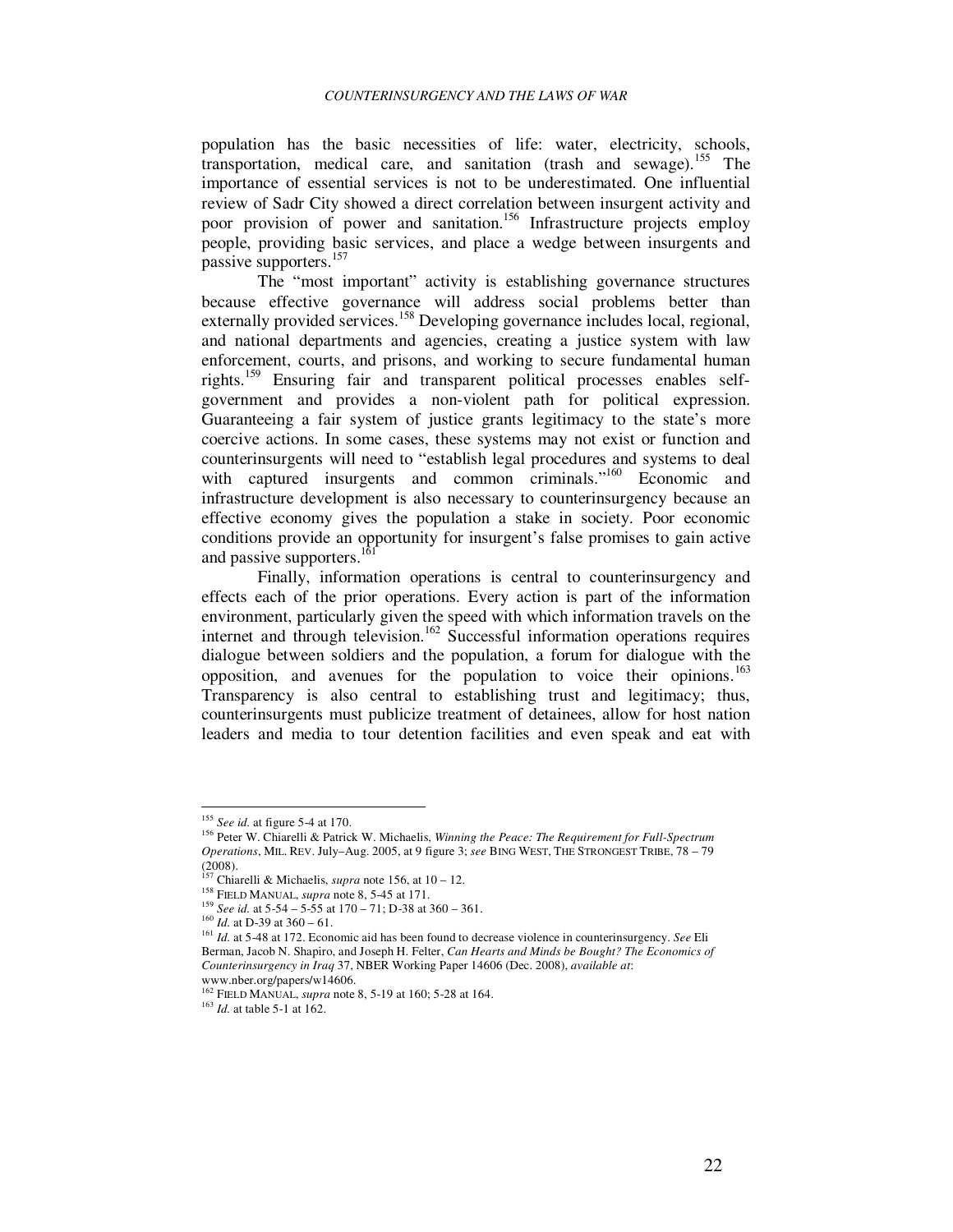detainees.<sup>164</sup> Effective information operations can neutralize insurgent propaganda and goes a long way to winning the population's support.<sup>165</sup>

As much as counterinsurgency stresses non-military operations, it is vital to understand that killing and capturing still takes place. Counterinsurgency is war. The need to protect the population from violent insurgents requires not only a robust defense of the civilian population but also the careful and aggressive hunting of insurgents. The goal is to distinguish between reconcilables and irreconcilables. The reconcilables can be won over; the irreconcilables must be killed or captured.<sup>166</sup> The importance of the shift to a win-the-population strategy is not that it eviscerates the need to kill or capture, but rather that it substantially shifts the focus of military operations, the mindset and strategy of the military, and the default position the military begins with. Destruction and killing is not undertaken lightly and when it does take place, the military is as concerned with its effects on the population as on the targets themselves.

Thus far, the discussion of counterinsurgency strategy has been domestically focused. What is needed is a strategy for countering *global* insurgency. After all, the insurgency is not limited merely to Iraq or Afghanistan. The insurgents seek to transform the entire world by creating a Caliphate throughout the Muslim world and then to expand the realm of Islam to all of human society.<sup>167</sup> One possible strategy is a global counterinsurgency strategy – a collective security approach that uses an international actor such as the UN Security Council as the global counterinsurgent.<sup>168</sup> The problem is that successful counterinsurgency requires considerable interagency cooperation – between political, military, police, administrative, economic, cultural, and other actors. No international organization has that power nor is the emergence of such an actor likely. A national power, a global counterinsurgent nation, would solve this problem, but would face a substantial legitimacy problem – and legitimacy is crucial to winning over the population in counterinsurgency operations.<sup>169</sup>

In response to these challenges, David Kilcullen has derived a strategy for countering global insurgency from the nature of the global insurgency itself. Global insurgency is not hierarchical nor even networked, but organic and complex.<sup>170</sup> Global insurgency is the set of transnational systems (such as propaganda, logistics, recruitment, financing) and geographically-defined insurgent systems that interact and collectively amount to the global counterstate that opposes the global order.<sup>171</sup> The power of the global

-

 $^{169}$  *Id.* 

<sup>164</sup> *Id.*

<sup>165</sup> *Id.* at 5-19 at 160.

<sup>166</sup> *See* Media Roundtable: General David H. Petraeus, Sept. 4, 2008, Multi-National Force Iraq, *available at*: http://www.mnf-iraq.com/index.php?option=com\_content&task=view&id=22229&Itemid=131. <sup>167</sup> Kilcullen, *supra* note 103, at 15.

<sup>168</sup> *Id.* at 20.

 $\frac{170}{1}$  *Id.* at 23- 25.

<sup>171</sup> *Id.* at 27.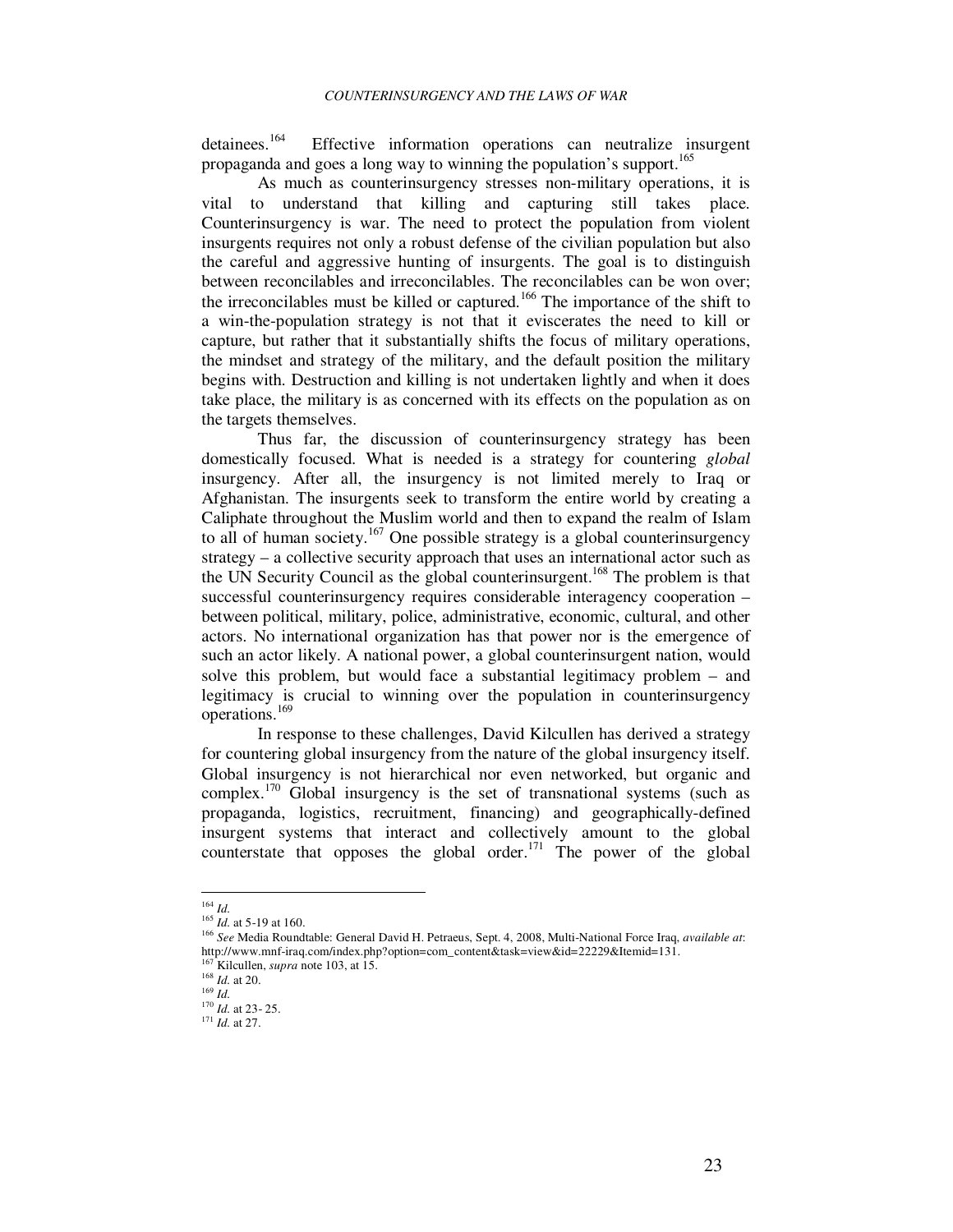counterstate derives not from the specific elements in any particular system but "from the links in the system – energy pathways that allow disparate groups to function in an aggregated fashion across intercontinental distances."<sup>172</sup>

This understanding of global insurgency as a system of systems<sup>173</sup> that derives its strength from its interconnections leads directly to a strategy of disaggregation – a strategy of de-linking and dismantling the various parts of the system, preventing cooperation and connectedness.<sup>174</sup> Disaggregating the global insurgency results in "a series of disparate local conflicts that are capable of being solved by nation-states and can be address at the regional or national level without interference from global enemies."<sup>175</sup> Disaggregation requires denying linkages between regional or global actors and local actors; interdicting transmission of information, finance, materials and persons between theatres; minimizing outputs like casualties and destruction; and denying sanctuary or ungoverned spaces.<sup>176</sup> Within a particular theatre, disaggregation looks like counterinsurgency as described earlier: conducting political, economic, and other operations<sup>177</sup> and tailoring action to local conditions.<sup>178</sup> Disaggregation thus confronts the global nature of the threat not by applying a global solution, but rather by preventing the globalization of insurgency.

From the perspective of traditional warfare, counterinsurgency strategy is radically unconventional. The Counterinsurgency Field Manual has captured some of the counterintuitive elements of counterinsurgency as paradoxes. Five are worth noting. "Sometimes, the more you protect your force, the less secure you may be."<sup>179</sup> Traditional warfare encourages protection of one's forces and allows self-defense actions by military forces. In counterinsurgency, a protected military will lose contact with the people and have little understanding of their needs and conditions. Counterinsurgents must instead be embedded in the society – even if they assume greater risks.<sup>180</sup> "Sometimes, the more force is used, the less effective it is."<sup>181</sup> In conventional war, total annihilation would guarantee victory because the enemy force was the center of gravity. Technology and economics thus worked together to develop ever more destructive weapons. In counterinsurgency, greater force means collateral damage and mistakes, which might result in the population losing faith in the counterinsurgent and supporting instead the insurgency. "Sometimes doing nothing is the best reaction."<sup>182</sup> Conventional war allowed for reprisals,

<sup>172</sup> *Id.* at 2.

<sup>&</sup>lt;sup>173</sup> An analogy to the human body may be helpful. The body has many internal systems – the cardiovascular system, the nervous system – and the person participates in a social system and environmental ecosystem. *Id.* at 22.

<sup>174</sup> *Id.* at 37.

<sup>175</sup> *Id.*

 $176$  *Id.* at 37 – 38; 40.

<sup>177</sup> *Id.* at 38.

<sup>178</sup> *Id.* at 43 – 44; *see also* Note, *supra* note 5, at 1636 – 1638.

<sup>179</sup> FIELD MANUAL, *supra* note 8, 1-149 at 48.

<sup>180</sup> *Id.* at 1-149 at 48.

<sup>&</sup>lt;sup>181</sup> *Id.* at 1-150 at 48.

<sup>182</sup> *Id.* at 1-152 at 49.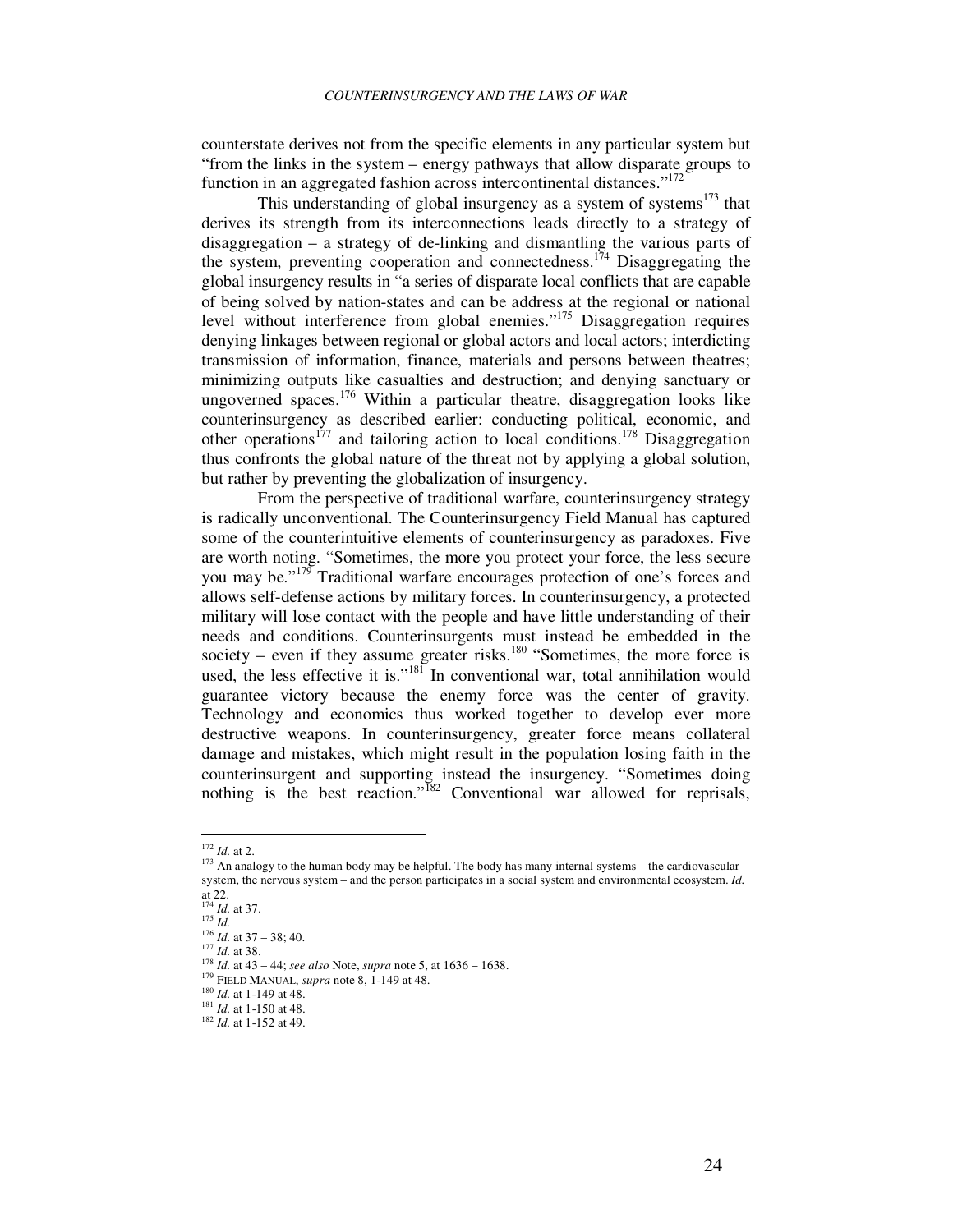retaliation, even preemptive self-defense. But insurgents seek to provoke the counterinsurgent into overreacting and to exploit those errors in propaganda. The counterinsurgent thus may often determine that an otherwise permissible action may cause more harm than good. "Some of the best weapons for counterinsurgents do not shoot."<sup>183</sup> Counterinsurgency is not limited to or even primarily dominated by military means. "[T]he decisive battle is for the people's minds" which means that "dollars and ballots will have more important effects than bombs and bullets."<sup>184</sup> Finally, "the host nation doing it tolerably is normally better than us doing it well.<sup> $185$ </sup> Conventional strategy focuses on one's own military. Counterinsurgency suggests that building capacity in others is better than acting for oneself. Thus, whenever the host nation forces can be embedded or included, they should be; and when they can undertake operations themselves, they should.

These paradoxes demonstrate how different counterinsurgency is from conventional war. Counterinsurgency is defined by a win-the-population strategy for victory, not a kill-capture strategy for victory. It shifts the goals of war from destroying the enemy to protecting the population and building an orderly, functioning society. It expands the scope of operations for purely military operations to a broad set of operations including security, essential services, governance, economy, and information. And it holds that while security is essential, sustainable victory is dependent more on the other elements than on military prowess.

## IV. THE LAWS OF COUNTERINSURGENCY WARFARE

As this Article has shown, the laws of war are based on the assumption that warfare is driven by a kill-capture strategy for victory, a strategy in which each side tries to destroy the other. Despite the tactical innovations of terrorism, the war on terror framework likewise follows this strategy for victory. However, developments in military strategy in the period from 2002 to 2008 demonstrate that the war on terror framework has been displaced by the counterinsurgency framework. Importantly, counterinsurgency's strategy for victory is not killcapture but win-the-population.

The shift to counterinsurgency requires reassessing the laws of war in light of the win-the-population strategy. This Part undertakes that task, first considering the legal implications of the win-the-population strategy for the principle of distinction, occupation law, detention policy, the use of non-lethal weapons, and civilian compensation and then reassessing compliance with the laws of war under the principle of reciprocity. To be sure, not all the principles or doctrines in the laws of war need to be rethought, and the goal of this section is neither to evaluate comprehensively every principle or doctrine nor to argue

<sup>-</sup><sup>183</sup> *Id.* at 1-153 at 49.

<sup>184</sup> *Id.*

<sup>185</sup> *Id.* at 1-154 at 49 – 50.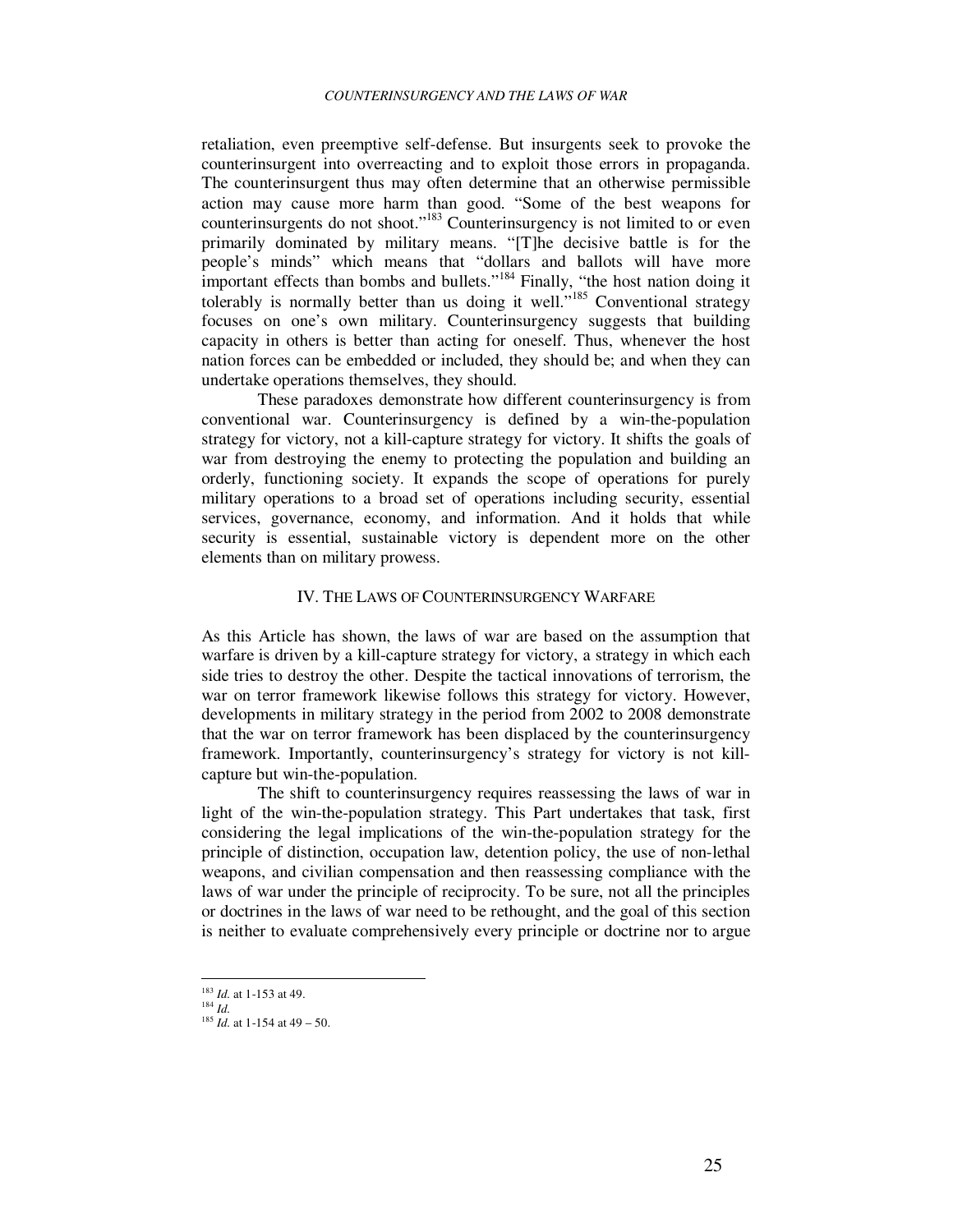that the laws of war need to be rewritten or replaced. Rather, the goal is to assess how well some rules fit with counterinsurgency.

Some of the results may be unconventional and perhaps even controversial. The laws of war appear disconnected from counterinsurgency in three ways. In some cases, the laws of war have not gone far enough in enabling humanitarian operations. The internalization of the combatant's privilege, for example, has left civilians injured as a result of collateral damage with no legal recourse or remedy, when in fact, civilian compensation would both provide humanitarian relief and strengthen the counterinsurgents' posture with the public. In other cases, the laws of war render illegal necessary and beneficial operations: occupation law's prevention of political and social reform is indispensible to counterinsurgency, though of questionable legality at best. The use of non-lethal weapons, often illegal, would undoubtedly save lives and assist counterinsurgency. At times, the laws of war appear to be largely superfluous, as strategic self-interest pushes counterinsurgents to operate in accordance with humanity as much as possible. The principle of distinction thus looks very different when counterinsurgents are determining targets to attack. In addition to these disconnects, taking counterinsurgency seriously changes the some of the conventional approaches to the "war on terror" policies. Counterinsurgency recommends that not all questions be resolved at the global level. The disaggregation strategy, for example, challenges the global detention regime. Moreover, counterinsurgency suggests that the "war on terror" has focused myopically on detention and related areas, to the detriment of other fields, such as occupation law and the use of non-lethal weapons.

### *A. Rethinking Doctrine*

*1. The Principle of Distinction*. Perhaps the most important principle in international humanitarian law, the principle of distinction holds that armies must distinguish between combatants and civilians, military objects and civilian objects, and must not attack civilians and civilian objects. Undergirding the principle is an assumption that war is driven by a kill-capture strategy and an understanding that idealized warfare is fought in pitched battles by armies of professional soldiers. Modern counterinsurgency fits these basic assumptions poorly. Even more than conventional conflict, insurgencies are social systems, fueled and sustained by non-combat personnel and operations. The win-thepopulation strategy requires securing the population from insurgents who do not distinguish themselves and involves disrupting the insurgency's lines of support. But embracing the blurring line between civilians and combatants and the concomitant discretion to armies to determine their targets need not eviscerate humanitarian ends. In fact, a broader interpretation of distinction giving more discretion to counterinsurgents would still offer considerable protections through a robust principle of proportionality, a principle that in counterinsurgency unifies humanity and strategic self-interest.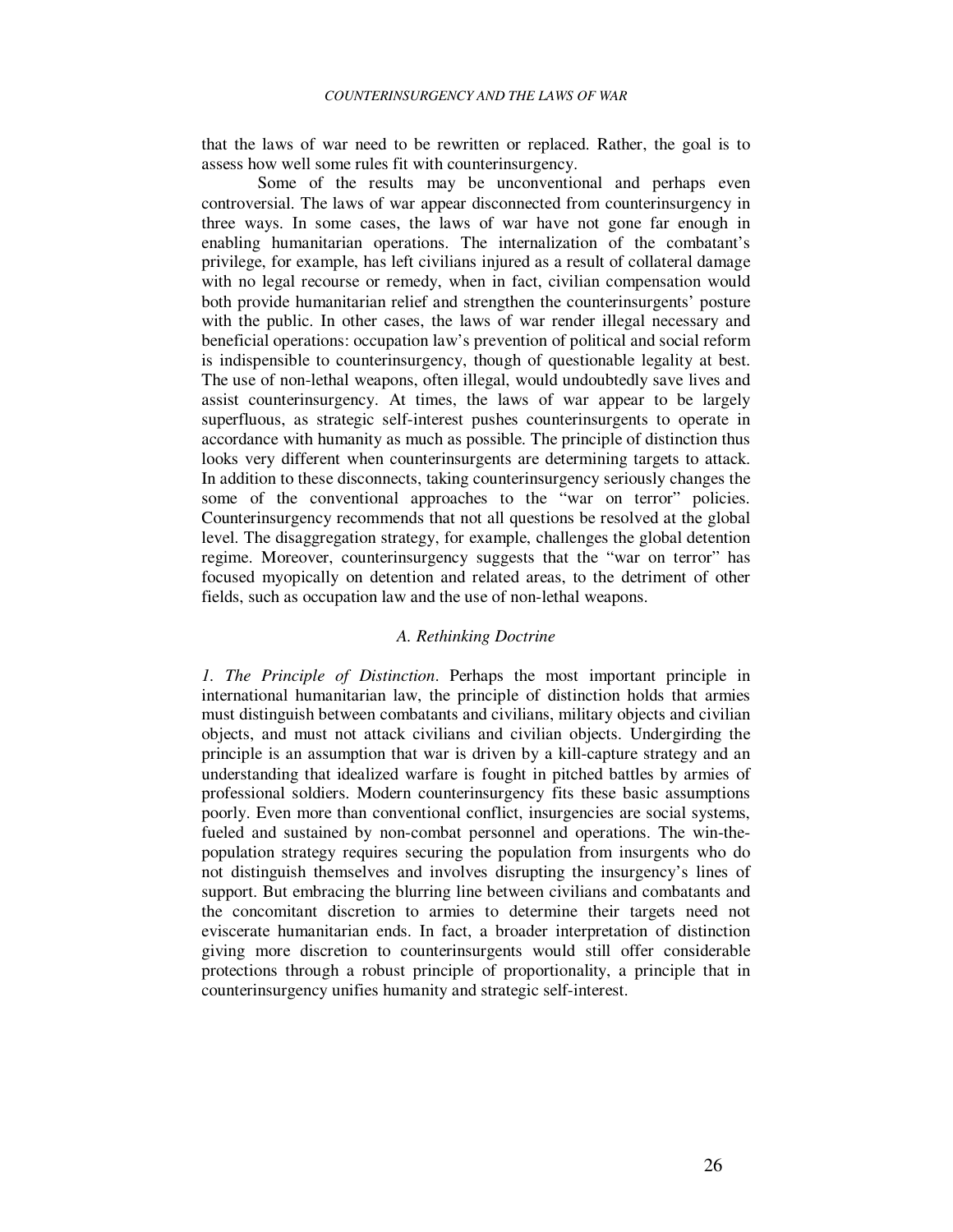The principle of distinction holds that "parties to the conflict must at all times distinguish between civilians and combatants. Attacks may only be directed against combatants. Attacks must not be directed against civilians."<sup>186</sup> Distinction's importance cannot be underestimated. It has been called the "cardinal rule of humanitarian law,"<sup>187</sup> the "single most important principle for the protection of the victims of armed conflict,"<sup>188</sup> and it is said that "[h]umanitarian law contains no stronger doctrine."<sup>189</sup> Despite its foundational status within humanitarian law, distinction actually grew out of a shift in military strategy. As Vattel commented,

> [I]n former times, and especially in small States, as soon as war was declared every man became a soldier; the entire people took up arms and carried on the war. Soon a choice was made, and armies were formed of picked men…At the present day, the custom of having regular armies prevails almost everywhere.<sup>190</sup>

The shift to professional armies provided the necessary elements for distinction – a clear line of demarcation between those who fight and those who do not. Notably, the principle of distinction provides protections and restrictions on both combatants and civilians: the latter are protected from conflict but cannot engage in conflict; the former are protected from civilians attacking them but cannot attack civilians.<sup>191</sup>

The principle manifests itself throughout the laws of war. Additional Protocol I declares that parties to a conflict "shall at all times distinguish between the civilian population and combatants and between civilian objects and military objectives and accordingly shall direct their operations only against military objectives."<sup>192</sup> To expand on the definition, the laws of war describe what fits in each category. The Hague Conventions applied the laws of war to armies, militias, and volunteer corps as long as they had responsible command, wore a distinctive emblem, carried arms openly, and conducted operations in accordance with the laws of war.<sup>193</sup> The Geneva Conventions followed suit, providing the same criteria for distinguishing combatants and

<sup>186</sup> JEAN-MARIE HENCKAERTS & LOUISE DOSWALD-BECK, CUSTOMARY INTERNATIONAL HUMANITARIAN LAW 3 – 8 (2005); *see also* Legality of the Threat or Use of Nuclear Weapons, Advisory Opinion, ICJ

Reports 1996, p. 226, 257 ("The first [cardinal principle constituting the fabric of humanitarian law] is aimed at the protection of the civilian population and civilian objects and establishes the distinction between combatants and non-combatants; States must never make civilians the object of attack and must consequently never use weapons that are incapable of distinguishing between civilian and military targets.").

<sup>187</sup> Nuclear Weapons Opinion, *supra* note 186, at 257.

 $^{188}$  HELEN DUFFY, THE 'WAR ON TERROR' AND THE FRAMEWORK OF INTERNATIONAL LAW 228 – 29 (2005). <sup>189</sup> Gabriel Swiney*, Saving Lives: The Principle of Distinction and the Realities of Modern War*, 39 INT'L L. 733, (2005).

<sup>190</sup> EMMERICH DE VATTEL, LAW OF NATIONS, Book III, Ch II, s. 9 – 10; *see also* GREEN, *supra* note 38, at 103.

<sup>191</sup> *Cf.* Nathaniel Berman, *Privileging Combat? Contemporary Conflict and the Legal Construction of War*, 43 COLUM. J. TRANSNAT'L L. 1, 43 (2004) (describing the possible justifications for granting POW status as including protection of civilians and soldiers).<br><sup>192</sup> Protocol Additional to the Geneva Conventions and Relating to the Protection of Victims of International

Armed Conflict, June 8, 1977, at Art. 48 [hereinafter API].

<sup>193</sup> Hague IV, at Art. 1.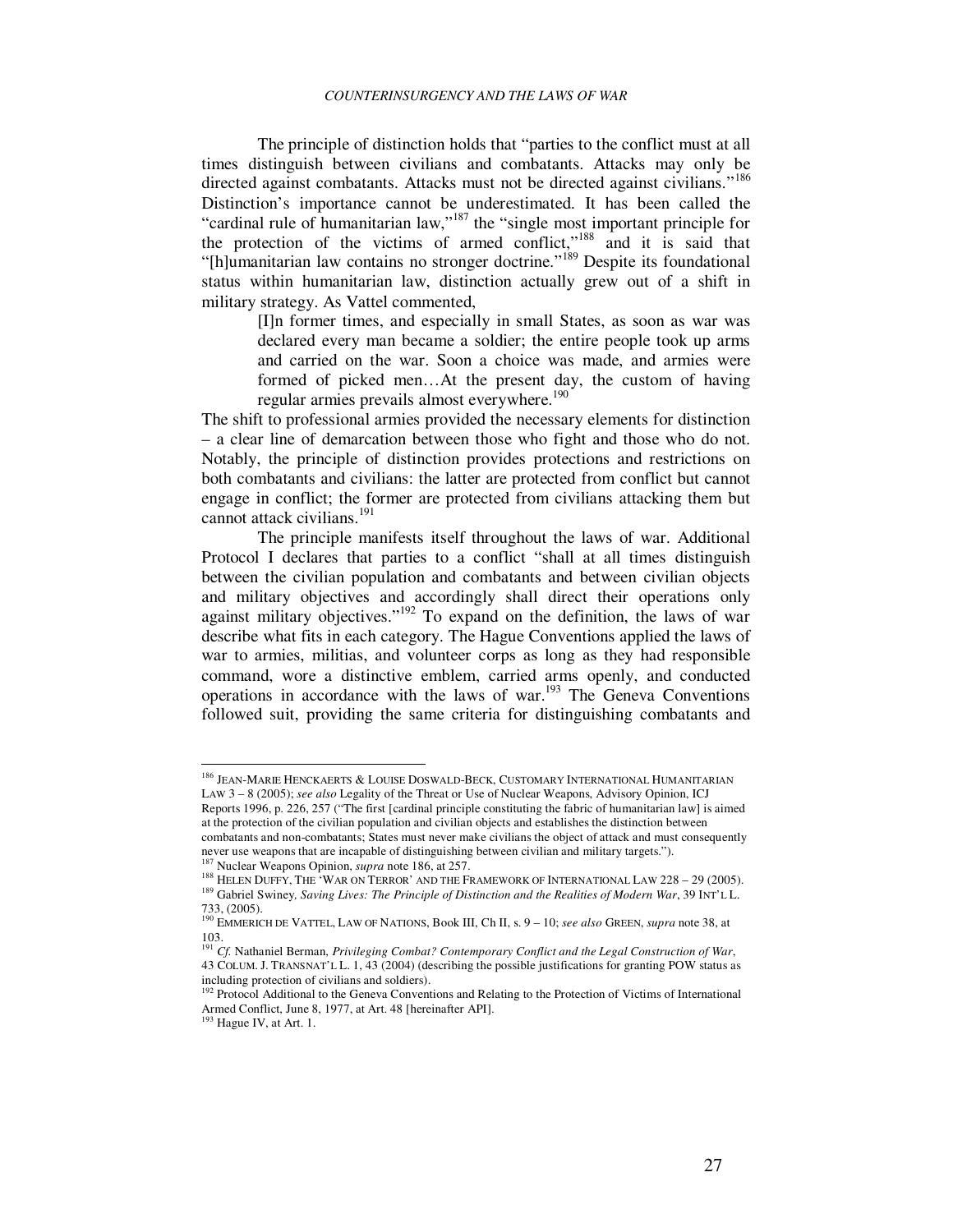civilians, though in slightly different terms.<sup>194</sup> Additional Protocol I loosened these requirements slightly, given the conditions of decolonization and guerrilla warfare, requiring only that combatants carry arms openly during engagements and preparations for launching an attack.<sup>195</sup> Civilians are defined as anyone who is not a combatant. $^{196}$ 

The "war on terror" has not changed the debate over the principle of distinction. Both prior to September 11 and since, the debate has turned on the fact that it is often difficult to tell whether a person is a civilian or combatant and whether an object is civil or military: $197 \text{ Is the civilian that takes up arms}$ each day only to return home each night a civilian or combatant?<sup>198</sup> Is a television station spreading enemy propaganda a military object?<sup>199</sup> The laws of war address these challenges through two provisions. First, civilians are protected "unless and for such time as they take a *direct part in hostilities*."<sup>200</sup> Second, military objectives are those objects whose "destruction, capture or neutralization, in the circumstances ruling at the time, offers a *definite military advantage.*" <sup>201</sup> Elsewhere, the Additional Protocols require consideration of the "*concrete and direct military advantage* expected."<sup>202</sup> Each provision has two prongs – the military character of the operations and a direct relationship between the operations and the actor or object – and each is subject to considerable debate.

The military/hostilities prong turns on what counts as "military" or "hostilities." One approach includes preparations for attacks and returning from attack, even though those are not, strictly speaking, military activities or

<sup>194</sup> Geneva uses "fixed distinctive sign" instead of emblem. *See* GC I, Art. 13; GC II, Art. 13; GC III, Art 4; GC IV, Art. 4.

<sup>&</sup>lt;sup>195</sup> API, Art. 44(3). This weaker approach does not change the general state practice of using uniforms to establish distinction. *See* Art. 44(7).

<sup>196</sup> *See* API, Art. 50. The provision states that all persons not part of GC III, Art. 4(A)(1) (armed forces), (2) meeting the four criteria listed, (3) unrecognized government armed forces, and (6) levee en mass, are civilians.

<sup>197</sup> *See, e.g.*, Brooks, *supra* note 54, at 729 – 36 (arguing that the war on terror blurs line between civilian and

combatant).<br><sup>198</sup> *See* Michael N. Schmitt, *Humanitarian Law and Direct Participation in Hostilities by Private Contractors or Civilian Employees*, 5 CHI. J. INT'L L. 511, 536 (2005) (describing revolving door problem)

<sup>&</sup>lt;sup>199</sup> See ICTY, Final Report to the Prosecutor by the Committee Established to Review the NATO Bombing Campaign Against the Federal Republic of Yugoslavia, 39 I.L.M. 1257, 1277 (2000).<br><sup>200</sup> API Art. 51(3) (emphasis added); Protocol Additional to the Geneva Conventions Relating to the

Protection of Victims of Non-International Armed Conflicts [hereinafter APII], at Art. 13(3). The "unless and for such time" language reveals the tension between a status and conduct based form of distinction. Under this provision, conduct matters; thus the revolving door combatant, fighting by day and a civilian by night, is protected at night because her conduct is civilian. *See* Int'l Comm. Red Cross (ICRC) Commentary on API, at para. 1944 ("[o]nce he ceases to participate, the civilian regains his right to the protection."), *available at:*  http://www.icrc.org/ihl.nsf/COM/470-750065?OpenDocument; Int'l Comm. Red Cross (ICRC) Commentary on APII, at para. 4789 ("as he no longer presents any danger for the adversary, he may not be attacked"). The discomfort with this approach comes from the idea that ongoing involvement, like conscription, gives a status of combatant that should not disappear when a person drops his weapon. *See* Schmitt, *supra* note 198, at 535

<sup>– 36.&</sup>lt;br><sup>201</sup> API Art. 52(2) (emphasis added).

<sup>&</sup>lt;sup>202</sup> API Art. 51(5) (defining as indiscriminate attacks whose humanitarian consequences are disproportionate to the military advantage gained).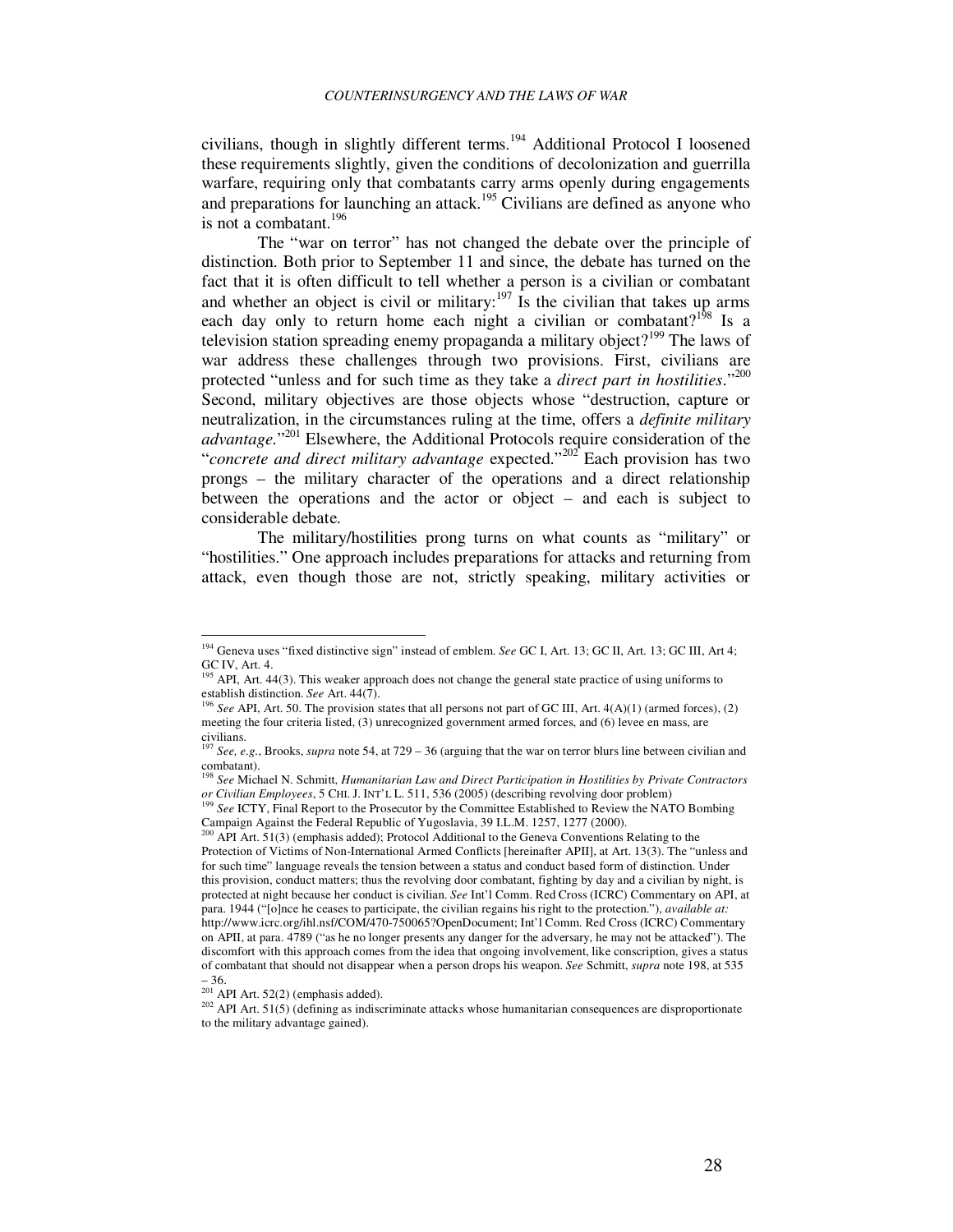hostilities.<sup>203</sup> A more extreme form of this argument even considers civilian support for the war effort as a military activity.<sup>204</sup> On this reading, "military" or "hostilities" includes anything that seeks "to adversely affect the enemy's pursuance of its military objective or goal."<sup>205</sup> Another approach, however, interprets the provision as requiring the use of force<sup>206</sup> or "military activity" directed against the enemy.<sup>207</sup> Some narrow interpretations even exclude objects that are obviously military in nature. As Marco Sassoli has noted, "[t]aken literally, the separate requirement that the attack must offer a definite military advantage means that even an attack on an objective of a military nature would not be lawful if its main purpose is to affect the morale of the civilian population and not to reduce the military strength of the enemy."<sup>208</sup>

More familiar to legal analysis is the debate on what constitutes "direct" participation or "concrete and direct" military advantage. One line of thought, expressed in the ICRC Commentaries, reads the directness requirement strictly, seeking a "direct causal relationship between the activity engaged in and the harm done to the enemy at the time and the place where the activity takes place."<sup>209</sup> Direct causal relationships exist when acts are "intended to cause actual harm to personnel and equipment of the armed forces."<sup>210</sup> The resultant view finds "a clear distinction between direct participation in hostilities and participation in the war effort."<sup>211</sup> The other line of thought is less restrictive, permitting as targets objects that "effectively support and sustain the enemy's war-fighting capability."<sup>212</sup> This "American" approach<sup>213</sup> follows Clausewitz's insight that war involves the total capacity of society -- munitions factories are thus as important a source of military strength as the army itself. $2^{14}$  Under this approach, status as a member of the warfighting apparatus is enough, making direct participants even out of those "who have

<sup>203</sup> *See* ICRC Commentary to API at para. 1943 (hostilities includes "not only the time that the civilian actually makes use of a weapon, but also, for example, the time that he is carrying it, as well as situations in which he undertakes hostile acts without using a weapon."); *see also* Daphne Richemond, *Transnational Terrorist Organizations and the Use of Force*, 56 CATH. U. L. REV. 1001, 1022 (2007).

<sup>204</sup> *See* MICHAEL WALZER, JUST AND UNJUST WARS 146 (1977); J.W. Crawford, *The Law of Noncombatant Immunity and the Targeting of National Electrical Power Systems*, 21 FLETCH. F. WORLD AFF. 101, 101 – 02 (1997); James A. Burger, *International Humanitarian Law and the Kosovo Crisis: Lessons Learned or to be Learned*, 82 INT'L REV. RED CROSS 129, 132 (2000).

<sup>205</sup> ICRC, Report on the Notion of Direct Participation in Hostilities 22 (Oct. 2005), *available at*: http://www.icrc.org/Web/eng/siteeng0.nsf/htmlall/participation-hostilities-ihl-

<sup>311205/\$</sup>File/Direct\_participation\_in\_hostilities\_2005\_eng.pdf.

<sup>&</sup>lt;sup>6</sup> See Jean-François Queguiner, *Direct Participation in Hostilities Under International Humanitarian Law* 2 (Program on Humanitarian Policy & Conflict Research at Harvard Univ., Working Paper, 2003), *available at* http://www.ihlresearch.org/ihl/pdfs/briefing3297.pdf.

<sup>207</sup> ICRC, *supra* note 205, at 23. "Military activity" does little to clarify the meaning of hostilities.

<sup>208</sup> Sassoli, *supra* note 25, at 186.

<sup>&</sup>lt;sup>209</sup> ICRC Commentary to API at para. 1679; ICRC Commentary to AP II at para. 4787 (direct participation in hostilities "implies that there is a sufficient causal relationship between the act of participation and its immediate consequences.").

<sup>&</sup>lt;sup>210</sup> ICRC Commentary to AP I at para. 1942.

<sup>211</sup> *Id.* at para. 1945.

<sup>212</sup> Mark David "Max" Maxwell, *The Principle of Distinction: Probing the Limits of Customariness*, ARMY LAW. 1, 5. (Mar. 2007). <sup>213</sup> *See* W. Hays Parks, *Air Law and the Law of War*, 32 A.F. L. REV. 1, 113 – 45 (1990).

<sup>214</sup> *See* Walzer, *supra* note 204, at 146.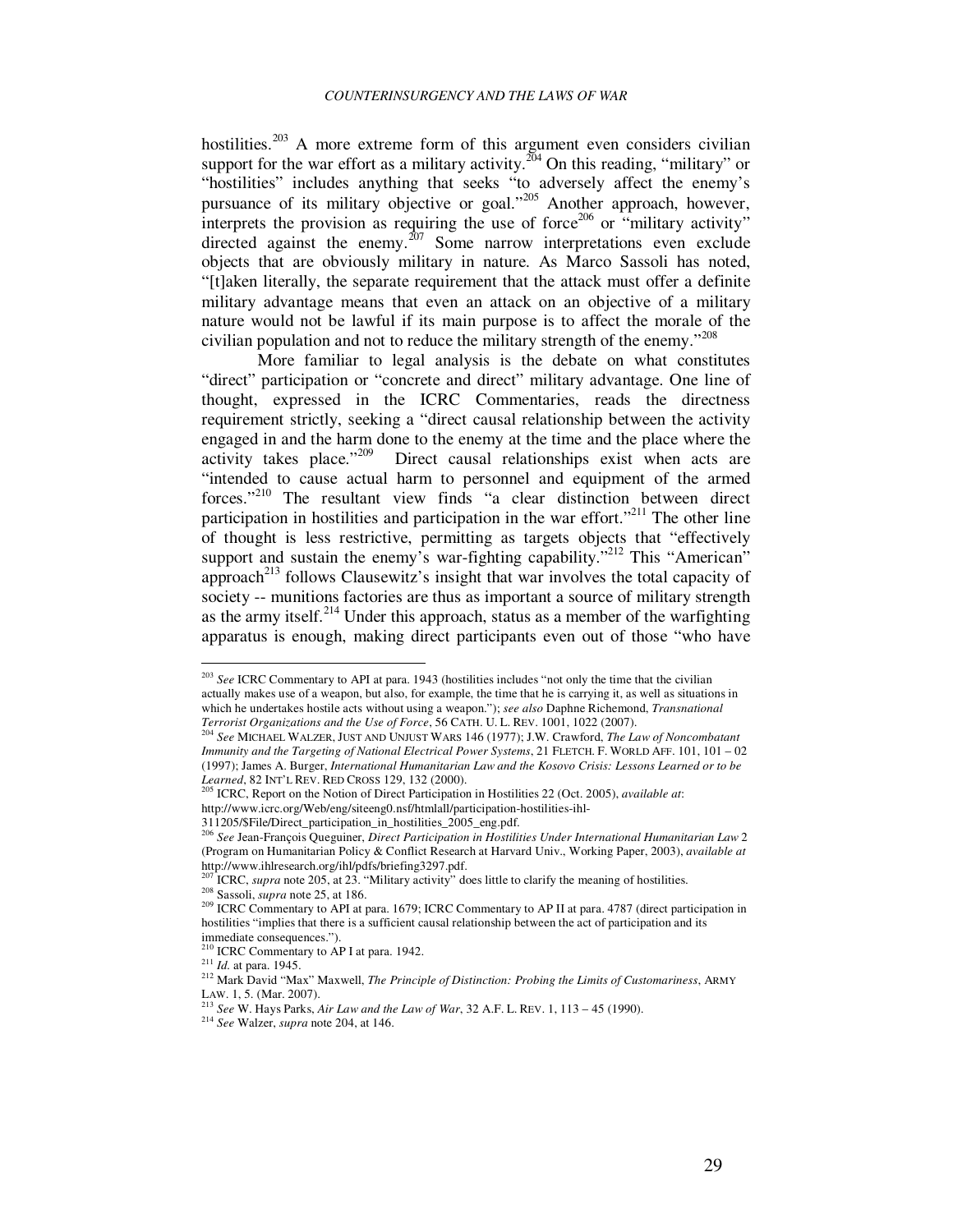laid down their arms."<sup>215</sup> Although some have acknowledged the similarity to proximate cause in tort theory,  $^{216}$  "a unanimous interpretation of this legal concept does not exist."<sup>217</sup>

Understanding counterinsurgency strategy helps clarify what is problematic about these contending interpretations. Focusing narrowly on "hostilities" or "military advantage" is problematic in counterinsurgency. Insurgencies are social systems, deriving their strength from social dynamics in the population. Targeting only narrowly-defined military objectives and or hostile insurgent forces will not result in victory. As Professor Oberschall has noted,

> In unconventional warfare, many people in non-combat roles are part of the clandestine infrastructure of the insurgency: they shelter and supply the combatants with food, funds and other resources; provide intelligence, lookouts, messengers, weapons cashes and transport, and safe places, including religious buildings, hospitals, and schools. Some activists are women, children, older people, clergy. Without such a supportive covert organization, insurgency is not possible. $218$

In the context of this war amongst the population, counterinsurgency operations require preventing insurgents from spreading propaganda and developing support within the population. In order to win over the population, the counterinsurgent must separate the insurgents from the population. It may be better, then, to refer to *insurgency* rather than military advantage or hostilities.

A brief illustration will be helpful. In April 1999, NATO forces bombed Radio Television Serbia (RTS) killing sixteen and injuring another sixteen.<sup>219</sup> The strike was questioned and criticized as not contributing to the military effort, and was later reviewed by the  $\text{ICTY}^{220}$  and European Court of Human Rights.<sup>221</sup> Although the ICTY found that RTS was being used for military communications and was therefore an acceptable military target, it stated that stopping propaganda to undermine the government's support or demoralize the population was not sufficient to make RTS a military target.<sup>222</sup> In the context of conventional war and a restrictive understanding of military targets, this approach perhaps seems natural. But in counterinsurgency, informational operations and the ability to communicate effectively with the

<sup>215</sup> Richemond, *supra* note 203, at 1022 – 23; *see* Prosecutor v. Akayesu, Case No. ICTR-96-4-T, Trial Judgment, ¶ 582 (Sept. 2, 1998).

<sup>216</sup> ICRC, *supra* note 206, at 29

<sup>217</sup> ICRC, Report on the Notion of Direct Participation in Hostilities 11 (Sept. 2003), *available at*: http://www.icrc.org/Web/eng/siteeng0.nsf/htmlall/participation-hostilities-ihl-

<sup>311205/\$</sup>File/Direct%20participation%20in%20hostilities-Sept%202003.pdf; *see* Maxwell, *supra* note 212, at 5. Common Article Three is slightly different, protecting "persons taking no active part in the hostilities." The ICTR claims that "active" and "direct" mean the same thing, Prosecutor v. Akayesu, *supra* note 216, but

others disagree. *See* Maxwell, *supra* note 212, at 5; ICRC, *supra* note 205, at 29.<br><sup>218</sup> Anthony Oberschall, How Democracies Fight Insurgencies and Terrorists 11 (on file with author). <sup>219</sup> Final Report, *supra* note 199, at 1277.

<sup>220</sup> *Id.*

<sup>&</sup>lt;sup>221</sup> Bankovic and Others v. Belgium and 16 Other Contracting States, Eur. Ct. H.R. appl. No. 52207/99; Adm. Dec., ¶ 71 (Dec. 12 2001).

<sup>222</sup> Final Report, *supra* note 199, at 1278.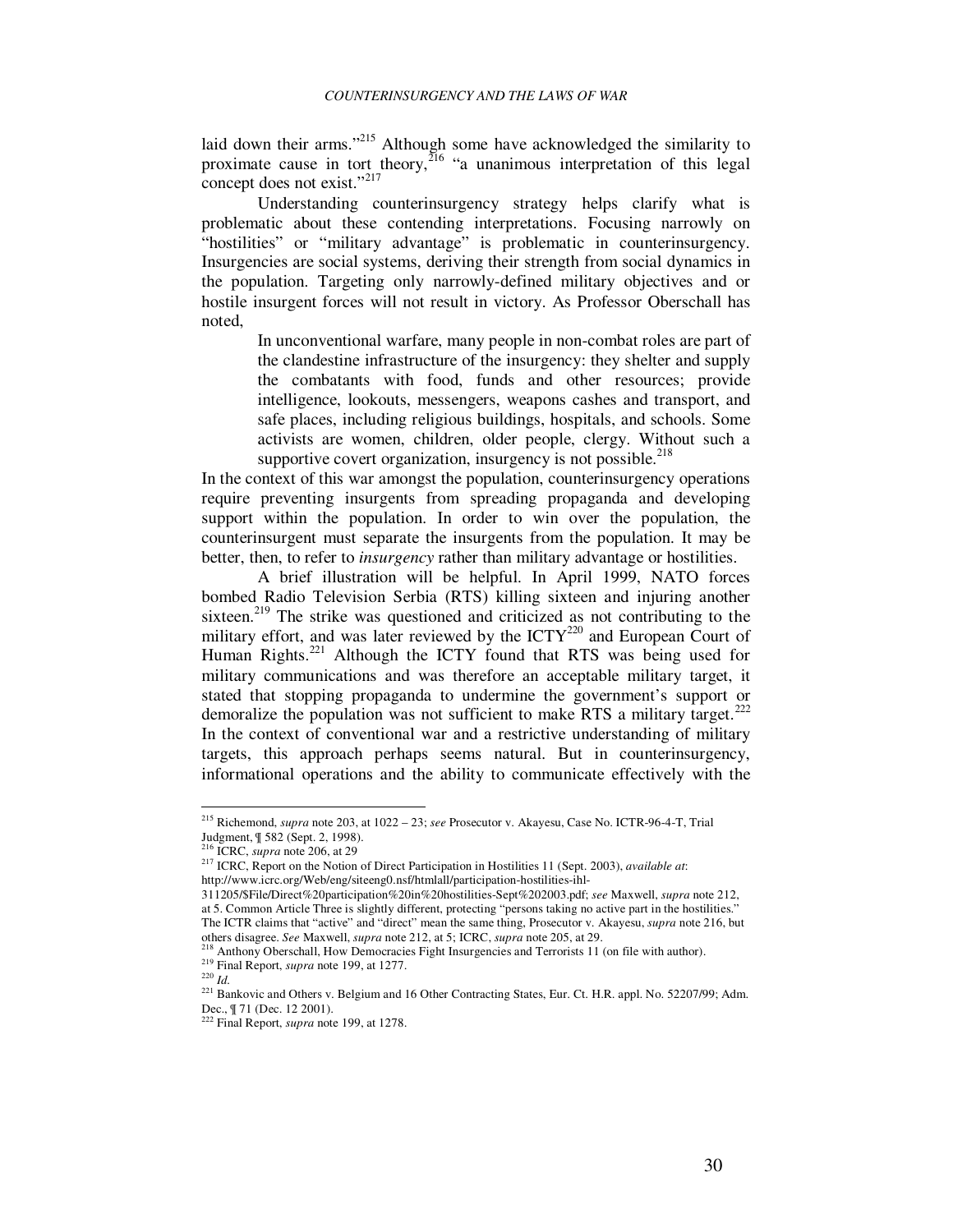population are central to the success or failure of the insurgency. A television or radio station is a much greater force multiplier for an insurgency than a few additional recruited combatants. Confronting these "non-military" sources of power is therefore a key task of counterinsurgency.

In addition, in counterinsurgencies, it would be unwise to follow the directness prong for participation. The directness prong focuses on how far removed a civilian's actions are from kill-capture military operations. This approach overvalues military operations. A civilian engaged in spreading propaganda may be highly effective in contributing to the defeat of the counterinsurgents, even though his actions are not intended to cause harm to physical forces. Requiring a narrowly tailored relationship between conventional military action and civilian participation thus prevents targeting many insurgency operations. The insurgents' television or radio station is a perfect example. Second, if the military operations prong is to be interpreted broadly to incorporate insurgent support systems, such as propaganda and other lines of support, then the directness approach becomes almost irrelevant. Almost any action could be seen as directly related to the expansive reading of military advantage, because military advantage would be coextensive with counterinsurgency's broad scope.

From the perspective of counterinsurgency, Common Article 3 of the Geneva Conventions, which focuses on persons taking an "active part in hostilities," provides a less problematic approach. Counterinsurgency distinguishes between active and passive support.<sup>223</sup> Active support consists of individuals or groups joining the insurgency, logistical and financial support, providers of intelligence, hosts of safe havens, medical assistance, transportation, and other operations on behalf of insurgents.<sup>224</sup> Passive support, while benefiting insurgents, is not material support. Passive supporters "allow insurgents to operate and do not provide information to counterinsurgents."<sup>225</sup> Passive support is acquiescence or tolerance.<sup>226</sup> This distinction is much more tractable from the perspective of counterinsurgency. Instead of focusing on the distance an action has from military consequences, the active/passive distinction focuses on a difference in kind between actions. It separates those who are not actively supporting the insurgency – and therefore need to be protected under the win-the-population strategy – from those who may need to be confronted by traditional military means. Distinction is not jettisoned; passive supporters are fully protected. But active supporters could be targeted.

To put a fine point on it, a counterinsurgency approach would establish *taking an active part in the insurgency* as the appropriate explication of the principle of distinction. This approach, however, is subject to the criticism that it reduces, even undermines, the humanitarian ends of the laws of war. Focusing on active involvement in insurgency operations would mean that

<sup>223</sup> *See* FIELD MANUAL, *supra* note 8, at 3-84 – 3-88, at 104 – 05.

<sup>224</sup> *Id.* at 3-87 at 104

<sup>225</sup> *Id.* at 3-88 at 104 - 05

<sup>226</sup> *Id.* at 3-88 at 105.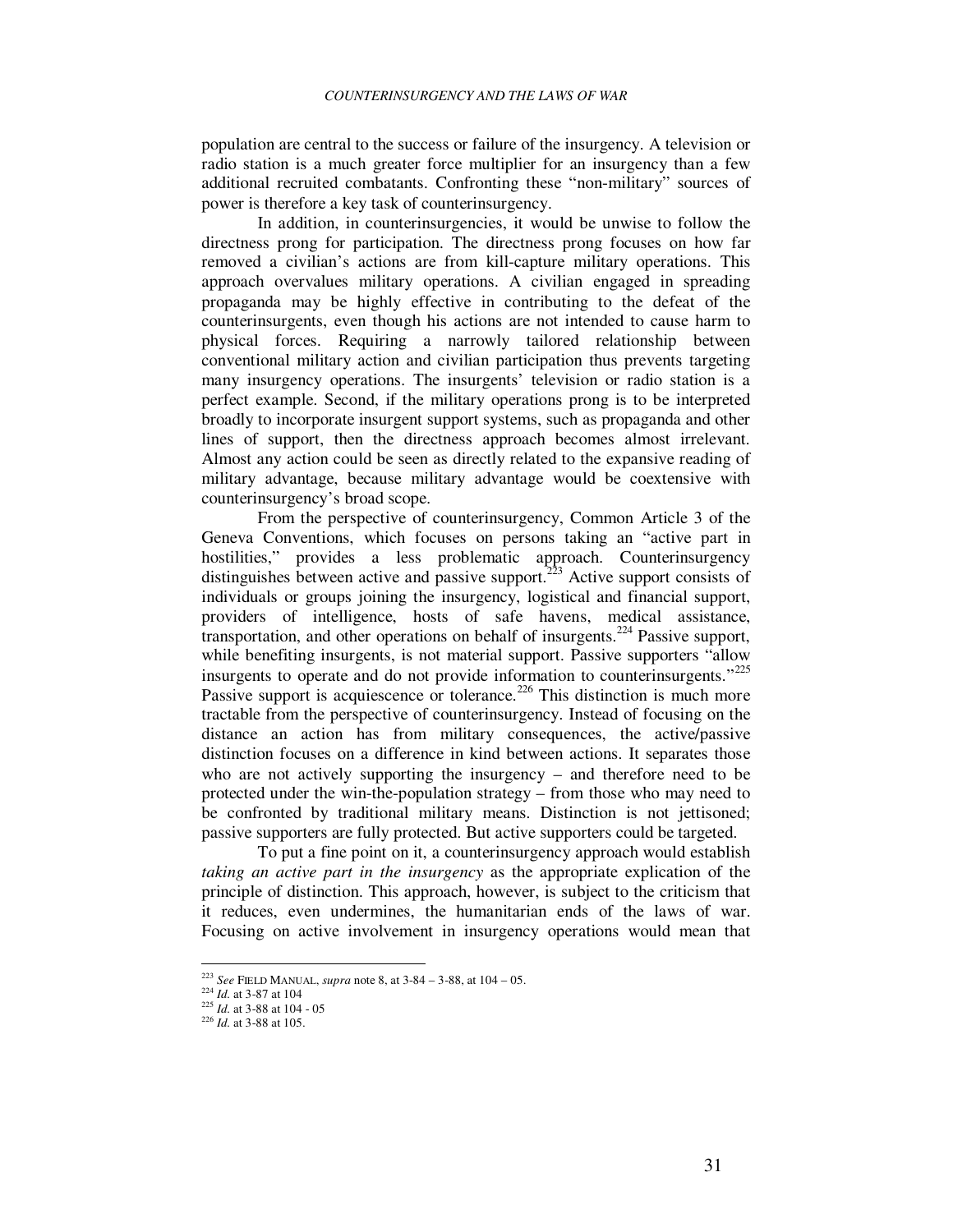bankers, propagandists, even farmers and cooks, could be targeted for killcapture operations, regardless of whether they ever held a weapon. Such a policy could justify eradicating entire populations under the guise of counterinsurgency.

The objection, taken in the context of counterinsurgency strategy and other principles of international law, it is not as troublesome as it may first seem. First, counterinsurgency operations are not primarily focused on killcapture operations, so even if the butcher and baker are potentially targets, it may not be in the strategic self-interest of the counterinsurgent to target them. Kill-capture operations can cause backlash and fuel the insurgency, rather than stamp it out. Particularly with the rise of instant communication and publicity, any kill-capture operation could easily be found to be unreasonable by domestic and international opinion.

Second, and perhaps more importantly, this reinterpretation of distinction is less an evisceration of distinction and more a strengthening of discretion, as exercised through the principle of proportionality. The relationship between distinction and proportionality is simple. Distinction asks whether the targeted object can be attacked or whether it cannot be attacked under the laws of war. Civilians, for example, cannot be attacked. If the object can be attacked, proportionality asks whether the collateral or incidental damage from attacking the target is disproportionate to the gain from the attack.<sup>227</sup> If the damage is disproportionately high, then the attack must not take place – or else it will be deemed an indiscriminate attack in violation of the Geneva Conventions.<sup>228</sup> Proportionality therefore involves the exercise of discretion by the attacking force.<sup>229</sup> Shifting the focus of distinction in counterinsurgency operations does not require targeting all active supporters of the insurgency, and it may in fact prohibit targeting them if the attack would be disproportional to the gain.

Significantly, the conventional balancing test for proportionality also does not align with counterinsurgency -- counterinsurgency suggests *greater* protection against excessive kill-capture operations. Under the conventional proportionality analysis, the military weighs two heterogeneous factors: the military benefits and the humanitarian costs.<sup>230</sup> In conventional warfare, in which kill-capture is the strategy for victory, the military and humanitarian goals are in direct opposition. Killing enemies will always contribute to victory under the conventional approach. Not attacking to spare civilians was therefore a constraint against self-interest, enforceable through reciprocity. In counterinsurgency, this balancing act is different. The counterinsurgent must win over the population, and thus *any* attack will have an effect on the chance

<sup>227</sup> Michael N. Schmitt, *The Principle of Distinction in 21st Century Warfare*, 2 YALE HUM. RTS. & DEV. L.J. 143, 150 (1999).

 $^{228}$  API, art 51(5).

<sup>&</sup>lt;sup>229</sup> To be sure, the principle of distinction, due to the difficulty of applying it in practice, also requires

discretion. *See* Maxwell, *supra* note 212, at 5; *see also* 2 HENKAERTS, *supra* note 186, at 122, para. 851; W. Hays Parks, *Memorandum of Law: Executive Order 12333 and Assassination*, ARMY LAW, Dec. 1989, at 4. <sup>230</sup> *See* API, Art. 51(5); *see also* Schmitt, *supra* note 227, at 151.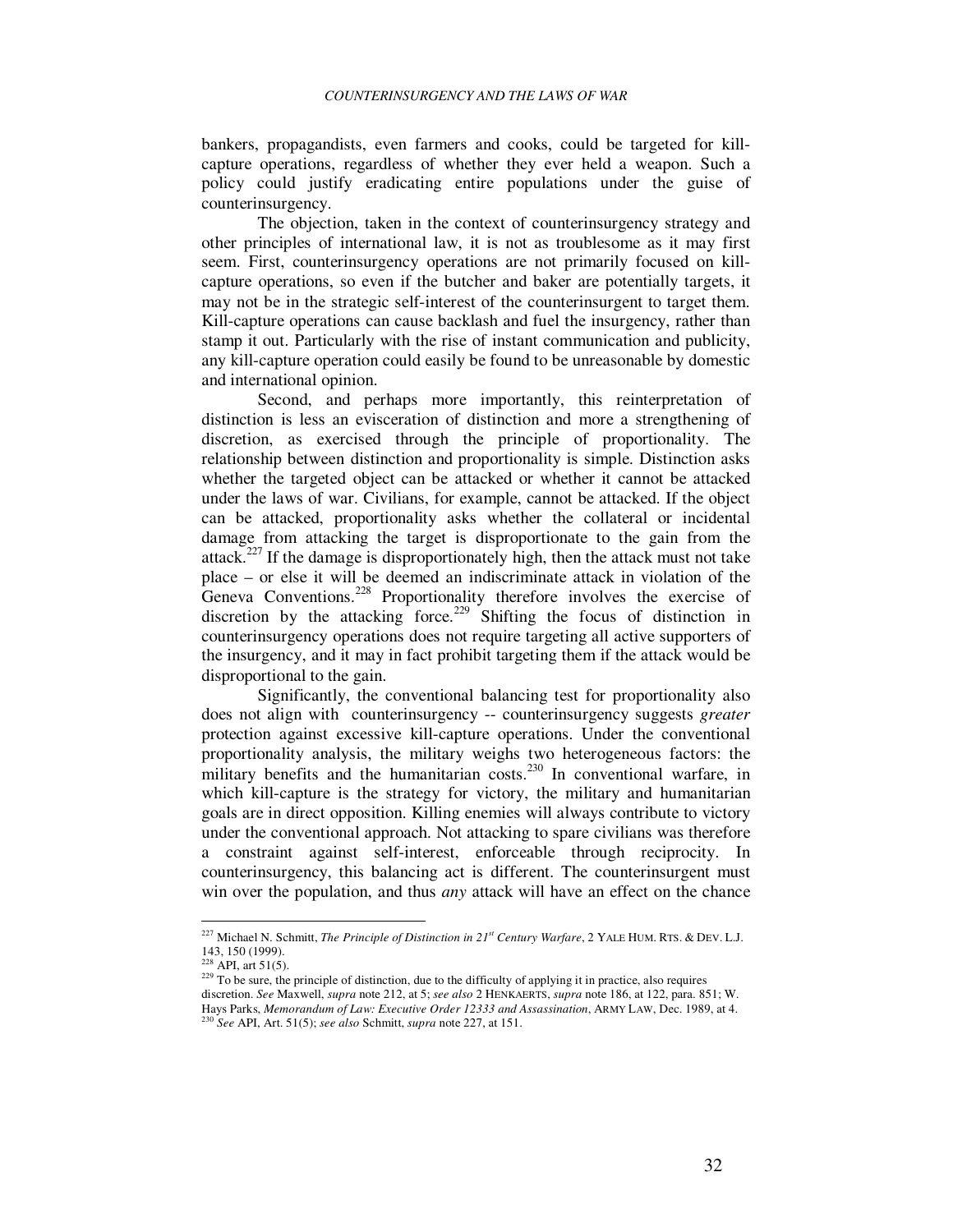of victory. The military side of the proportionality balancing test is thus handicapped by the fact that any attack may cause backlash, spark protests or propaganda, and fuel the insurgency further. As a result, the military benefits are necessarily less certain and weaker than in the conventional model. Another way of putting it is that counterinsurgency would reconceive proportionality not as military advantage versus humanitarian interests but rather as a cost-benefit analysis, in which humanitarian interests and strategic interests operate on both sides of the scale. Military action appears both as a cost and a benefit, not just as a benefit: Killing legitimate targets might be costly in terms of winning over the population if it could result in substantial backlash. Counterinsurgency's proportionality test therefore places a thumb on the scale against military action. As a result, proportionality in counterinsurgency is likely to be far more humanitarian in its orientation than was proportionality in conventional warfare.

*2. Civilian Compensation*. One of the central tenets of the laws of war, undergirded by the kill-capture strategy, is that soldiers are privileged combatants, afforded the right to attack, injure, and even kill the enemy without legal redress.<sup>231</sup> The laws of war, however, have gone further, recognizing more as a matter of pragmatics than principle, that some civilians may in fact be harmed, despite the protections afforded them by the principle of distinction.<sup>232</sup> The pursuit of military objectives, necessary to destroying the enemy and winning the war, might result in harm to civilians. Recognizing this tragic reality, the laws of war provide that the collateral damage to civilians must not be disproportionate to the military advantage.<sup>233</sup> The result is that privilege extends not only to killing the enemy but also to killing and injuring civilians as long as it is a matter of collateral damage. Civilians harmed under collateral damage therefore have no legal recourse – they have no right to compensation or other remedies for their losses. The war on terror approach does not revise this situation. Concerned primarily with killing and capturing terrorists, that approach sees collateral damage as tragic but necessary along the road to eliminating the terrorist threat and attaining victory. Civilians must simply realize they are, in the long run, being protected from terrorists.

With the application of the proportionality principle in targeting, the attacking army has no further responsibilities to civilians. Perhaps the best example of this limited responsibility is its manifestation in the Foreign Claims Act  $(FCA)$ .<sup>234</sup> The FCA grants authority to create claims commissions to settle claims against the United States for damage or loss of property of a foreign country or person or the injury or death of a foreign person caused by the U.S.

<sup>231</sup> API Art. 45; GC III Art. 99; *see also* Inter-American Commission on Human Rights, Report on Terrorism and Human Rights, OEA/Ser.L/-V/II.116, Doc 5 rev.1 corr. (22 October 2002) at para 68 (noting that "the combatant's privilege…is in essence a license to kill or wound enemy combatants and destroy other military objectives").

<sup>232</sup> *See supra* TAN 186 – 230.

<sup>233</sup> Green, *supra* note 38, at 181–82; Schmitt, *supra* note 227, at 150-52.

<sup>234</sup> 10 U.S.C. §2734.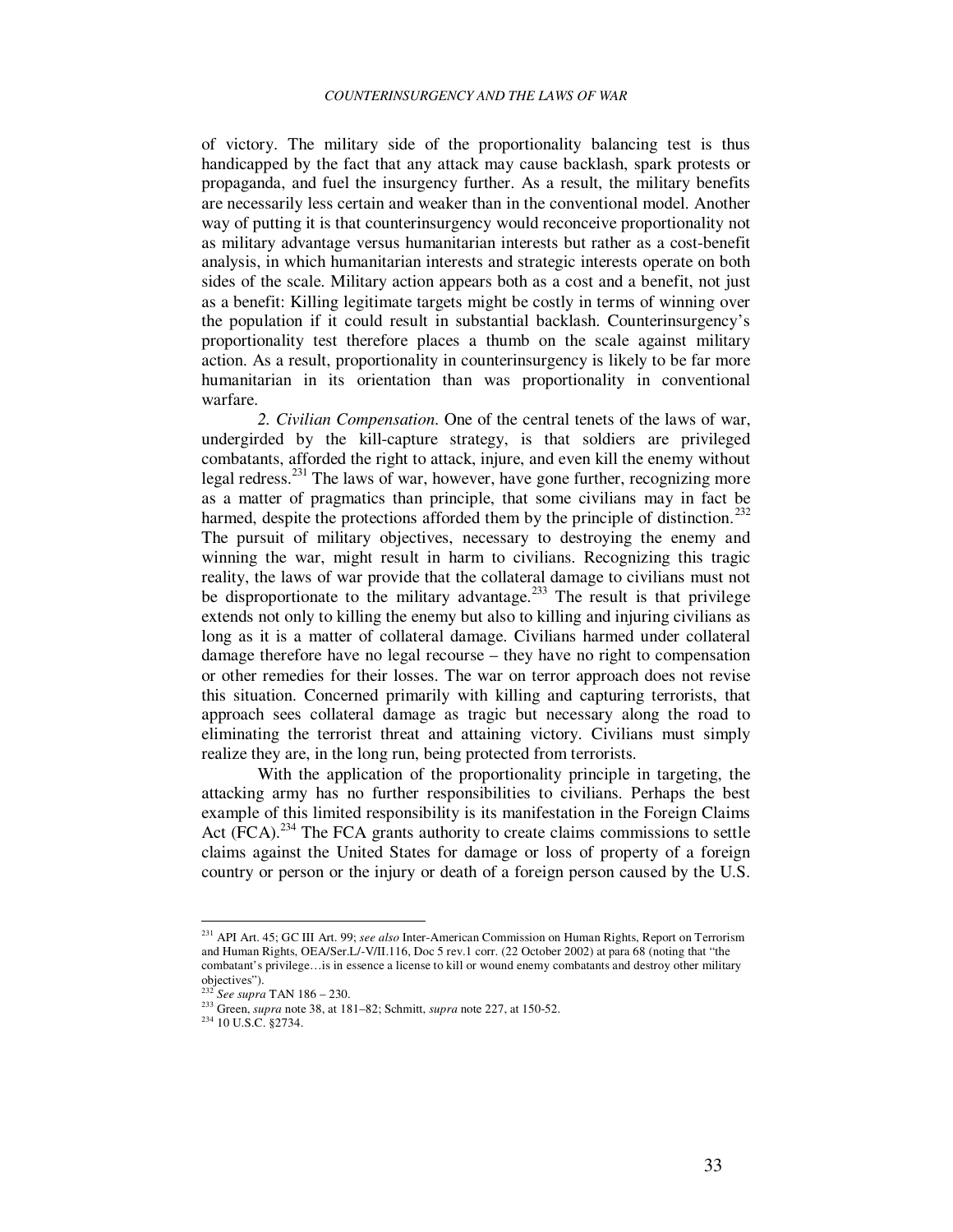military.<sup>235</sup> However, the FCA includes a "combat exclusion," which excludes any claim that arises "from action by an enemy or result directly or indirectly from an act of the armed forces of the United States in combat."<sup>236</sup> In essence, the FCA internalizes the law of war norm of the combatant's privilege, allowing compensation for tort and other injuries caused by the U.S. military as long as those injuries occurred outside combat operations. A looser approach to compensating civilians who are injured is institutionalized through the payment of solatia – "nominal payments made immediately to a victim or the victim's family to express sympathy when local custom exists for such payments. $1237$ Even though solatia provides compensation, it sends strong signals that these are not claims of responsibility or compensation for a particular  $loss.^{238}$ Moreover, it is limited to countries that have a custom of solatia, which, according to the Army Regulations, consists of Micronesia, Japan, Korea, and Thailand.<sup>239</sup> In essence, compensation through both the Foreign Claims Act and solatia incorporate the central corollary of the laws of war's principles of privilege, distinction, proportionality – that militaries have no responsibility to compensate civilians who are harmed, injured, or killed as a result of legitimate military operations.

In contrast to the kill-capture approach common to both conventional war and the war on terror approach, counterinsurgency's win-the-population strategy suggests that compensating civilians who are harmed, injured, or killed even during legitimate military operations would be a smart tactic. Condolence payments<sup> $240$ </sup> have the benefit of expressing sympathy to victims and their families, providing humanitarian relief and aid to those who may no longer have the ability to earn a livelihood, and fostering goodwill among the population.<sup>241</sup> Because counterinsurgents must convince the population that they are working in the population's interest, compensation through condolence payments can help the population distinguish the legitimate, credible counterinsurgent. As a result, condolence payments have been called a "nonlethal weapons system $^{242}$  and have been heralded by commentators as an effective way to win the population in counterinsurgency operations. $^{243}$ 

Indeed, the practice of compensation since the Vietnam War confirms the strategic value of compensation. The Operational Law Handbook notes that the combat exclusion "interferes with the principle goal of low intensity

 $235$  10 U.S.C. §2734(a).

<sup>236</sup> 10 U.S.C. §2374 (b).

<sup>&</sup>lt;sup>237</sup> Army Reg. 27-20, Claims, at 108.

<sup>238</sup> For example, solatia is paid through personal and operational appropriations rather than claims. *See id.* at 55; *id.* at 108.

<sup>239</sup> *Id.* at 55; *see also* U.S. Dept. of Air Force, Instr.. 51-501, Tort Claims, para. 4.20 (Aug. 9, 2002).

 $240$  A condolence payment could be defined as "any monetary compensation made by the U.S. military directly to victims, or their survivors, who suffer physical injury, death, or property damage as a result of U.S. military or coalition operations." *See* Campaign for Innocent Victims in Conflict (CIVIC), Condolence

Payments 1. <sup>241</sup> *Id.* at 1.

<sup>242</sup> *Id.* at 4.

<sup>243</sup> John Nagl, *Introduction*, in FIELD MANUAL, *supra* note 8, at xvii.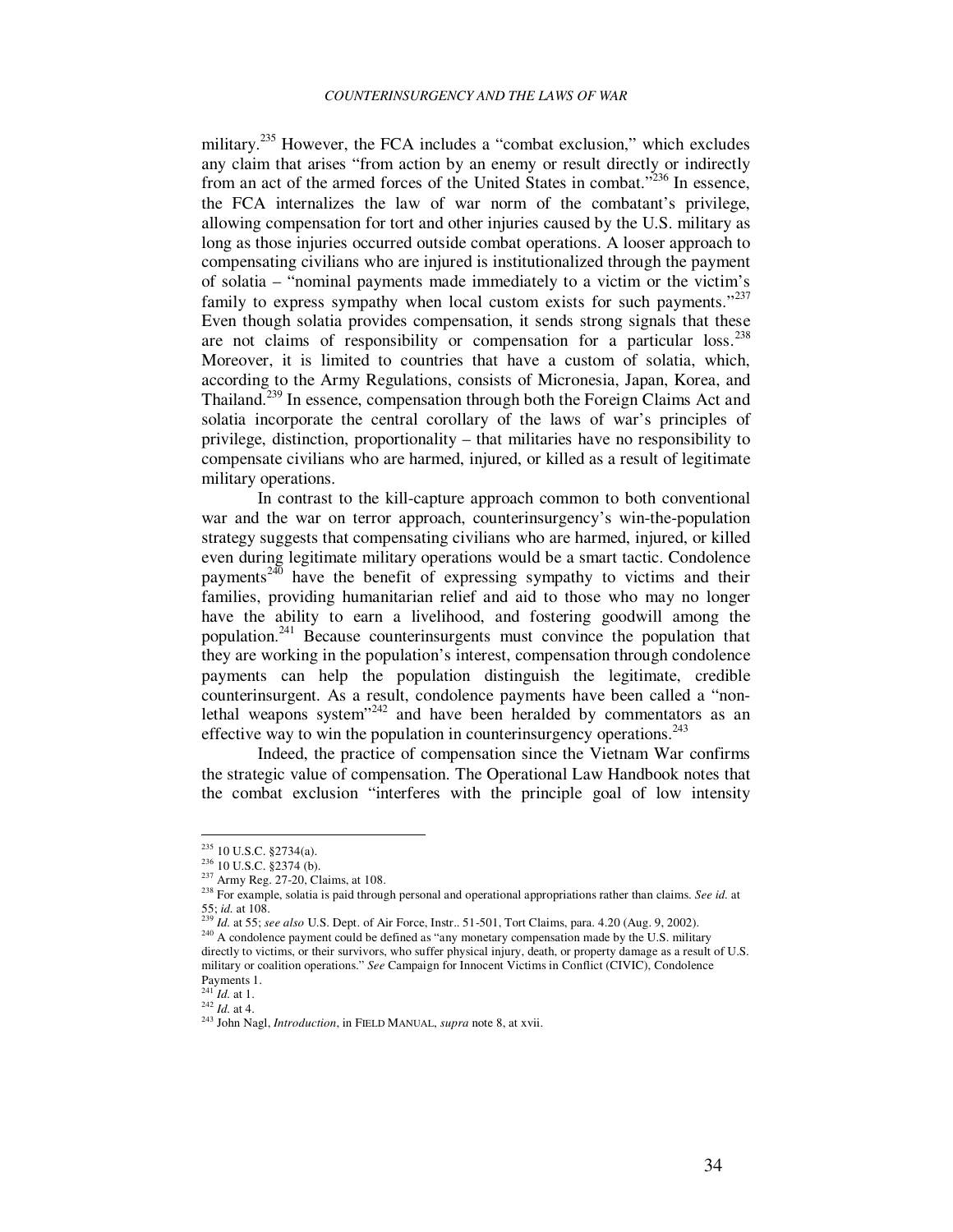conflict / foreign internal defense: obtaining and maintaining the support of the local population."<sup>244</sup> And in every conflict from Vietnam to Somalia, the Army has tried to get around the restrictive nature of the FCA's combat exclusion in order to pay condolences. $245$  In Vietnam, the military got the government of South Vietnam to agree to pay claims; in Grenada, military personnel administered claims procedures but used State Department funds through USAID; in Panama, the U.S. provided funds to pay claims through a broader program of economic support for the government.<sup>246</sup> Indeed, the conflicts in Iraq and Afghanistan have been no exception – together, the military has provided \$29 million in condolence payments. $247$ 

Although condolence payments are an effective weapon in counterinsurgency's win-the-population strategy, recent practice in Iraq and Afghanistan and the laws of war themselves are severely disconnected from the win-the-population strategy. In Iraq and Afghanistan, condolence and solatia payments were prohibited early in the conflict and were coupled with restrictive interpretations of the FCA. The Air Force procedures for the Iraq war stated, "[a]ll [FCA] claims arising within the . . . boundaries of Iraq during the period of the war, are automatically classified as combat activity claims, and therefore are prohibited."<sup>248</sup> With FCA claims absent, soldiers relied on condolence and solatia. Yet it was not until March 2004 that any condolence payments were made in Iraq and until November 2005 that they were made in Afghanistan.<sup>249</sup> And solatia payments, amounting to a total of \$1.9 million by 2007, were only made in Iraq from June 2003 to January 2005 and in Afghanistan since October 2005.<sup>250</sup> In addition, funding for condolence payments was limited. Condolences are paid out of a commander's emergency response program (CERP) funds, funds that are also a commander's main source for reconstruction and humanitarian relief projects.<sup>251</sup> Indeed, condolence payments amounted to only 8% of the expenditures from CERP funds in Iraq in 2005 and 5% in 2006.<sup>252</sup> In Afghanistan, they amounted to 1% in 2006.<sup>253</sup> In some cases, the funding available for condolences would be used up, leaving commanders limited or no resources from which to pay claims.<sup>254</sup> The strategic importance of condolence payments suggest that the restrictive interpretation of the FCA,

<sup>&</sup>lt;sup>244</sup> OPERATIONAL LAW HANDBOOK 152 (2007).

<sup>245</sup> *Id.*; *see also* Witt, *supra* note 6, at 10 – 11.

<sup>246</sup> HANDBOOK, *supra* note 244, at 152 – 53.

<sup>247</sup> Government Accountability Office, *The Defense Department's Use of Solatia and Condolence Payments in Iraq and Afghanistan* 1, GAO-07-699, May 2007 [hereinafter GAO Report].

<sup>248</sup> Center for Law and Military Operations (CLAMO), 1 Legal Lessons Learned from Afghanistan and Iraq 179 (2004).

<sup>249</sup> GAO Report, *supra* note 247, at 2 n.3.  $^{250}$  *Id.* 

<sup>251</sup> *See* CIVIC, *supra* note 240, at 6; *id.* at 7, noting that CERP's goal is focusing "on labor intensive and urgent humanitarian relief and reconstruction projects. Projects should be implemented rapidly to reinforce a positive perception upon the Iraqi economy and by providing employment opportunities to the Iraqi people." <sup>2</sup> GAO Report, *supra* note 247, at 20. <sup>253</sup> *Id.*

<sup>254</sup> CIVIC, *supra* note 240, at 6 n.8.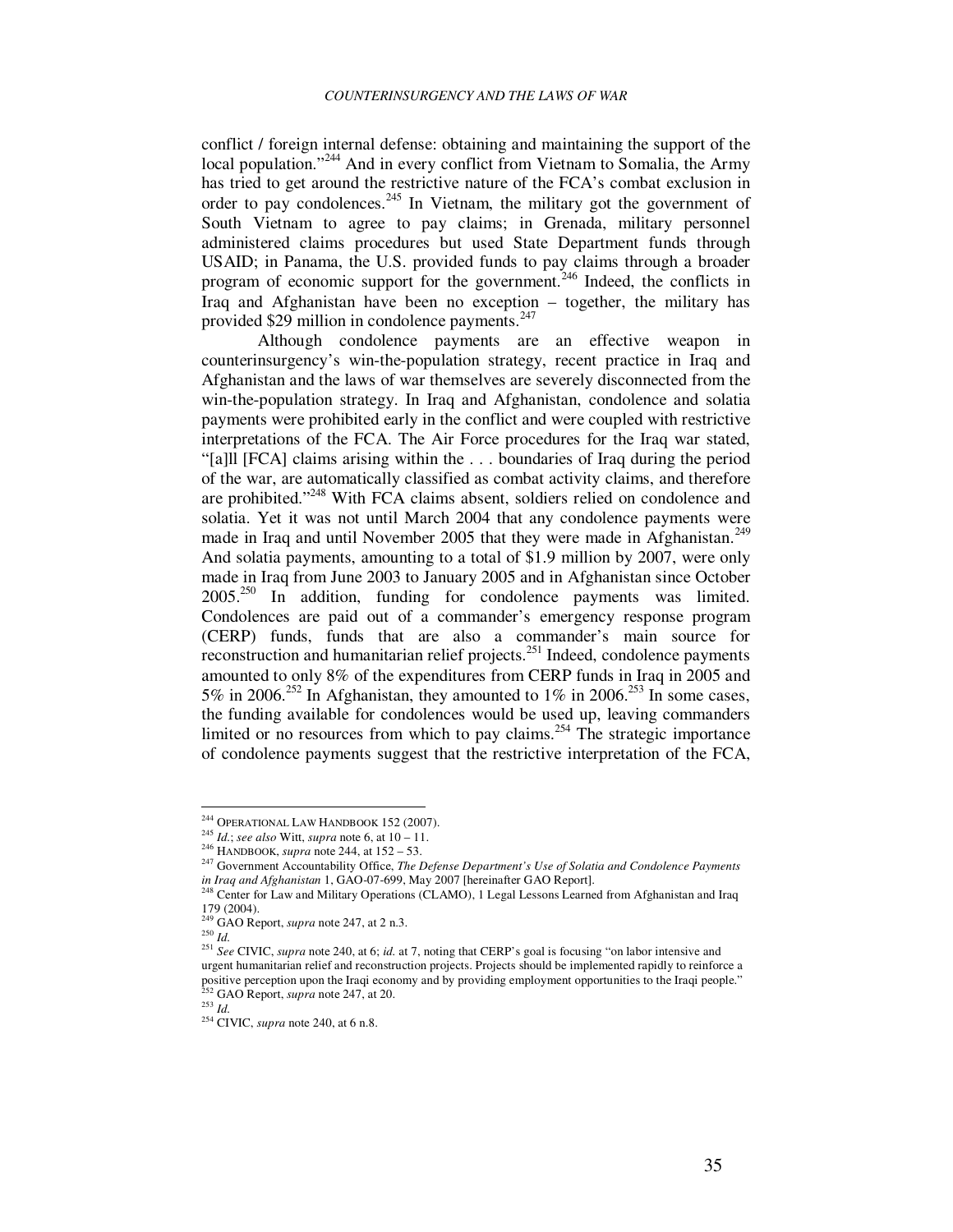the limited use of condolence payments early in the wars, and the limited funding available for condolence payments were all mistakes.

Even when implemented in Iraq and Afghanistan, the practice of condolence payments has not been as effective a "non-lethal weapon system" as those hopeful about its use might desire.<sup>255</sup> Because the condolence process is discretionary and decentralized to the level of particular commanders, the procedures and application have been inconsistent and largely ad hoc.<sup>256</sup> Payments for similar injuries are inconsistent over time and places,  $257$  claims are denied for no particular reason, $^{258}$  and in many cases when an FCA claim is denied the claimant is not referred to the condolence system.<sup>259</sup> The maximum payment for loss of life is \$2500, which prevents claims officers from adequately compensating in the most egregious cases or compensating when someone has lost a breadwinner or livelihood and may be responsible for taking care of an entire family.<sup>260</sup> Finally, because of the ad hoc nature of the program, particular units have established arbitrary interpretative rules, such as not paying condolences if another unit caused the harm, a particular problem given the migration of people due to violence and the high unit turnover, and placing a three month statute of limitations on payments.<sup>261</sup> Standardized rules are not unworkable, as the FCA allows for units to pay claims from damage caused by other units and places a 2 year statute of limitations on claims.<sup>262</sup>

In addition to revising statutory and military practice with respect to condolences, the win-the-population strategy also suggests that the structure and principles of international law are in conflict with a robust condolence program. The laws of war, assuming the kill-capture strategy of victory, grant privilege to killing civilians as a matter of collateral damage during legitimate military operations. A win-the-population strategy would at the very least reject this privilege, leaving the question of remedy open. Some might go further, arguing a remedy is required. Under this approach, the counterinsurgent must try not to injure civilians and also compensate those who are injured by military operations. To some extent, this idea is emerging in limited domains. The international community has suggested compensation for victims of war crimes and crimes against humanity,  $263$  and Additional Protocol I to the Geneva Convention requires parties to a conflict that violate the Conventions to pay

<sup>255</sup> *See* CLAMO, *supra* note 248, at 175; Witt, *supra* note 6, at 13; Campaign for Innocent Victims in Conflict (CIVIC), Civilian Claims Act Frequently Asked Questions 2 [hereinafter CIVIC, CCA].

<sup>256</sup> *See* Campaign for Innocent Victims in Conflict (CIVIC), *Adding Insult in Injury* 1 – 2; Witt, *supra* note 6, at 13. <sup>257</sup> CIVIC, CCA, *supra* note 255, at 2; *see also* Witt *supra* note 9, at 16 (arguing that a table of standardized

damage payments would be helpful to address this problem).

<sup>258</sup> Witt, *supra* note 6, at 13. <sup>259</sup> CIVIC, *supra* note 256, at  $1 - 2$ .

<sup>260</sup> CIVIC, *supra* note 240, at 6.

<sup>261</sup> *Id.* at 5.

<sup>262</sup> *Id.*

<sup>&</sup>lt;sup>263</sup> See Basic Principles and Guidelines on the Right to a Remedy and Reparation for Victims of Gross Violations of International Human Rights Law and Serious Violations of International Humanitarian Law, G.A. Res. 60/147, U.N. Doc. A/RES/60/147 (Dec. 16, 2005)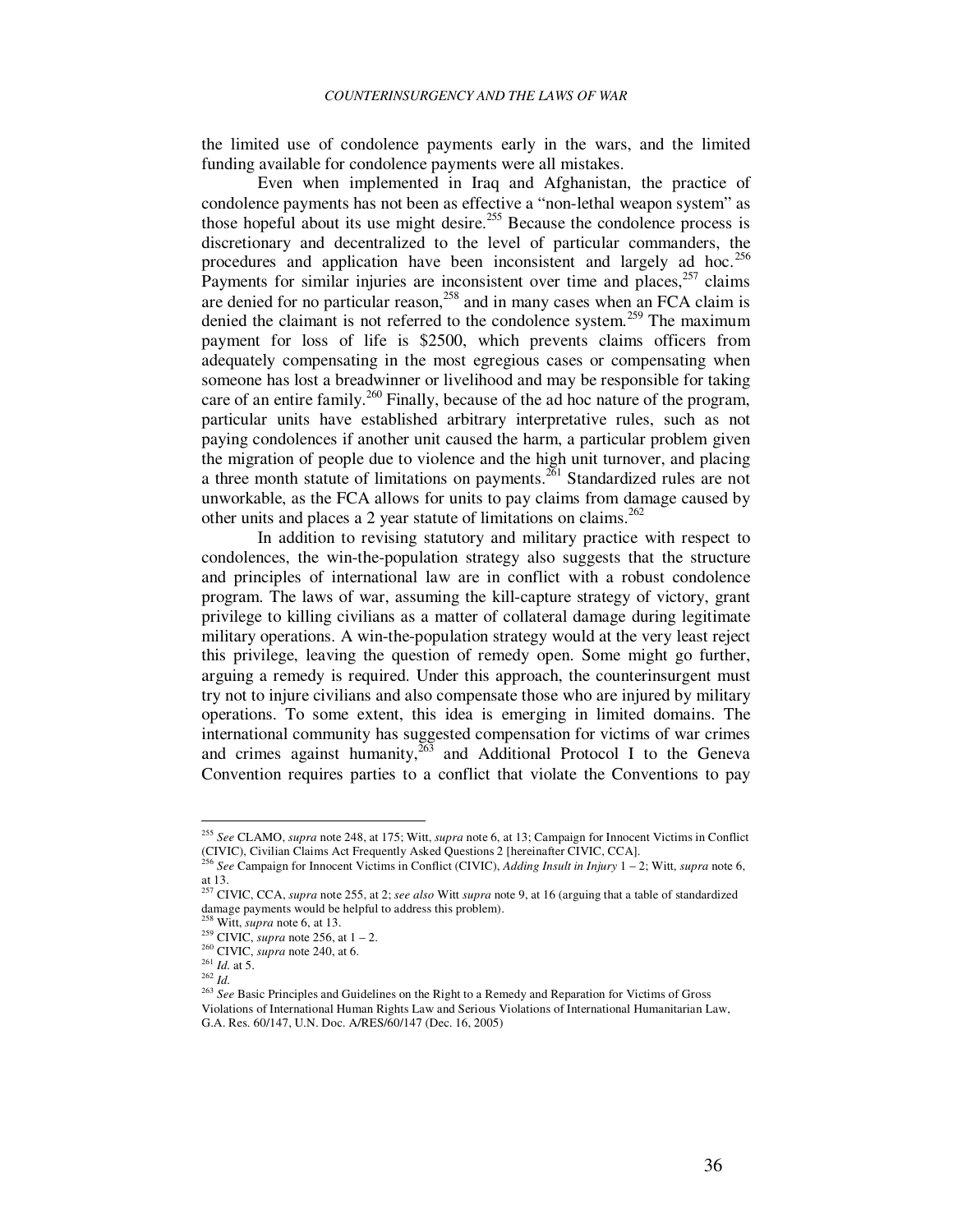compensation.<sup>264</sup> But these provisions go nowhere near so far as what one commentator has called a "responsibility to pay."<sup>265</sup> Such a responsibility, in alignment with strategy in counterinsurgency, directly conflicts with the conventional kill-capture approach, which privileges killing civilians as a matter of collateral damage.

*3. Occupation Law*. In contrast to debates on targeting, detention, interrogation, and torture, the law of occupation has been comparatively ignored in public debate. To some extent, this is a function of the war on terror framework, whose strategy of kill-capture is not obviously related to occupation and territorial administration. Killing and capturing small bands of terrorists around the globe does not require overthrowing dozens of regimes and building their governments. In contrast, insurgency is driven by grievances in social systems and counterinsurgency's win-the-population strategy requires security, basic services, and political, economic, and legal reforms to address and minimize those grievances. With this framework, occupation seems more relevant, if not central. Occupiers might seek to address insurgencies at their root – social and political structures. – and in that process may need to reform state institutions. The law of occupation governs these actions and has long expressed a tension between a conservationist principle – in which the occupier maintains the ousted sovereign's institutions – and a reformist principle – in which the occupier can change institutions for security, humanity, or in its most recent form, self-determination. Seeing contemporary conflict as insurgency and counterinsurgency rather than a war on terror places occupation law as one of the most important areas of the laws of war, and rejects the conservationist approach to occupation law.

Although occupation law has been applied infrequently between the occupations of Germany and Japan and the occupation of Iraq in 2003, it technically applies to a broad set of cases.<sup>266</sup> Under Article 42 of the Hague Regulations of 1907, "[t]erritory is considered occupied when it is actually placed under the authority of the hostile army. The occupation extends only to the territory where such authority has been established and can be exercised."<sup>267</sup> In fact, the scope of Article 42 is so broad that occupation can occur during the conflict, if a territory is under foreign control for even a few hours.<sup>268</sup>

<sup>264</sup> API, Art. 91.

<sup>265</sup> Jonathan Tracy, *Responsibility to Pay: Compensating Civilian Casualties of War*, 15 HUM. RTS. BRIEF 16, 19 (Fall 2007).

<sup>266</sup> *See* EYAL BENVENISTI, INTERNATIONAL LAW OF OCCUPATION 182 (1993) (noting that governments have sought to avoid the distinction of occupant, except for Israel with respect to territories occupied during the 1967 war). For a helpful typology of occupations, *see* Adam Roberts, *What is a Military Occupation?*, 1984 BRITISH YEARBOOK OF INTERNATIONAL LAW 249 (1985).

 $267$  Hague IV, Art. 42.

<sup>268</sup> International Humanitarian Law Research Initiative (IHLRI), 1 Military Occupation of Iraq 2 (2003), *available at*: http://www.ihlresearch.org/iraq/pdfs/briefing3423.pdf. Once status as an occupant is triggered, the occupant must follow the law of occupation, which includes articles 42-56 of the 1907 Hague Regulations and articles 47-78 of the Fourth Geneva Convention.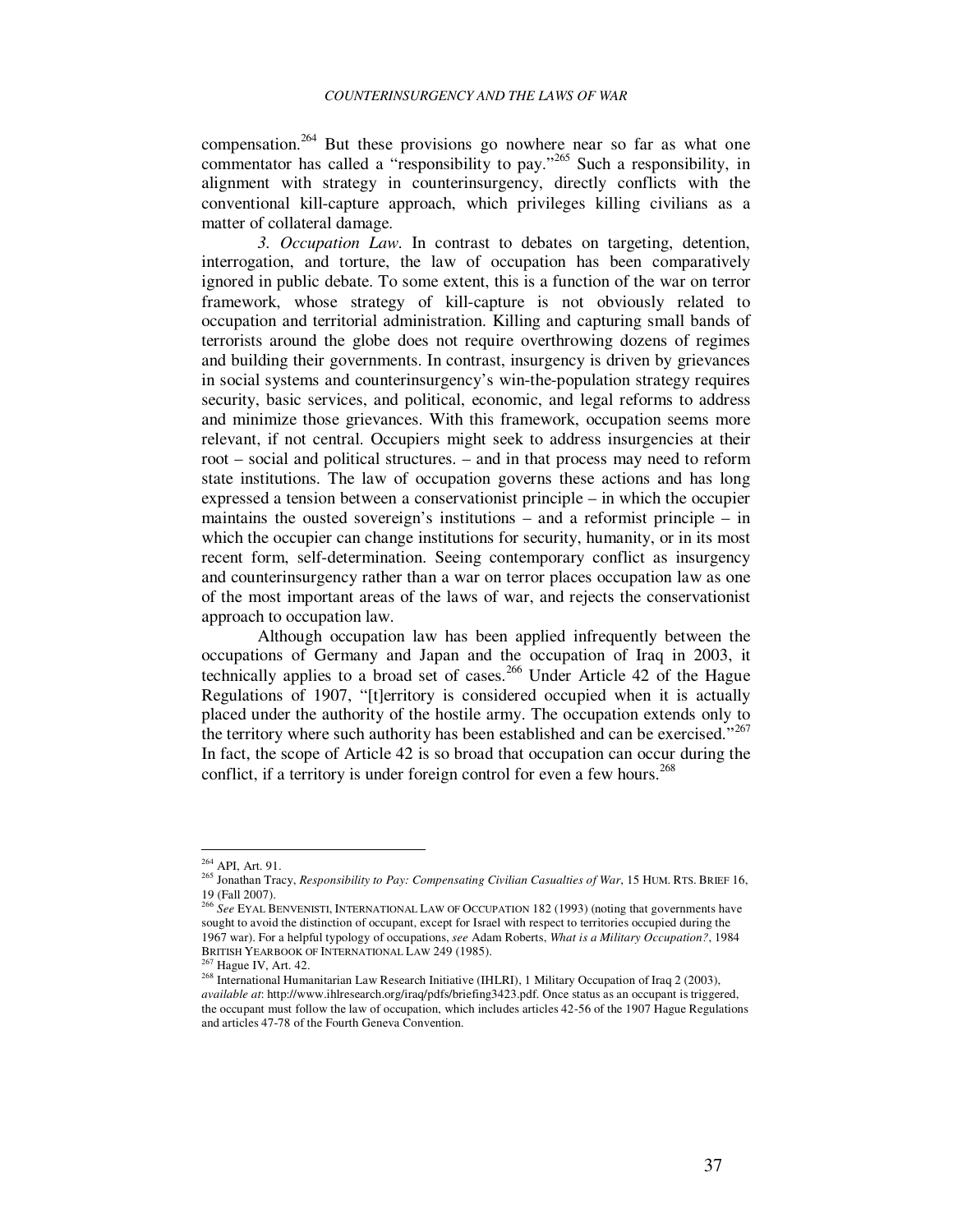The fundamental, pervasive characteristic of occupation law is a tension between conservation and reform.<sup>269</sup> The conservationist principle arose out of the nature of conventional warfare. The Franco-Prussian War, considered the inspiration for occupation law, provides an example.<sup>270</sup> After the war, Prussia occupied French territory until the peace treaty, under which some of the land was ceded to Prussia. As a model, the Franco-Prussian War had some significant features of conventional warfare: war was fought to achieve limited national goals, rather than regime change or expansive conquest, and it was fought between professional armies with no interest in involving ordinary civilians.<sup>271</sup> The goal was to maintain the status quo prior to the war, until the peace treaty was signed and the temporarily-ousted sovereign could retake  $control.<sup>272</sup>$ 

Occupation law, on this model, is not focused on territorial administration or long-term peacemaking.<sup>273</sup> It does not provide the occupant with "general legislative competence" and it is "not intended to provide a general framework for reconstruction and law reform."<sup>274</sup> Any "extensive forcible changes are unlikely to be lawful."<sup>275</sup> The occupant cannot change internal borders or create new constitutional or government structures $^{276}$ because changes in political institutions could have consequences beyond the occupation and therefore undermine the ousted sovereign's authority.<sup>277</sup> Indeed, the ICRC Commentary to Article 47 of the Fourth Geneva Convention, notes that occupier changes during World War II are illegal under Article 43 of the Hague Regulations – even with the cooperation of portions of the population.<sup>278</sup> The occupier is merely a "de facto administrator."<sup>279</sup>

The Hague Regulations are the clearest example of the conservationist principle. Article 43 states, "[t]he authority of the legitimate power having in fact passed into the hands of the occupant, the latter shall take all the measures in his power to restore, and ensure, as far as possible, public order and safety, while respecting, unless absolutely prevented, the laws in force in the

<sup>269</sup> *See, e.g.*, Adam Roberts, *Transformative Military Occupation: Applying the Laws of War and Human Rights*, 100 AM. J. INT'L L. 580 (2006).<br><sup>270</sup> Primerica

BENVENISTI, *supra* note 266, at 27.

<sup>271</sup> *See id.* at 27; *see also* Eyal Benvenisti, *The Security Council and the Law on Occupation: Regulation 1483 on Iraq in Historical Perspective*, 1 IDF L. REV. 19, 20 (2003).

<sup>272</sup> *See* Gregory H. Fox, *The Occupation of Iraq*, 36 GEO. J. INT'L L. 195, 199 (2005) ("Occupiers are assumed to remain only for the limited period between the cessation of hostilities and the conclusion of a final peace treaty. That treaty determines the fate of the occupied territory, most likely returning it to the ousted de

jure sovereign.")<br><sup>273</sup> Carsten Stahn, The Law and Practice of International Territorial Administration 115 – 16 (2008).

<sup>274</sup> *See id.* at 119 – 20.

<sup>275</sup> Paul Bowers, *Iraq: Law of Occupation*, House of Commons Research Paper 03/51 at 18, June 2, 2003.

<sup>276</sup> *See* STAHN, *supra* note 275, at 120; Thomas D. Grant, *Iraq: How to reconcile conflicting obligations of occupation and reform*, ASIL Insights at 3 (June 2003); Fox, *supra* note 272, at 199.

<sup>277</sup> Yoram Dinstein, *Legislation under Article 43 of the Hague Resolutions: Belligerent Occupation and Peacebuilding*, Humanitarian Policy and Conflict Research Occasional Paper at 10 (Fall 2004). <sup>278</sup> *See* ICRC Commentary to GC IV at 273; International Humanitarian Law Research Initiative (IHLRI), 2

Military Occupation of Iraq 2 (2003), *available at*: http://www.ihlresearch.org/iraq/pdfs/briefing3424.pdf. <sup>279</sup> ICRC Commentary to GC IV at 273; 2 IHLRI, *supra* note 278, at 2.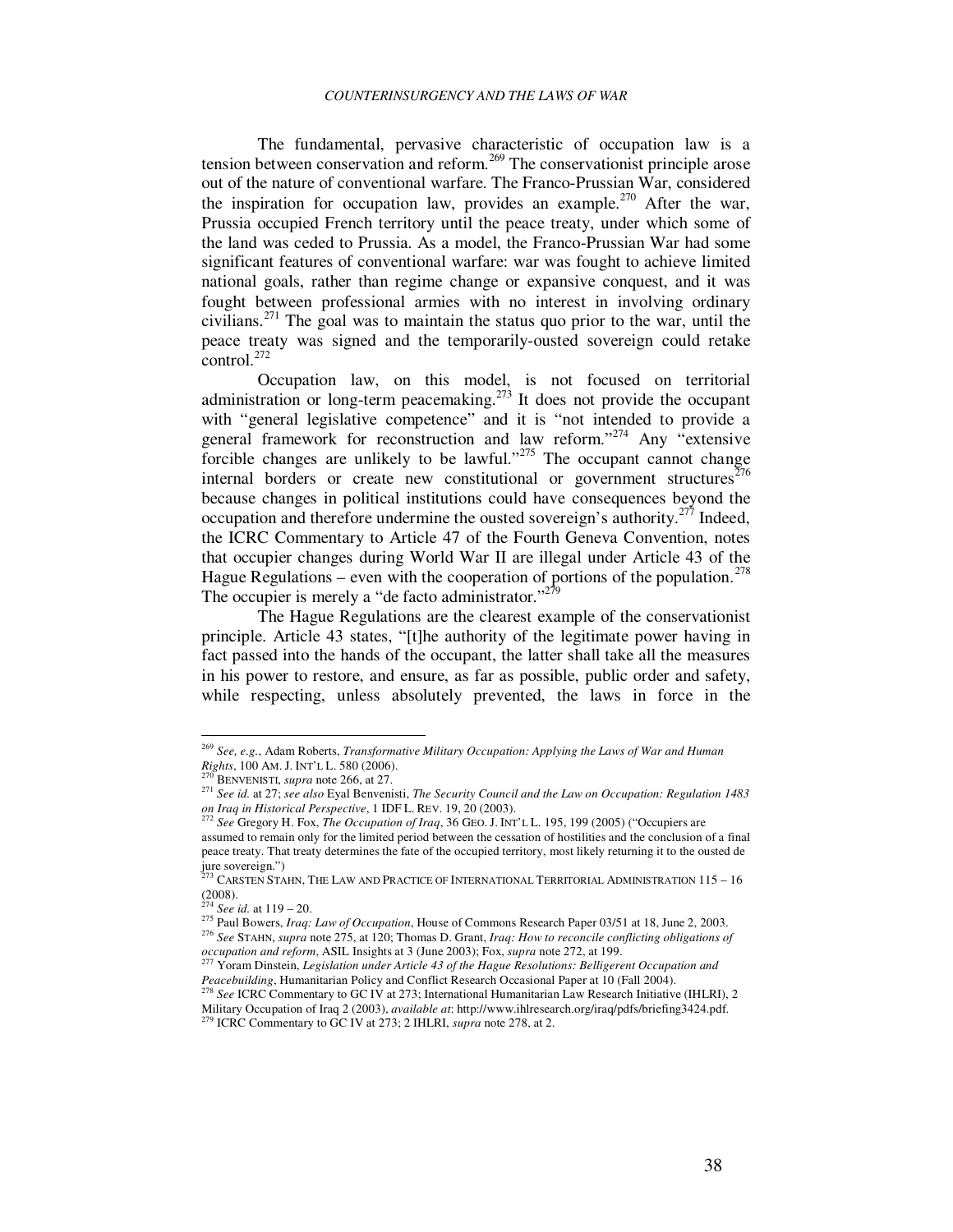country."<sup>280</sup> Even though it allows some reformation of the laws, setting the default rule as respecting the laws in force expresses the conservationist principle underlying occupation law.<sup>281</sup> The Hague Regulations also express this conservationist vision elsewhere. For example, if the occupier collects taxes, it must do so "in accordance with the rules of assessment and incidence in force" $282$ 

The conflicting principle in the law of occupation is that of reform, the occupier's power and authority to change the status quo in the territory. The impetus for reform can be grouped into three categories: security, humanity, and self-determination. The security imperative was built into the Hague Regulations and has remained part of occupation law since. Article 43 allows the occupier to change the "laws in force in the country" in order to ensure "public order and safety." Article 49, notes that any levy of money "shall only be for the needs of the army or the administration of the territory in question."<sup>283</sup> The Fourth Geneva Convention also expresses this principle, allowing the occupant to take "necessary" measures of "control and security in regard to protected persons,"<sup>284</sup> to transfer or evacuate persons for security reasons,<sup>285</sup> and to force the population to work if needed for the occupier's  $army.<sup>286</sup>$ 

At the same time, the Fourth Geneva Convention added a humanitarian justification for reforming the laws in force. With that shift, Geneva law transformed the occupier from a disinterested administrator to an administrator with many duties.<sup>287</sup> Article 47 makes the shift, asserting that persons must not be deprived of "the benefits of the present Convention by any change introduced, as the result of the occupation."<sup>288</sup> The ICRC Commentary demonstrates the tension this change wrought. One the one hand, Hague Article 43 prohibits "changes in constitutional forms or in the form of government, the establishment of new military or political organizations, the dissolution of the State, or the formation of new political entities," even if the occupier tries to get the cooperation or assent of part of the population. On the other hand, some changes to political institutions "might conceivably be necessary."<sup>289</sup>

Geneva's expansive rights enable this reformist project. Some require little reform: occupation law prevents forcing the population to divulge information about the enemy's army or defenses  $\frac{30}{20}$  or to serve in the occupier's

 $280$  Hague IV, Art. 43.

<sup>281</sup> BENVENISTI, *supra* note 266, at 13 – 14.

<sup>282</sup> Hague IV, Art. 48.

<sup>283</sup> *Id* at Art. 49.

<sup>284</sup> GC IV, Art. 27.

<sup>285</sup> *Id.* at Art. 49.

<sup>286</sup> *Id*. at Art. 51.

<sup>287</sup> Benvenisti, *supra* note 271, at 28-31; *see also* STAHN, *supra* note 273, at 117 – 18.

<sup>288</sup> GC IV, Art. 47.

<sup>289</sup> ICRC Commentary to GC IV at 273–74. *See also* GC IV, Art. 64 ("The Occupying Power may, however, subject the population of the occupied territory to provisions which are essential to enable the Occupying Power to fulfill its obligations under the present Convention….")

<sup>290</sup> Hague IV, Art. 44.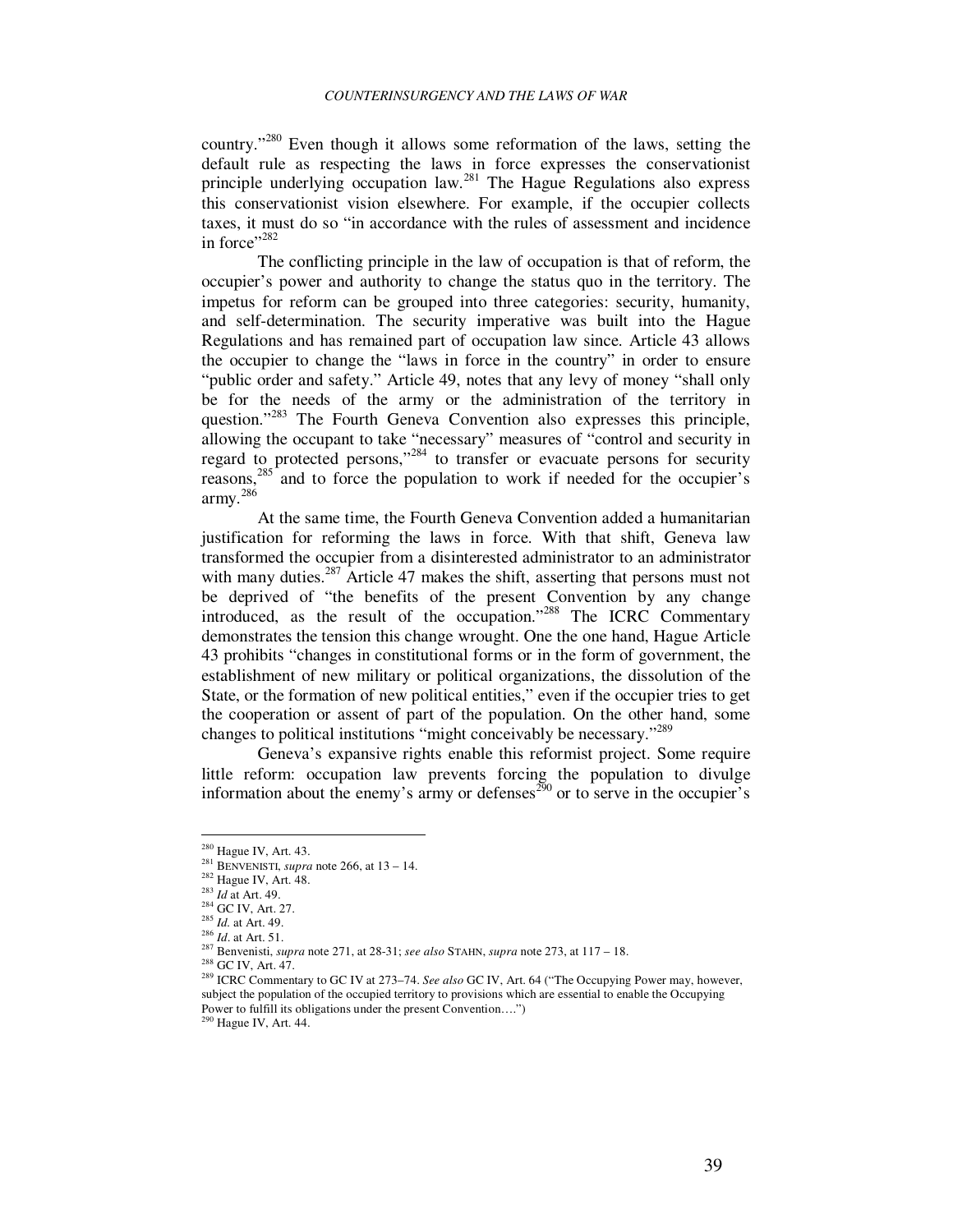armed forces,<sup>291</sup> it prohibits requiring allegiance to the occupier,<sup>292</sup> and it forbids pillage.<sup>293</sup> Others may require considerable reform: Protecting "family honour and rights, the lives of persons," private property, and religious beliefs<sup>294</sup> may require shifting a state's balance of church and state or reforming a planned economy. The occupier must also ensure food and medical supplies,<sup>295</sup> maintain public health, hygiene, and hospital functioning,<sup>296</sup> and permit religious practice and ministry.<sup>297</sup> It is quite possible that "protecting" these rights would require more than disinterested stewardship or administration, but rather the overthrow and reformation of the country's laws.

United Nation Security Counsel Resolution 1483 introduced selfdetermination as another justification for reform. Under the conservationist approach, an occupier was unable to promote representative government or facilitate a process of self-determination, as it would directly contradict Hague Article 43, even with Geneva's humanitarian reform principle. But since the Geneva Conventions, many contemporary instruments in international law have enhanced the right to self-determination.<sup>298</sup> By incorporating selfdetermination, one commentator has argued, Resolution 1483 "invented a new model of multilateral occupation."<sup>299</sup>

Resolution 1483 recognizes the United States and United Kingdom as occupying powers, $300$  and grants authority that is in tension with the conservationist approach.<sup>301</sup> Paragraph 4 calls upon coalition authority to "to promote the welfare of the Iraqi people through the effective administration of the territory, including … *the creation of conditions in which the Iraqi people can freely determine their own political future.*" <sup>302</sup> Paragraph 8 expands on this requirement, authorizing the Special Representative for Iraq to coordinate with the coalition authority to "restore and establish *national and local institutions for representative governance*,"<sup>303</sup> to facilitate "economic reconstruction and *the conditions for sustainable development*,"<sup>304</sup> and to promote "legal and judicial reform."<sup>305</sup> At the same time as the Resolution authorizes radical transformation, it calls upon the authority to "comply fully with their

 $291$  GC IV, Art. 51.

<sup>292</sup> Hague IV, Art. 45.

<sup>293</sup> *Id.* at Art. 47; GC IV, Art. 33.

<sup>294</sup> Hague IV,.at Art. 46; GC IV, Art. 27.

 $295$  GC IV, Art. 55.

<sup>296</sup> *Id.* at Art. 56.

<sup>297</sup> *Id.* at Art. 58.

<sup>298</sup> *See, e.g.*, Declaration on Principles of International Law concerning Friendly Relations and Co-Operation among States in Accordance with the Charter of the United Nations, GA Res 2625 (XXV) of Oct 24, 1970, at 124; Charter of Economic Rights and Duties of States of Dec 12, 1974, GA Res 3281 (XXIX), art 16(1); GA Res 3171 (XXVIII), sect 2, 28 UN GAOR, UN Doc. A/9400, Dec 17 1973); *see also* BENVENISTI, *supra* note 266, at 184 – 87.

<sup>299</sup> STAHN, *supra* note 273, at 143.

<sup>300</sup> *See* S.C. Res. 1483, U.N. SCOR, 58<sup>th</sup> Sess., 4761<sup>st</sup> mtg., U.N. Doc. S/RES/1483 (2003).

<sup>301</sup> *See* STAHN, *supra* note 273, at 144.

<sup>302</sup> Res. 1483, *supra* note 300, at Para 4 (emphasis added).

<sup>303</sup> *Id.* at Para 8c (emphasis added).

<sup>&</sup>lt;sup>304</sup> *Id.* at Para 8e (emphasis added).

<sup>305</sup> *Id.* at Para 8i.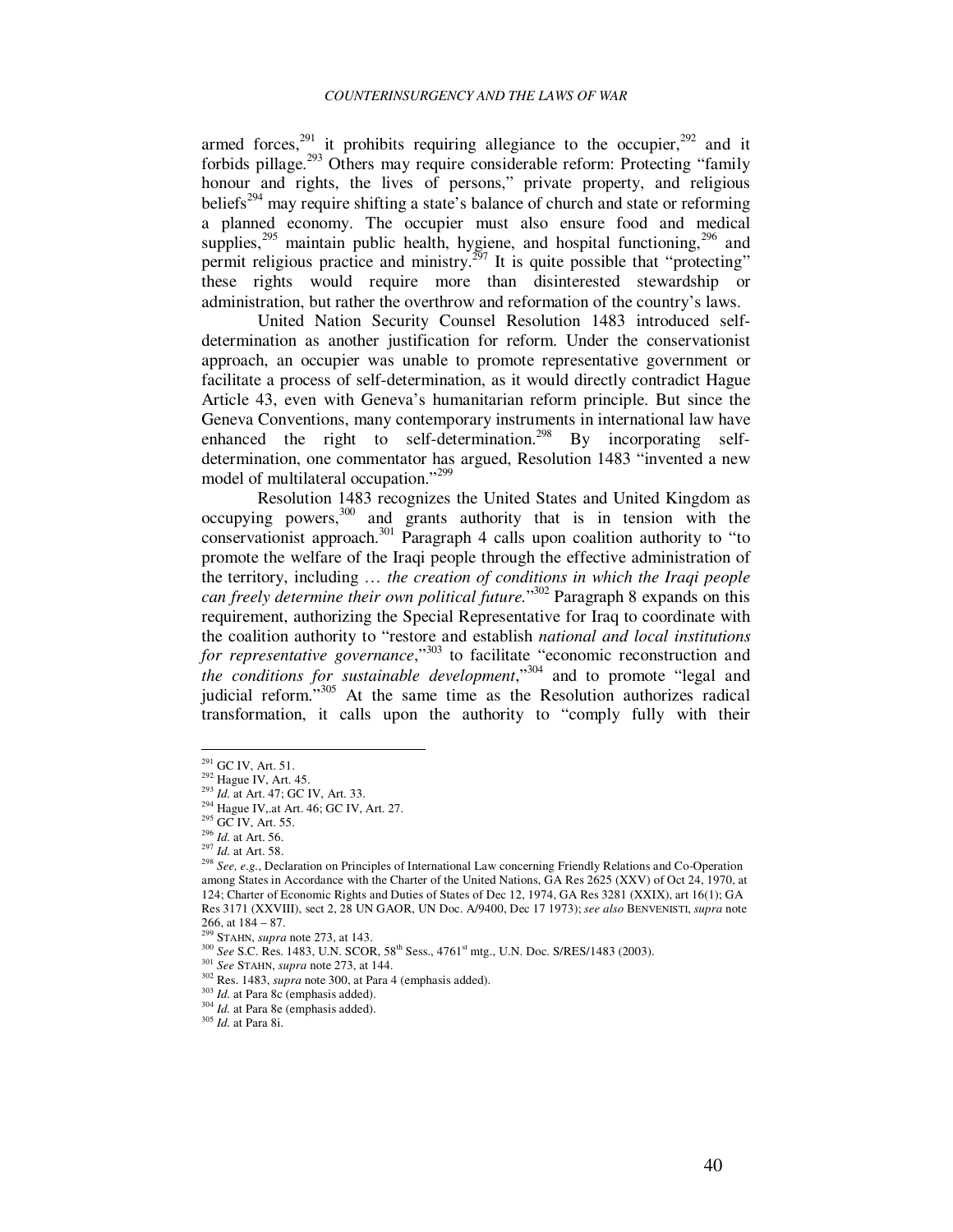obligations under international law including in particular the Geneva Conventions of 1949 and the Hague Regulations of  $1907$ ."<sup>306</sup> Yet the reforms allowed under Resolution 1483 would violate either of these regimes. Each of these reforms could "take root and have enduring consequences."

Resolution 1483's approach can be justified on a variety of theories. Under the traditional doctrine of debellatio, when the institutions of state have totally disintegrated, occupation transfers sovereignty. Some commentators have adapted this principle to popular sovereignty and asserted that debellatio could justify reform of institutions along the lines of self-determination and representation.<sup>307</sup> Another approach is to understand Resolution 1483 as providing a "carve out" from Hague and Geneva; under this approach, the Security Council can derogate from occupation law, as least as regards nonperemptory norms.<sup>308</sup> Finally, Resolution 1483 could constitute a description of the contemporary state of occupation law: affirming popular sovereignty, requiring the occupant to promote human rights and representative political institutions, and using public resources to those ends.<sup>309</sup>

The conflict between conservation and the reform illustrates an important shift in occupation law, one that has significance for thinking about contemporary insurgency. Under the kill-capture model of conventional warfare, the conservationist approach to occupation law made perfect sense. The occupier's army, having defeated the enemy's army in battle, needed to wait until the resolution of the peace treaty before departing the territory. As such, occupation was temporary and primarily directed at protecting the army as it waited for resolution. Professor Posner's comment that occupation law is often violated due to enforcement difficulties grounded in the absence of reciprocity between the parties makes sense in the context of a defeated power in conventional warfare.<sup>310</sup>

Strikingly, the war on terror approach aligns with the traditional, conservationist approach to occupation law, inasmuch as it finds occupation law relevant at all. First, if the goal in the war on terror is to kill and capture the terrorists, then it is not obvious why occupation is relevant at all. In a globalized conflict between small bands of terrorists who are often not members of a state, occupying territory seems like a foolish strategy. It would take up considerable resources in large geographic areas, when a better approach would be to target specific groups in particular areas in many countries. Second, even if a nation following the war on terror approach were to occupy another state, the conservationist approach seems more than appropriate. Massive reforms to the political, legal, and economic structures of the state are unnecessary. At most, the occupier needs to change laws that

<sup>306</sup> *Id.* at Para 5.

<sup>307</sup> *See generally* Melissa Patterson, *Who's Got the Title? Or, The Remnants of Debellatio in Post-Invasion Iraq*, 47 HARV. INT'L L.J. 467 (2006).

<sup>308</sup> *See* Grant, *supra* note 276, at 4; Marten Zwanenberg, *Existentialism in Iraq: Security Council Resolution 1483 and the Law of Occupation*, 86 INT'L REV. RED CROSS 745, 763 (2004). <sup>309</sup> Benvenisti, *supra* note 271, at 37.

<sup>310</sup> *See* Posner, *supra* note 45, at 430.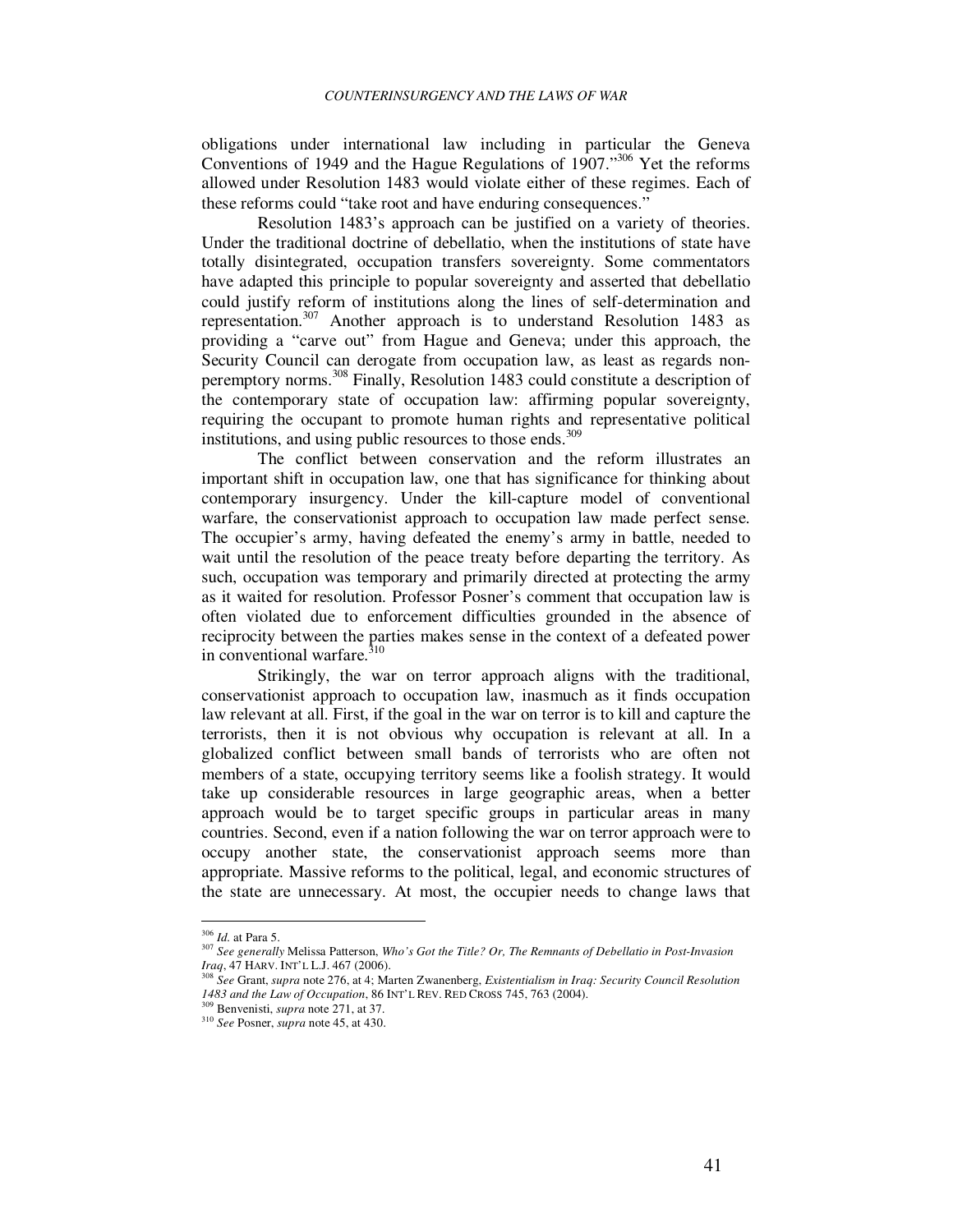would assist in the targeting or capture of terrorists. To that extent, the Hague approach of allowing changes for purposes of ensuring security would be sufficient. If the goal is kill-capture, there is no reason to democratize the state, establish a market economy, build the rule of law, or do any of the other things associated with the reformist principle that Resolution 1483 authorizes.

In contrast to the conventional and war on terror approaches, seeing contemporary conflict as insurgency not only emphasizes the importance of occupation law but also rejects the conservationist impulse within occupation law. The counterinsurgency approach to contemporary conflict requires expanding the focus of legal debates from detention, torture, and targeting, on which the war on terror approach has led to considerable debate, to other fields such as occupation law. The win-the-population strategy requires securing the population, guaranteeing basic services, and reforming in political, economic, cultural, and legal institutions. It may therefore be more important to focus on the areas of law that touch on these broader set of concerns, and the law of occupation is one, if not the, central part of the laws of war that treats win-thepopulation operations. Shifting to counterinsurgency thus requires thinking more seriously and debating more vigorously the contours of occupation law.

Additionally, thinking in terms of counterinsurgency suggests rejecting the conservationist vision of occupation law. Under the kill-capture approach, the background conditions of the social structure were relatively innocuous and hence largely irrelevant, except inasmuch as they prevent the occupying army from securing its own forces or moving around the territory in search of terrorists to destroy. Unlike conventional war and the war on terror, the counterinsurgency framework assumes that part of the problem – the root cause of the insurgency  $-$  is related to the status quo in the social system. The status quo has embedded within it certain grievances that can be political, economic, cultural, or religious, among other things, and they fuel the insurgency, creating active supporters who seek to disrupt or forestall the social structure. The status quo is not a neutral position, disconnected from the causes of armed conflict or the strategy for success. Counterinsurgency's win-the-population approach is centered on addressing the grievances head on, and that may require considerable transformation of state institutions. The reformist vision of occupation better fits the underlying causes of insurgency and the win-thepopulation strategy of counterinsurgency.

To some extent, the law of occupation as codified by Hague and Geneva goes far to address the strategy of win-the-population, but it does not go far enough. Counterinsurgents may also need to reform constitutional, political, economic, infrastructural, and legal institutions within the occupied state.<sup>311</sup> Under Hague and Geneva, such changes will most likely result in violations of international law. One commentary, channeling the conservationist ideal, argues that the occupier has a responsibility to maintain infrastructure as it was before the conflict: "The construction of a new hospital

<sup>311</sup> For one treatment of how constitutions might change, see Note, *supra* note 5.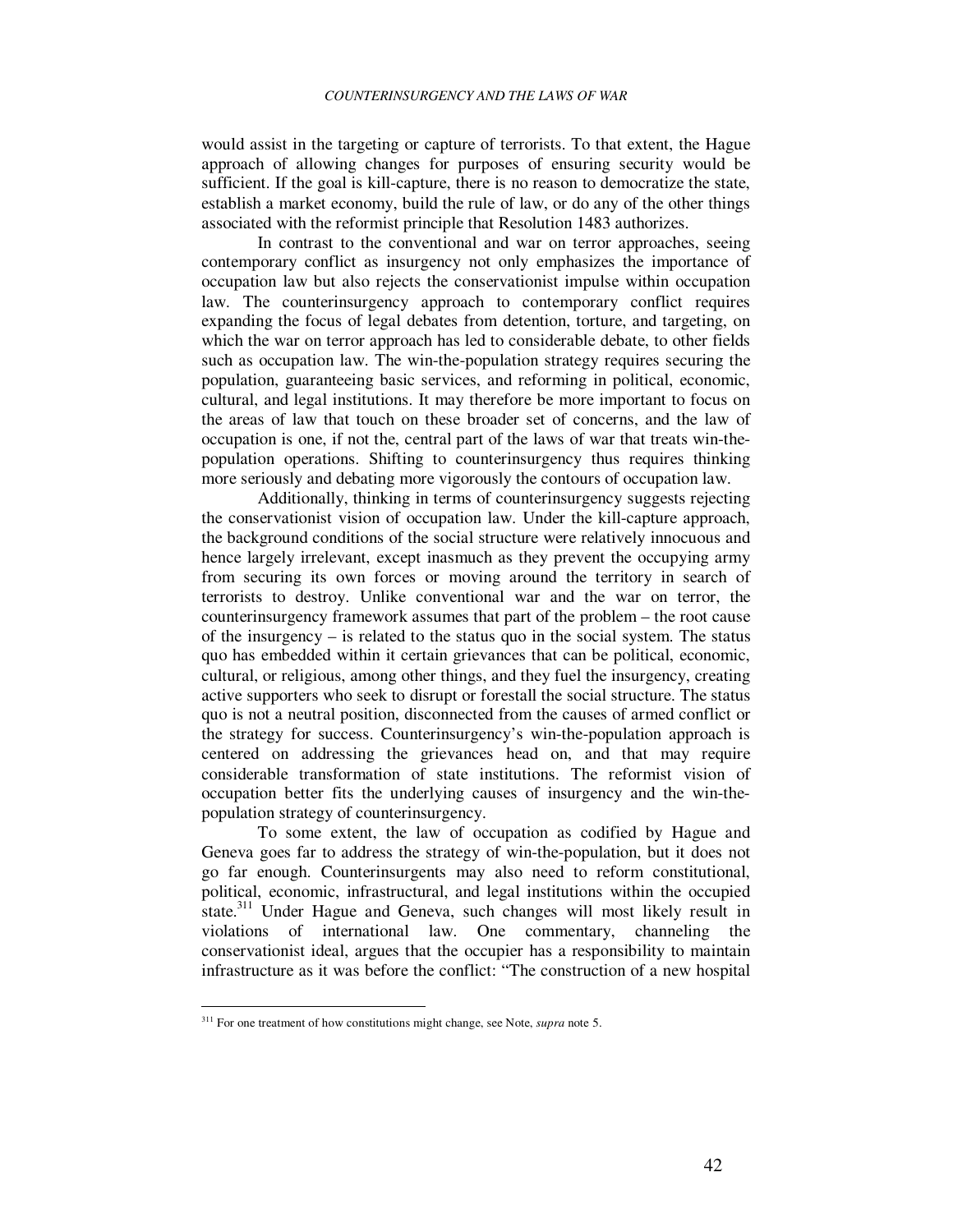or the expansion of the road system would likely fall outside the occupying power's mandate as administrator."<sup>312</sup> Assistance, under this interpretation, "should not contribute to projects that alter permanently and in a significant manner the social and physical infrastructure of Iraq before the re-establishment of legitimate competent authorities…."<sup>313</sup> But in counterinsurgency, operations with long-term effects are absolutely necessary. Take the example of expanding the road system. After a study of road building in Kunal province, Afghanistan, in which he identified sixteen ways in which road-building had assisted the win-the-population strategy, David Kilcullen concluded that road-building is "a tool for projecting military force, extending governance and the rule of law, enhancing political communication and bringing economic development, health and education to the population."<sup>314</sup> The conservationist approach, even with the limited reforms allowed by Hague and Geneva for security and guaranteeing the population's humanitarian rights, simply does not go far enough. In contrast, under the Resolution 1483 approach, road-building or constitutional and legal reform would be allowed or even mandated.

Embracing the reformist approach to occupation law has important consequences. First, it would provide greater legitimacy for reforms in occupation settings, a necessary element of the counterinsurgent's need to win over the trust of the population. Under a robust reformist approach, for example, the questions surrounding the legitimacy and legality of CPA's actions would have be mitigated if not eliminated.<sup>315</sup> Second, the reformist approach need not imply neocolonialism or de facto annexation. The approach to reform suggested in Resolution 1483 requires a self-determination approach to building representative institutions, a process that is a far cry from de facto annexation or colonialism and one that aligns with counterinsurgency's principle that "the host nation doing it tolerably is normally better than us doing it well."<sup>316</sup> Shifting from conservation to reform therefore not only follows the evolution of occupation law over the century from Hague to Iraq, but also better addresses the causes and strategy of counterinsurgency.

4. Non-Lethal Weapons. Since their modern origins in the 19<sup>th</sup> century, the laws of war have prohibited weapons and technologies in order to prevent unnecessary suffering. From sociological experience, the laws assumed that military strategy and technological innovation worked in tandem to create weapons of ever greater destruction. $317$  As true as the strategy-technology nexus

<sup>312</sup> 2 IHLRI, *supra* note 278, at 2 – 3.

<sup>313</sup> *Id.* at 3.

<sup>314</sup> David Kilcullen, Political Maneuver in Counterinsurgency, Part I: Road Building in Afghanistan, Small Wars Journal Blog, April 24, 2008, http://smallwarsjournal.com/blog/2008/04/political-maneuver-incounteri/.

<sup>&</sup>lt;sup>5</sup> For discussion of the various potential sources of legitimacy for the CPA's reforms, see Fox, *supra* note 272, at 246 – 47. For a skeptical account of CPA's actions, see David Scheffer, *Beyond Occupation Law*, 97 AM. J. INT'L L. 842 (2003). For a critique of CPA's actions, see Center for Economic and Social Rights, *Beyond Torture: Violations of Occupation Law in Iraq* (2004).

 $\overline{3}$  FIELD MANUAL, *supra* note 8, at 1-154 at 49 – 50.

<sup>&</sup>lt;sup>317</sup> For a nuanced account of the relationship between technology and warfare, see MARTIN VAN CREVALD, TECHNOLOGY AND WAR (1989).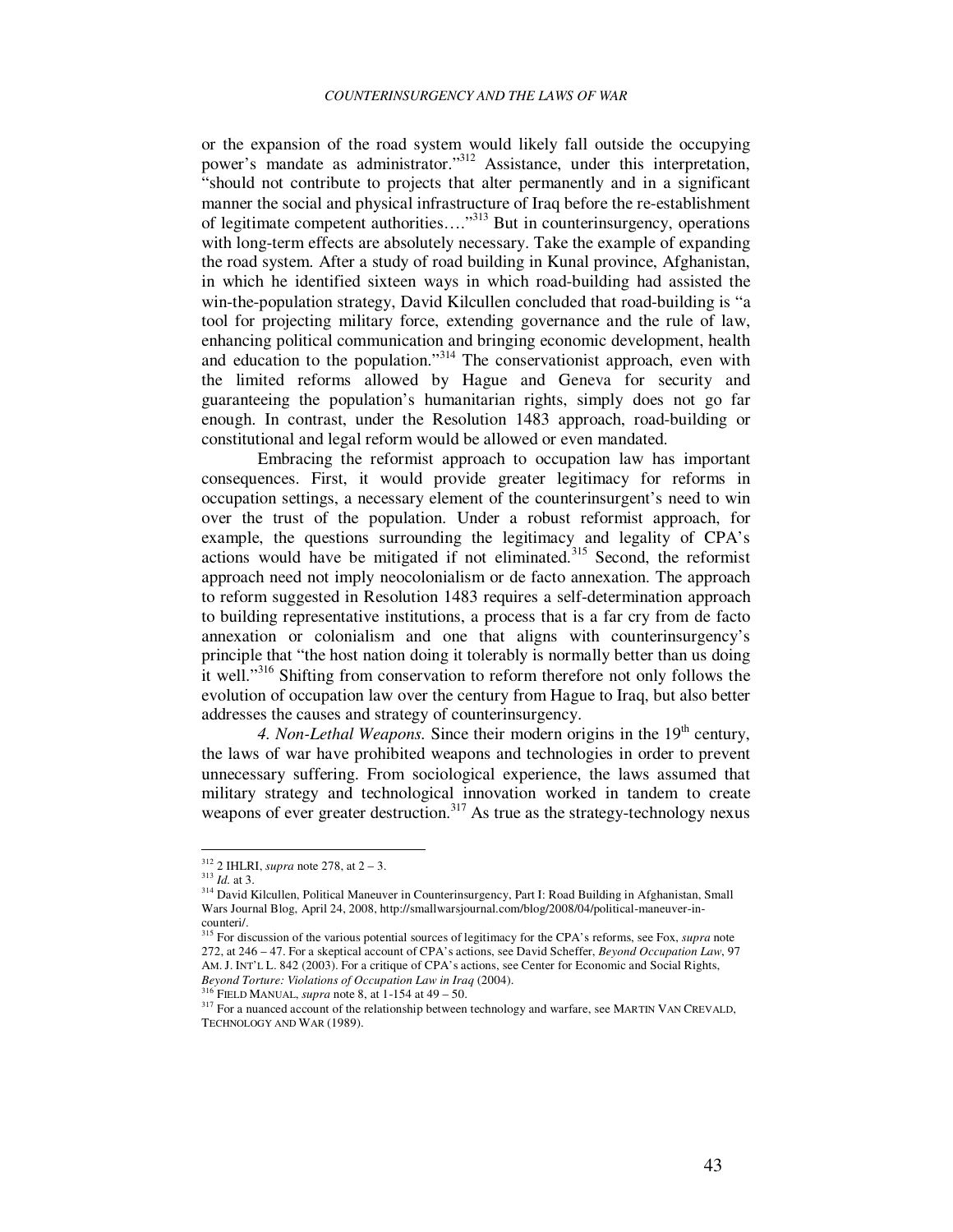may have seemed in the late  $19<sup>th</sup>$  and early  $20<sup>th</sup>$  century, the history of military technology in the late  $20<sup>th</sup>$  century and the win-the-population strategy in counterinsurgency tell a different story. In recent years, military technology has focused less on massive destruction and more on precision in order to reduce collateral damage and casualties. And counterinsurgency's win-the-population strategy suggests that the technologies of great destruction will be counterproductive. One of the promises of technological innovation is the creation of non-lethal weapons: weapons that incapacitate temporarily or that otherwise fall short of killing the enemy. Yet under the laws of war – inspired by the conventional kill-capture approach to war – many of these technological developments are severely limited, if not banned outright. The laws of war are thus not only disconnected from the strategy of counterinsurgency but also prevent means of warfare that are potentially humane.

In recent years, technological developments have promised the creation of non-lethal weapons (NLW). NLWs are weapons "explicitly designed and primarily employed so as to incapacitate personnel or materiel, while minimizing fatalities, permanent injury to personnel, and undesired damage to property and the environment."<sup>318</sup> NLWs come in many forms, including directed energy beams that can prevent people from moving forward, blunt projectiles like rubber bullets and bean bags, calmatives that make people relax or fall asleep,<sup>319</sup> giant webs that trap people, tasers, malodorants that smell like excrement or rotting flesh and may cause vomiting, pepper spray, and antitraction spray that makes the ground more slippery than ice.<sup>320</sup> They can also include glare lasers that cause disorientation, and acoustic and sonic weapons.<sup>321</sup> With such broad variety of technologies, the term "non-lethal" is somewhat misleading. Some non-lethal weapons, such as tasers, can cause death. (Though, of course, even "lethal" weapons, such as rifles, may merely leave a person injured. $322$ ) Non-lethal also suggests that the weapons are directed at personnel, but they could just as well be directed towards equipment and materiel.<sup>323</sup> Despite these terminological problems,<sup>324</sup> the defining quality

<sup>318</sup> Dept. of Defense Directive 3000.3 at 3.1 (July 9, 1996); *see also* Ingrid Lombardo, *Chemical Non-Lethal Weapons -- Why the Pentagon Wants Them and Why Others Don't*, Center for Nonproliferation Studies Research Story, 8 June 2007, *available at:* http://cns.miis.edu/stories/070608.htm (defining NLW as "a weapon or piece of equipment whose purpose is to affect the behavior of an individual without injuring or killing the person. NLW are also intended not to cause serious damage to property, infrastructure, or the environment."); Megret, *supra* note 24, at 8 (defining NLWs as weapons that "lay claim, in descending order of priority, to (i) not causing death, (ii) not causing injury, and (iii) not cuasing substantial pain").

<sup>319</sup> *See* Joan M. Lakoski et. al., *The Advantages and Limitations of Calmatives for Use as a Non-Lethal Technique*, Penn State Applied Research Laboratory (Oct. 3, 2000), *available at*: http://www.sunshineproject.org/incapacitants/jnlwdpdf/psucalm.pdf.

<sup>320</sup> Lombardo, *supra* note 319.

<sup>321</sup> *See* Douglas Pasternak, *Wonder Weapons*, U.S. NEWS & WORLD REP., July 7, 1997, at 3 – 5. Other lists of non-lethal weapons are available in Nick Lewer, *Introduction* 2 - 4, THE FUTURE OF NON-LETHAL WEAPONS (ed. Nick Lewer) (2002); Brian Rappert, *Towards an Understanding of Non-Lethality* 54, in Lewer, *id.* <sup>322</sup> David P. Fidler, *The International Legal Implications of "Non-Lethal" Weapons*, 21 MICH. J. INT'L L. 51,

<sup>55 – 57 (1999).</sup>  <sup>323</sup> *Id.*; James C. Duncan, *A Primer on the Employment of Non-Lethal Weapons*, 45 NAVAL L. REV. 1, 14 – 21 (1998).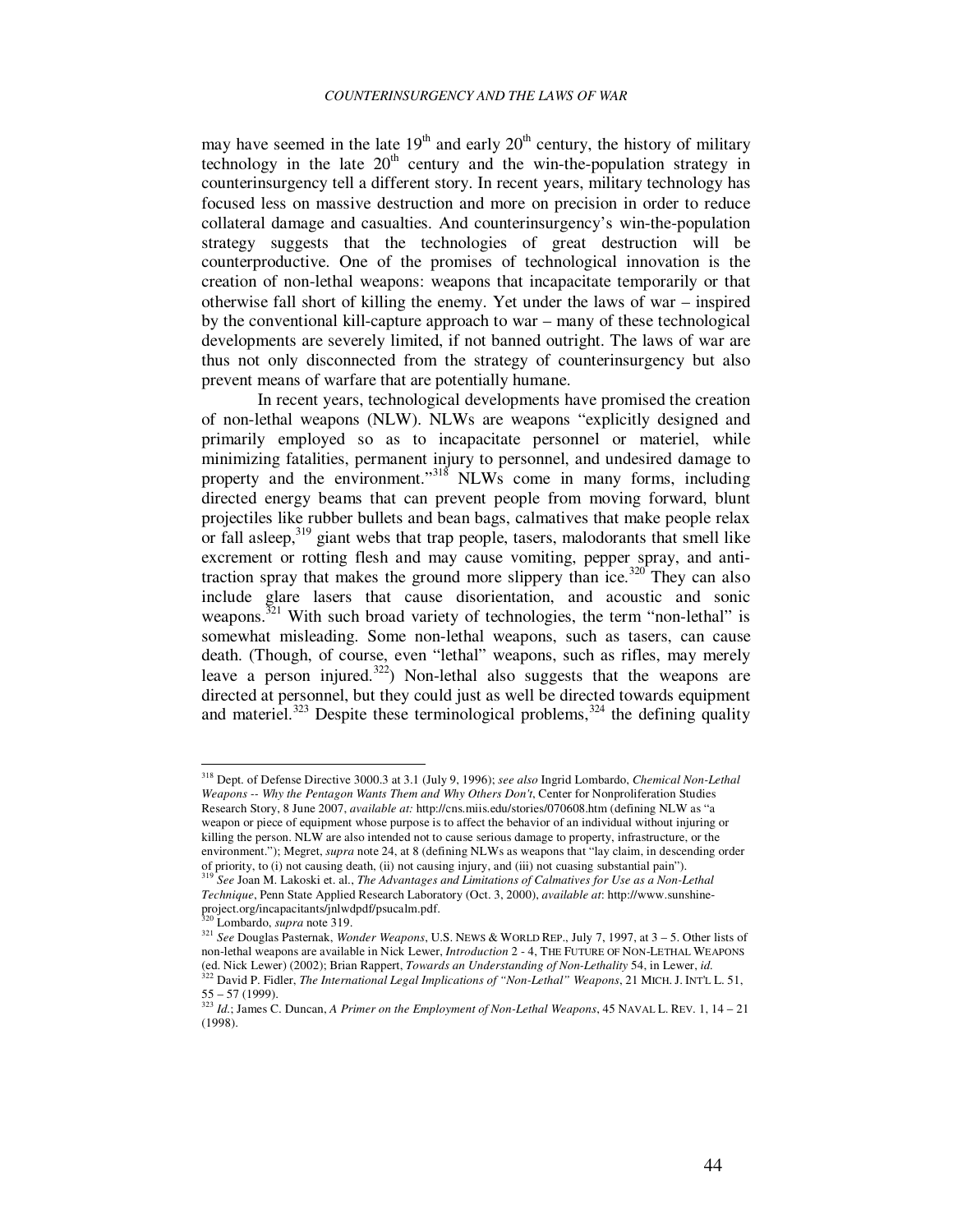of NLWs, as David Fidler has noted, is that they are "designed not to destroy or kill but to incapacitate."<sup>325</sup>

Perhaps surprisingly, the laws of war prohibit the use of many nonlethal weapons. The Convention on Certain Conventional Weapons' Protocol II on mines and booby-traps, for example, makes no distinction between lethal and non-lethal mines.<sup>326</sup> Under a straightforward reading of the Protocol, a mine that sprung a giant web and trapped personnel would be prohibited. Likewise, the Geneva Gas Protocol of 1925 and the Biological Weapons Convention (BWC) undertake an absolute ban on biological weapons. The Gas Protocol prohibits "asphyxiating, poisonous or *other gases*, and of *all* analogous liquids" and bacteriological substances.<sup>327</sup> The Biological Weapons Convention (BWC) prohibits nations from developing, producing, stockpiling, or retaining any "microbial or other biological agents, or toxins whatever their origin or method of production, of types and in quantities that have no justification for prophylactic, protective, or other peaceful purposes."<sup>328</sup> Notably, the BWC is not limited to dangerous or lethal biological weapons, but includes any and all biological agents. Under these prohibitions, an army could not use a sleeping gas. The Chemical Weapons Convention (CWC) is no better at supporting NLWs, as it specifically bans chemicals that cause "temporary incapacitation" unless they are used in law enforcement or for other peaceful purposes.<sup>329</sup> Moreover, it prohibits the use of riot control agents (RCA) in military operations, even though it condones their use in domestic situations.<sup>330</sup> Finally, the prohibition in Additional Protocol I on weapons that cause "superfluous injury or unnecessary suffering" has prompted the Red Cross to define those terms more clearly. The SIrUS Project<sup>331</sup> proposed to define the phrase according to whether the suffering causes "specific disease, specific abnormal physiological state, specific abnormal psychological state, specific

 $\overline{a}$ 

<sup>324</sup> Duncan, *supra* note 323, at 5 – 6; *see also* Federation of American Scientists (FAS) Working Group on Biological Weapons, *Non-Lethal Chemical and Biological Weapons* at 2 (Nov. 2002) (noting that "a categorical distinction between lethal and non-lethal agents is not scientifically feasible"), *available at*: http://www.fas.org/bwc/papers/nonlethalCBW.pdf.

<sup>&</sup>lt;sup>325</sup> Fidler, *supra* note 322, at 55.

<sup>&</sup>lt;sup>326</sup> Convention on Prohibitions or Restrictions on the Use of Certain Conventional Weapons Which May Be Deemed to Be Excessively Injurious or to Have Indiscriminate Effects, Amended Protocol II, May 3, 1996, 35 I.L.M. 1206, at Art 2.

Protocol for the Prohibition of the Use in War of Asphyxiating, Poisonous or Other Gases, and of Bacteriological Methods of Warfare, June 17, 1925, 26.1 U.S.T. 571.

<sup>&</sup>lt;sup>328</sup> Biological Weapons Convention, Apr. 10, 1972, 26 U.S.T. 583, T.I.A.S. No. 8062, 1015 U.N.T.S. 163, at

Art 1 [hereinafter BWC].<br><sup>329</sup> Convention on the Prohibition of the Development, Production, Stockpiling and Use of Chemical Weapons and on Their Destruction, Jan. 13, 1993, S. Treaty Doc. No. 103-21, 1974 U.N.T.S. 317 [hereinafter CWC]. There is disagreement as to whether the CWC applies to anti-materiel chemical weapons which might have the effect of death or incapacitation. *Compare* Fidler, *supra* note 322, at 72 (supporting this reading) *with* David A. Koplow, *Tangled up in Khaki and Blue: Lethal and Non-Lethal Weapons in Recent Confrontations*, 36 GEO. J. INT'L L. 703, 738 (2005) (rejecting this reading).

<sup>&</sup>lt;sup>330</sup> By prohibiting RCA in military operations, the CWC has enabled the United States to interpret the treaty as allowing the use of RCA in international operations other than war, such as peacekeeping operations, humanitarian and disaster relief, hostage rescue, and counter-terrorist operations. See Fidler, *supra* note 322, at 74; Koplow, *supra* note 329, at 739 – 40.

<sup>331</sup> SIrUS stands for Superfluous Injury or Unnecessary Suffering.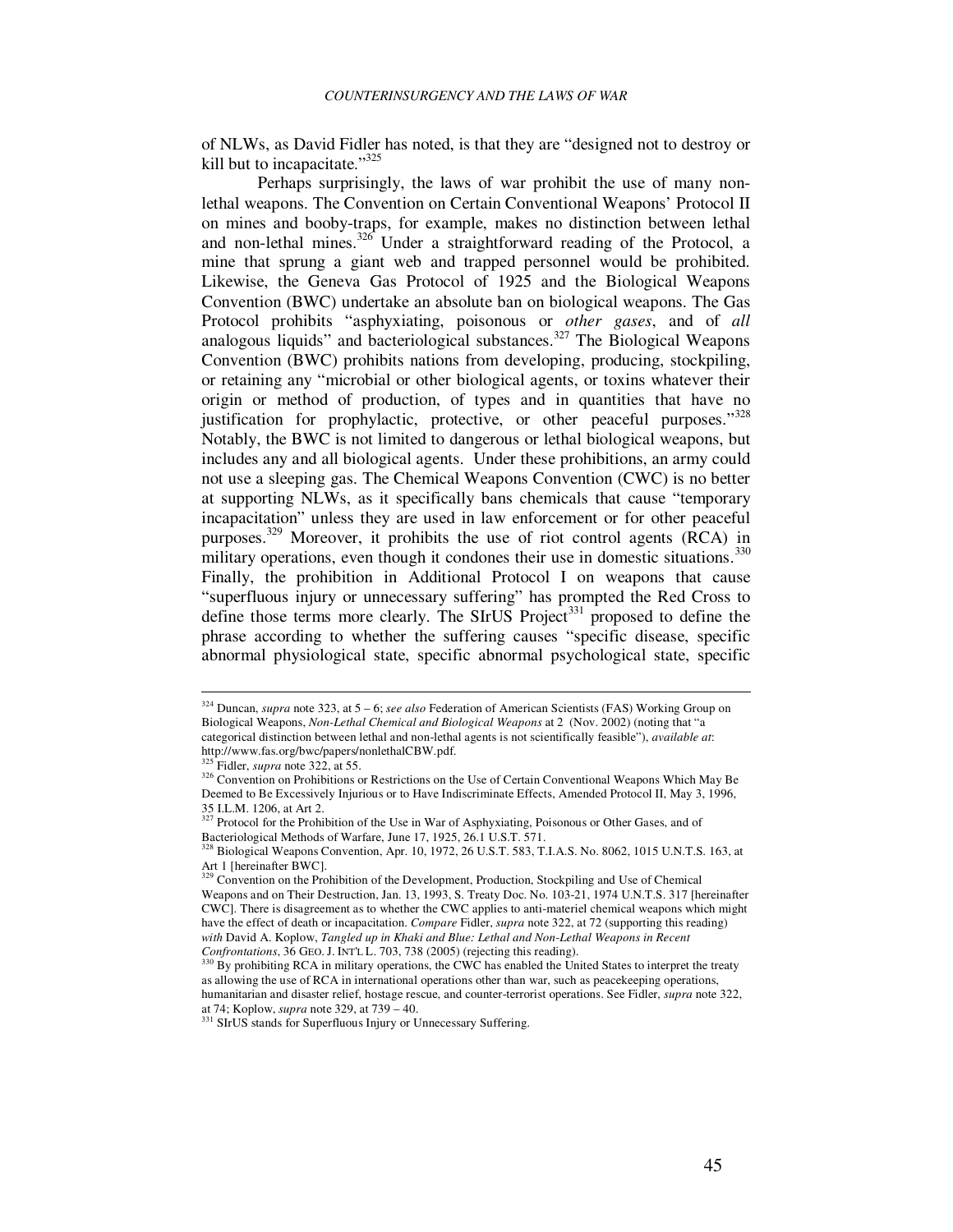and permanent disability or specific disfigurement; field mortality of more than 25% or hospital mortality of more than 5%; Grade 3 wounds [large wounds] as measured by the Red Cross wound classification system; or effects for which there is no well-recognized and proven treatment." $332$  Some of these criteria, in particular the "specific abnormal physiological state" and "effects for which there is no well-recognized treatment" criteria, would exclude non-lethal weapons that cause temporary effects such as disorientation or confusion.<sup>333</sup>

Taking counterinsurgency's win-the-population strategy challenges the conventional approach to the ban of non-lethal weapons – and indeed any blanket technological ban. Under the kill-capture strategy, the strategytechnology nexus would result in ever-more-dangerous weapons that needed to be banned for humanitarian reasons. But under counterinsurgency, one would expect less-indiscriminate, more precise, and less-dangerous weaponry. As one of the paradoxes of counterinsurgency asserts: "Sometimes, the more force is used, the less effective it is."<sup>334</sup> Indeed, the case for non-lethal weapons is that they create fewer fatalities and are particularly useful in situations when military targets are hidden within civilian populations.<sup>335</sup> NLWs seem particularly appropriate in modern warfare, in which collateral damage is generally intolerable<sup>336</sup> and can fuel insurgencies. As one commentator has asked, "[w]hen we really want to stabilize or neutralize something, why incur greater wrath from the community by incinerating or by blowing something up if we don't have to do that?"<sup>337</sup> Non-lethal weapons also offer the opportunity to transform the use of air power, from dropping bombs that cause great collateral damage to spreading non-lethal substances.<sup>338</sup> In essence, counterinsurgency and weapons innovation point to the same goal. "Over time, old stereotypes which infer that killing or destroying the enemy is the only path to victory will be modified . . . . A new stereotype will emerge that recognizes that killing or destroying the enemy is not the only way to defeat him."<sup>339</sup> If a military seeks to win-the-population, using NLWs to prevent collateral damage seems like a no-brainer.

<sup>332</sup> Fidler, *supra* note 322, at 87; *see also* ICRC, The SIrUS Project: Towards A Determination of Which Weapons Cause "Superfluous Injury or Unnecessary Suffering" (Robin M. Coupland ed., 1997).

<sup>333</sup> *See* Donna Marie Verchio, *Just Say No! The SIrUS Project: Well-Intentioned, but Unnecessary and Superfluous*, 51 A.F. L. REV. 183, 204 (2001). For a critique the SIrUS project's suggested criteria, see *id*. at  $199 - 212$ .

<sup>334</sup> FIELD MANUAL, *supra* note 8, at 1-150 at 48.

<sup>335</sup> Lombardo, *supra* note 318.

<sup>336</sup> *See* John B. Alexander, *Putting Non-Lethal Weapons in Perspective*, National Defense Industrial Association, at 4 (March 2000), *available at*: http://www.dtic.mil/ndia/nld4/alexander.pdf. Some even argue that NLWs should be mandatory in some circumstances. *See* Megret, *supra* note 24, at 5.

<sup>337</sup> Jared Silberman, *Non-Lethal Weaponry and Non-Proliferation*, 19 NOTRE DAME J.L. ETHICS & PUB. POL'Y 347, 348 (2005).

<sup>338</sup> *See generally* Ryan H. Whittemore, Air-Delivered Non-Lethal Weapons in Counterinsurgency Operations, Air Univ. (April 2008) (arguing that air power is seen as counterproductive in counterinsurgency because of its collateral damage and arguing that non-lethal weapons might give air forces a greater role than merely advisory or monitoring).

<sup>339</sup> Duncan, *supra* note 323, at 56.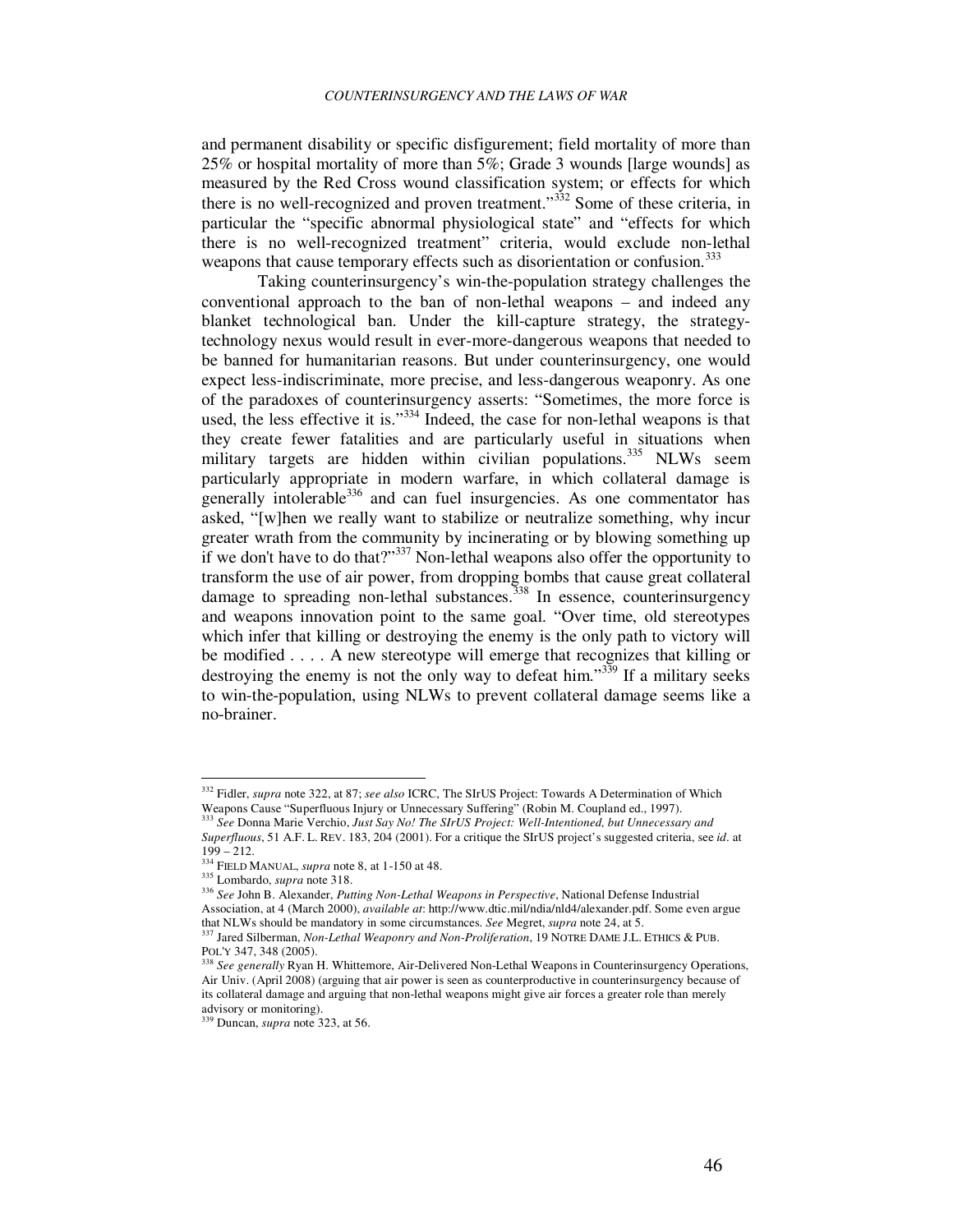Despite the value of NLWs to counterinsurgency operations, many believe allowing non-lethal weapons is problematic, even dangerous.<sup>340</sup> The first argument against NLWs is that they can in be lethal. In some cases, such as when the Russians pumped fentanyl into a Moscow theatre to incapacitate hostages and hostage-takers, a NLW can be indiscriminately harmful. In Moscow, 127 hostages died.<sup>341</sup> NLWs are also lethal for certain classes of people who are at higher risk – children, pregnant women, handicapped persons, persons with asthma. Such persons need to be monitored when engaged with pepper spray or anesthetics.<sup>342</sup> Although this concern is factually accurate, the lethality critique of NLWs suffers from the fallacy of using the wrong baseline of comparison. This criticism compares two situations: the use of NLWs with inherent risks, and no military action with certain safety. In reality, however, there is a third situation to consider: the use of lethal force with certain collateral damage. The right diagnosis of the problem requires determining whether in any given case the military would use conventional lethal forces, NLWs, or no force.

Take a case in which there are insurgents in a crowd of people. We must first ask whether a military would use a conventional lethal technology like a missile, would choose not to act against the insurgents at all, or if available, would use a NLW. This creates three scenarios with three different baselines. In scenario one, the military would choose lethal force over no action, but would prefer NLWs to lethal force. In that case, the comparison is between certain collateral damage from bombing the crowd and the risk of lethality from NLWs. The skeptic of NLWs and the counterinsurgent would likely be aligned, preferring the mere risk of lethality to the certainty of collateral damage. Scenario two arises when the military would choose no action over lethal force, and would prefer no action over NLWs. In counterinsurgency, this situation is not unlikely. As the paradox of counterinsurgency recommends, "[s]ometimes doing nothing is the best reaction."<sup>343</sup> Militaries must take into account the adverse consequences of their operations – including the risks inherent in NLWs. In these cases as well, the counterinsurgent and humanitarian are in agreement and there will be no use of NLWs. The final scenario is one in which the military would pick no action over lethal force, but would prefer NLWs to no action. The comparison is between the risk inherent in NLWs and the certain safety of no action. Here the counterinsurgent and the skeptical humanitarian are opposed.

 $340$  In addition to the perspectives presented here, some have indicated that opposition may be rooted in a "static technological perspective fixated on lethal force," see David P. Fidler, *Non-Lethal Weapons and International Law*, in LEWER, *supra* note 321, at 35, or as another commentator put it, a "tendency to see conventional weapons as *defining* of war." *See* Megret, *supra* note 24, at 11.

 $341$  It is worth noting that many of the deaths were due to insufficient medical attention after the hostages were

rescued. *See* Koplow, *supra* note 329, at 769–81. <sup>342</sup> *See* U.S. Department of Justice, The Effectiveness and Safety of Pepper Spray, Office of Justice Programs, National Institute of Justice No. 195739, Research for Practice, 01 April 2003.

<sup>343</sup> FIELD MANUAL, *supra* note 8, 1-152 at 49.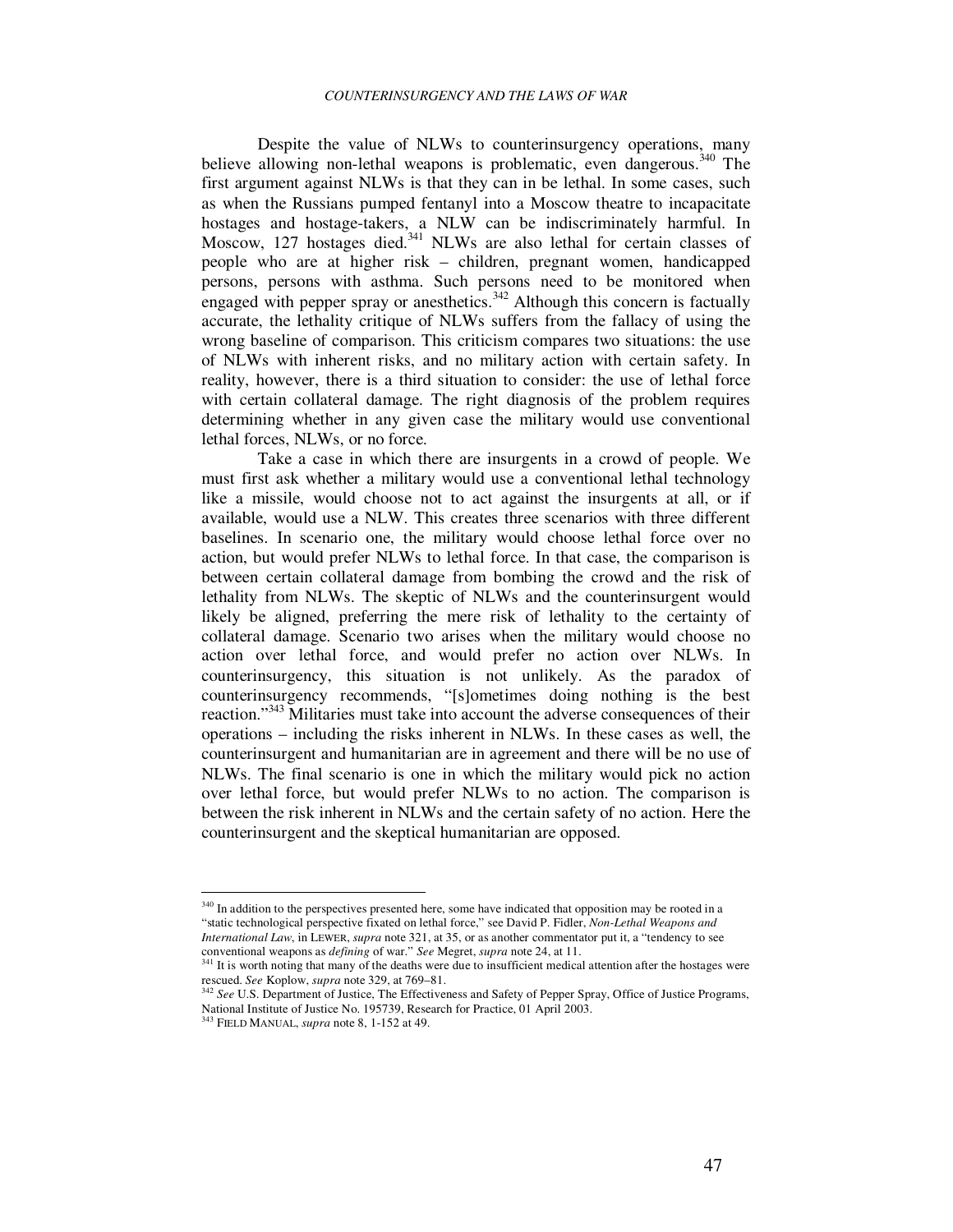Notice that clarifying the three baseline scenarios has two important consequences. First, substantive disagreement is limited to the cases in which the military would not use lethal weapons and prefers NLWs to inaction. A substantial number of cases are likely to fall outside of this category – and in those cases, the counterinsurgent and the skeptic of NLWs are in agreement. Second, it is not clear whether scenario one or scenario three will occur more frequently. In scenario one, lives are saved in the shift from certain casualties to risk from NLWs; in scenario three, lives are put at risk in the shift from no action to risk of NLWs. It is not clear which option – allowing or preventing NLWs – will save more lives. A counterinsurgency-inspired approach would not shrink from this uncertainty, but would enable the use of NLWs. NLWs allow the saving of lives in scenario one, and scenario three has built into it the risks of NLWs – risks that a counterinsurgent must take into account as part of the proportionality analysis she undertakes.

Another criticism is that NLWs can be deliberately misused. There are many versions of this critique. Robin Coupland has noted that "the only difference between a drug and a poison is the dose."<sup>344</sup> Some have argued that nations might use non-lethal weapons to incapacitate soldiers easily, and then kill them anyway.<sup>345</sup> Other believe NLWs could create a slippery slope leading to the redeployment of traditional chemical and biological weapons;  $346$ malodorous weapons, for example, could be used to mask traditional chemical and biological weapons.<sup>347</sup> There is much truth in these concerns, but they too suffer from a baseline problem of comparison. It is true that NLWs may be misused, but the comparison is not necessarily between the misuse of NLWs and no action on the part of the misusing army. If a military that would misuse NLWs is prevented from using them, it might instead use lethal force, misuse lethal force, misuse non-weapons,<sup>348</sup> or ignore the ban on NLWs and still misuse them.<sup>349</sup> Given this problem, it is not obvious whether allowing NLWs as a general matter will cause greater unnecessary suffering than the alternative. If the misusing state will misuse weaponry regardless of the legal structure, the justification for prohibiting NLWs seems weak. The appropriate use of NLWs, even if only by well-intentioned counterinsurgents, will still alleviate and prevent some death and injury.

Finally, some have argued that permitting NLWs will encourage policymakers to deploy troops more frequently.<sup>350</sup> NLWs may lower the cost of civilian casualties and make it easier to wage war with less backlash. In this

<sup>344</sup> Robin Coupland, Calmatives and Incapacitants – Questions for International Humanitarian Law Brought by New Means and Methods of Warfare with New Effects, The Open Forum on Challenges to the Chemical Weapons Ban (May 1, 2003); *see also* FAS, *supra* note 324, at 3 (arguing that the potential for abuse suggests prevention of weapons in the first place).

<sup>345</sup> *See* Duncan, *supra* note 323, at 11.

<sup>346</sup> Brad Knickerbocker, *The Fuzzy Ethics of Nonlethal Weapons*, CHRISTIAN SCI. MONITOR*,* February 14, 2003, at 2.

<sup>347</sup> Lombardo, *supra* note 318.

<sup>348</sup> For example, cigarettes can be used as torture devices. Alexander, *supra* note 336, at 4.

<sup>349</sup> *Id.* at 3.

<sup>350</sup> *See id.*; Fidler, *supra* note 322, at 65; Duncan, *supra* note 323, at 10.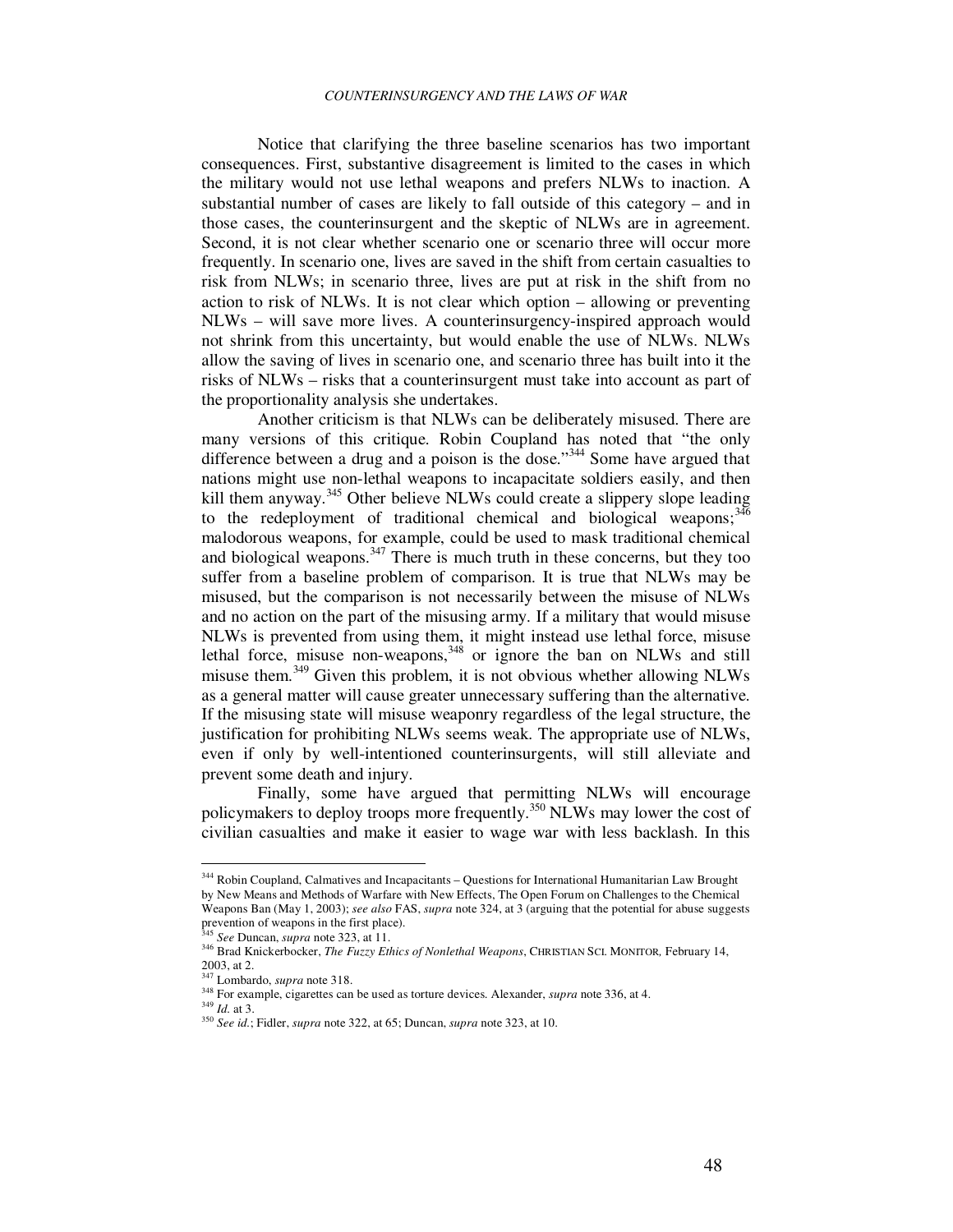sense, NLWs reduce the collateral costs to the kill-capture approach. However, in a win-the-population approach to warfare, reducing civilian casualties is necessary but not sufficient. Reducing casualties can prevent fueling the insurgency, but in itself, it is unlikely to win over the population. What is needed is the slow and resource-intensive work of securing the population and providing services and governance. Deciding whether to go to war, in this context, would not likely turn on reduction of civilian casualties, but rather on the ability of the state to undertake serious win-the-population operations.

Despite the problems with the criticisms of NLWs, categorical supporters of NLWs are not completely free from criticism themselves. These supporters often argue that NLWs are superior because when compared to lethal force, non-lethal force is always more humane.<sup>351</sup> On this theory, blinding a person with a laser will always be superior to killing them. Indeed, they seem to believe that because death is permitted, anything less than death is permitted. Neither the laws of war nor counterinsurgency take this view. Rather, they acknowledge that unnecessary suffering and severe injuries can be so bad that they, like death itself, should be prevented. Under a win-the-population approach in counterinsurgency, non-lethal force may not be strategically desirable. In some cases, lethal force may be preferable. To take an extreme example, detaining and torturing insurgents captured in the midst of battle would be strategically problematic: torture creates backlash and fuels the insurgency by creating a grievance for local populations that are seeking protection and order, not ruthlessness and fear. Killing those insurgents in the midst of battle might, in that case, be preferable to the non-lethal option. In other cases, no action may be preferable to NLWs. When "doing nothing is the best reaction," the risk of adverse consequences of NLWs outweigh projected tactical advantage from NLWs. Under a win-the-population approach, the idea of preventing unnecessary suffering and superfluous injuries is thus centrally important because it prevents the creation of potential grievances.

The counterinsurgency approach to non-lethal weapons would therefore support a significant restraint on unnecessary suffering and superfluous injury *and* support the use of non-lethal weapons. But its support for both regimes would be contextual, focused on the actual effects in a particular case rather than on blanket rules. As in the case of the principle of distinction, it would suggest the strengthening of proportionality analysis. Likewise, it would recognize that in certain contexts, otherwise properly-used NLWs might cause unnecessary suffering. The use of some gases in cities or villages might be reasonable, but in closed areas like caves or bunkers might cause terrible suffering.<sup>352</sup> The right question in the debate on non-lethal weapons is thus not whether they should be permitted, but how exactly to define unnecessary

<sup>351</sup> *See, e.g.*, Alexander, *supra* note 336, at 2 (criticizing the fact that incineration is allowed but blinding is not). <sup>352</sup> *See* James D. Fry, *Contextualized Legal Reviews for the Methods and Means of Warfare: Cave Combat* 

*and International Humanitarian Law*, 44 COLUM. J. TRANSNAT'L L. 453 (2006).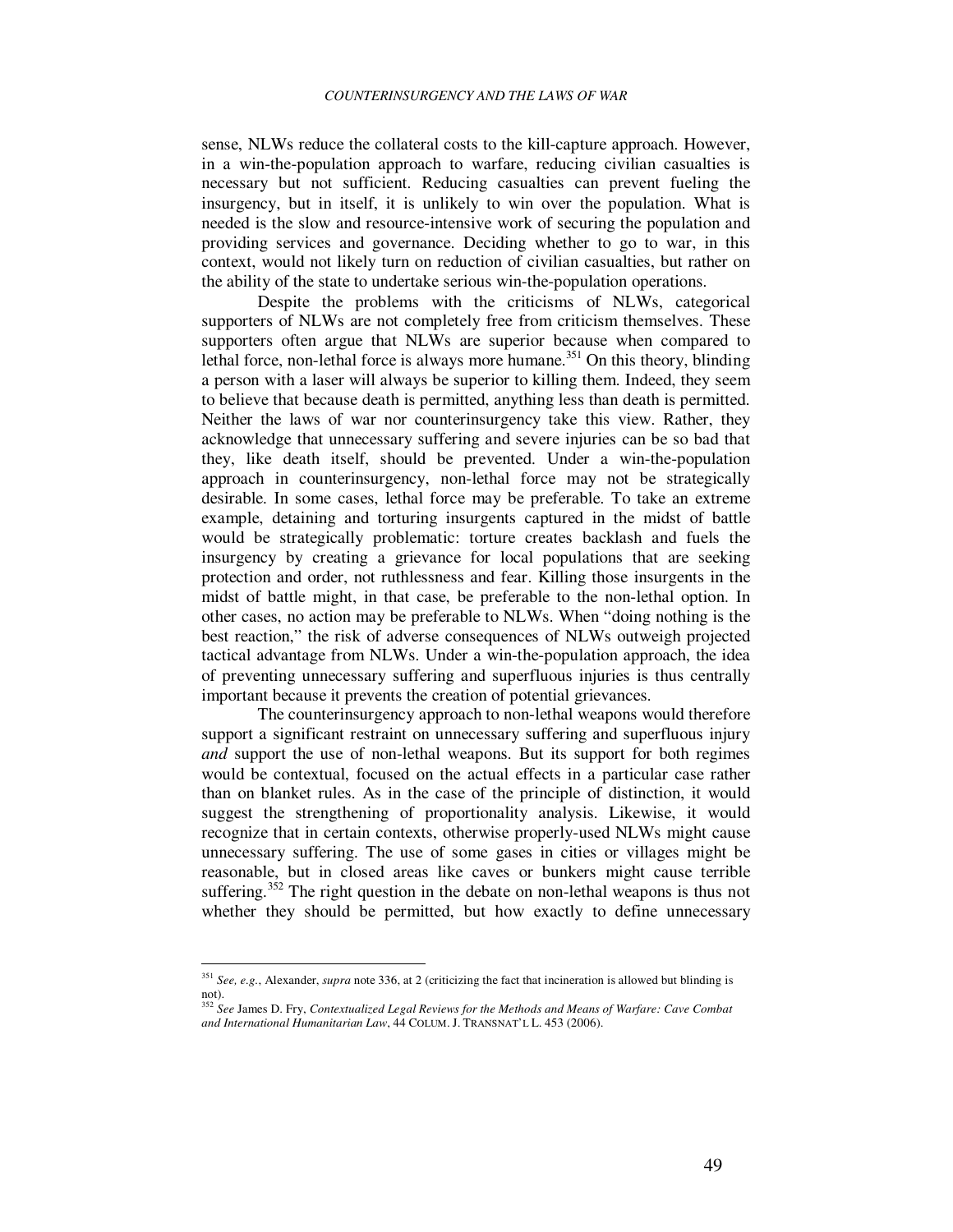suffering and superfluous injuring in a manner than can accommodate the rich and varied contexts that animate counterinsurgency.

*5. Detention Policy.* The detention of terrorists and terrorist suspects has perhaps been the most hotly debated topic within the war on terror. The basic arguments, all stemming from the need to balance national security and civil liberties, are well known. One camp believes preventive detention is necessary. They acknowledge that criminal prosecutions and the laws regarding capture and detention on the battlefield are often sufficient, but also recognize there are cases falling between these regimes.<sup>353</sup> Prosecution risks disclosing intelligence sources and operations, evidentiary rules make it impossible to prosecute some terrorists who may be captured in far-flung places, and most importantly, prosecution is based on the principle that it is better for a guilty person to go free than an innocent person to be deprived of liberty.<sup>354</sup> In the context of catastrophic terrorism, where the risks to so many are so high, society cannot allow terrorists to roam free.<sup>355</sup> Another camp believes that preventive detention is a threat to liberty and may even be counterproductive. Outside the battlefield context, criminal prosecution provides sufficient tools to ensure security and greater protections than any preventive detention system could provide to personal liberty.<sup>356</sup> Preventive detention may also limit the ability to make future arguments from human rights, enabling dictators to justify quashing dissidents, and reducing support from others in the war on terror.<sup>357</sup>

To an extraordinary degree, the debate over detention policy has been shaped by the "enemy combatant" approach made famous by the Bush Administration's war on terror and use of Guantanamo Bay as a detention facility. Under this approach, Al Qaeda and its affiliates are enemies in an armed conflict. The laws of war, therefore, license the United States to kill or capture these enemies and detain them, as it would detain enemies of a foreign state, for the duration of the hostilities.<sup>358</sup> This approach has two lasting influences: it has globalized detention and it has created a baseline status quo that has framed the debate.

Despite the flexibility the enemy combatant approach provided, the Bush Administration moved Al Qaeda members and terrorist suspects from

<sup>353</sup> *See* Jack L. Goldsmith & Neal Katyal, *The Terrorists' Court*, NY TIMES, July 11, 2007; Wittes, *supra* note 95, at 151 – 182.

<sup>354</sup> Posner, *supra* note 83, 64–65; Michael B. Mukasey, *Jose Padilla Makes Bad Law*, WALL. ST. J., Aug. 22, 2007.

<sup>355</sup> Posner, *supra* note 83, at 92.

<sup>356</sup> Kenneth Roth, *After Guantánamo: The Case Against Preventive Detention*, 87 FOR. AFF., May/June 2008, at 2; Gabor Rona, *Legal Frameworks to Combat Terrorism: An Abundant Inventory of Existing Tools*, 5 CHI.

J. INT'L L. 499 (2004-05); <sup>357</sup> Deborah H. Pearlstein, *We're All Experts Now: A Security Case Against Security Detention*, 40 CASE WESTERN RESERVE INT'L L.J. (2008) (arguing that even if valid under U.S. and international law, preventive detention schemes are counterproductive); Jack M. Beard, *The Geneva Boomerang: The Military Commissions Act of 2006 and U.S. Counterterror Operations*, 101 AM. J. INT'L L. 56 (2007); Jennifer Daskal,

*How to Close Guantanamo*, 24 WORLD POL. J. 29, 30 – 32 (Fall 2007). <sup>358</sup> John B. Bellinger, Legal Issues in the War on Terrorism, Oct. 31, 2006, *available at:*

http://www.state.gov/s/l/2006/98861.htm.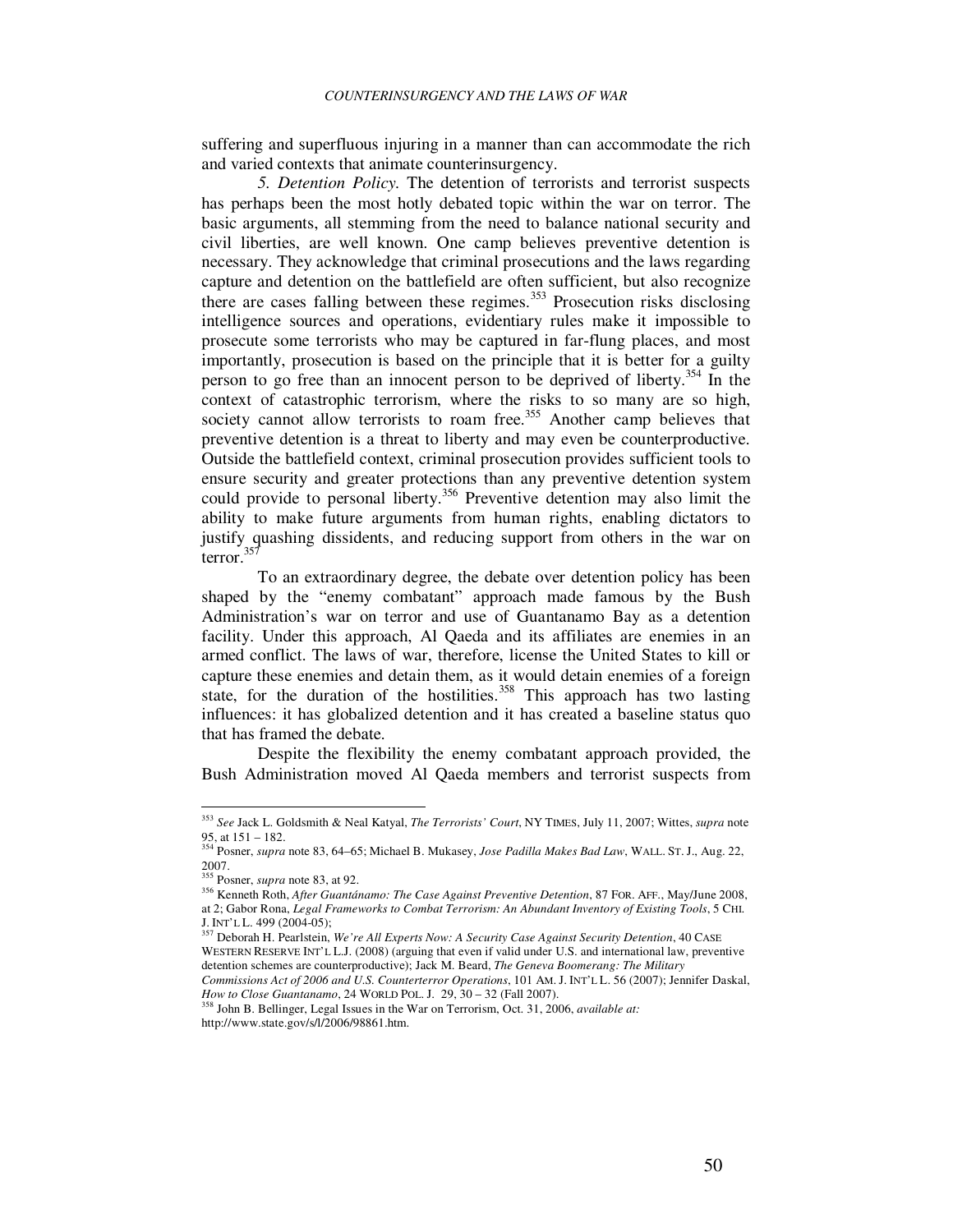Afghanistan and other countries to Guantanamo Bay, under a theory that it was a legal black hole – free of the rules of the battlefield and free from the purview of American courts. Moving detainees to Guantanamo Bay can be interpreted as a global response to a global problem: if terrorism exists across boundaries and terrorists are independent entities, so too could detention of terrorists be a borderless, global enterprise. Guantanamo Bay thus amounted to the globalization of detention. Detentions that would otherwise have been subject to traditional geographic constraints and their associated legal regimes were now transformed, creating the assumption and practice that persons captured in one place in the global war could be moved to other places, detained, and potentially tried and convicted.

The enemy combatant approach has also shifted the baseline status from which debates on detention follow. The natural tendency, as Professor Waxman has noted, of all reform efforts is to start with the enemy combatant approach to detention and then add procedural protections.<sup>359</sup> Yet doing so, as Waxman notes, does not adequately consider the purposes of detention and the role detention plays in an overall strategy.<sup>360</sup> In addition to clarifying purpose and strategy, designers of a detention system must consider the scope of detention and the procedural safeguards provided after detention.<sup>361</sup> The scope of activities triggering detention could be as narrow as direct participation in hostilities or as broad as providing material support to terrorists.<sup>362</sup> Procedural safeguards that could be chosen include provision of counsel, access to information, limits on the fruit of interrogation, level of publicity, and institutions for review of decisions. $363$  Focusing on the enemy combatant model threatens to assume a baseline of scope and process that may not be the optimal starting point, given the well-known status quo bias that afflicts decisionmaking.<sup>364</sup>

The globalization of detention and the "enemy combatant" approach, driven by the war on terror framework, suffer from significant problems. The nature of contemporary threats is such that it is not obvious who the enemy combatant is because insurgents and terrorists deliberately blend into civilian populations. The result is a high likelihood of detaining innocent persons, a prospect whose risks are exacerbated by the fact that the war on terror is potentially infinite in its duration.<sup>365</sup> As significantly, the globalization of detention has centered the detention debate on the Guantanamo Bay detainees.

<sup>359</sup> Matthew C. Waxman, Administrative Detention, Brookings Inst. at 27 (July 24, 2008), *available at:* http://www.brookings.edu/~/media/Files/rc/papers/2008/0724\_detention\_waxman/0724\_detention\_waxman.p df.

 $360$  *Id.* at 10–11.

<sup>361</sup> Robert Chesney & Jack Goldsmith, *Terrorism and the Convergence of Criminal and Military Detention Models*, 60 STAN. L. REV. 1079, 1080 (2008).

<sup>362</sup> *Id.* at 1126.

<sup>363</sup> *Id.* at 1127 – 1131.

<sup>364</sup> *See* William Samuelson & Richard J. Zeckhauser, *Status Quo Bias in Decision Making*, 1 J. RISK & UNCERTAINTY 7 (1988); Daniel Kahneman, Jack L. Knetsch, & Richard H. Thaler, *The Endowment Effect, Loss Aversion, and Status Quo Bias*, 5 J. ECON. PERSPECTIVES 193 (1991).

<sup>365</sup> *See* Waxman, *supra* note 359, at 5-6.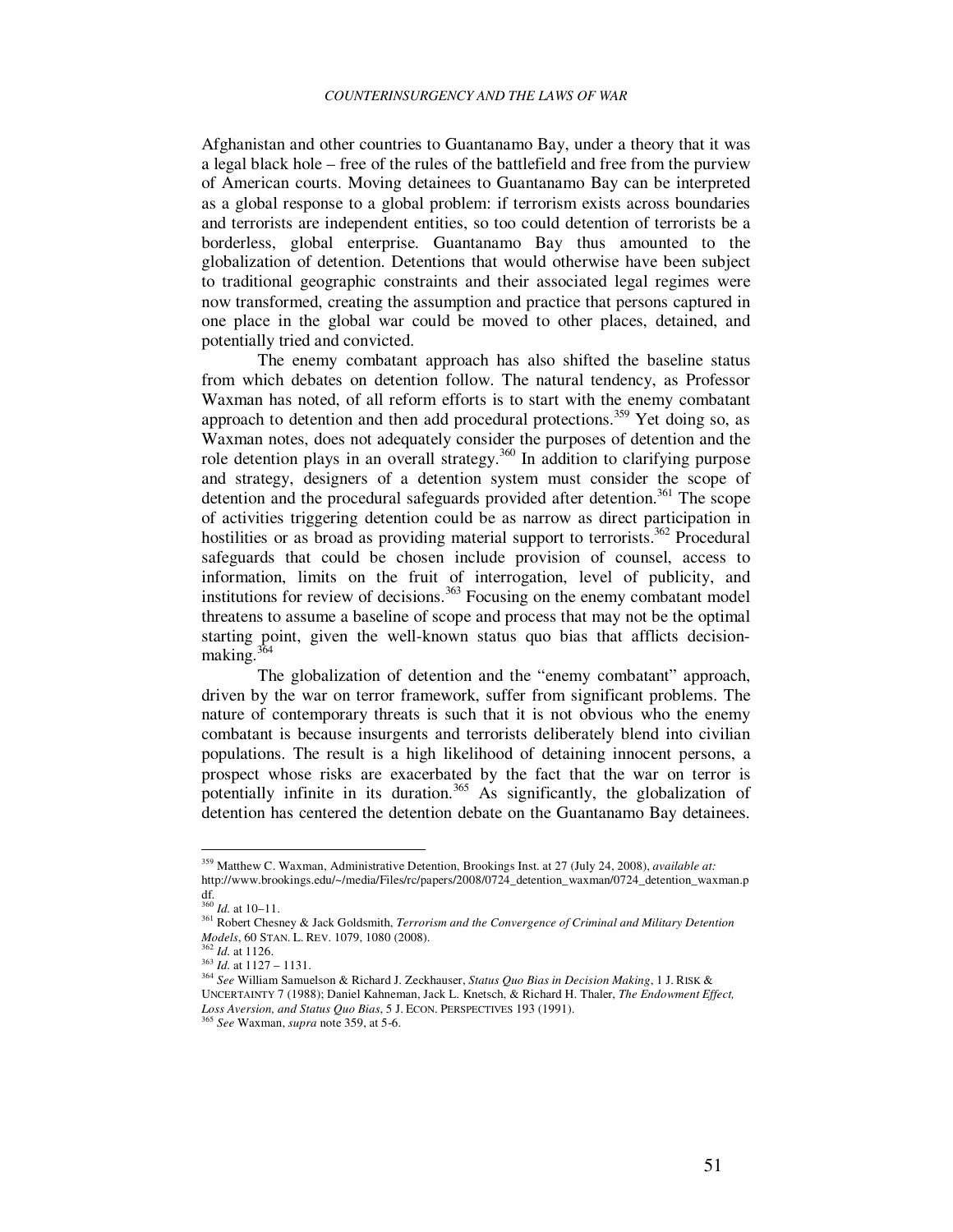To be sure, Guantanamo is incredibly important, but there are other situations to address: newly captured insurgents and terrorists, and prisoners held in facilities in Iraq and Afghanistan. Indeed, courts are faced with the decision whether detainees in Bagram prison, Afghanistan, have a constitutional right to challenge their detentions in U.S. courts.<sup>366</sup> From the perspective of designing a detention policy, simply assuming that the globalization of detention is the appropriate approach is dangerous. The contours of detention, like other legal regimes, are driven by policy choices that integrate political, rights, and strategic concerns. If the strategic foundations of the enemy combatant model of globalized detention are unsound, debate over the particular contours of detention policy might shift significantly.

The strategic shift from the global war on terror to global counterinsurgency provides a helpful critique of detention policy. At a strategic level, global counterinsurgency differs significantly from global counterterrorism. The latter approach, derived from the kill-capture strategy for victory, prescribes finding, killing, and capturing terrorists wherever they exist around the world. It acknowledges the global, borderless nature of terrorism and responds in kind. Global counterinsurgency offers a different strategy – disaggregation. The insurgency framework envisions a global system of interconnections and linkages that provide strength and resilience to insurgent movements. Grievances, materials, and active and passive support in one location migrate across borders and can spark or fuel insurgency in other locations. A globalized counterterrorism strategy is therefore likely to be counterproductive. As David Kilcullen notes, "efforts to kill or capture insurgent leaders inject energy into the system by generating grievances and causing disparate groups to coalesce."<sup>367</sup> In contrast, the strategy of disaggregation suggests de-linking parts of the system, creating a series of "disparate local conflicts that are capable of being solved by nation-states and can be addressed at the regional or national level."<sup>368</sup> Disaggregation thus has two components: At the global level, it suggests de-linking conflict, grievances, and resources in order to contain insurgent operations to particular states or regions. Within each state or region, it suggests a robust counterinsurgency strategy of winning the population.

Disaggregation implies that the globalization of detention was and remains a misguided approach. In place of globalized detention, disaggregation suggests that detainees should be detained and tried in the state in which they are captured. The benefits of disaggregating detention are substantial. First, the capture, detention, and prosecution of insurgents is a potential grievance for insurgents to use to attract new recruits or motivate existing insurgents. Transferring insurgents is likely to spread grievances across geographic jurisdictions and make accepting states into focal points for the insurgency.

<sup>366</sup> *Wazir v. Rumsfeld* (District Court docket 06-1697); *Maqalah v. Rumsfeld*, 06-1669; *Al Bakri v. Gates*, 08-

<sup>1307,</sup> and *Al-Najar v. Gates*, 08-2143. <sup>367</sup> Kilcullen, *supra* note 103, at 43 – 44.

<sup>368</sup> *Id.* at 37.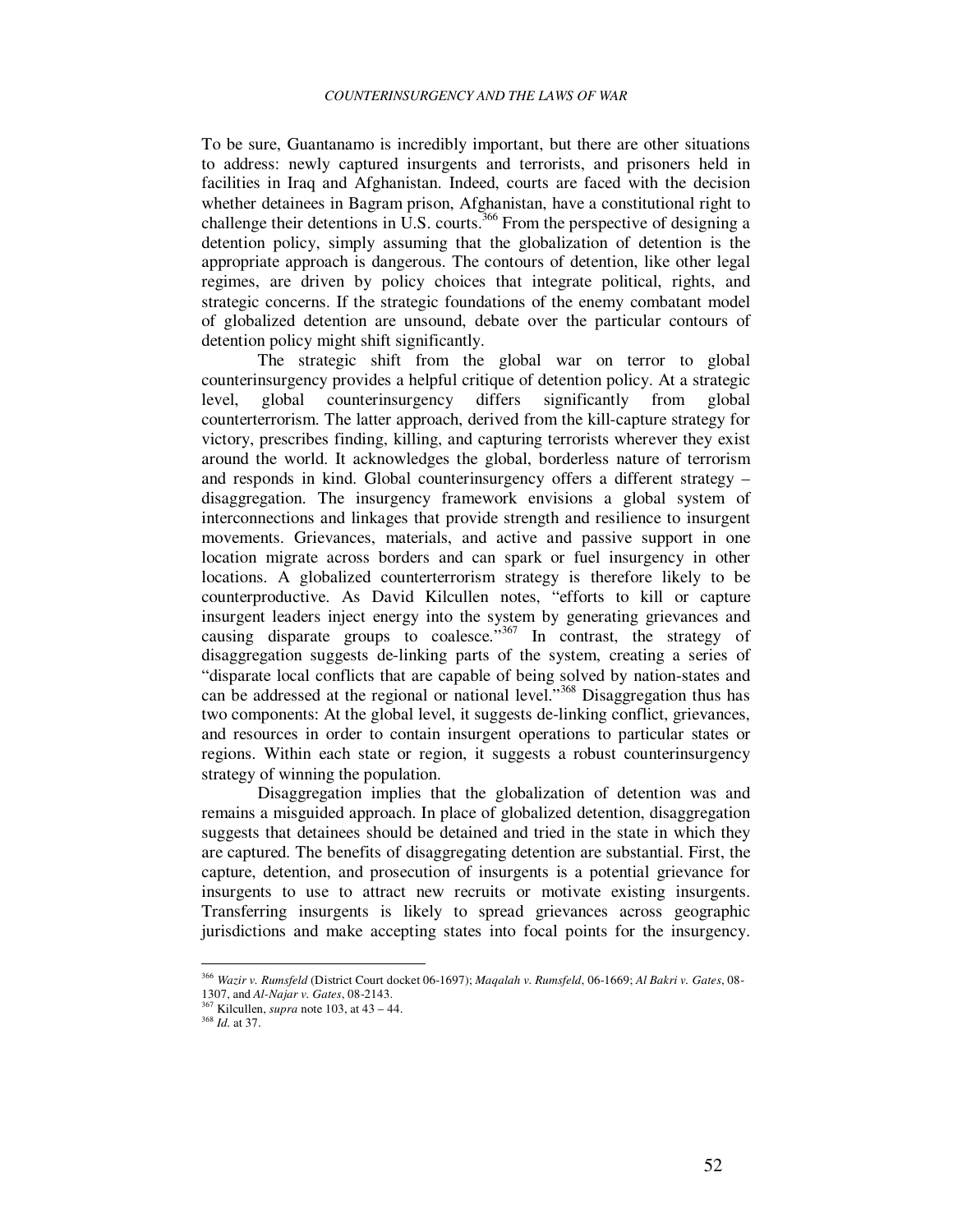Guantanamo is an example. Detention policy in Afghanistan and Iraq spark little backlash or protest when compared to Guantanamo, and a global insurgency analysis would predict that Guantanamo would inspire more terrorists than it holds. A disaggregation strategy has the potential to limit the spread of the grievances sparked by detention. Detaining and prosecuting insurgents in the territory in which they were captured decentralizes the grievances from the global counterinsurgent state and limits their ability to link to the global insurgency. Shifting the emphasis to particular states allows for the insurgency to be treated at a local, rather than global, level.

In addition to preventing the spread of insurgent grievances, disaggregating detention forces nations to develop their own legal structures for detention, thereby strengthening the rule of law around the world. The best way for the U.S. to support counterinsurgency and state-building in Afghanistan is not to outsource Afghan detainees and legal problems to American prisons and courts, but instead to help Afghans develop their own detention and legal systems to confront their particular challenges. Under a disaggregation strategy, countries that develop legitimate processes and the rule of law will win the support of their local populations and effectively grapple with dangers within their borders. Those that refuse to adopt legitimate legal regimes will face increased pressure from their constituents – and from insurgents.

Finally, the disaggregation strategy allows for a diverse range of detention policies via the tailoring of detention policy to the particular conditions within a state. For example, in a state confronted with an active insurgency, such as Iraq or Afghanistan, detention policy might need to have a broad scope and limited procedural safeguards. In a peaceful state without daily attacks from insurgents, such as the United States, detention policy might take on a narrower scope and offer greater procedural safeguards. The value of this diversity of policies across jurisdiction is both principled and strategic. It is principled because it affirms the rule of law and value of liberty, rather than embracing a universal, global policy of expansive preventive detention. It is strategic because the win-the-population strategy in counterinsurgency requires developing legitimate governance structures, including legal and judicial institutions. Forcing the United States into a detention regime designed for the threats of Afghanistan does more harm than good to liberty at home. Forcing Afghanistan into American legal and constitutional structures does similar injury to their security and their development of a distinctly-Afghan government. Diversity enables both security and the rule of law.

Opponents of the disaggregation strategy will pose some important practical criticisms, though a right understanding of global counterinsurgency strategy can meet each. First, some countries may not provide an expansive enough detention scheme to prevent against catastrophic attacks. A disaggregation approach places pressure and responsibility on the government to provide heightened security to its population, rather than transferring responsibility to a single state responsible for all global detention operations. To the extent that a nation's detention policy falls short of the threat, global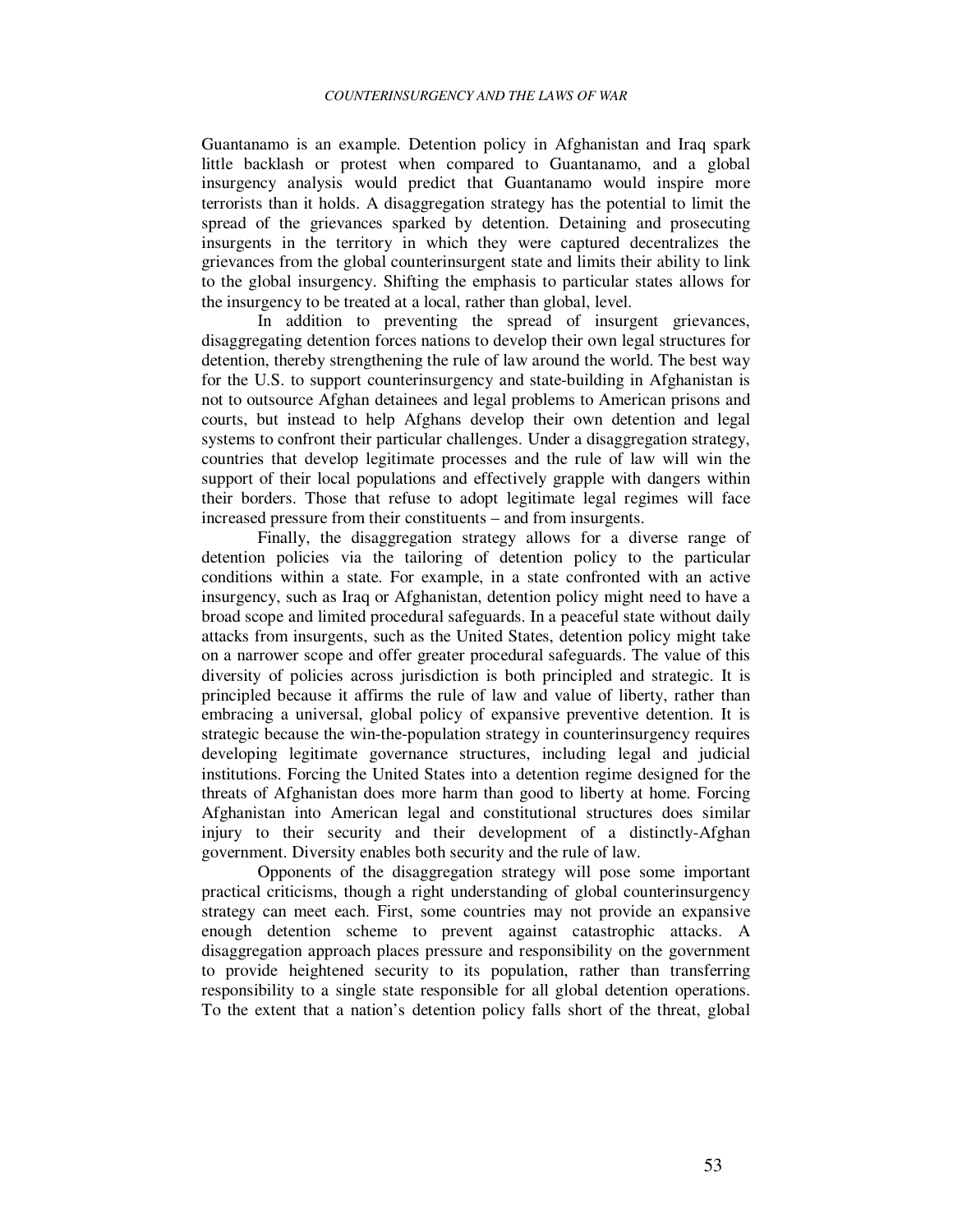diplomatic forces and domestic political forces will pressure the under-secured state to change its approach. Second, some countries might torture individuals or engage in other human rights violations. Under the UN Convention Against Torture, states must not transfer persons to a state "where there are substantial grounds for believing that he would be in danger of being subjected to torture."<sup>369</sup> The Convention poses no problem for a disaggregation strategy because it suggests keeping detainees where they are captured. And the human rights violating state will inspire backlash, pushing the state to change its policies. Third, some countries might use detention policy as a method to clamp down on political opponents. Politically oppressive states could follow such policies regardless of disaggregation, but because of the nature of grievances and feedback loops in insurgent systems, they will also likely face a backlash. In each case, disaggregation strengthens the responsibility of states towards its citizens with respect to both security and liberty. If the state is incapable of providing either, it will face a heightened insurgency. At the same time, the focus on the state's responsibility to detain contains potential grievances at the national level, limiting their relevance and spread across geographies.

In each of these scenarios, effective detention relies both on the feedback effects inherent in counterinsurgency, and on what Abram and Antonia Chayes called a "managerial model."<sup>370</sup> The international community would ensure that each state has a clear understanding of what basic security and legal measures are appropriate and could assist states that have not met those measures but want to meet them. Moreover, networks of government officials, best practices, and technical assistance would help fortify national institutions.<sup>371</sup>

Pursuing the disaggregation strategy to detention would require designing detention policy in a variety of situations – from states with fullblown or active insurgencies to states with limited threats from insurgencies. Focusing on the particular state and its conditions necessitates considering the role detention plays in the state's overall strategy to address threats. Designing a detention system does not exist in a vacuum. Some activities could be prosecuted under criminal laws, including material support for terrorism laws, which have been adapted in recent years to preventive ends.<sup>372</sup> The goal of the preventive detention system would be to fill the gap at times when evidence needed for criminal arrest is insufficient and in which the warfare model of targeting those who are directly participating in hostilities is insufficient. The size of this gap will differ based on the extent of the insurgency. In a full-blown insurgency, a broader preventive approach will likely be necessary because violence is pervasive in the society, because resource constraints and state capacity may be insufficient for effective criminal investigations, and because

<sup>369</sup> Convention Against Torture and Other Cruel, Inhuman or Degrading Treatment or Punishment, adopted Dec. 10, 1984, S. Treaty Doc. No. 100-20 (1988), 1465 U.N.T.S. 85, at Art. 3.

 $370$  ABRAM CHAYES & ANTONIA CHAYES, THE NEW SOVEREIGNTY 3 (1995)

<sup>371</sup> *See generally* ANNE-MARIE SLAUGHTER, A NEW WORLD ORDER (2004).

<sup>372</sup> *See generally* Chesney & Goldsmith, *supra* note 361.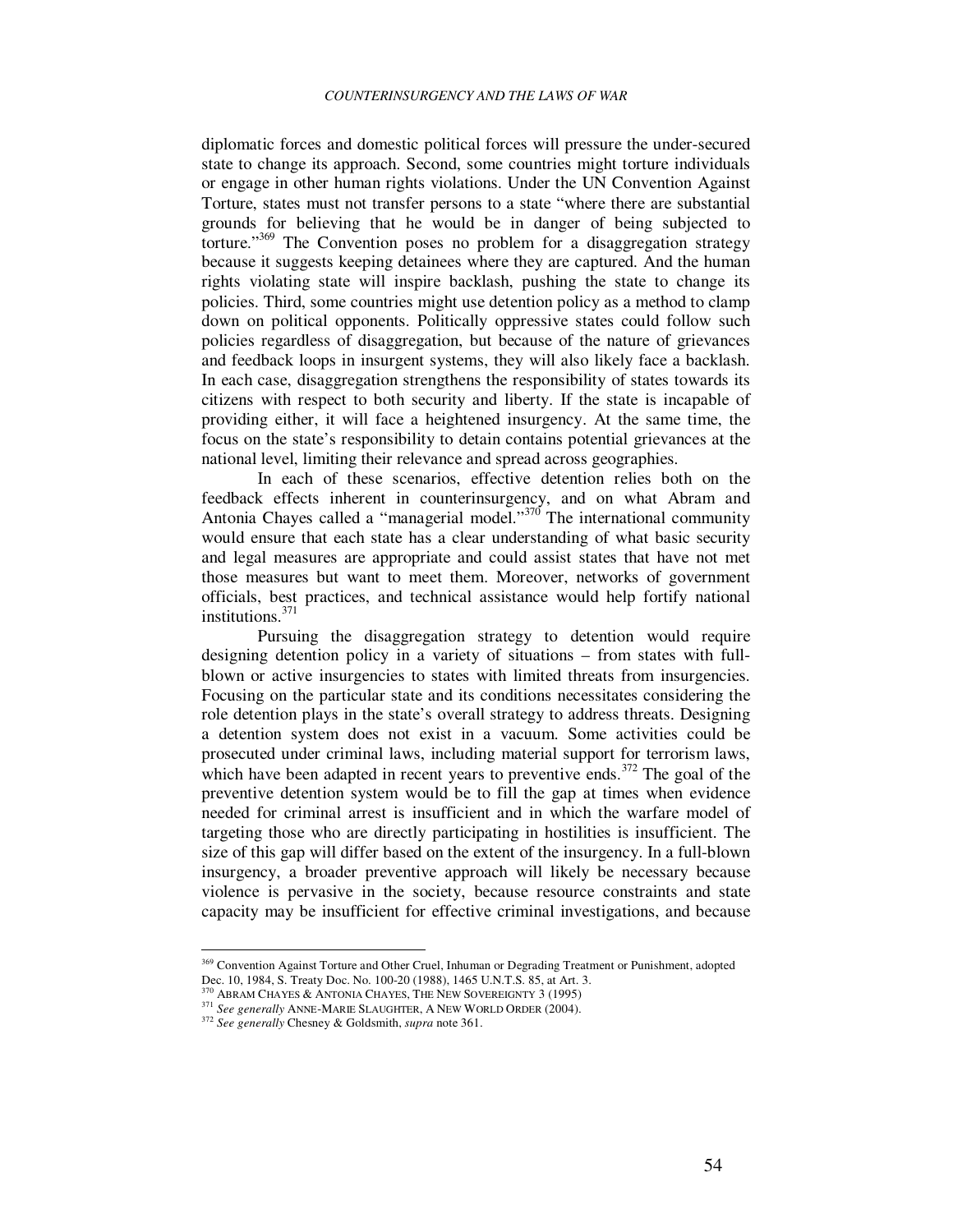direct participation in hostilities is an insufficiently narrow standard in insurgencies.

A system of preventive detention, as Matthew Waxman has argued, can have four purposes at its core: incapacitating subjects who are deemed to be generally dangerous, deterring individuals from joining with radical groups, disrupting specific and ongoing plots or attacks, and enabling the gathering of helpful information.<sup>373</sup> Designing a detention system to incapacitate would focus on proxies for future dangerousness because the goal is to identify individuals who are generally dangerous.<sup>374</sup> Designing towards disrupting a particular plot would require a functional linkage between a person and a plot.<sup>375</sup> Note that these categories are not coextensive: a financier may be generally dangerous and require incapacitation, but detaining a financier might not stop an ongoing plot. The financier could not be detained under a disruption-regime. On the other hand, a courier may not be generally dangerous but might be transmitting information that will facilitate a particular plot.<sup>376</sup> The courier could not be detained under an incapacity-regime. Additionally, detention with respect to a particular plot would imply a shorter duration of detention, as the threat would subside after the plot was disrupted. $377$  Detention for purposes of information provides a broad scope, suggesting potential detention of friends and relatives of a suspected person in order to interrogate them. At the same time it poses the considerable risk of alienating the population.<sup>378</sup> Finally, detention for deterrence seems like a poor design purpose, as prosecution or military action, depending on the context, would both seem to be sufficient deterrents.

Using these purposes, detention policy can be tailored to both active and inactive insurgencies. In an active insurgency, such as Iraq, detention should seek to incapacitate and disrupt. Insurgencies are driven by violence and fear in the population, and the goal of the counterinsurgent is to secure the population and win over passive supporters of the insurgency. To that end, incapacitating active supporters of the insurgency, admittedly a broad category, would be an effective way to secure the population. Likewise, disrupting particular attacks is necessary to protect the population. An information-based preventive detention policy would appear valuable, as it would provide helpful intelligence, but it would also alienate the population when mere questioning might suffice. Detention in active insurgencies sweeps in many, but procedural safeguards should not be abandoned. Indeed, to win the population, the counterinsurgent must build legitimate legal institutions and not overdetain. One answer to this dilemma is a balancing approach that provides discretion to

<sup>373</sup> Waxman, *supra* note 359, at 11.

<sup>374</sup> *Id.* at 16.

<sup>375</sup> *Id.* at 17 – 18.  $^{376}$  *Id.* at 18.

<sup>377</sup> *Id.*

<sup>378</sup> *Id.* at 18 – 19, 21.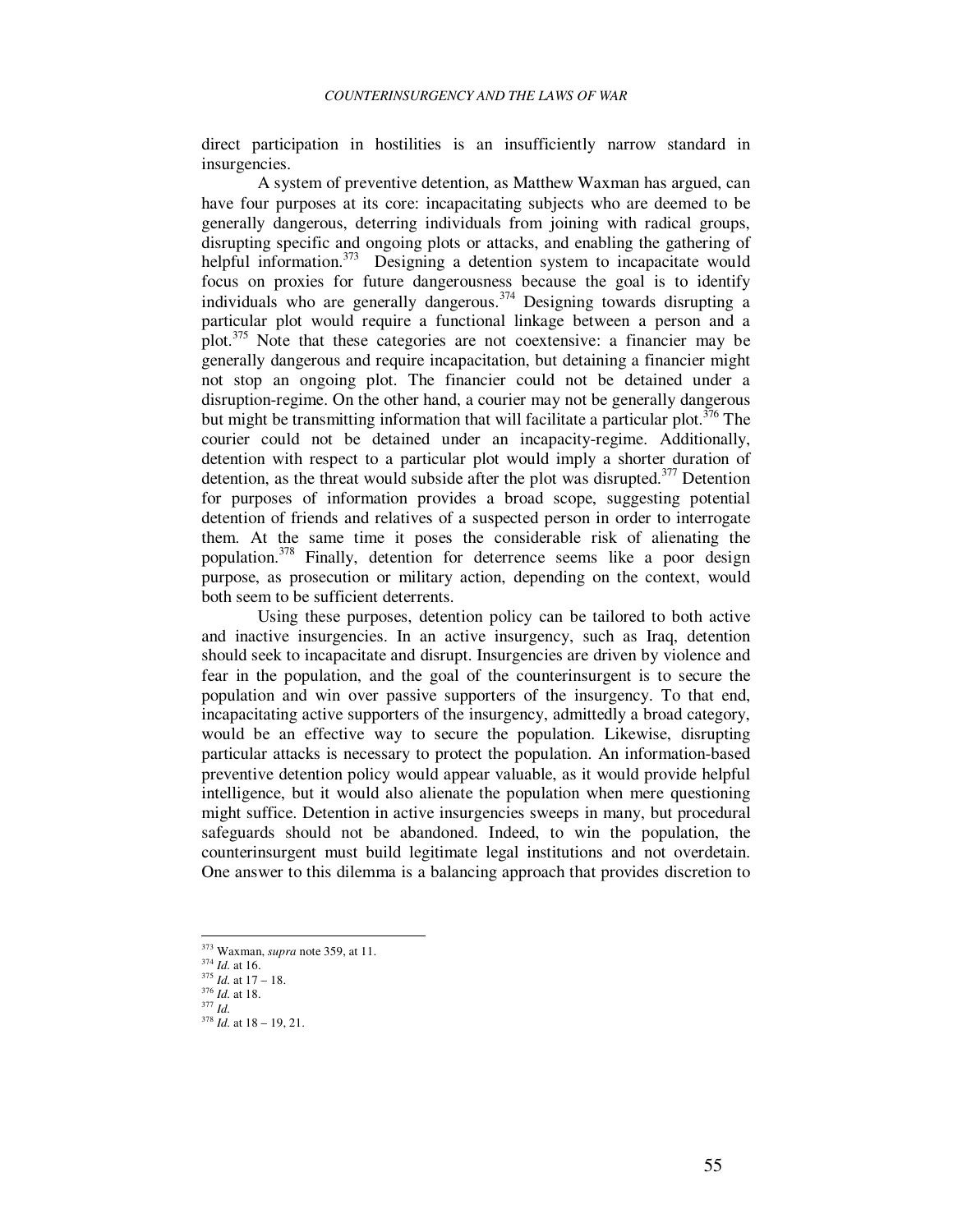the counterinsurgents.  $379$  Another answer is to engage in the expansive detention while requiring safeguards. In Iraq, for example, many of the U.S. prisons take active supporters of the insurgency who were not the most dangerous insurgents or leaders of the insurgency and work to rehabilitate them – teaching them to read and write, providing education in moderate Islam, and then releasing them.<sup>380</sup> This approach provides twin benefits – providing security to the population by removing active insurgents from society and rehabilitating those insurgents so they can reenter society in a peaceful and hopefully productive way.

In an area of inactive insurgency, such as the United States, where the threat is ongoing but not pervasive, a different approach follows. The justification for incapacitating potentially threatening persons seems weak given the resources of the state, the availability of surveillance, and prosecutions for material support of terrorism.<sup>381</sup> In contrast, preventive detention for disruption seems appropriate to provide security to the population. It also requires a nexus between an actor and a plot, a higher standard than general dangerousness, and it is limited to a short-term. When the plot is disrupted, preventive detention would lapse and likely give way to a prosecution. Finally, the information and intelligence justification seems inappropriate in state with an inactive insurgency. Detention for intelligence purposes has high costs to liberty and is largely unnecessary given surveillance capacity.

To be sure, the disaggregation approach will not work in 100% of the cases. In a failed state like Somalia, a captured terrorist can't be turned over to a functioning government or prison system. In some cases, a state's assurances might be insufficient or diplomatic pressure might not be enough to ensure human rights or serious security. In these cases, where disaggregated detention is too risky, states should individually or cooperatively create backstops that protect against domestic failure.<sup>382</sup> These backstops could follow the globalized detention model, allowing foreign courts to hear cases of prisoners captured elsewhere, or they could follow a collective security model, with the creation of an international body to deal with the limited number of cases in which domestic institutions are insufficient.<sup>383</sup> But as much as possible, captured insurgents should remain where they were found.

The strategy of counterinsurgency and disaggregation cannot provide the details for how a detention policy should be designed. Policy makers will disagree as to the specifics of procedural mechanisms to be imposed, the scope of the threat and the potentially detainable population, and perhaps even the purposes of detention. But counterinsurgency's global strategy of

<sup>379</sup> *See* Matthew C. Waxman, *Detention as Targeting: Standards of Certainty and Detention of Suspected Terrorists*, 108 COLUM. L. REV. 1365 (2008).

<sup>380</sup> *See* Andrew K. Woods, *The Business End*, FIN. TIMES MAG., June 27, 2008.

<sup>381</sup> *See* Chesney & Goldsmith, *supra* note 361.

<sup>382</sup> *Cf*. Anne-Marie Slaughter & William Burke-White, *The Future of International Law is Domestic (or, The European Way of Law)*, 47 HARV. INT'L L.J. 327, 339 (2006). <sup>383</sup> *Id.* at 340.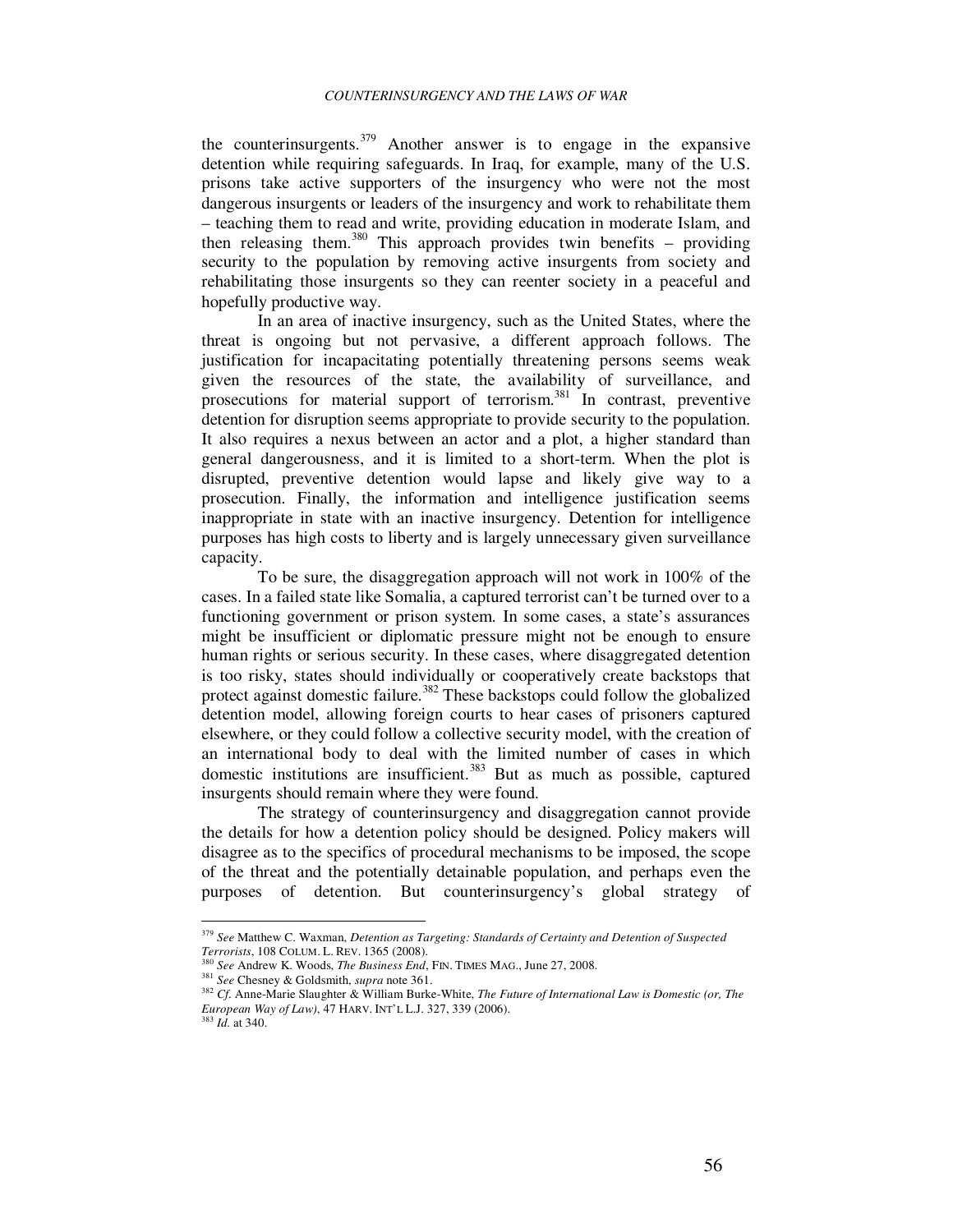#### *COUNTERINSURGENCY AND THE LAWS OF WAR*

disaggregation does indicate that the globalization of detention – the transfer of insurgents across borders in search of a better forum for detention or prosecution – is a misguided approach. It further suggests that the best approach would be to encourage each state to detain its own suspects and develop its own detention policies. Placing greater responsibilities on states helps minimize linkages and weaken the focal points of a global insurgency.

## *B. Rethinking Compliance: From Reciprocity to Exemplarism*

Reciprocity is one of the central principles of international law and the laws of war.<sup>384</sup> Reciprocity holds that states should be subject to the equivalent rights and duties, and that mutuality and equivalence is what enables states to cooperate in an otherwise anarchic, self-interested world. However, the nature of counterinsurgency demonstrates a significant disconnect between the underlying conflict and the legal structure premised on reciprocity. The asymmetric nature of counterinsurgency undermines reciprocity's equivalence assumption and with it, this theoretical foundation for compliance. But the consequence need not be shedding law altogether. Rather, counterinsurgency's win-the-population strategy would suggest as a replacement for reciprocity the asymmetric principle of exemplarism, by which the counterinsurgent acts in accordance with law regardless of the insurgent's actions. Exemplarism unites lawfulness and strategic self-interest, rather than placing them in opposition.

The principle of reciprocity is defined as "the relationship between two or more States according each other identical or equivalent treatment."<sup>385</sup> Some commentators have added to this definition a requirement of contingency, the rewarding or punishing of an actor based on their fulfillment of the agreement.<sup>386</sup> But others argue that contingency is not required, distinguishing the practical ability to enforce from the legal requirement, which is limited to the mutuality of the norm.<sup>387</sup> The essence of reciprocity can be understood through two elements: first, reciprocity manifests cooperation between parties in the context of a world system in which states are unwilling to act unilaterally.<sup>388</sup> The cooperative element allows states to constrain their actions

<sup>384</sup> *See, e.g.*, INGRID DETTER, THE LAW OF WAR 400 (2nd ed. 2000) ("Reciprocity is at the root of the international legal system itself"); George P. Fletcher, *The Law of War and its Pathologies*, 38 COLUM. HUM. RTS. L. REV. 517, 522 (2007) ("The first principle of the law of war, then, is reciprocity"); Theodor Meron, *The Humanization of Humanitarian Law*, 94 AM. J. INT'L L. 239, 243 (2000) ("reciprocity has historically been central to [the law's] development"); Gerald L. Neuman, *Humanitarian Law and Counterterrorist Force*, 14 EUR. J. INT'L L. 283, 285 (2003) ("Reciprocity is built into the structure of many IHL norms"); Francesco Parisi & Nita Ghei, The Role of Reciprocity in International Law, 36 CORN. INT'L L.J. 93, 119 (2003) (calling reciprocity a "meta-rule for international law"); *see also* Michael D. Gottesman, *Reciprocity and War: A New Understanding of Reciprocity's Role in Geneva Convention Obligations*, 14 U.C. DAVIS J. INT'L L. & POL'Y 147, 152 n. 12 (2008) (citing other sources to similar effect).

<sup>385</sup> Bruno Simma, *Reciprocity*, *in* ENCYCLOPEDIA OF PUBLIC INTERNATIONAL LAW 29, 30 (2000). <sup>386</sup> *See* Robert O. Keohane, *Reciprocity in International Relations*, 40 INTL. ORG. 1, 5 – 6 (1986); *see also*

Alvin W. Gouldner, *The Norm of Reciprocity: A Preliminary Statement*, 25 AM. SOC. REV. 161 (1960). Simma, *supra* note 385, at 30.

<sup>388</sup> Keohane, *supra* note 386, at 1; Dan Belz, *Is International Humanitarian Law Lapsing Into Irrelevance in the War on International Terror?*, 7 THEORETICAL INQUIRIES L. 97, 98 (2006).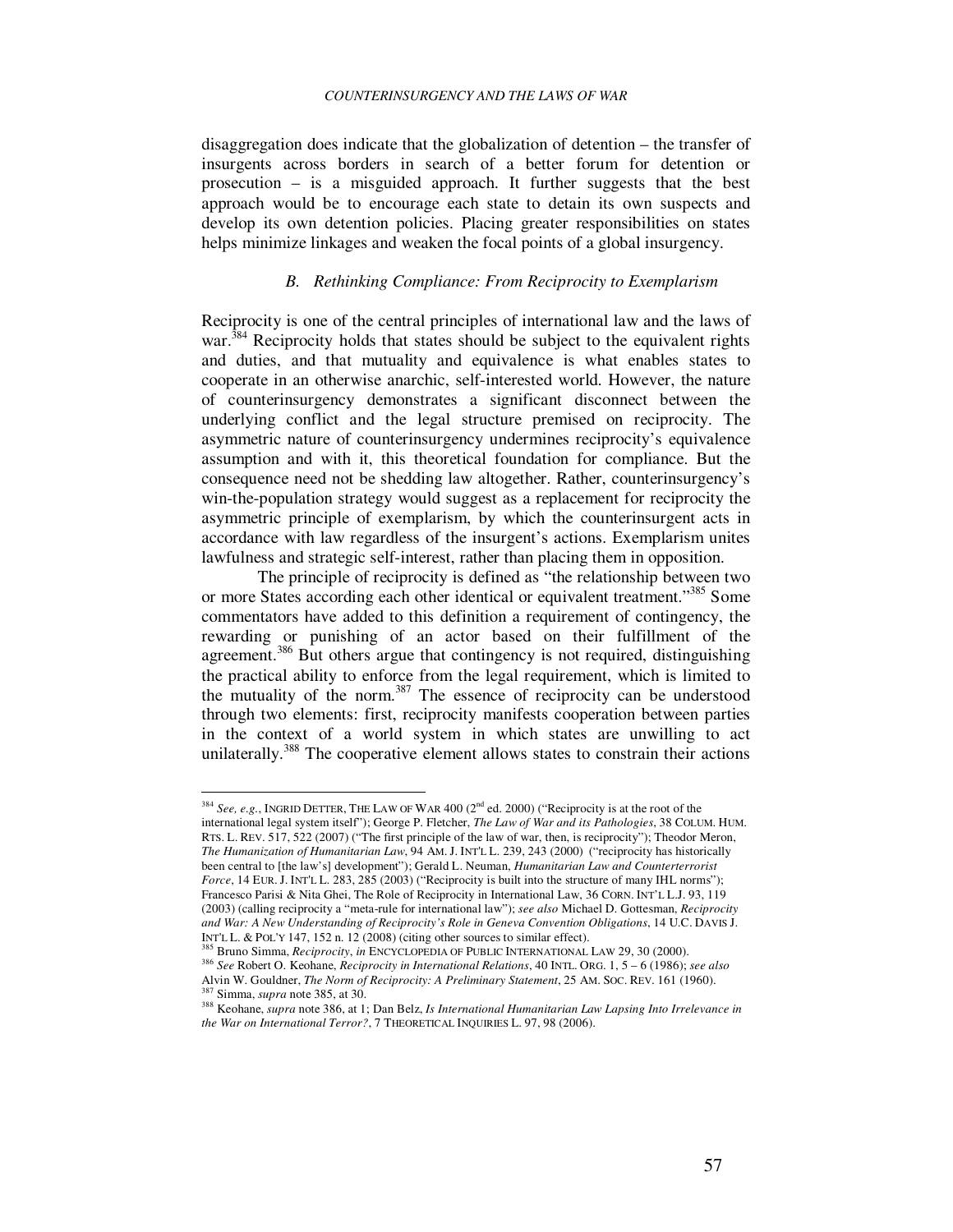and the actions of others, while at the same time channeling actions into other fields or arenas. Second, reciprocity solves the enforcement problem in international affairs.<sup>389</sup> The basic idea is illustrated by a simple Prisoner's Dilemma. Both parties in the Prisoner's Dilemma are better off if they cooperate than if they both defect, but if one party shows cooperative behavior and the other defects, the defector gets the most benefit. If played multiple times, cooperation becomes rational. A party could defect in the short-term, gaining high payoffs, but would face considerable future costs as the other party also defects. Instead, if both parties cooperate, each benefits in the short and long term.<sup>390</sup> Thus, the potential for future defection by the other party provides a check on a party's actions – and an enforcement of cooperative action. The principle of reciprocity, then, provides international affairs with a way to enable cooperative action when defection may be more profitable in the short run.

Reciprocity manifests itself in three ways. Specific reciprocity describes "situations in which specified partners exchange items of equivalent value in a strictly delimited sequence."<sup>391</sup> Specific reciprocity is similar to the prisoner's dilemma situation described above, and provides enforcement through retaliation. Specific reciprocity can be effective when players have common interests, when future cooperation is appealing, and when there are limited players in the game.<sup>392</sup> However, specific reciprocity can also provoke bilateral feuds, restrict possibilities, and make multilateral action difficult.<sup>393</sup> Diffuse reciprocity "involves conforming to generally accepted standards of behavior."<sup>394</sup> Each party cooperates in order to maintain a collective norm that it finds valuable. Diffuse reciprocity requires interactions over time to create mutual obligation, $395$  but it also can result in the exploitation of cooperative parties when others defect.<sup>396</sup> Indirect reciprocity functions when the retaliatory threat comes not from the reciprocal party but from a third party. $397$  In these cases, A and B may have an agreement, but when A violates the agreement, B does nothing; instead C retaliates.

The concept of reciprocity has been central to debates on the legal status of terrorists and the application of the Geneva Conventions in the war on terror for the simple reason that terrorists do not follow the laws of war. Thus

<sup>389</sup> Keohane, *supra* note 386, at 1; Parisi & Ghei, *supra* note 385, at 93; Simma, *supra* note 397, at 29. In a centralized system, the central authority can impose and enforce norms; in a decentralized system, reciprocity plays a much larger role. *See* RENE PROVOST, INTERNATIONAL HUMAN RIGHTS AND HUMANITARIAN LAW 123 (2005).

<sup>390</sup> ROBERT AXELROD, THE EVOLUTION OF COOPERATION (1984); Keohane, *supra* note 387, at 8 – 9.

<sup>391</sup> Keohane, *supra* note 386, at 4.

<sup>392</sup> *Id.* at 24.

<sup>393</sup> *Id.* at 27.

<sup>&</sup>lt;sup>394</sup> *Id.* at 4. The distinction between specific and diffuse reciprocity is similar to the distinction between immediate and systemic reciprocity. In the former, a state is bound only if the agreeing state is likewise obligated; in the latter, obligation is tied to "the continued existence of the system." *See* PROVOST, *supra* note  $389, \text{at } 122.$ <br> $395 --$ 

<sup>&</sup>lt;sup>95</sup> Keohane, *supra* note 386, at 22.

<sup>396</sup> *Id.* at 24.

<sup>397</sup> Gottesman, *supra* note 384, at 152.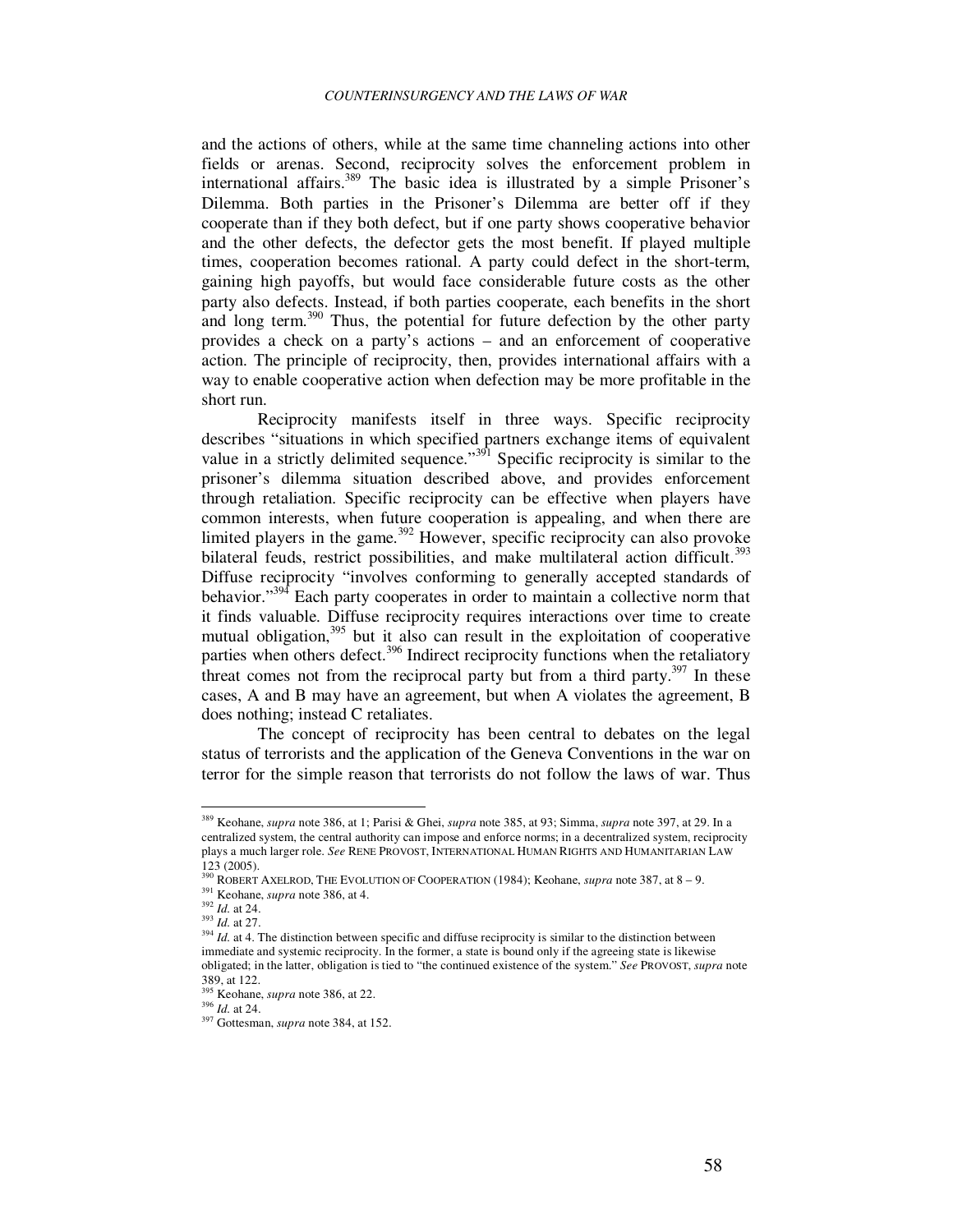terrorists are perennial defectors, rendering the enforcement element of reciprocity meaningless. Some have argued that the absence of reciprocity means terrorists cannot claim protection. As Ruth Wedgwood has said: "To claim the protection of the law, a side must generally conduct its own military operations in accordance with the laws of war."<sup>398</sup> Others have argued that the United States has no duty to follow the laws of war because reciprocity is absent. John Yoo is probably the most prominent advocate for this view: "the primary enforcer of the laws of war has been reciprocal treatment. We obey the Geneva Conventions because our opponent does the same with American POWs. That is impossible with al Qaeda."<sup>399</sup> Eric Posner presents another view. Posner sees the laws of war as premised on self-interest through reciprocity. On his theory, the laws of war come into being when parties find a way to reduce costs and destruction while not providing significant advantage to any of the other parties.<sup>400</sup> Posner argues that the Bush Administration's claim that Common Article 3 did not apply to the war on terror was based on a reciprocity justification. The United States had nothing to gain from adhering to the rules because Al Qaeda would not follow them regardless of what the United States did.<sup>401</sup> Others have been worried about the failure of reciprocity. Some argue that reciprocity requires giving combatant's privilege to both sides,<sup>402</sup> others that the absence of reciprocity and the resultant violation of law by both sides might lead to the degradation of the laws themselves,  $403$  and still others think it is simply unsustainable to have law without reciprocity.<sup>404</sup>

Thus far, the responses to these arguments and concerns have pursued two tracks. One response is to argue that the laws of war are not really based on reciprocity but rather on humanitarian principles.<sup>405</sup> The humanitarian approach concedes that there is no interest-based argument for following the laws of war in asymmetric situations. To some extent, there is evidence for this proposition. The failure of occupation law, as Eric Posner has noted, can be understood as deriving from the absence of a reciprocity-based enforcement threat, because the opponent has been vanquished.<sup>406</sup> In cases when reciprocity fails, the needs of humanity are a backstop justification for compliance. The other response argues that reciprocity may still provide a justification for adherence to the laws of war despite the asymmetry of compliance between state and non-state actors. As a matter of specific reciprocity, it is unlikely terrorists will comply with the laws of war; however, with defection by the United States, terrorists might act even more ruthlessly than they would have otherwise. The diffuse reciprocity argument warns that violating the laws of war will undermine humanitarian

<sup>398</sup> Ruth Wedgwood, *The Rules of War Can't Protect al Qaeda*, N.Y. TIMES, Dec. 31, 2001, at A11.

<sup>399</sup> John Yoo, *Terrorists Have No Geneva Rights*, WALL ST. J., May 26, 2004, at A16.

<sup>400</sup> Posner, *supra* note 45; *see also* Belz, *supra* note 388, at 117 (2006) (noting that "Utilitarian laws will only be found where the reciprocity element is still present, inducing both sides to decrease aggregate costs.").

<sup>401</sup> Eric Posner, *Apply the Golden Rule to al Qaeda?*, WALL ST. J., July 15, 2006, at A9.

<sup>402</sup> Allen S. Weiner, Hamdan*, Terror, War*, 11 LEWIS & CLARK L. REV. 997, 1007 (2007).

<sup>403</sup> Weisburd, *supra* note 24, at 1086.

<sup>404</sup> Kenneth Anderson, *Who Owns the Rules of War*, NY TIMES MAG. Apr. 13, 2004 at 43.

<sup>405</sup> Richemond, *supra* note 203, at 1026.

<sup>406</sup> Posner, *supra* note 45, at 430.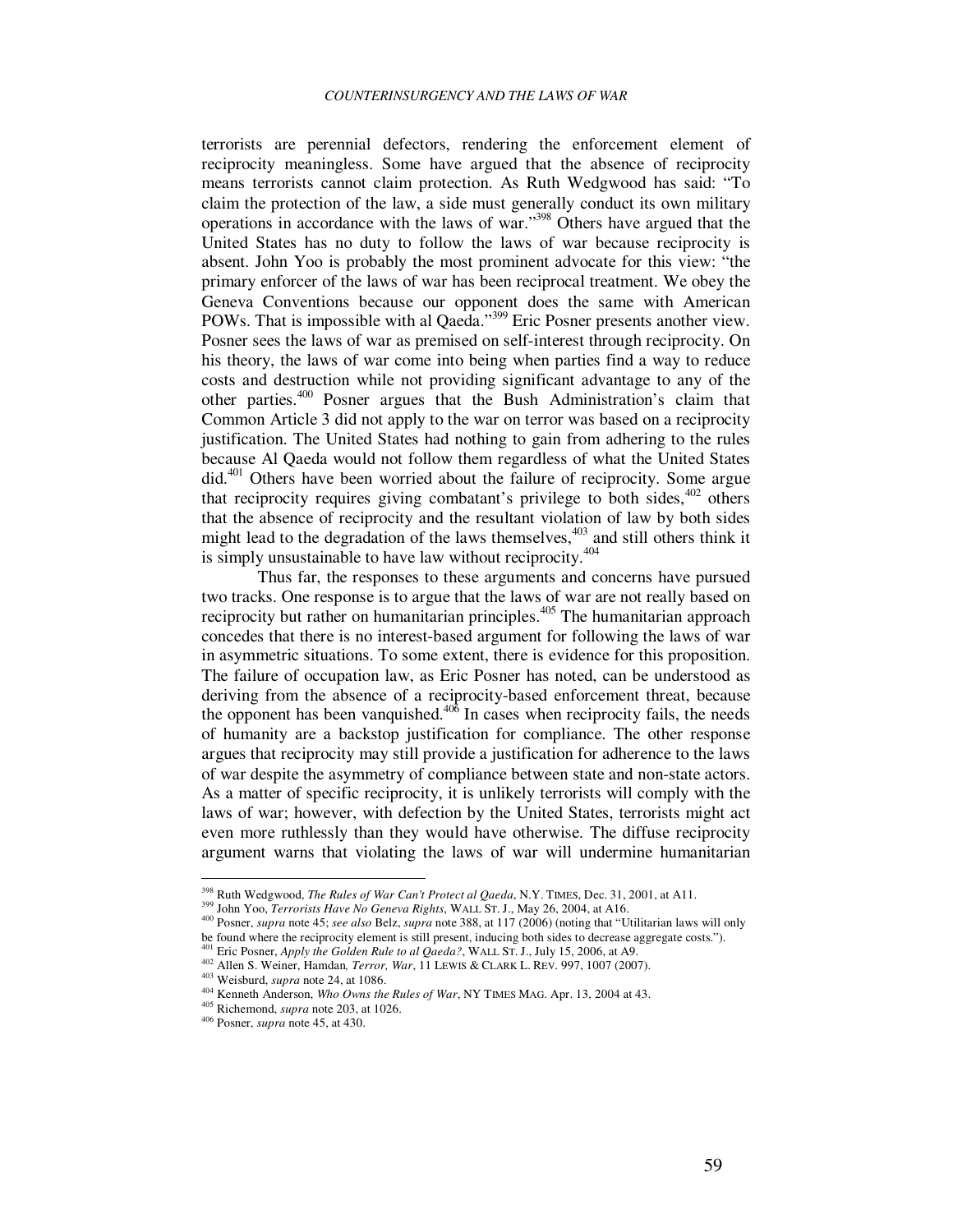norms. Indirect reciprocity cautions that U.S. personnel and POWs might be treated poorly in future conflicts given the actions of the U.S. in this conflict. $407$ Thus reciprocity still works and the U.S. should continue to follow the laws of war.

The trouble with these approaches is that they fail to account for the strategic self-interest at work in counterinsurgency. Reciprocity in the laws of war is based on two premises that are inapplicable in counterinsurgency: first, the opponents are each better off using destructive violence to destroy the enemy but each side can reduce its costs if they both limit certain tactics, and second, if one side defects, the other side is at a disadvantage. Counterinsurgency's win-the-population strategy for victory rejects these propositions. The counterinsurgent is not better off using destructive violence to kill and capture the enemy; rather, the counterinsurgent must win the population by securing the population, ensuring essential services, establishing governance structures, developing the economy and infrastructure, and communicating with the population. These operations require limitations on destructive violence. The reason for the counterinsurgent to limit its actions is not out of reciprocity with the enemy to reduce mutual costs, but pure unilateral advantage. What is important is that the win-the-population strategy does not turn whatsoever on the operations of the insurgent enemy: whether the insurgent is ruthless and vicious or lawful and humanitarian is irrelevant to the counterinsurgent's strategy.

The fact of asymmetry, of the insurgency's defection from the laws of war, is therefore irrelevant to the counterinsurgent's strategy – and might in fact be helpful to the counterinsurgent's operations. Because the goal is to win over the population, a counterinsurgent that follows the laws of war may be at an even greater advantage in the context of an insurgency that is ruthless and vicious, than in the context of a lawful and humane insurgency. A ruthless insurgent will alienate the population, creating fear and terror. A humane and lawful counterinsurgent, in contrast, gains legitimacy and support of a population that seeks a stable, orderly society, free of violence and fear. The counterinsurgent seeks legitimacy, which is assisted by its adherence to law and humanity *and* by the insurgent's disregard for law and humanity. In essence, asymmetry does not undermine an interest-based justification for adherence to law, but rather supports and deepens it.<sup>408</sup> Instead of interest based on cooperative reciprocity, interest is driven by unilateral advantage. As a result, the counterinsurgency approach rejects the basic tension between humanity and military efficacy<sup> $409$ </sup> and replaces it with the idea that humanity is needed for military success. The reciprocity approach is thus grounded on strategic

<sup>407</sup> *See* sources in Gottesman, *supra* note 384, at 169, 169 n. 97.

<sup>408</sup> Most commentators on asymmetry and the laws of war suggest that asymmetry will lead to greater violations on both sides and to the undermining of IHL itself. *See, e.g.*, Michael N. Schmitt, *Asymmetrical Warfare and International Humanitarian Law* 47, in INTERNATIONAL HUMANITARIAN LAW FACING NEW CHALLENGES, eds. Wolff Heintschel von Heinegg & Volker Epping (2007); Stefan Oeter, *Comment: Is the Principle of Distinction Outdated?* 56 - 59, in von HEINEGG & EPPING, *supra*.

<sup>409</sup> *See, e.g.*, Provost, *supra* note 389, at 136.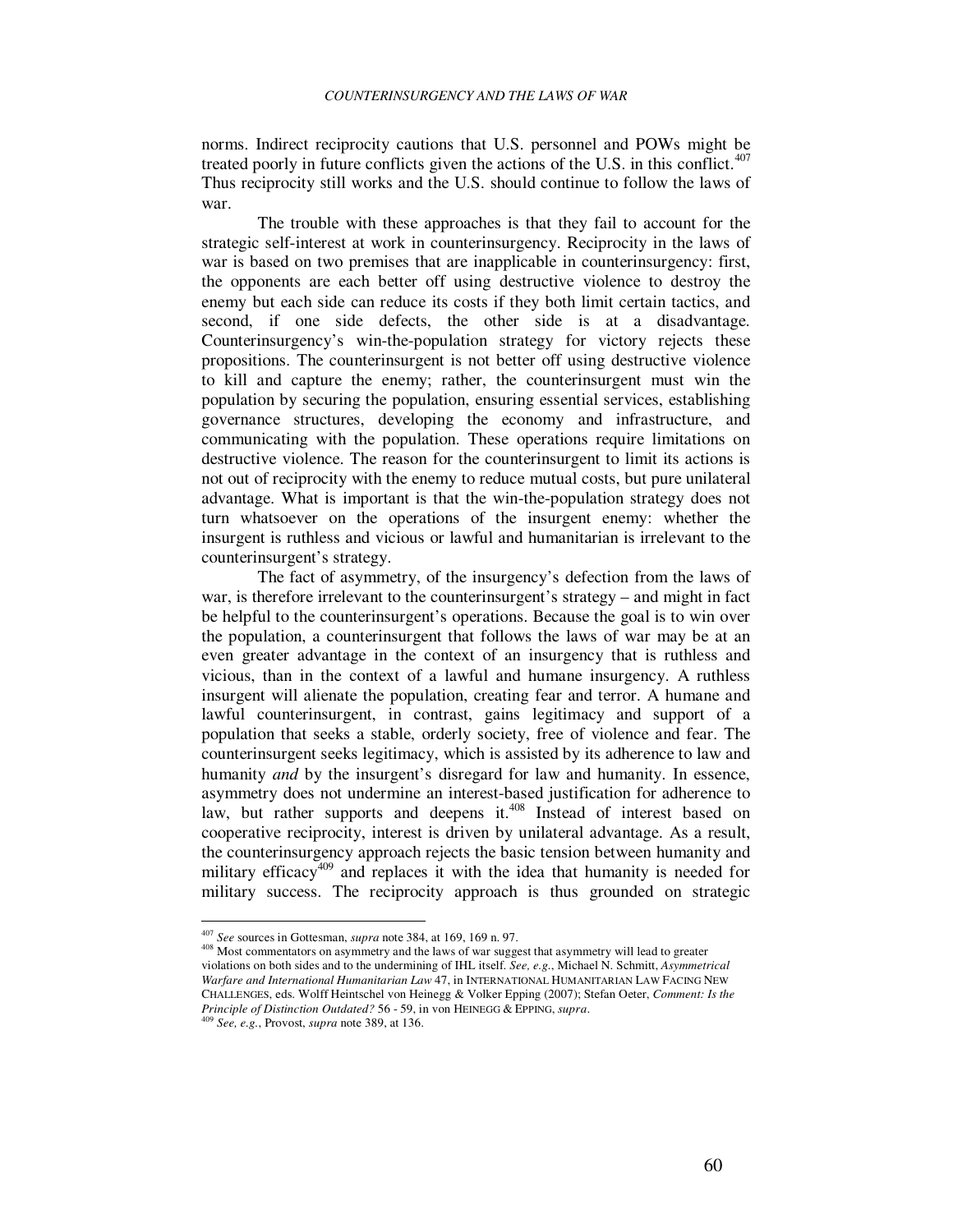assumptions about cooperation, compliance, and interest that are inapplicable given the strategic realities of counterinsurgency operations.

Counterinsurgency suggests a different principle -- exemplarism.<sup>410</sup> Exemplarism is an inherently asymmetric approach. It holds that a party can be bound to law, regardless of the actions of other parties. In doing so, the exemplarist state gains in prestige, legitimacy, and power. Unlike indirect reciprocity, exemplarism does not premise adherence to law on the future threat of direct equivalent retaliation by a third party. And unlike diffuse reciprocity, it does not premise adherence to law based on the future threat of equivalent retaliation by the reduction of a community norm. Instead, exemplarism is based on the self-interest of the party in securing legitimacy in the eyes of the world and the target population. In essence, exemplary conduct leads to victory.

The self-interested justification for rules in armed conflict provides a non-humanitarian and non-reciprocity justification for following those rules.<sup>411</sup> Military manuals and codes of conduct were some of the earliest restraints on combat and had no reciprocal element.<sup>412</sup> Manuals provided greater internal discipline and war readiness and would sometimes limit damage caused "to facilitate the return to normality after the end of hostilities."<sup>413</sup> The impetus and success of these measures was tied to their strategic advantage, not humanity or reciprocity. Over time, it is worth noting, some of the principles established in manuals have even become customary law, such as the requirement that superior officers authorize any belligerent reprisals.<sup>414</sup> Exemplarism also provides a new justification for certain norms, to date justified under humanitarian aims. For example, Article 54 of Additional Protocol I bans destroying objects needed for the population, even if destruction would also harm the enemy.<sup>415</sup> The traditional justification is humanitarian,<sup>416</sup> not

<sup>410</sup> I take this term from Michael Signer, *City on a Hill*, DEMOCRACY (Summer 2006). Signer applies the term to foreign policy, not law. Robert Sloane has recently argued for a unilateral or voluntarist war convention to bind states. Terrorists, he notes, do not share human rights norms and reciprocity fails because they are structured in networks not hierarchies. Sloane, *supra* note 102, at 477–78. However similar his conclusions, his paradigm remains fixed on the war on terror, and he roots the failure of reciprocity in different sources from this insurgency-based analysis. Sloane focuses on the networked structure of terrorists; I confront directly the strategic foundations of reciprocity: equivalence, cost-reduction, and the benefits of defection. <sup>411</sup> This distinct from what Professors Posner and Goldsmith call coincidence of interest, "a behavioral

regularity among states occurs simply because each state obtains private advantage from a particular action (which happens to be the same action taken by the other state) irrespective of the action of the other." *See* JACK L. GOLDSMITH & ERIC A. POSNER, THE LIMITS OF INTERNATIONAL LAW 27–28 (2005). Goldsmith and Posner argue that if coincidence of interest drives state compliance regardless of the other state's action, there would be no need for codification of international law. Agreements driven by coincidence of interest thus must have a "thin" cooperative element. *Id.* at 88–89. Counterinsurgency's exemplarist groundwork offers no opportunity for even thin cooperation because insurgents will not cooperate. But that does not mean there is no reason to codify agreements in situations driven by purely unilateral self-interest. *See infra* TAN 424-428. <sup>412</sup> *See* NEFF, *supra* note 45, at 74.

<sup>413</sup> Provost, *supra* note 389, at 136, 131.

<sup>414</sup> *See id.* at 131; W. Michael Reisman & William K. Leitzau, *Moving International Law from Theory to Practice: The Role of Military Manuals in Effectuating the Law of Armed Conflict*, in Horace B. Richardson, ed., 64 US Naval War College Int'l Law Studies, The Law of Naval Operations (1991).

 $<sup>5</sup>$  API, Art. 54.</sup>

<sup>416</sup> *See* Rene Provost, *Starvation as a Weapon: Legal Implications of the UN Food Blockade Against Iraq and Kuwait*, 30 COLUM. J. TRANSNAT'L L. 577, 605 (1992).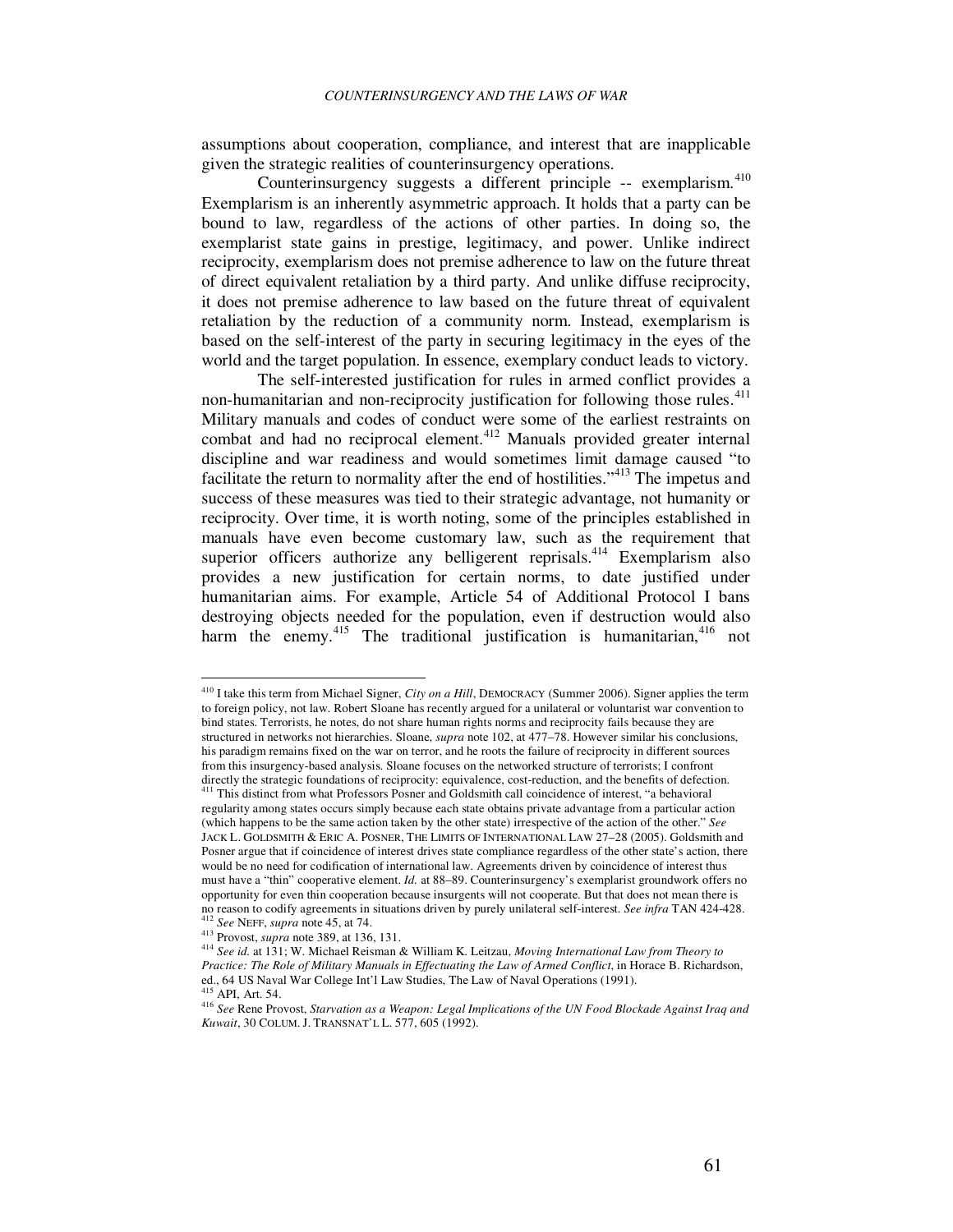reciprocal, but an exemplarist approach provides a self-interested justification for these rules: harm to the population fuels insurgency and spreads the conflict.

Instituting the exemplarist principle into law ensures that the feedback effects it relies upon will apply to both well- and ill-intentioned counterinsurgents. Some states may seek to characterize freedom fighters, political opponents, or disgruntled members of the population as insurgents in order to quash them. Indeed, many nations have used the Bush Administration's war on terror theories to clamp down on domestic opposition.<sup>417</sup> Moreover, we cannot assume that all insurgencies need to be overcome. Some may rightfully seek political freedom or independence. Under exemplarism, well-intentioned counterinsurgents will act in accordance with strategic necessity and law, thus retaining their efficacy and adding legitimacy to their operations. At the same time, ill-intentioned counterinsurgents – the dictator seeking to crush domestic political opposition by calling it an insurgency or terrorist group – will be seen as violating the law. The law therefore serves as a baseline for evaluating conduct and as a tool of warfare itself.<sup>418</sup> Legal violations will fuel grievances, spur on insurgency, and undermine international support; legal compliance will help win the population, build international support, and undermine insurgent propaganda. This enforcement mechanism is not based on the reciprocal threat of retaliation. Rather, the exemplarist model creates a standard of conduct based on the strategic foundation of win-the-population. Because victory is tied to the counterinsurgent's behavior, rather than its relation to the enemy, a legal structure that sets a standard for that behavior, even as it enables operations, is internally enforcing. Just as insurgencies are subject to feedback loops, so too are counterinsurgencies. Legitimacy and success build on themselves more than on the destruction of the opponent. Hence the ill-intentioned counterinsurgent will confront a downward legitimacy spiral, with exemplarist laws working against it, and the well-intentioned counterinsurgent will see an upward legitimacy spiral, with the law assisting its operations.

One example of how the exemplarist principle would manifest is in removing any thresholds for applying humanitarian norms that are conditioned on the non-state opponent. As one commentator has noted, the applicability of norms in international armed conflict is currently "conditioned on reciprocity of obligations."<sup>419</sup> This is not true of internal armed conflict, as Common Article 3 does not have a reciprocity-based threshold for applicability. But Additional Protocol II, which is intended to apply in conflicts between the armed forces of a contracting party and "dissident armed forces," reintroduced this threshold. It requires that the insurgent forces are "under responsible command, exercise such control over a part of [the country's] territory as to enable them to carry

<sup>417</sup> *See* Gottesman, *supra* note 384, at 181–82.

<sup>&</sup>lt;sup>418</sup> See Charles J. Dunlap, Law and Military Interventions: Preserving Humanitarian Values in 21<sup>st</sup> Century Conflicts, Carr Center Paper (2001) (describing "lawfare").

<sup>419</sup> PROVOST, *supra* note 389, at 161.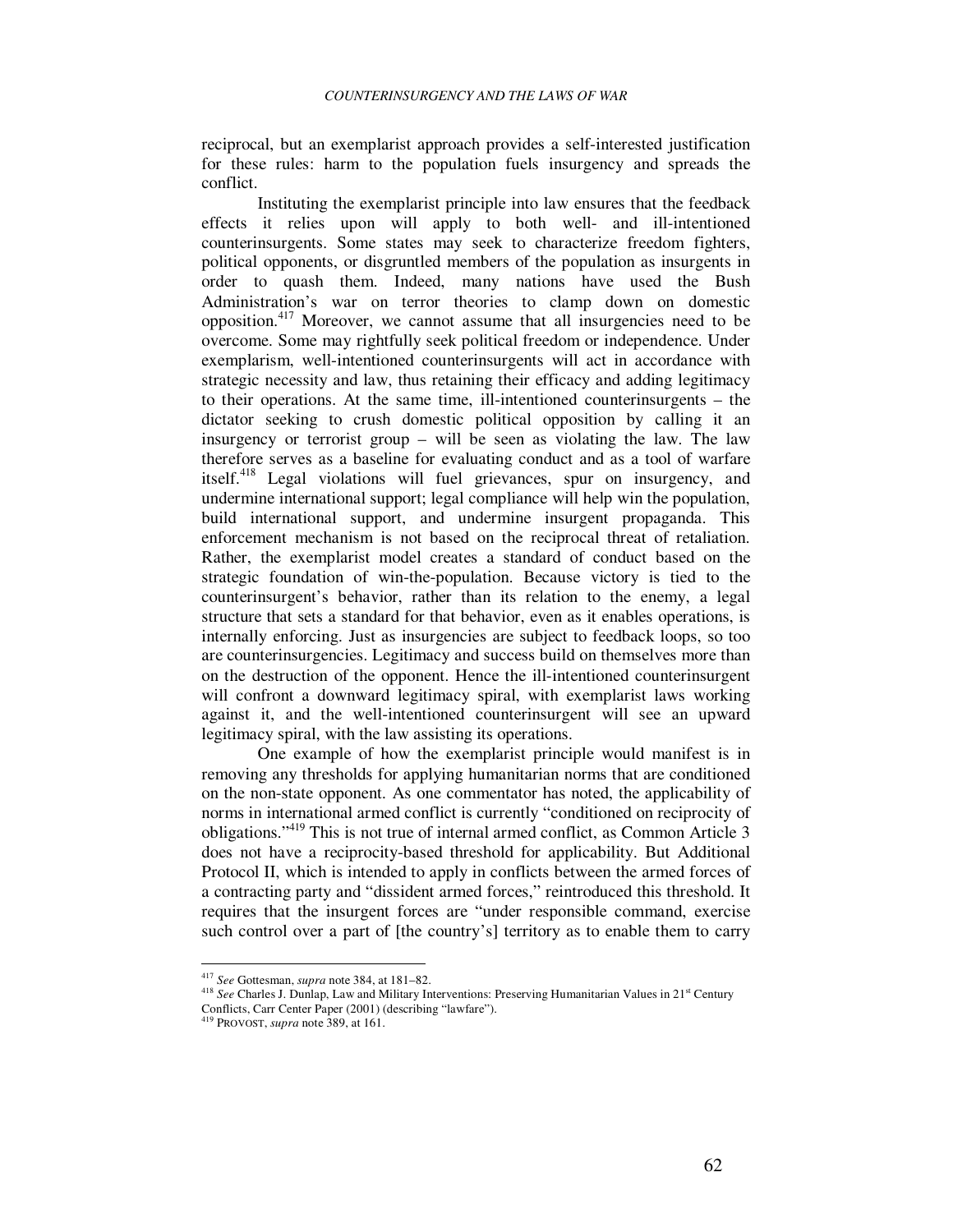out sustained and concerted military operations and to implement this Protocol."<sup>420</sup> The Protocol tries to ensure equality of the parties – the requirement of territory and command – to act as a foundation for a reciprocity requirement, the implementation of the Protocol by the insurgents.<sup> $421$ </sup> An exemplarist would reject this condition as driven by the wrong strategic model. Because counterinsurgency does not rely on reciprocity but unilateral selfinterest, it is unnecessary to have threshold requirements for the rough equality of the insurgents and the state or for the insurgents to follow the humanitarian norms themselves. An exemplarist approach would apply the relevant provisions to the counterinsurgent state regardless of the insurgent's conduct or degree of organization and territorial control.

The objection to this position is familiar from the debates over Additional Protocol I: reducing the formal requirements for privileged combatants would legitimize and grant rights to terrorists,  $422$  resulting in a perverse incentive that would encourage terrorism by reducing its costs. While it is true that the costs of insurgency would be reduced, this argument may be misplaced. First, is it not clear that Additional Protocol I's loosening of threshold rules has resulted in more terrorism or insurgencies. Guerrilla warfare is not a new phenomenon. Second, even assuming that there has been an uptick in the incidence of terrorist attacks or insurgencies, it is not clear that the legal change drove that change. More likely, as Phillip Bobbitt has argued, the extraordinary asymmetry of power has forced those who fight against superpowers to take up unconventional means.<sup>423</sup> Finally, changing one set of rules does not require changing all rules. It is possible to decouple the political concern of insurgency from the tactics used by insurgents. The law could recognize as insurgents those who do not meet the classical threshold tests of uniforms, territorial control, or other reciprocity-inspired provisions, and could simultaneously reject providing privilege or legitimacy to tactics such as targeting civilians.<sup> $424$ </sup> It does not follow, for example, that insurgents who place tanks in mosques to protect themselves from attack need to be privileged; rather, that practice can be justly condemned even as the fact of insurgency is recognized and the counterinsurgent is bound by law.

Instead of replacing reciprocity with humanity, exemplarism retains self-interest as a justification for following the laws of war. It also illustrates a self-interested, strategically sound, response to the war on terror theorists who assert that counterterrorists have no obligation to follow the laws of war.

 $420$  AP II, Art. 1.2.

<sup>421</sup> *See* PROVOST, *supra* note 389, at 161.

<sup>422</sup> *See, e.g.*, Douglas J. Feith, *Law in the Service of Terror – The Strange Case of the Additional Protocol*,

NAT'L INT. (Fall 1985) at 36. <sup>423</sup> *See* BOBBITT, *supra* note 104, at 130.

<sup>424</sup> *Id*.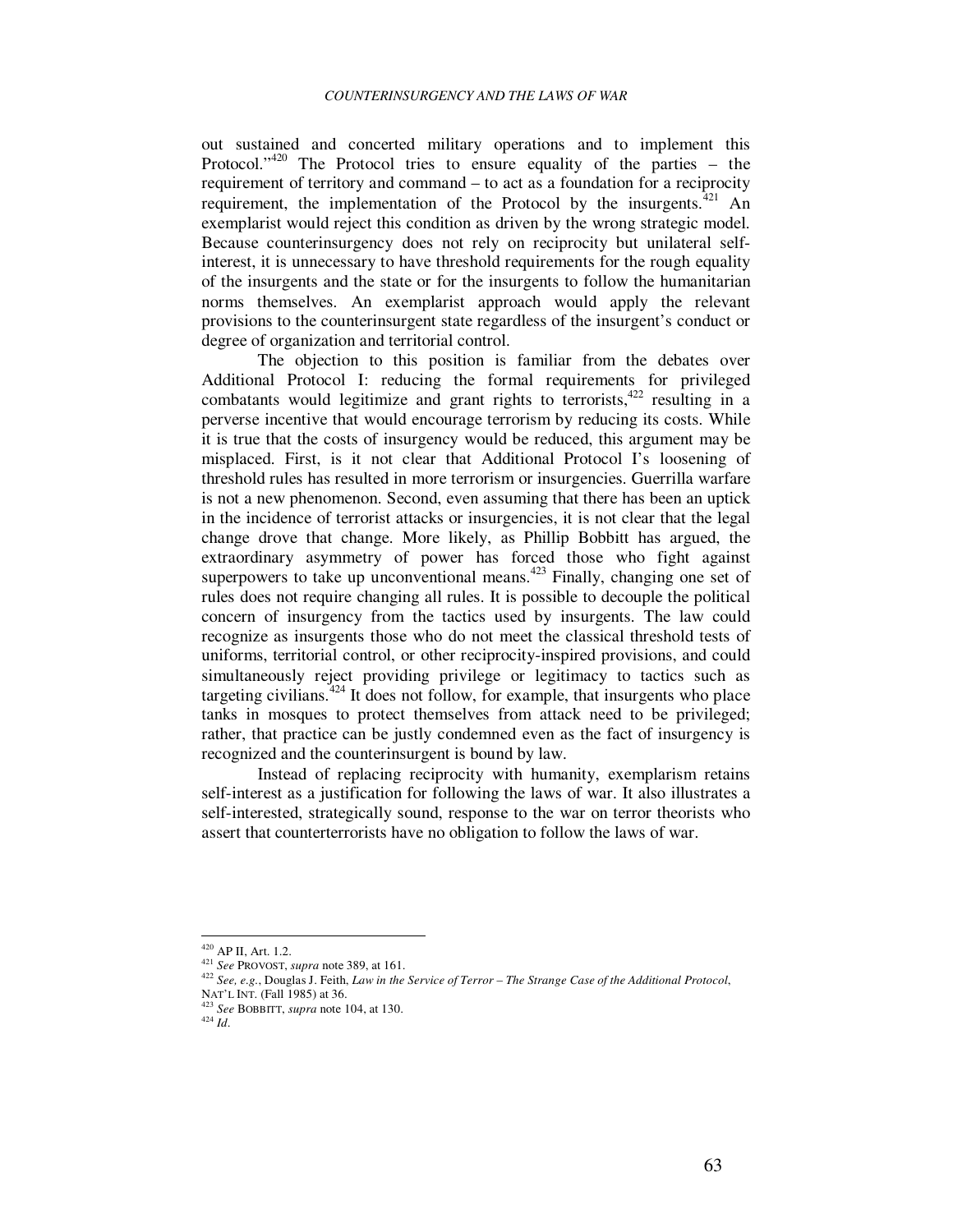### V. STRUCTURING THE LAWS OF WAR

Given the disconnect between counterinsurgency and the laws of war, it is only natural to wonder what course revisions to the laws of war should take. Although counterinsurgency wars are the likely wars of the future, conventional warfare is by no means extinct. Fear of conventional state on state violence is pervasive – Russia and Ukraine's gas disputes, India and Pakistan's border and terrorism issues, China and Taiwan's ongoing cold war. In cases of conventional war, the traditional rules of warfare might be more suitable than ones centered on counterinsurgency. The question, simply put, is how to fashion a laws of war that can satisfy two different strategic realities – the killcapture approach to conventional warfare and the win-the-population approach in counterinsurgency warfare?

In some cases, revising the laws of war to accord with the win-thepopulation strategy of counterinsurgency will have little or no negative effect in conventional wars. For example, the ban on non-lethal weapons originated in agreements that were deliberatively all-inclusive, fearing the worst of technology based on the kill-capture strategy. Technological innovation, spurred on by the strategic imperatives of counterinsurgency, now produces non-lethal weapons. Rolling back the blanket technology bans in favor of a regime that differentiates between lethal and non-lethal weapons would align with counterinsurgency and cause little trouble for conventional war. For the same reasons as in counterinsurgency, the use of non-lethal weapons in conventional warfare is unlikely to cause more humanitarian suffering and it will likely lead to less suffering. In such cases, where the legal implications of both strategic models coincide, revision is thus unproblematic.

In other cases, however, the legal implications of the two strategic models may collide, and revision becomes more difficult. Take the principle of distinction. In counterinsurgency, the principle can and must be loosened due to systemic nature of insurgency, the need to win over the population, and the feedback effects involved. However, in conventional warfare, a strict principle of distinction is necessary to prevent widespread attacking of civilians. Universalizing one rule would result in a regime that poorly fits the reality of the alternative form of warfare – conventional or counterinsurgency.

Some might suggest that in such cases one could adopt the counterinsurgency rule as policy, rather than law, because the strategic selfinterest of exemplarism makes law unnecessary. However, leaving counterinsurgency-inspired rules to policy will ensure that some laws are broken. A strict principle of distinction would render illegal the counterinsurgent who attacks or captures active supporters of the insurgency who are non-combatants. Moreover, one of the goals in counterinsurgency is itself creating the rule of law within the insurgent territory. As Sir Rupert Smith has written, to "operate tactically outside the law is to attack one's own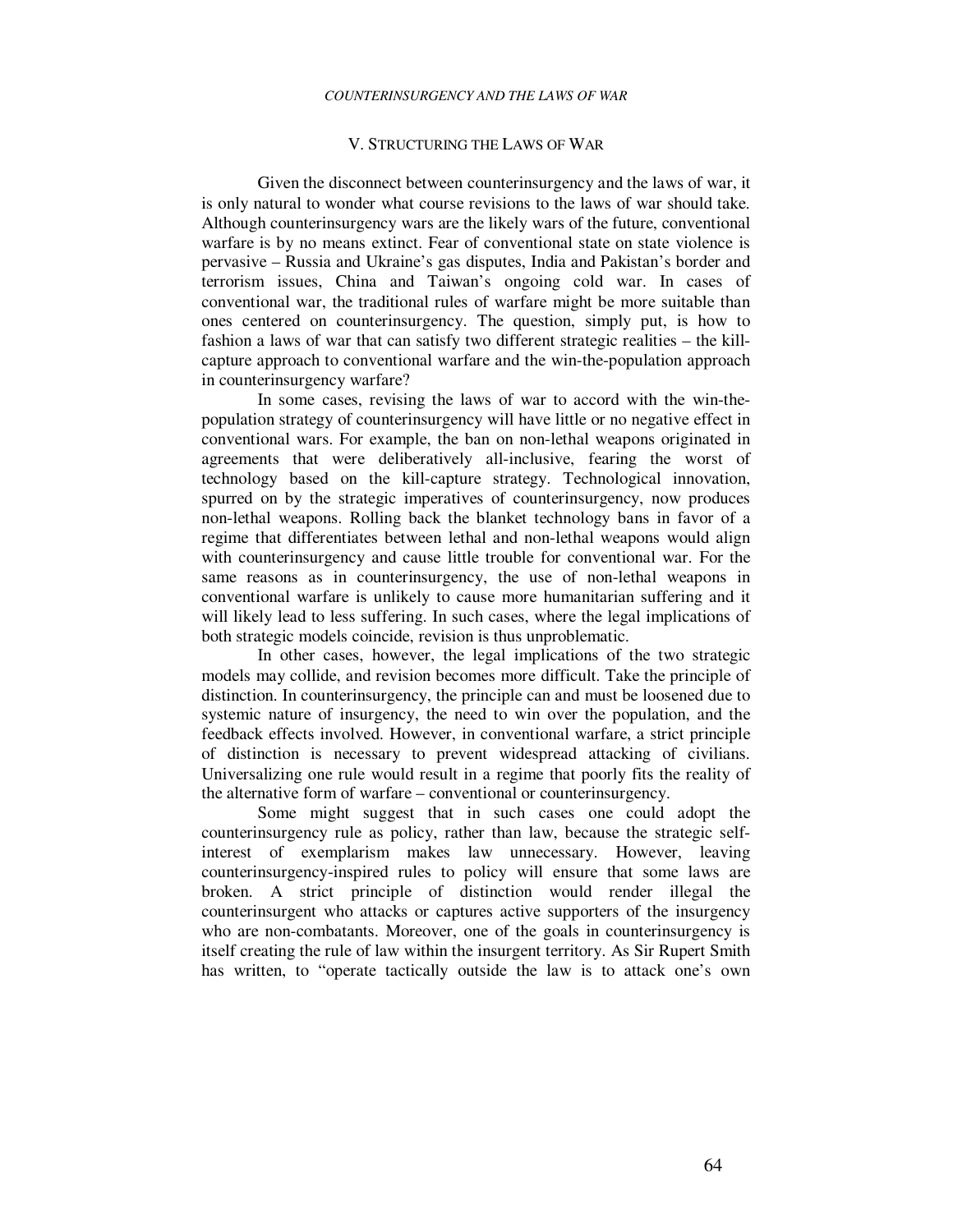strategic doctrine." $425$  Finally, as discussed earlier, legalizing rules enables enforcement of the exemplarist principle against ill-motivated enforcement of the exemplarist principle against ill-motivated counterinsurgents. Policy alone is thus insufficient.

The obvious solution is to devise, instead, two laws of war  $-$  a conventional law of war and a law for counterinsurgency war. Yet this solution faces its own problems. How would one decide which regime applied? In the late nineteenth and early twentieth centuries, scholars debated the right of a participating or foreign state to recognize belligerency or insurgency and the duties that went with recognizing each legal regime.<sup> $426$ </sup> A dualist system for the laws of war would have to establish criteria including who recognizes and what happens in cases of conflicting interpretation. Additionally, it is not obvious that only two laws of war would be needed. In recent years some have suggested that the laws of war add to international and non-international conflict a category of extra-state<sup>427</sup> or transnational armed conflict.<sup>428</sup> Perhaps we must add separate legal regimes for peacekeeping, humanitarian intervention, war against pirates, and other military operations. The proliferation of legal regimes would require numerous threshold determinations for applicability and result in considerable conflict over applicable regimes.

There is no simple answer to this problem, and it is not the purpose of this Article to present a comprehensive proposal for revising the laws of war. That work must be left for future scholarship in this area. Still, some might wonder whether revision is necessary at all. Is law merely another tool of the U.S. military, to be changed whenever it conflicts with or constrains strategy? The question raises the larger issue of the relationship between law and strategy – or even law and politics. A full theory is beyond the scope of this Article, but the basic contours of the approach gestured at here are worth mentioning.

The underlying premise is that law and strategy are inextricably intertwined.<sup>429</sup> Law does more than constrain actors, it provides pathways for action. Because law is at once enabling and constraining, it can shape strategy. The change in laws wrought by the French Revolution allowed the *levee en masse*, providing Napoleon the army needed to dominate Europe.<sup>430</sup> Yet, at the same time, the laws created are dependent on strategy. Czarist Russia, for example, sought bans on new technologies at the Hague Conference of 1899, because it knew it could not compete with other industrializing nations. The upstart American delegates, aware of their growing economic prowess, and

<sup>425</sup> RUPERT SMITH, THE UTILITY OF FORCE 378–79 (2005); BOBBITT, *supra* note 104, at 152–53.

<sup>426</sup> *See, e.g.*, George Grafton Wilson, *Insurgency and International Maritime Law*, 1 AM. J. INT'L L. 46 (1907); Hersh Lauterpacht, *Recognition of Insurgents as Defacto Government*, 3 MOD. L. REV. 1 (1939);

Lester Nurick & Roger W. Barrett, *Legality of Guerrilla Forces Under the Laws of War*, 40 AM. J. INT'L L. 563 (1946); *see also* NEFF, *supra* note 45, at 268–73. <sup>427</sup> Roy S*.* Schöndorf*, Extra*-*State Armed Conflicts: Is There a Need for a New Legal Regime*?, 37 N.Y.U. J.

INT'L L. & POL*.* 1 (2004).

<sup>428</sup> Sloane, *supra* note 102.

 $429$  For a magisterial tract that takes this nexus seriously, see PHILLIP BOBBITT, THE SHIELD OF ACHILLES (2002). For a practical illustration, see Kelly D. Wheaton, *Strategic Lawyering: Realizing the Potential of Military Lawyers at the Strategic Level*, ARMY LAW. 1 (Sept 2006).

<sup>430</sup> BOBBITT, *supra* note 429, at 5.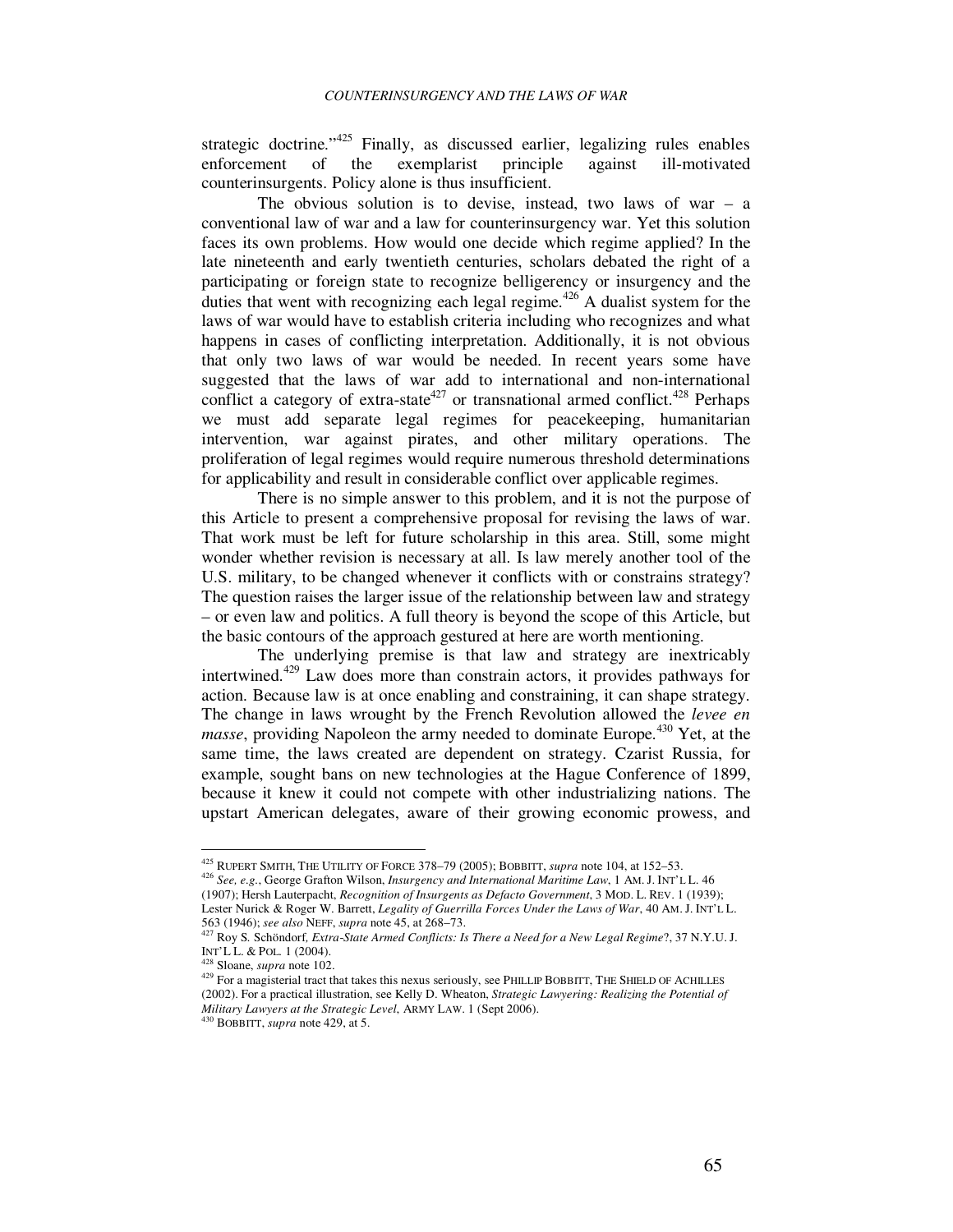with it, military might, counseled against such bans.<sup>431</sup> Their legal positions were shaped by their strategic posture. As Phillip Bobbitt writes, "[t]he legal and strategic choices a society confronts are often only recombinations of choices confronted and resolved in the past, now remade in present condition of necessity and uncertainty."<sup>432</sup>

The laws of war, in this story, are not simply a humanitarian constraint on the horrors of war, though they do serve that function. Rather, the laws of war are an expression of political values.<sup> $433$ </sup> They construct and legitimize military activities including violence, channeling them into certain avenues and condemning others. The legal construction of warfare is shaped by strategy – by the characterization of the conflict, the definition of goals, and the plans and operations that will lead to victory. In fact, the goals of a strategic doctrine are not dissimilar from many of the goals of law. Strategic doctrine seeks to influence others, to provide guidance to lower level officials, to inform the public, and to establish neutral and general principles for action across a necessarily varied and contextual set of cases.<sup>434</sup>

To put it another way, the laws of war may have the function of increasing humanitarian aims, but their bounds are defined by the necessity of compliance by states in an anarchic society.<sup>435</sup> Whether a state agrees to the laws of war and complies with them will depend on the nature of warfare and the strategy the state has adopted. The law, on this approach, can place duties or constraints upon states as long as those duties or constraints are in accordance with the state's strategy. A right understanding of strategy is therefore essential to shaping the content of the laws of war. $436$  It provides the framework within which legal obligations can be crafted. A misinterpretation of strategy may result in imposing legal obligations that will be ignored, in omitting legal obligations that could create new norms and encourage humane behavior, or in failing to address entire areas of law. The law is always evolving, as scholars have noted and celebrated in other fields. $437$  Those changes do not necessarily

 $^{431}$  Arthur Eyffinger, The 1899 Hague Peace Conference 204, 230, 232 (1999).

<sup>432</sup> BOBBITT, *supra* note 429, at 6.

<sup>433</sup> *See* WALZER, *supra* note 204, at 24-25 ("What is war and what is not-war is in fact something people decide … . As both anthropological and historical accounts suggest, they can decide, and in a considerable variety of cultural settings they have decided, that war is limited war – that is they have built certain notions about who can fight, what tactics are acceptable, when battle has to be broken off, and what prerogatives go with victory into the idea of war itself.").

<sup>434</sup> BOBBITT, *supra* note 104, at 437 – 38.

<sup>435</sup> *See, e.g.*, YORAM DINSTEIN, THE CONDUCT OF HOSTILITIES UNDER THE INTERNATIONAL LAW OF ARMED CONFLICT 1-2 (2006) ("Should nothing be theoretically permissible to a belligerent engaged in war, ultimately everything will be permitted in practice – because the rules will be ignored."); ICRC Commentary to API para. 1390 ("without these concessions, *which take reality into account*, it would never have been possible to arrive at such detailed texts and at provisions which were so favorable to the victims of war.") (emphasis added).

 $436$  As Phillip Bobbitt notes, "Without legal reform... we are in the paradoxical position of putting ourselves at a potentially fatal disadvantage; if we adhere to law as it stands, we disable effective action against terror; if we act lawlessly, we throw away the gains of effective action." See BOBBITT, supra note 104, at 395 -96.<br><sup>437</sup> See, e.g., BRUCE ACKERMAN, 1 WE THE PEOPLE (1993); David A. Strauss, *Common Law Constitutional* 

*Interpretation*, 63 U. CHI. L. REV. 877 (1996).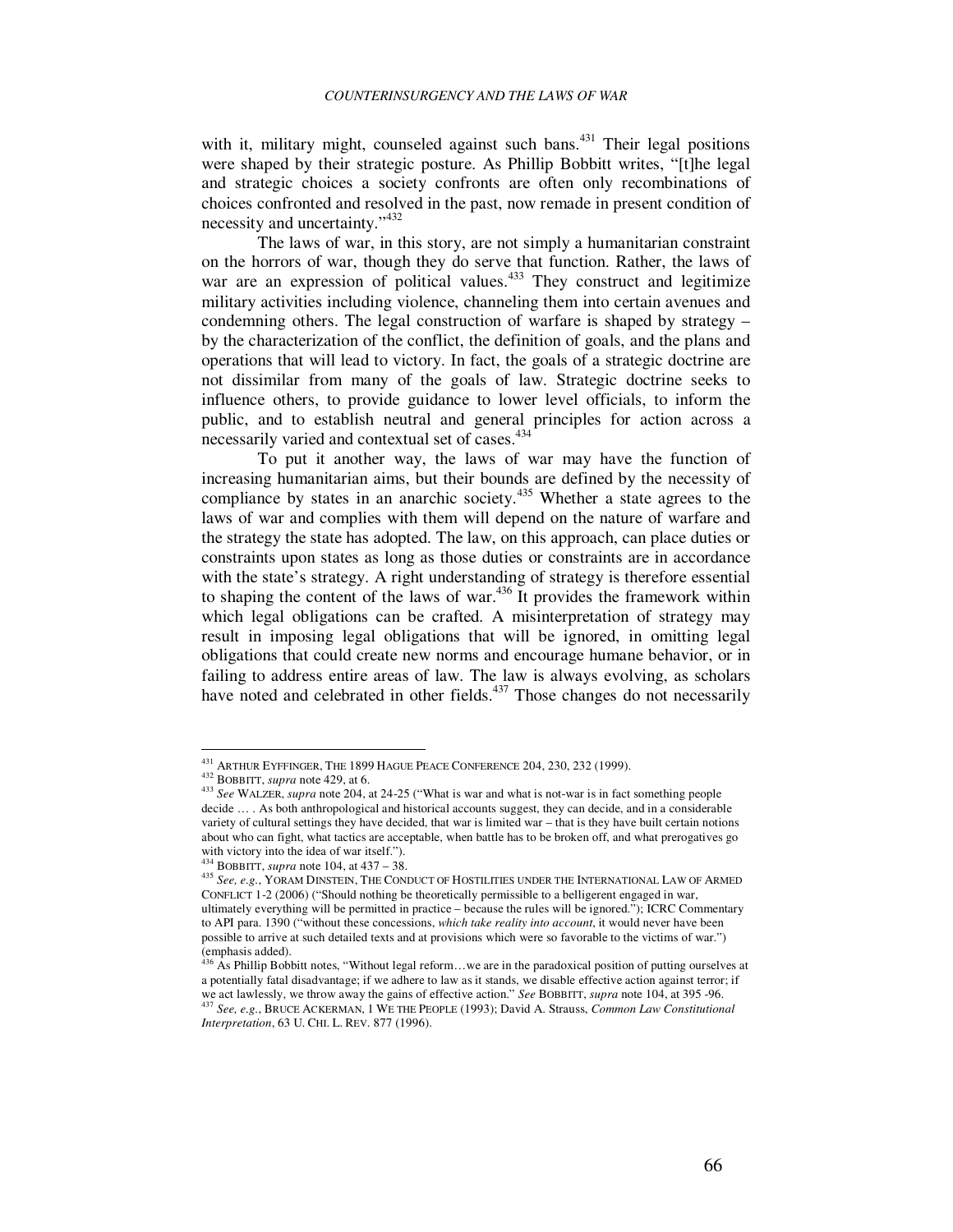mean that law is merely at the mercy of expedient politicians, but rather that law must keep up with changes in society. So too with changes in strategy.

## **CONCLUSION**

Since the wars in Afghanistan and Iraq, a renaissance in counterinsurgency strategy has taken place. Military strategists, historians, soldiers, and policymakers have all taken counterinsurgency strategy seriously, making its principles and paradoxes second nature and transforming massive institutions in pursuit of strategic victory. Yet despite counterinsurgency's ubiquity in military and policy debates, legal scholars have spent little time assessing how counterinsurgency and the law align. Many continue to frame debates around legal issues in the war on terror, a frame that not only misrepresents the military's conception of contemporary challenges but also omits significant areas of law that require greater discussion. In addition, the laws of war themselves are based on conventional war's strategy for victory – kill or capture the enemy. Counterinsurgency, however, rejects this strategy, embracing instead a win-the-population strategy.

Taking counterinsurgency seriously leads to some notable conclusions, the greatest of which is the significant disconnect between counterinsurgency's strategy and many time-honored provisions and widespread interpretations of the laws of war. The foundational requirement of reciprocity is challenged by the asymmetry of counterinsurgency and its exemplarist approach, an approach that unites strategic self-interest and humanitarian ends. The conventional focus of contemporary national security debates – on detention, torture, interrogation and the like – are insufficient without discussion of compensation and occupation law. The ancient principle of distinction is flawed, even as proportionality looks more humane and strategically effective. The laws of war are excessively constraining, preventing occupying forces to establish the conditions and structures of sustainable self-government. The laws of war are at times insufficiently humane, entrenching the privilege to destroy, when the humanitarian policy of civilian compensation aligns better with strategic selfinterest. The turn to global solutions can be counterproductive under the disaggregation strategy, as in the case of detention. And the nexus of technology and innovation creating ever-greater destruction appears to be inverted in an age of counterinsurgency, suggesting the use of non-lethal weapons should be permitted.

These are but a few areas within the laws of war. Others too may be poorly tailored to the realities of counterinsurgency. Doctrines around protected persons and places may need to be rethought. The role of humanitarian organizations, protecting parties, and transparency and accountability for counterinsurgents might require revision. The centrality of information operations, human intelligence, and surveillance merit serious attention. And questions of borders and migration, POWs, and informational interrogations await reconsideration.